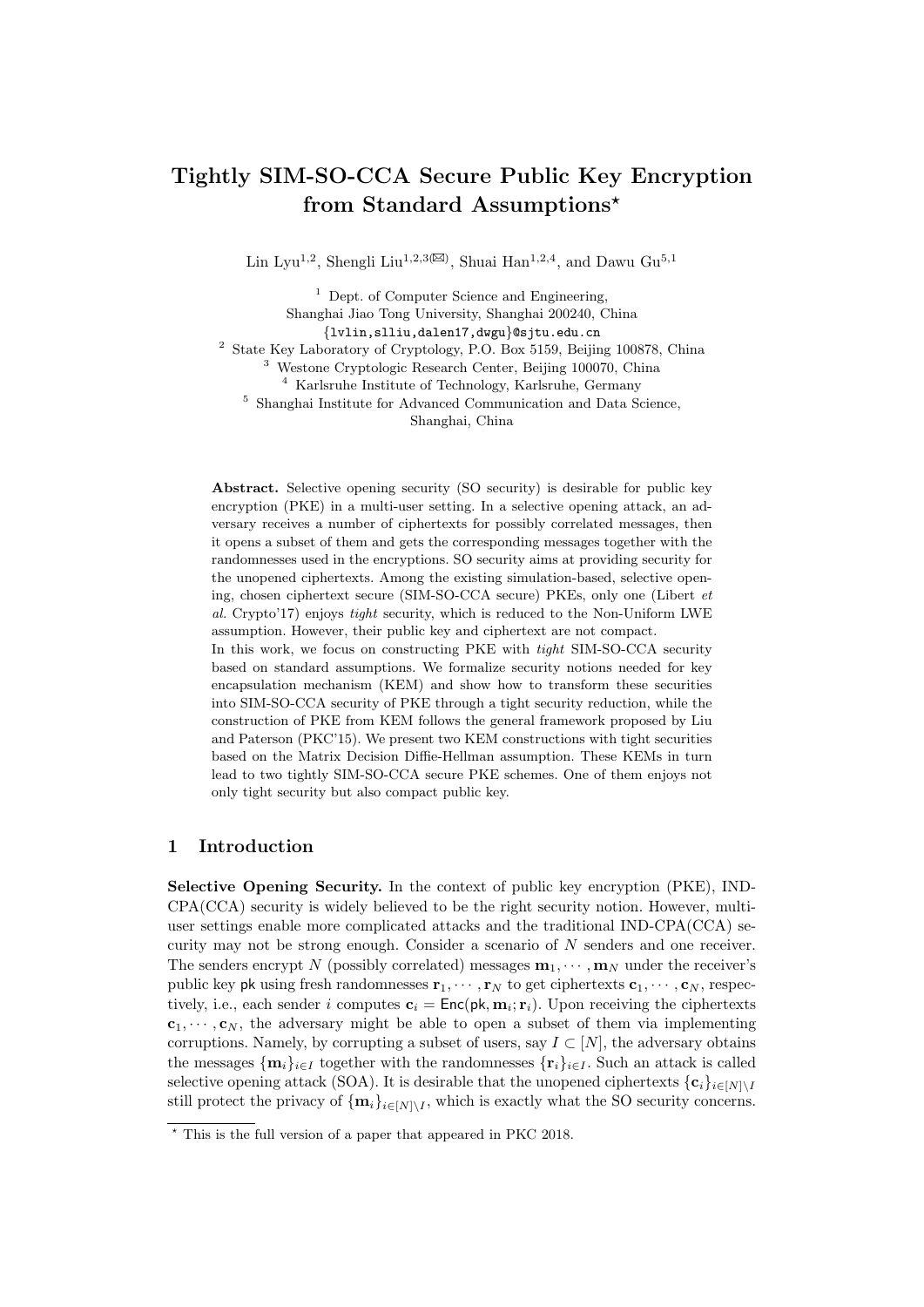The potential correlation between  ${\{\mathbf{m}_i\}_{i\in I}}$  and  ${\{\mathbf{m}_i\}_{i\in [N]\setminus I}}$  hinders the use of hybrid argument proof technique. Hence, traditional IND-CPA security may not imply SO security. To date, there exist two types of SO security formalizations: indistinguishabilitybased SO security (IND-SO, [\[BHY09,](#page-26-0) [BHK12\]](#page-26-1)) and simulation-based SO security (SIM-SO, [\[BHY09,](#page-26-0) [DNRS99\]](#page-26-2)). According to whether the adversary has access to a decryption oracle, these securities are further classified into IND-SO-CPA, IND-SO-CCA, SIM-SO-CPA and SIM-SO-CCA.

Intuitively, IND-SO security requires that, given public key  $pk$ , ciphertexts  ${c_i}_{i\in[N]}$ , the opened messages  $\{\mathbf{m}_i\}_{i\in I}$  and randomnesses  $\{\mathbf{r}_i\}_{i\in I}$  (together with a decryption oracle in the CCA case), the unopened messages  ${\{\mathbf{m}_i\}_{i\in[N]\setminus I}}$  remain computationally indistinguishable from independently sampled messages conditioned on the already opened messages  $\{\mathbf{m}_i\}_{i\in I}$ . Accordingly, the IND-SO security usually requires the message distributions be efficiently conditionally re-samplable [\[BHY09,](#page-26-0) [HLOV11,](#page-27-0) [Hof12\]](#page-27-1) (and such security is referred to as *weak* IND-SO security in  $[BHK12]$ , which limits its application scenarios.

On the other hand, SIM-SO security is conceptually similar to semantic security [\[GM84\]](#page-26-3). It requires that the output of the SO adversary can be simulated by a simulator which only takes the opened messages  $\{m_i\}_{i\in I}$  as its input after it assigns the corruption set I. Since there is no restriction on message distribution, SIM-SO security has an advantage over IND-SO security from an application point of view. SIM-SO security was also shown to be stronger than (weak) IND-SO security in [\[BHK12\]](#page-26-1). However, as shown in [\[HJR16\]](#page-26-4), SIM-SO security turns out to be significantly harder to achieve.

Generally speaking, there are two approaches to achieve SIM-SO-CCA security. The first approach uses lossy trapdoor functions [\[PW08\]](#page-27-2), All-But-N lossy trapdoor functions [\[HLOV11\]](#page-27-0) or All-But-Many lossy trapdoor functions [\[Hof12\]](#page-27-1) to construct lossy encryption schemes. If this lossy encryption has an efficient opener, then the resulting PKE scheme can be proven to be SIM-SO-CCA secure as shown in [\[BHY09\]](#page-26-0). A DCR-based scheme in [\[Hof12\]](#page-27-1) and a LWE-based scheme in [\[LSSS17\]](#page-27-3) are the only two schemes known to have such an opener. The second approach uses extended hash proof system and cross-authentication codes (XACs) [\[FHKW10\]](#page-26-5). As pointed out in [\[HLQ13,](#page-27-4) [HLQC13\]](#page-27-5), a stronger property of XAC is required to make this proof rigorous. Following this line of research, Liu and Paterson proposed a general framework for constructing SIM-SO-CCA PKE from a special kind of key encapsulation mechanism (KEM) in combination with a strengthened XAC [\[LP15\]](#page-27-6).

Tight Security Reductions. Usually, the security of a cryptographic primitive is established on the hardness of some underlying mathematical problems through a *security* reduction. It shows that any successful probabilistic polynomial-time (PPT) adversary A breaking the cryptographic primitive with advantage  $\epsilon_A$  can be transformed into a successful PPT problem solver  $\beta$  for the underlying hard problem with advantage  $\epsilon_B$ . The ideal case is  $\epsilon_A = \epsilon_B$ . However, most reductions suffer from a loss in the advantage, for example,  $\epsilon_A = L \cdot \epsilon_B$  where L is called *security loss factor* of the reduction. Smaller L always indicates a better security level for a fixed security parameter. For a PKE scheme, L usually depends on  $\lambda$  (the security parameter) as well as  $Q_e$  (the number of challenge ciphertexts) and  $Q_d$  (the number of decryption queries). A security reduction for a PKE scheme is *tight* and the PKE scheme is called a *tightly secure* one [\[GHKW16,](#page-26-6) [Hof17\]](#page-27-7) if L depends only on the security parameter  $\lambda^6$  $\lambda^6$  (and is independent of both  $Q_e$  and  $Q_d$ ).

<span id="page-1-0"></span> $6$  According to [\[CW13,](#page-26-7) [GHK17\]](#page-26-8), such a security reduction is called an *almost* tight one and a security reduction is tight only if  $L$  is a constant.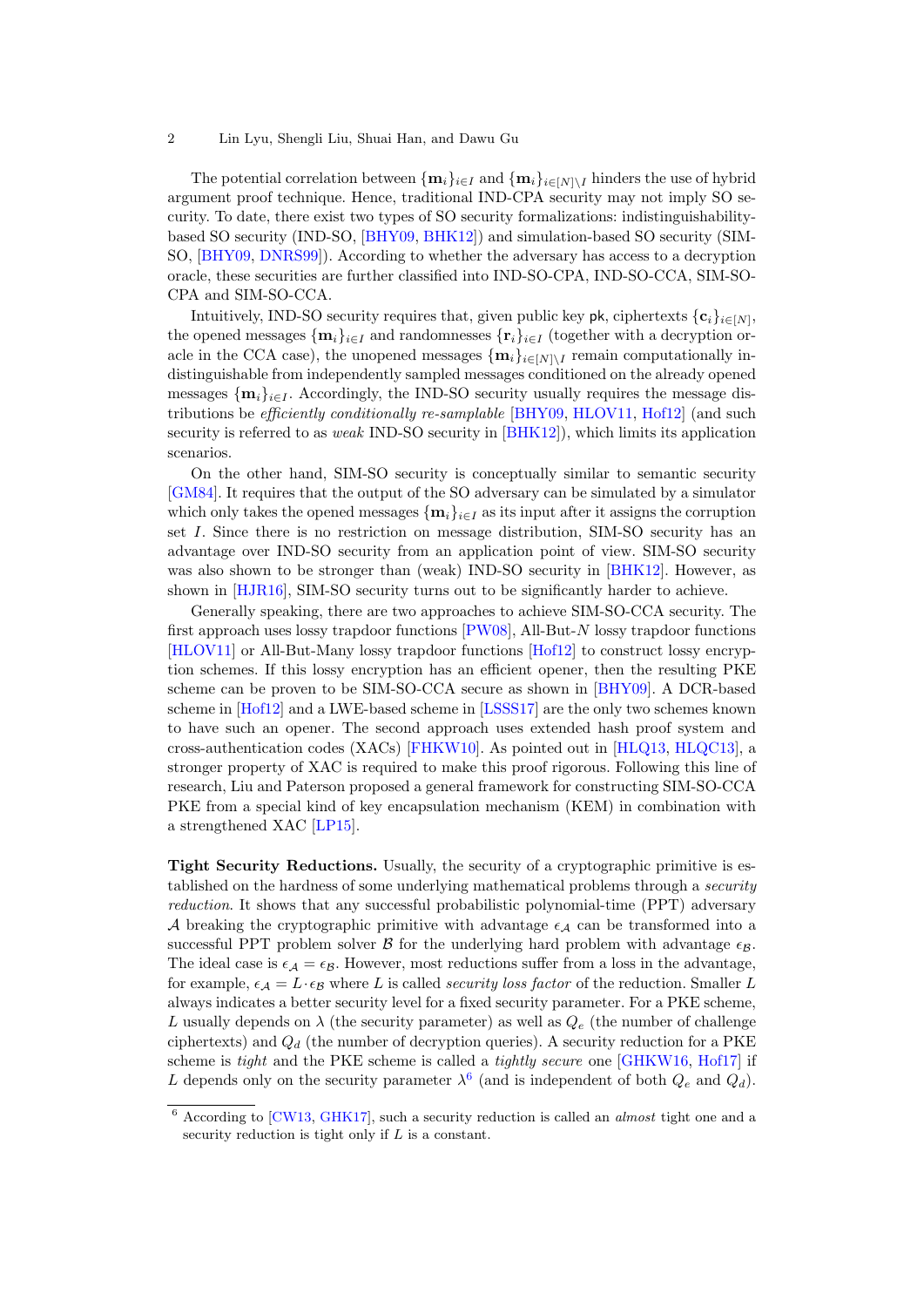Note that for concrete settings,  $\lambda$  is much smaller than  $Q_e$  and  $Q_d$  (for example,  $\lambda = 80$ ) and  $Q_e, Q_d$  can be as large as  $2^{20}$  or even  $2^{30}$  in some settings). Most reductions are not tight and it appears to be a non-trivial problem to construct tightly IND-CCA secure PKE schemes.

Among the existing SIM-SO-CCA secure PKEs, only one of them has a tight security reduction [\[LSSS17\]](#page-27-3). Very recently, Libert et al. [\[LSSS17\]](#page-27-3) provide an all-but-many lossy trapdoor function with an efficient opener, leading to a tightly SIM-SO-CCA secure PKE based on the Non-Uniform LWE assumption. Note that, their construction relies on a specific tightly secure PRF which is computable in  $NC<sup>1</sup>$ . So far, no construction of such a PRF based on standard LWE assumption is known, which is why their PKE has to rely on a non-standard assumption. Meanwhile, there is no PKE scheme enjoying both tight SIM-SO-CCA security and compact public key & ciphertext up to now.

## <span id="page-2-0"></span>1.1 Our Contribution

We explore how to construct tightly SIM-SO-CCA secure PKE based on standard as-sumptions. Following the KEM+XAC framework proposed in [\[LP15\]](#page-27-6),

- we characterize stronger security notions needed for KEM and present a tightness preserving security reduction, which shows the PKE is tightly SIM-SO-CCA secure as long as the underlying KEM is tightly secure;
- we present two KEM instantiations and prove that their security can be tightly reduced to the Matrix Decision Diffie-Hellman (MDDH) assumption, thus leading to two tightly SIM-SO-CCA secure PKE schemes. One of them enjoys not only tight security but also compact public key.

### <span id="page-2-1"></span>1.2 Technique Overview

Roughly speaking, to prove the SIM-SO-CCA security of a PKE (see for Definition [1\)](#page-5-0), for any PPT adversary, we need to construct a simulator and show that the adversary's outputs are indistinguishable with those of the simulator. Naturally, such a simulator can be realized simply by simulating the entire real SO-CCA environment, invoking the adversary and returning the adversary's outputs. However, due to lack of essential information like messages and randomnesses, the simulator is not able to provide a perfect environment directly. Therefore, both the PKE scheme and the simulator has to be carefully designed, so that the simulator is able to provide the adversary a *computational* indistinguishable environment. To this end, we have to solve two problems.

- The first problem is how the simulator prepares ciphertexts for the adversary without knowing the messages.
- The second problem is how the simulator prepares randomnesses for the adversary according to the opened messages  ${\{\mathbf{m}_i\}}_{i\in I}$  that it receives later.

To solve the first problem, the simulator has to provide ciphertexts that are computational indistinguishable with real ciphertexts in the setting of selective opening (together with chosen-ciphertext attacks). As to the second problem, note that the adversary can always check the consistence between  $\{\mathbf{m}_i\}_{i\in I}$ ,  $\{\mathbf{c}_i\}_{i\in I}$  and the randomnesses by re-encryption. Therefore, the simulator should not only provide indistinguishable ciphertexts but also be able to explain these ciphertexts as encryptions of any designated messages.

Liu and Paterson [\[LP15\]](#page-27-6) solved these two problems and proposed a general framework for constructing SIM-SO-CCA secure PKE with the help of KEM in combination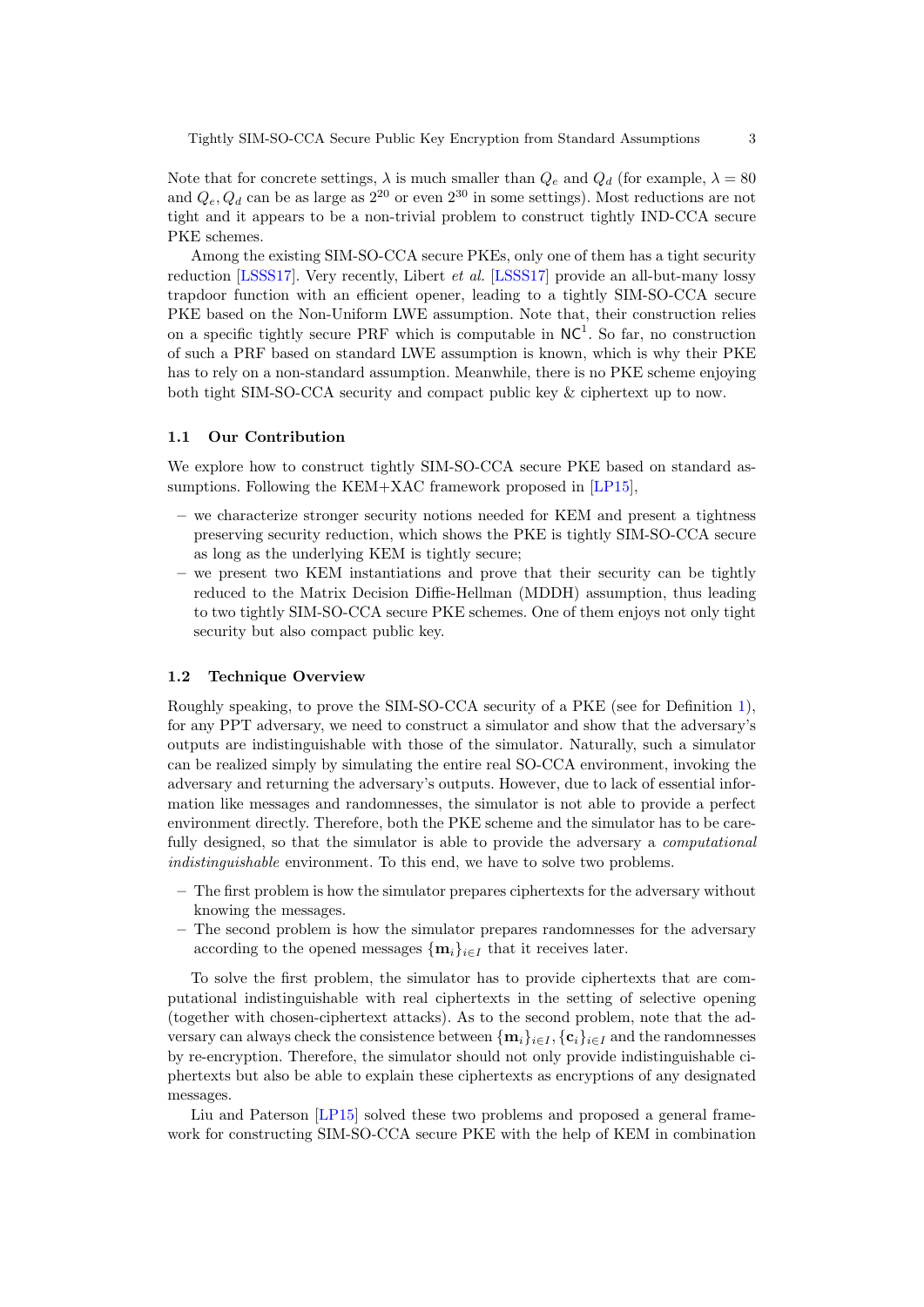with XAC. Their PKE construction encrypts message in a bitwise manner. Suppose the message **m** has bit length  $\ell$ . If the *i*-th bit of **m** is 1 ( $m_i = 1$ ), a pair of encapsulation  $\psi_i$  and key  $\gamma_i$  is generated from KEM, i.e.,  $(\psi_i, \gamma_i) \leftarrow \mathcal{L}$  KEnc(pk<sub>kem</sub>). If  $\mathbf{m}_i = 0$ , a random pair is generated, i.e.,  $(\psi_i, \gamma_i) \leftarrow \mathcal{F} \times \Gamma$ . Then a tag T is generated to bind up  $(\gamma_1, \cdots, \gamma_\ell)$  and  $(\psi_1, \cdots, \psi_\ell)$  via XAC. And the final ciphertext is  $C = (\psi_1, \cdots, \psi_\ell, T)$ . They construct a simulator in the following way.

• Without knowledge of the message, the simulator uses an encryption of  $1^\ell$  as the ciphertext. Thus the encryption involves  $\ell$  encapsulated pairs  $(\psi_i, \gamma_i) \leftarrow \S$  KEnc(pk<sub>kem</sub>). The simulator then saves all the randomnesses used in these encapsulations.

• When providing the randomnesses for the opened messages, the simulator checks the opened messages bit by bit. If a specific bit is 1, then the simulator outputs the original randomnesses and the simulation is perfect. Otherwise, the simulator views the encapsulated pair as a random pair. Then the simulator resamples randomnesses as if this pair is randomly chosen using these resampled randomnesses.

Thanks to the bit-wise encryption mode and the resampling property of spaces  $\Psi$ and  $\Gamma$ , an encapsulation pair (encrypting bit 1) can be easily explained as a random pair (encrypting bit 0). Therefore the second problem is solved.

To solve the first problem, one has to show that the encapsulated pairs and the random pairs are computationally indistinguishable. In [\[LP15\]](#page-27-6), a special security named IND-tCCCA is formalized for KEM. This security guarantees that one encapsulated pair is computationally indistinguishable with one random pair even when a constrained decryption oracle is provided. With the help of IND-tCCCA security of KEM, the indistinguishability between the encryption of  $1^\ell$  and the encryption of real messages are proved with  $\ell$  hybrid arguments, each hybrid replacing only one encapsulated pair with one random pair.

To pursue tight security reduction, the  $\ell$  hybrid arguments have to be avoided. To this end, we enhance the IND-tCCCA security and consider the pseudorandomness for multiple pairs even when a constrained decryption oracle is provided. This new security for KEM is formalized as mPR-CCCA security in Definition [5.](#page-7-0) Armed with this enhanced security, it is possible to replace the  $\ell$  encapsulated pairs once for all in the security reduction from the SIM-SO-CCA security of PKE to the mPR-CCCA security of KEM. However, this gives rise to another problem. The SIM-SO-CCA adversary  $\mathcal A$  may submit a fresh ciphertext which shares the same encapsulation  $\psi$  with some challenge encapsulation. In the security reduction, the adversary  $\mathcal{B}$ , who invokes  $\mathcal{A}$  to attack the mPR-CCCA security of KEM, cannot ask its own decapsulation oracle to decapsulate  $\psi$ since  $\psi$  is already embedded in some challenge ciphertext for A. To solve this problem, we define another security notion for KEM, namely, the Random Encapsulation Rejection (RER) security of KEM (cf. Definition [6\)](#page-8-0). Equipped with the RER security of KEM and a security of XAC,  $\beta$  could simply set 0 as the decryption bit for  $\psi$ .

Although the enhancement from IND-tCCCA to mPR-CCCA is conceptually simple, finding an mPR-CCCA secure KEM instantiation with tight reduction to standard assumptions is highly non-trivial. Inspired by the recent work on constructing tightly IND-CCA secure PKE [\[GHKW16,](#page-26-6) [GHK17\]](#page-26-8), we are able to give two tightly mPR-CCCA & RER secure KEM instantiations, one of which also enjoys compact public key.

### <span id="page-3-0"></span>1.3 Instantiation Overview

We provide two KEM instantiations.

The first KEM instantiation is inspired by a recent work in Eurocrypt'16. In the work [\[GHKW16\]](#page-26-6), Gay *et al.* proposed the first tightly multi-challenge IND-CCA secure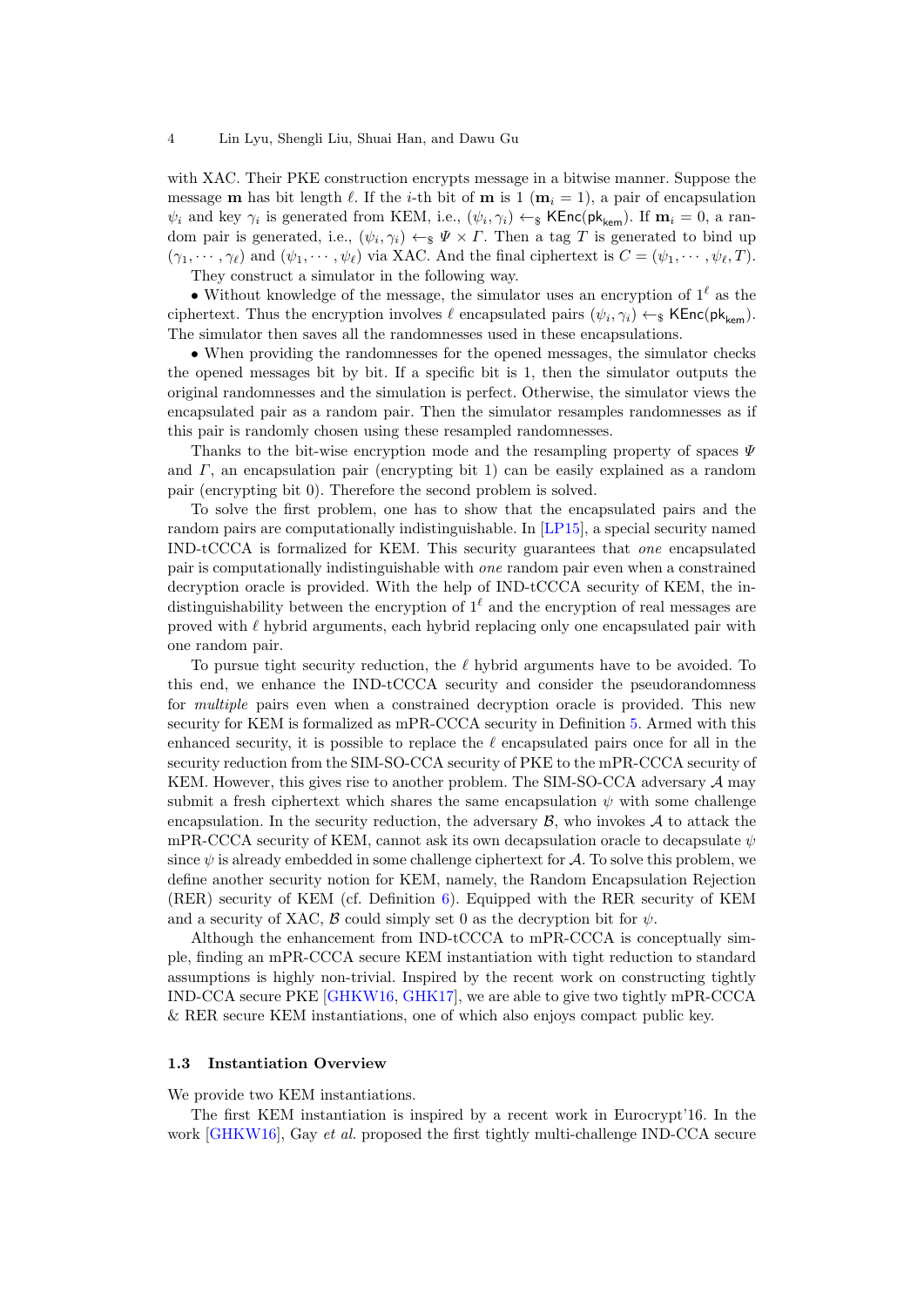PKE scheme based on the MDDH assumption. From their PKE construction, we extract a KEM and tightly prove its mPR-CCCA security & RER security based on the MDDH assumption.[7](#page-4-0)

The second KEM instantiation is contained in a very recent work by Gay et al. [\[GHK17\]](#page-26-8) in Crypto'17. In [\[GHK17\]](#page-26-8), a qualified proof system (QPS) is proposed to construct multi-challenge IND-CCCA secure KEM, which can be used to obtain a tightly multi-challenge IND-CCA secure PKE scheme with help of an authenticated encryption scheme. Note that our mPR-CCCA security is stronger than multi-challenge IND-CCCA security. To achieve mPR-CCCA security, we formalize a so-called Pseudorandom Simulated Proof property for QPS. We prove that if QPS has this property, the KEM from QPS is mPR-CCCA secure. Finally, we show that the QPS in [\[GHK17\]](#page-26-8) possesses the pseudorandom simulated proof property.

Compared with the first instantiation, the public key of our second KEM instantiation has a constant number of group elements. The compactness of public key is in turn transferred to the PKE, resulting in the first tightly SIM-SO-CCA secure PKE based on standard assumptions together with a compact public key.

# <span id="page-4-1"></span>2 Preliminaries

We use  $\lambda$  to denote the security parameter in this work. Let  $\varepsilon$  be the empty string. For  $n \in \mathbb{N}$ , denote by  $[n]$  the set  $\{1, \dots, n\}$ . Denote by  $s_1, \dots, s_n \leftarrow s$  S the process of picking n elements uniformly from set S. For a PPT algorithm A, we use  $y \leftarrow \mathcal{A}(x; r)$ to denote the process of running  $\mathcal A$  on input x with randomness r and assigning the deterministic result to y. Let  $\mathcal{R}_{\mathcal{A}}$  be the randomness space of  $\mathcal{A}$ , we use  $y \leftarrow_{\S} \mathcal{A}(x)$  to denote  $y \leftarrow \mathcal{A}(x; r)$  where  $r \leftarrow_{\S} \mathcal{R}_{\mathcal{A}}$ . We use  $\mathbf{T}(\mathcal{A})$  to denote the running time of  $\mathcal{A}$ , which is a polynomial in  $\lambda$  if  $\mathcal A$  is PPT.

We use boldface letters to denote vectors or matrices. For a vector **m** of finite dimension,  $|\mathbf{m}|$  denotes the dimension of the vector and  $\mathbf{m}_i$  denotes the *i*-th component of **m**. For a set  $I = \{i_1, i_2, \cdots, i_{|I|}\} \subseteq [|\mathbf{m}|]$ , define  $\mathbf{m}_I := (\mathbf{m}_{i_1}, \mathbf{m}_{i_2}, \cdots, \mathbf{m}_{i_{|I|}})$ . For all matrix  $\mathbf{A} \in \mathbb{Z}_q^{\ell \times k}$  with  $\ell > k, \overline{\mathbf{A}} \in \mathbb{Z}_q^{k \times k}$  denotes the upper square matrix of  $\mathbf{A}$  and  $\underline{\mathbf{A}} \in \mathbb{Z}_q^{(\ell - k) \times k}$ denotes the lower  $\ell - k$  rows of **A**. By span(**A**) := {**Ar** | **r**  $\in \mathbb{Z}_q^k$ }, we denote the span of **A**. By  $\text{Ker}(\mathbf{A}^{\top})$ , we denote the orthogonal space of span(**A**). For  $\ell = k$ , we define the *trace* of **A** as the sum of all diagonal elements of **A**, i.e.,  $\text{trace}(\mathbf{A}) := \sum_{i=1}^{k} \mathbf{A}_{i,i}$ .

A function  $f(\lambda)$  is negligible, if for every  $c > 0$  there exists a  $\lambda_c$  such that  $f(\lambda) < 1/\lambda^c$ for all  $\lambda > \lambda_c$ .

We use game-based security proof. The games are illustrated using pseudo-codes in figures. By a box in a figure, we denote that the codes in the box appears in a specific game. For example,  $\left|\left|\overline{G_4}\right|\right|$ ✂  $\frac{G_5}{G_5}$  means that  $G_4$  contains the codes in  $\frac{d}{d a sh}$  box;  $G_5$  contains the codes in  $\left[\right]$ ✂  $\frac{\text{equation}}{\text{eval box}}$ , and both of them contain codes in  $\boxed{\text{square box}}$ . Moreover, we assume that the unboxed codes are contained in all games. We use the notation  $Pr_i[E]$  to denote the probability that event E occurs in game  $G_i$ , and use the notation  $G \Rightarrow 1$  to denote the event that game G returns 1. All variables in games are initialized to ⊥. We use " $\Box$ " to denote the end of proof of lemmas and use " $\Box$ " to denote the end of proof of theorems.

We review the definitions of collision resistant hash function and universal hash function, together with leftover hash lemma in Appendix [A.1.](#page-28-0)

<span id="page-4-0"></span><sup>&</sup>lt;sup>7</sup> In [\[LLH17\]](#page-27-8), a PKE with tight SIM-SO-CCA security is constructed directly on the MDDH assumption. Our work unified their work by characterizing the mPR-CCCA security and RER security for KEM.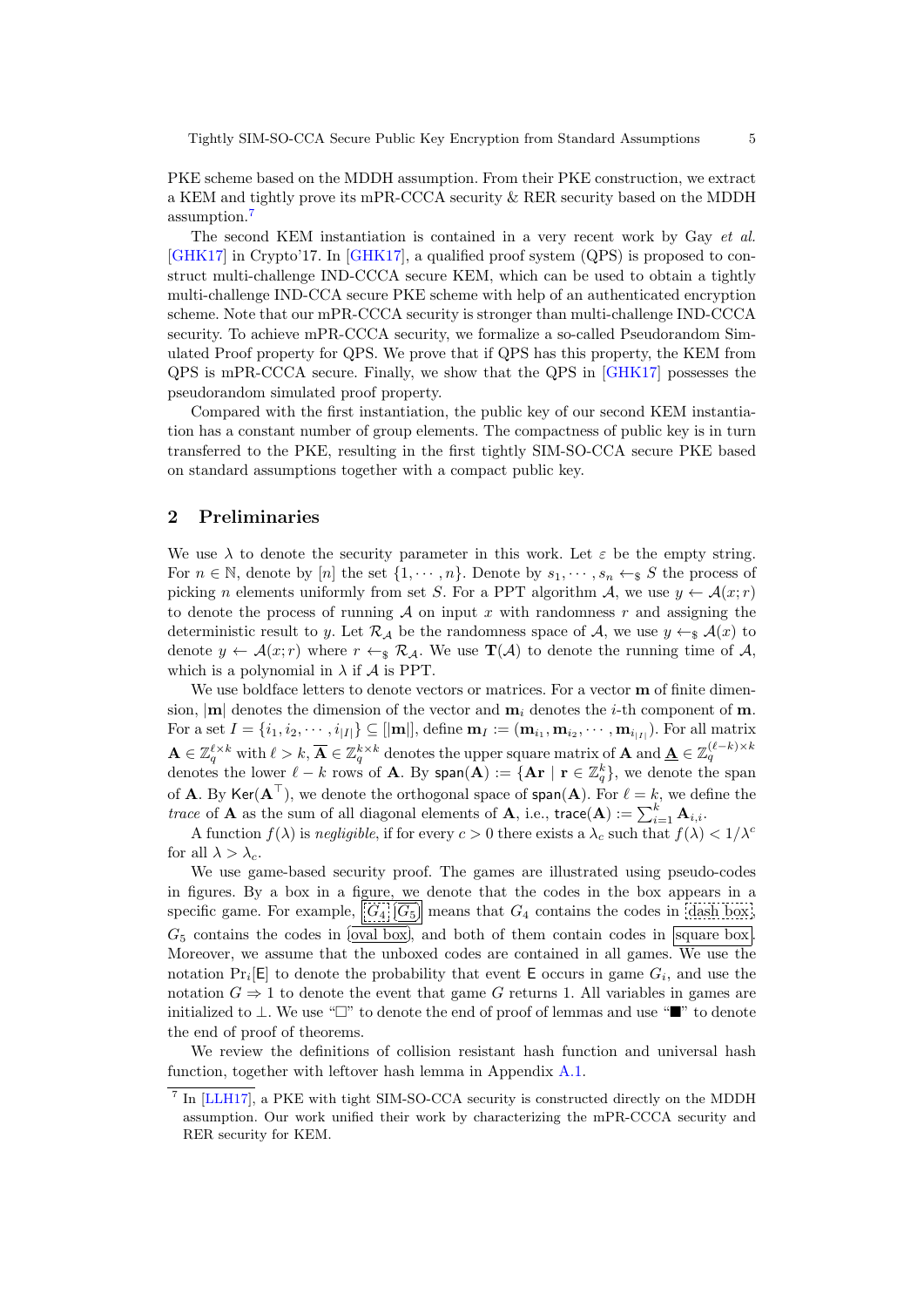### <span id="page-5-2"></span>2.1 Prime-order Groups

Let GGen be a PPT algorithm that on input  $1^{\lambda}$  returns  $\mathcal{G} = (\mathbb{G}, q, P)$ , a description of an additive cyclic group G with a generator P of order q which is a  $\lambda$ -bit prime. For  $a \in \mathbb{Z}_q$ , define  $[a] := aP \in \mathbb{G}$  as the *implicit representation* of a in  $\mathbb{G}$ . More generally, for a matrix  $\mathbf{A} = (a_{ij}) \in \mathbb{Z}_q^{n \times m}$ , we define  $[\mathbf{A}]$  as the implicit representation of  $\mathbf{A}$  in  $\mathbb{G}$ , i.e.,  $[\mathbf{A}] := (a_{ij}P) \in \mathbb{G}^{n \times m}$ . Note that from  $[a] \in \mathbb{G}$  it is generally hard to compute the value a (discrete logarithm problem is hard in  $\mathbb{G}$ ). Obviously, given [a], [b]  $\in \mathbb{G}$ and a scalar  $x \in \mathbb{Z}$ , one can efficiently compute  $[ax] \in \mathbb{G}$  and  $[a + b] \in \mathbb{G}$ . Similarly, for  $\mathbf{A} \in \mathbb{Z}_q^{m \times n}, \mathbf{B} \in \mathbb{Z}_q^{n \times t}$ , given  $\mathbf{A}, \mathbf{B}$  or  $[\mathbf{A}], \mathbf{B}$  or  $\mathbf{A}, [\mathbf{B}],$  one can efficiently compute  $[AB] \in \mathbb{G}^{m \times t}.$ 

We review the Matrix Decision Diffie-Hellman Assumption relative to GGen in Appendix [A.2.](#page-28-1)

### <span id="page-5-3"></span>2.2 Simulation-based, Selective-Opening CCA Security of PKE

We recall the definition of public key encryption in Appendix  $A.3$ . Let  $m$  and  $r$  be two vectors of dimension  $n := n(\lambda)$ . Define  $Enc(\mathsf{pk}, \mathbf{m}; \mathbf{r}) := (Enc(\mathsf{pk}, \mathbf{m}_1; \mathbf{r}_1), \cdots, Enc(\mathsf{pk}, \mathbf{m}_n; \mathbf{r}_n))$ where  $\mathbf{r}_i$  is a fresh randomness used for the encryption of  $\mathbf{m}_i$  for  $i \in [n]$ . Then we re-view the SIM-SO-CCA security definition in [\[FHKW10\]](#page-26-5). Let  $\mathcal M$  denote an *n*-message sampler, which on input a string  $\alpha \in \{0,1\}^*$  outputs a message vector **m** of dimension n, i.e.,  $\mathbf{m} = (\mathbf{m}_1, \dots, \mathbf{m}_n)$ . Let R be any PPT relation.

| $Exp_{PKE.A.n.M.B}^{so-cca-real}(\lambda)$ :                                                                                 | $Exp_{S.n.\mathcal{M},R}^{\text{so-cca-ideal}}(\lambda)$ :   |
|------------------------------------------------------------------------------------------------------------------------------|--------------------------------------------------------------|
| $(\mathsf{pk}, \mathsf{sk}) \leftarrow_{\mathsf{s}} \mathsf{Gen}(1^{\lambda})$                                               | $(\alpha, s_1) \leftarrow_s \mathcal{S}_1(1^{\lambda})$      |
| $(\alpha, a_1) \leftarrow_s \mathcal{A}_1^{\text{Dec}(\cdot)}(\text{pk})$                                                    |                                                              |
| $\mathbf{m} \leftarrow_{\$} \mathcal{M}(\alpha), \mathbf{r} \leftarrow_{\$} (\mathcal{R}_{\mathsf{Enc}})^n$                  | $\mathbf{m} \leftarrow_s \mathcal{M}(\alpha)$                |
| $C \leftarrow \mathsf{Enc}(\mathsf{pk}, \mathbf{m}; \mathbf{r})$                                                             | $(I, s_2) \leftarrow_{\$} S_2(s_1, (1^{ m_i })_{i \in [n]})$ |
| $(I, a_2) \leftarrow_{\$} \mathcal{A}_2^{\mathsf{Dec}_{\notin} \mathbf{C}^{(\cdot)}(a_1, \mathbf{C})}$                       |                                                              |
| $\hat{\mathbf{r}}_I \leftarrow \mathbf{r}_I$                                                                                 | $out_{\mathcal{S}} \leftarrow_{\$} \mathcal{S}_3(s_2, m_I)$  |
| $out_{\mathcal{A}} \leftarrow_{\$} \mathcal{A}_{3}^{\text{Dec}_{\notin} \mathbf{C}^{(\cdot)}(a_2, m_I, \hat{\mathbf{r}}_I)}$ |                                                              |
| Return $R(m, I, out_A)$                                                                                                      | Return $R(m, I, out_{S})$                                    |

<span id="page-5-1"></span>Fig. 1. Experiments used in the definition of SIM-SO-CCA security of PKE

<span id="page-5-0"></span>**Definition 1 (SIM-SO-CCA Security).** A PKE scheme PKE = (Gen, Enc, Dec) is simulation-based, selective-opening, chosen-ciphertext secure (SIM-SO-CCA secure) if for every PPT n-message sampler M, every PPT relation R, every stateful PPT adversary  $\mathcal{A} = (\mathcal{A}_1, \mathcal{A}_2, \mathcal{A}_3)$ , there is a stateful PPT simulator  $\mathcal{S} = (\mathcal{S}_1, \mathcal{S}_2, \mathcal{S}_3)$  such that Adv<sup>so-cca</sup>,  $A, S, n, M, R(\lambda)$  is negligible, where

$$
\mathsf{Adv}_{\mathsf{PKE},\mathcal{A},\mathcal{S},n,\mathcal{M},R}^{\text{so-cca}}(\lambda) := \left|\Pr\left[\mathsf{Exp}_{\mathsf{PKE},\mathcal{A},n,\mathcal{M},R}^{\text{so-cca-real}}(\lambda) = 1\right] - \Pr\left[\mathsf{Exp}_{\mathcal{S},n,\mathcal{M},R}^{\text{so-cca-ideal}}(\lambda) = 1\right]\right|.
$$

Experiments  $\mathsf{Exp}_{\mathsf{PKE},\mathcal{A},n,\mathcal{M},R}^{\text{so-cca-ideal}}(\lambda)$  and  $\mathsf{Exp}_{\mathcal{S},n,\mathcal{M},R}^{\text{so-cca-ideal}}(\lambda)$  are defined in Figure [1.](#page-5-1) Here the restriction on A is that  $A_2, A_3$  are not allowed to query the decryption oracle Dec( $\cdot$ ) with any challenge ciphertext  $C_i \in \mathbb{C}$ .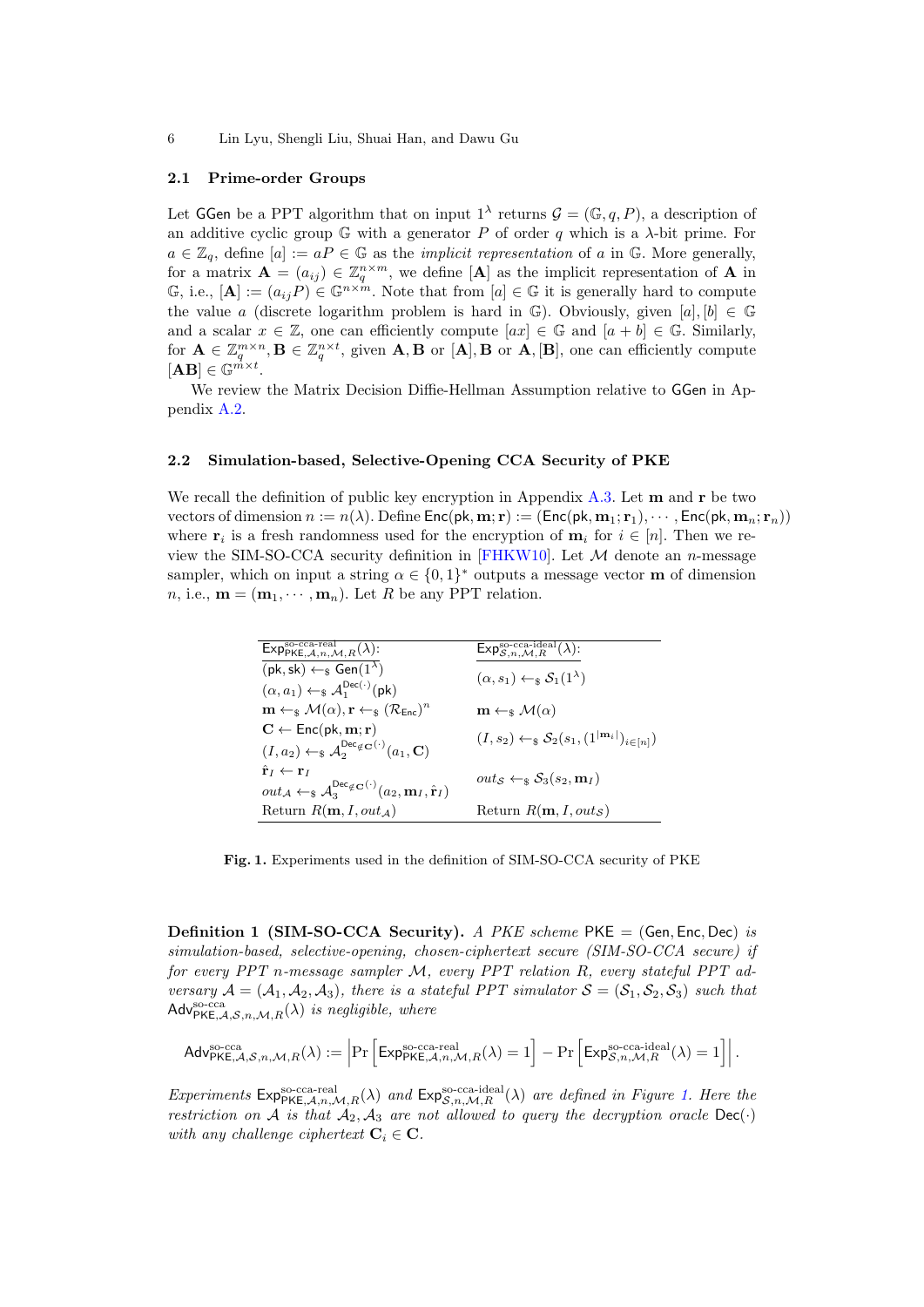### <span id="page-6-0"></span>2.3 Efficiently Samplable and Explainable (ESE) Domain

A domain  $\mathcal D$  is said to be *efficiently samplable and explainable* (ESE) [\[FHKW10\]](#page-26-5) if there exist two PPT algorithms  $(\mathsf{Sample}_{\mathcal{D}}, \mathsf{Sample}_{\mathcal{D}}^{-1})$  where  $\mathsf{Sample}_{\mathcal{D}}(1^\lambda)$  outputs a uniform element over  $\mathcal D$  and  $\mathsf{Sample}_{\mathcal D}^{-1}(x),$  on input  $x \in \mathcal D$ , outputs r that is uniformly distributed over the set  $\{r \in \mathcal{R}_{\sf Sample_{\mathcal{D}}}\;|\; {\sf Sample_{\mathcal{D}}}(1^{\lambda}; r) = x\}.$ 

It was shown by Damgård and Nielsen in [\[DN00\]](#page-26-9) that any dense subset of an efficiently samplable domain is ESE as long as the dense subset admits an efficient membership test.

# <span id="page-6-1"></span>2.4 Cross-Authentication Codes

The concept of XAC was first proposed by Fehr et al. in [\[FHKW10\]](#page-26-5) and later adapted to strong XAC in [\[HLQC13\]](#page-27-5) and strengthened XAC in [\[LDL](#page-27-9)+14].

### Definition 2 ( $\ell$ -Cross-Authentication Code, XAC).

An  $\ell$ -cross-authentication code XAC (for  $\ell \in \mathbb{N}$ ) consists of three PPT algorithms (XGen, XAuth, XVer) and two associated spaces, the key space  $XK$  and the tag space XT. The key generation algorithm  $\mathsf{XGen}(1^{\lambda})$  outputs a uniformly random key  $K \in \mathcal{XK}$ , the authentication algorithm  $\mathsf{X}\mathsf{Auth}(K_1, \cdots, K_\ell)$  takes  $\ell$  keys  $(K_1, \cdots, K_\ell) \in \mathcal{X}\mathcal{K}^\ell$  as input and outputs a tag  $T \in \mathcal{XT}$ , and the verification algorithm  $X\text{Ver}(K,T)$  outputs a decision bit.

**Correctness.** fail<sub>XAC</sub>( $\lambda$ ) := Pr[XVer( $K_i$ , XAuth( $K_1, \dots, K_\ell$ ))  $\neq 1$ ] is negligible for all  $i \in [\ell],$  where the probability is taken over  $K_1, \cdots, K_\ell \leftarrow_{\mathcal{S}} \mathcal{X} \mathcal{K}.$ 

Security against impersonation and substitution attacks. Define

 $\epsilon_{\text{XAC}}^{\text{imp}}(\lambda) := \max_{T'} \Pr[\text{XVer}(K, T') = 1 \mid K \leftarrow \text{X} \mathcal{K}]$  where max is over all  $T' \in \mathcal{XT}$ ,

$$
and \epsilon_{\mathsf{XAC}}^{\text{sub}}(\lambda) := \max_{i, K \neq i, F} \Pr\left[X\text{Ver}(K_i, T') = 1 \mid T \leftarrow \text{XAuth}(K_1, \cdots, K_\ell), \right] \text{ where } \max \text{ is}
$$

over all  $i \in [\ell],$  all  $K_{\neq i} := (K_j)_{j \in [\ell \setminus i]} \in \mathcal{X} \mathcal{K}^{\ell-1}$  and all (possibly randomized) functions  $F: \mathcal{X} \mathcal{T} \to \mathcal{X} \mathcal{T}$ . Then we say XAC is secure against impersonation and substitution attacks if both  $\epsilon_{\text{XAC}}^{\text{imp}}(\lambda)$  and  $\epsilon_{\text{XAC}}^{\text{sub}}(\lambda)$  are negligible.

Definition 3 (Strong and semi-unique XACs). An  $\ell$ -cross-authentication code XAC is strong and semi-unique if it has the following two properties.

Strongness [\[HLQC13\]](#page-27-5). There exists a PPT algorithm ReSamp, which takes as input  $T \in \mathcal{XT}$  and  $i \in [\ell],$  with  $K_1, \cdots, K_\ell \leftarrow \S$  XGen $(1^{\lambda}), T \leftarrow \mathsf{XAuthor}(K_1, \cdots, K_\ell)$ , and outputs  $\hat{K}_i \in \mathcal{X}\mathcal{K}$ , denoted by  $\hat{K}_i \leftarrow$  ReSamp $(T, i)$ . Suppose for each fixed  $(k_1, \cdots, k_{\ell-1}, t)$  $(\mathcal{X}\mathcal{K})^{\ell-1}\times\mathcal{X}\mathcal{T}$ , the statistical distance between  $\hat{K}_i$  and  $K_i$ , conditioned on  $(K_{\neq i},T)$  $(k_1, \dots, k_{\ell-1}, t)$ , is bounded by  $\delta(\lambda)$ , i.e.,

$$
\frac{1}{2} \sum_{k \in \mathcal{X} \mathcal{K}} \left| \frac{\Pr[\hat{K}_i = k \mid (K_{\neq i}, T) = (k_1, \cdots, k_{\ell-1}, t)]}{\Pr[K_i = k \mid (K_{\neq i}, T) = (k_1, \cdots, k_{\ell-1}, t)]} \right| \leq \delta(\lambda).
$$

Then the code XAC is said to be  $\delta(\lambda)$ -strong or strong if  $\delta(\lambda)$  is negligible.

**Semi-Uniqueness [\[LDL](#page-27-9)<sup>+</sup>14].** The code XAC is said to be semi-unique if  $XK = K_x \times$  $\mathcal{K}_y$ , and given  $T \in \mathcal{KT}$  and  $K^x \in \mathcal{K}_x$ , there exists at most one  $K^y \in \mathcal{K}_y$  such that  $X\text{Ver}((K^x, K^y), T) = 1.$ 

A concrete XAC instantiation by Fehr et al. in [\[FHKW10\]](#page-26-5) is shown in Appendix [A.4.](#page-30-0)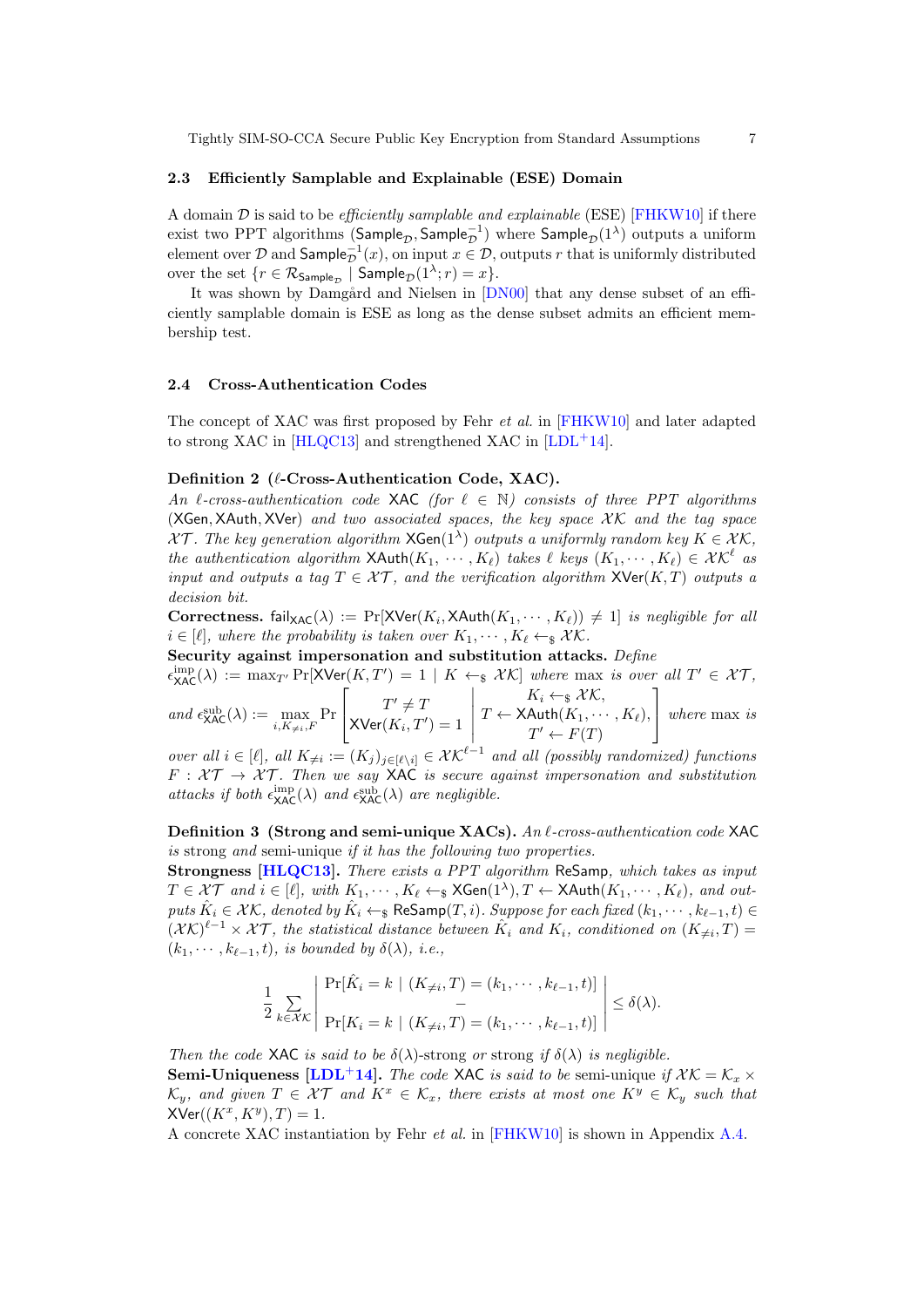# <span id="page-7-2"></span>3 Key Encapsulation Mechanism

In this section, we recall the definition of key encapsulation mechanism and formalize two new security notions for it.

Definition 4 (Key Encapsulation Mechanism). A KEM KEM is a tuple of PPT algorithms (KGen, KEnc, KDec) such that, KGen $(1^{\lambda})$  generates a (public, secret) key pair  $(\mathsf{pk}_{\mathsf{kem}},\mathsf{sk}_{\mathsf{kem}})$ ; KEnc $(\mathsf{pk}_{\mathsf{kem}})$  returns an encapsulation  $\psi \in \Psi$  and a key  $\gamma \in \Gamma$ , where  $\Psi$  is the encapsulation space and  $\Gamma$  is the key space; KDec(sk<sub>kem</sub>,  $\psi$ ) deterministically decapsulates  $\psi$  with sk<sub>kem</sub> to get  $\gamma \in \Gamma$  or  $\bot$ .

We say KEM is perfectly correct if for all  $\lambda$ , Pr[KDec(sk<sub>kem</sub>,  $\psi$ ) =  $\gamma$ ] = 1, where  $(\mathsf{pk}_{\mathsf{kem}},\mathsf{sk}_{\mathsf{kem}}) \leftarrow_\$ \mathsf{KGen}(1^\lambda) \textit{ and } (\psi,\gamma) \leftarrow_\$ \mathsf{KEnc}(\mathsf{pk}_{\mathsf{kem}}).$ 

### <span id="page-7-3"></span>3.1 mPR-CCCA Security for KEM

We formalize a new security notion for KEM, namely mPR-CCCA. Roughly speaking, mPR-CCCA security guarantees pseudorandomness of multiple  $(\psi, \gamma)$  pairs outputted by KEnc even if a constrained decapsulation oracle is provided.

<span id="page-7-0"></span>Definition 5 (mPR-CCCA Security for KEM). Let A be an adversary and b  $\in$  ${0, 1}$  be a bit. Let KEM = (KGen, KEnc, KDec) be a KEM with encapsulation space  $\Psi$ and key space  $\Gamma$ . Define the experiment  $\mathsf{Exp}_{\mathsf{KEM},\mathcal{A}}^{\text{mpr-ccca-}b}(\lambda)$  in Figure [2.](#page-7-1)

<span id="page-7-1"></span>Fig. 2. Experiment used in the definition of mPR-CCCA security of KEM

 $In \; \mathsf{Exp}_{\mathsf{KEM},\mathcal{A}}^{\text{mpr-ccca-}b}(\lambda)$ , pred :  $\Gamma \cup \{\bot\} \to \{0,1\}$  denotes a PPT predicate and  $\mathsf{pred}(\bot) := 0$ . Let  $Q_{dec}$  be the total number of decapsulation queries made by A, which is independent of the environment without loss of generality. The uncertainty of  $A$  is defined as  $uncert_{\mathcal{A}}(\lambda) := \frac{1}{Q_{dec}} \sum_{i=1}^{Q_{dec}} Pr_{\gamma \leftarrow g} F[\text{pred}_i(\gamma) = 1],$  where  $\text{pred}_i$  is the predicate in the i-th  $\mathcal{O}_{dec}$  query.

We say KEM has multi-encapsulation pseudorandom security against constrained CCA adversaries (mPR-CCCA security) if for each PPT adversary A with negligible uncertainty  $uncert_{\mathcal{A}}(\lambda)$ , the advantage  $\mathsf{Adv}_{\mathsf{KEM},\mathcal{A}}^{\text{mpr-ccc}}(\lambda)$  is negligible, where  $\mathsf{Adv}_{\mathsf{KEM},\mathcal{A}}^{\text{mpr-ccc}}(\lambda) :=$  $\left| \Pr \left[ \mathsf{Exp}_{\mathsf{KEM},\mathcal{A}}^{\text{mpr-ccca-0}}(\lambda) = 1 \right] - \Pr \left[ \mathsf{Exp}_{\mathsf{KEM},\mathcal{A}}^{\text{mpr-ccca-1}}(\lambda) = 1 \right] \right|$ .

Note that the afore-defined mPR-CCCA security implies multi-challenge IND-CCCA security defined in [\[GHK17\]](#page-26-8).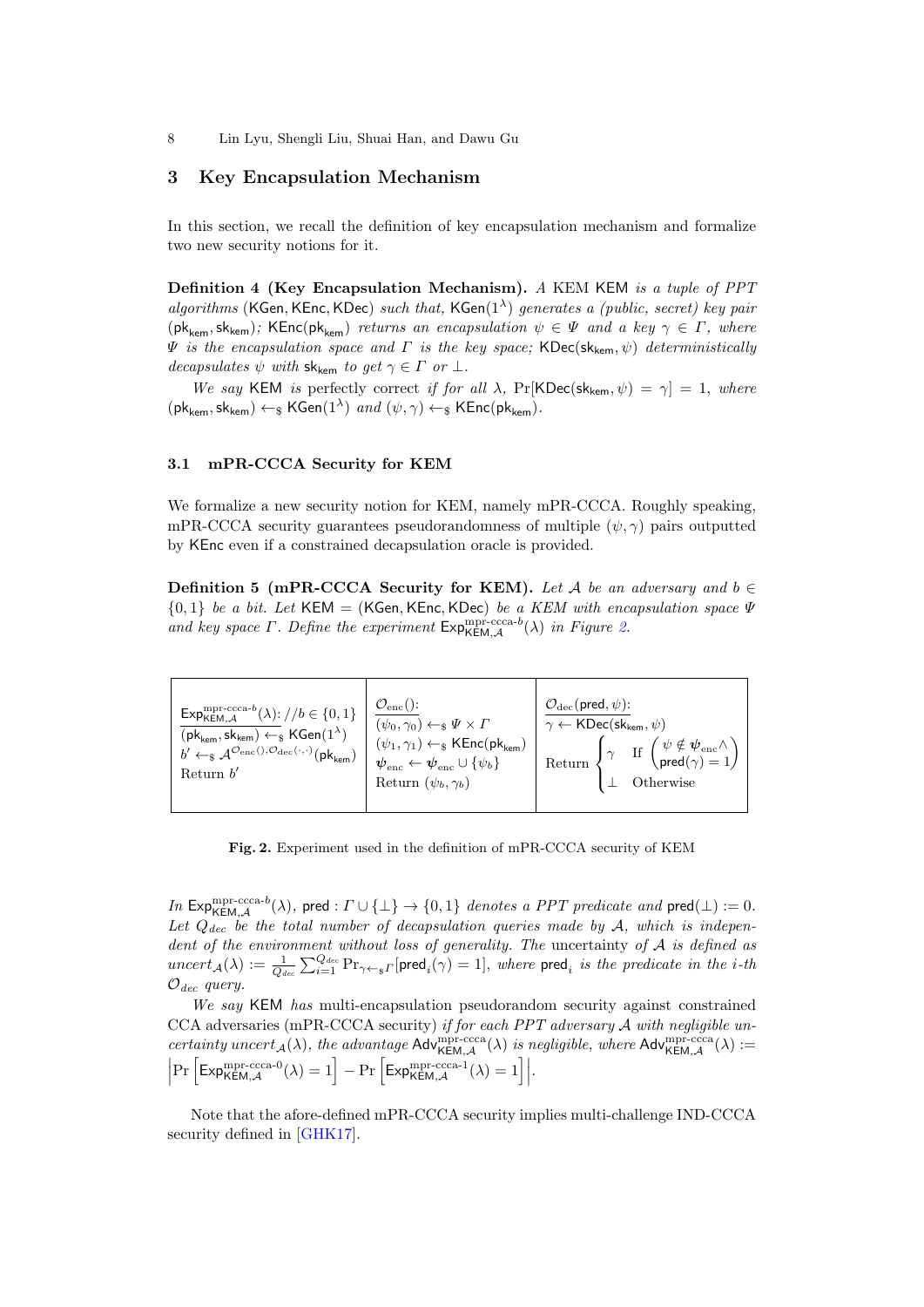### <span id="page-8-3"></span>3.2 RER Security of KEM

We define Random Encapsulation Rejection security for KEM which requires the decapsulation of a random encapsulation is rejected overwhelmingly.

<span id="page-8-0"></span>Definition 6 (Random Encapsulation Rejection Security for KEM). Let  $KEM$ (KGen, KEnc, KDec) be a KEM with encapsulation space  $\Psi$  and key space  $\Gamma$ . Let A be a stateful adversary and  $b \in \{0,1\}$  be a bit. Define the following experiment  $\mathsf{Exp}_{\mathsf{KEM},\mathcal{A}}^{\text{rer-}b}(\lambda)$ in Figure [3.](#page-8-1)

| $\mathsf{Exp}_{\mathsf{KEM.A}}^{\text{rer-}b}(\lambda): \quad //b \in \{0,1\}$<br>$(\mathsf{pk}_{\mathsf{kem}}, \mathsf{sk}_{\mathsf{kem}}) \leftarrow_{\$} \mathsf{KGen}(1^{\lambda})$<br>$\boldsymbol{\psi}_{\text{ran}} \leftarrow \emptyset$<br>$(st,1^n) \leftarrow_{\$} \mathcal{A}^{\mathcal{O}_{\text{cha}}(\cdot,\cdot)}(\text{pk}_{\text{kem}})$<br>$\boldsymbol{\psi}_{\text{ran}} = {\psi_1, \cdots, \psi_n} \leftarrow_{\$} \boldsymbol{\Psi}^n$ | $\mathcal{O}_{\text{cha}}(\text{pred}, \psi)$ :<br>If $\psi \notin \psi_{\text{ran}}$ :<br>Return pred(KDec(s $k_{kem}, \psi$ ))<br>If $b=1$ :<br>Return pred(KDec(sk <sub>kem</sub> , $\psi$ )) |
|---------------------------------------------------------------------------------------------------------------------------------------------------------------------------------------------------------------------------------------------------------------------------------------------------------------------------------------------------------------------------------------------------------------------------------------------------------------|--------------------------------------------------------------------------------------------------------------------------------------------------------------------------------------------------|
| $b' \leftarrow_{\rm \$} \mathcal{A}^{{\mathcal{O}}_{\rm cha}(\cdot,\cdot)}(st,\boldsymbol{\psi}_{\rm ran})$                                                                                                                                                                                                                                                                                                                                                   | Else:                                                                                                                                                                                            |
| Return $b'$                                                                                                                                                                                                                                                                                                                                                                                                                                                   | Return 0                                                                                                                                                                                         |

<span id="page-8-1"></span>Fig. 3. Experiment used in the definition of RER property of KEM

In  $\text{Exp}_{\mathsf{KEM},\mathcal{A}}^{\text{rer-}b}(\lambda)$ , pred :  $\Gamma \cup \{\bot\} \to \{0,1\}$  denotes a PPT predicate and  $\text{pred}(\bot) := 0$ . Let  $Q_{cha}$  be the total number of  $\mathcal{O}_{cha}$  queries made by A, which is independent of the environment without loss of generality. The uncertainty of A is defined as uncert<sub>A</sub>( $\lambda$ ) :=  $\frac{1}{Q_{cha}}\sum_{i=1}^{Q_{cha}}Pr_{\gamma\leftarrow s}\Gamma[\mathsf{pred}_i(\gamma)=1]$ , where  $\mathsf{pred}_i$  is the predicate in the i-th  $\mathcal{O}_{cha}$  query.

We say KEM has Random Encapsulation Rejection security (RER security) if for each PPT adversary A with negligible uncertainty uncert<sub>A</sub>( $\lambda$ ), the advantage

 $\mathsf{Adv}_{\mathsf{KEM},\mathcal{A}}^{\text{rer}}(\lambda) := \left| \Pr \left[ \mathsf{Exp}_{\mathsf{KEM},\mathcal{A}}^{\text{rer-1}}(\lambda) = 1 \right] - \Pr \left[ \mathsf{Exp}_{\mathsf{KEM},\mathcal{A}}^{\text{rer-1}}(\lambda) = 1 \right] \right| \text{ is negligible.}$ 

# <span id="page-8-4"></span>4 SIM-SO-CCA Secure PKE from KEM

# <span id="page-8-5"></span>4.1 PKE Construction

In Figure [4,](#page-9-0) we recall the general framework for constructing SIM-SO-CCA secure PKE proposed in [\[LP15\]](#page-27-6). A small difference from [\[LP15\]](#page-27-6) is that we make use of hash function  $H_1$  to convert the key space of KEM to the key space of XAC.

Ingredients. This construction uses the following ingredients.

- KEM=(KGen, KEnc, KDec) with key space  $\Gamma$  & ESE encapsulation space  $\Psi$ .
- $(\ell + 1)$ -XAC XAC with ESE key space  $\chi K = \mathcal{K}_x \times \mathcal{K}_y$ .
- Hash function  $H_1: \Gamma \to \mathcal{X} \mathcal{K}$  generated by hash function generator  $\mathcal{H}_1(1^{\lambda})$ .
- Hash function  $H_2: \Psi^{\ell} \to \mathcal{K}_y$  generated by hash function generator  $\mathcal{H}_2(1^{\lambda})$ .

## <span id="page-8-6"></span>4.2 Tight Security Proof of PKE

<span id="page-8-2"></span>In this subsection, we prove the SIM-SO-CCA security of PKE with tight reduction to the security of KEM. We state our main result in the following theorem.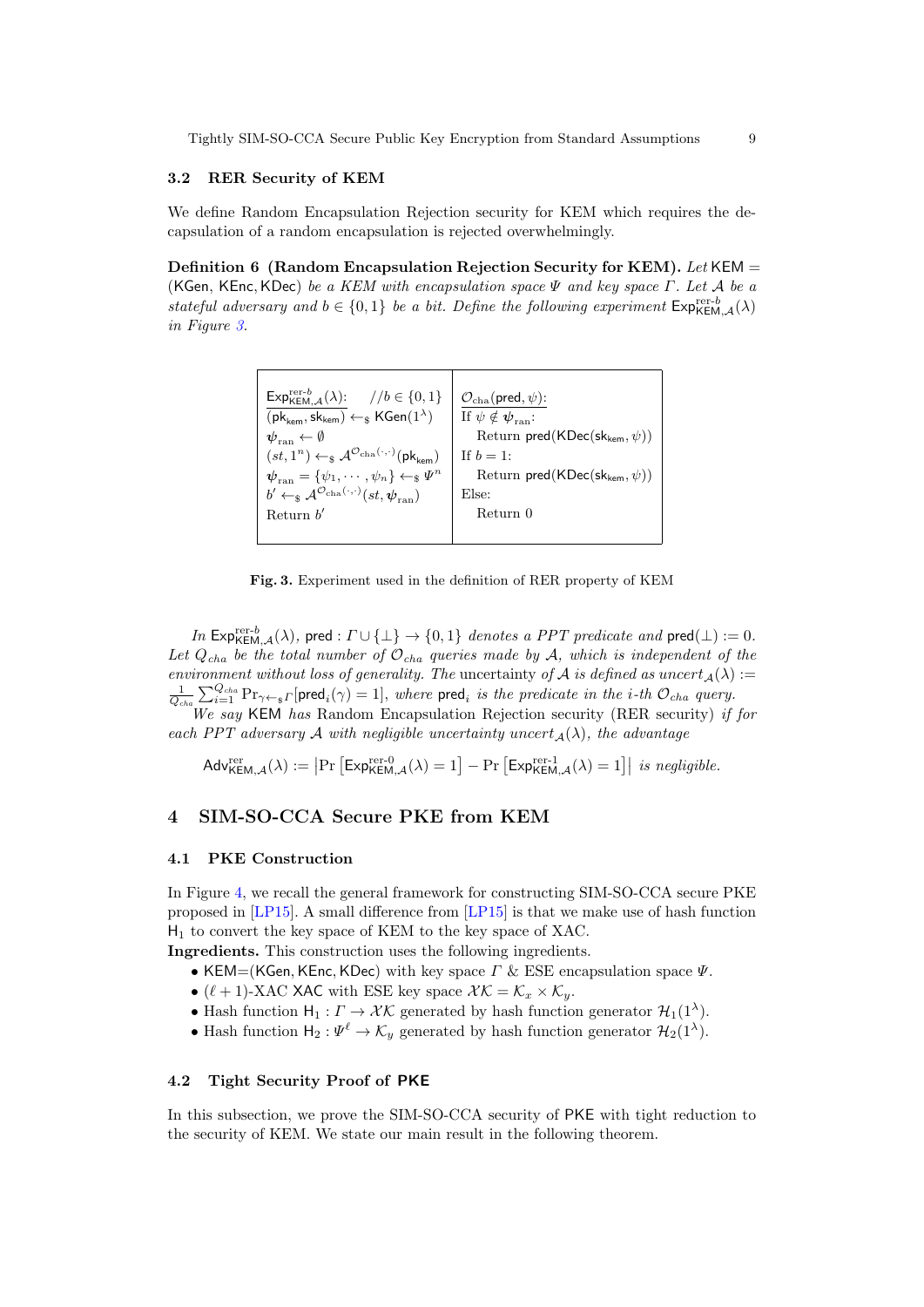| 10 | Lin Lyu, Shengli Liu, Shuai Han, and Dawu Gu |  |  |  |  |  |  |  |
|----|----------------------------------------------|--|--|--|--|--|--|--|
|----|----------------------------------------------|--|--|--|--|--|--|--|

| Gen $(1^{\lambda})$ :<br>$(\mathsf{pk}_{\mathsf{kem}}, \mathsf{sk}_{\mathsf{kem}}) \leftarrow_{\$} \mathsf{KGen}(1^{\lambda})$<br>$H_1 \leftarrow_s \mathcal{H}_1(1^{\lambda})$<br>$H_2 \leftarrow_s \mathcal{H}_2(1^{\lambda})$<br>$K^x \leftarrow_{\S} \mathcal{K}_x$ | $Enc(pk, m \in \{0, 1\}^{\ell})$ :<br>For $j \leftarrow 1$ to $\ell$ :<br>If $m_i = 1$ :<br>$(\psi_i, \gamma_i) \leftarrow_s \mathsf{KEnc}(\mathsf{pk}_{\mathsf{kem}})$<br>$K_i \leftarrow H_1(\gamma_i)$<br>Else: | $Dec(\mathsf{sk}, C = (\psi_1, \cdots, \psi_\ell, T))$ :<br>$\mathbf{m}' \leftarrow 0^{\ell}$<br>$K^{y} \leftarrow H_2(\psi_1, \cdots, \psi_\ell)$<br>$K'_{\ell+1} \leftarrow (K^x, K^{y'})$<br>If $XVer(K'_{\ell+1}, T) = 1$ :<br>For $i \leftarrow 1$ to $\ell$ : |
|-------------------------------------------------------------------------------------------------------------------------------------------------------------------------------------------------------------------------------------------------------------------------|--------------------------------------------------------------------------------------------------------------------------------------------------------------------------------------------------------------------|---------------------------------------------------------------------------------------------------------------------------------------------------------------------------------------------------------------------------------------------------------------------|
| $pk \leftarrow (pk_{\text{kem}}, H_1, H_2, K^x)$<br>$sk \leftarrow (pk, sk_{kem})$                                                                                                                                                                                      | $K_i \leftarrow_{\mathbb{S}} \mathcal{X} \mathcal{K}$<br>$K^y \leftarrow H_2(\psi_1, \cdots, \psi_\ell)$                                                                                                           | $\gamma'_i \leftarrow \mathsf{KDec}(\mathsf{sk}_\mathsf{kem}, \psi_j)$<br>$K'_i \leftarrow H_1(\gamma'_i)$                                                                                                                                                          |
| Return (pk, sk)                                                                                                                                                                                                                                                         | $K_{\ell+1} \leftarrow (K^x, K^y)$<br>$T \leftarrow \mathsf{XAuth}(K_1, \cdots, K_{\ell+1})$<br>Return $C \leftarrow (\psi_1, \cdots, \psi_\ell, T)$                                                               | $\mathbf{m}'_i \leftarrow \mathsf{XVer}(K'_i, T)$<br>Return m'                                                                                                                                                                                                      |

<span id="page-9-0"></span>Fig. 4. Construction of  $PKE = (Gen, Enc, Dec).$ 

**Theorem 1.** Suppose the KEM KEM is mPR-CCCA and RER secure, the  $(\ell+1)$ -crossauthentication code XAC is  $\delta(\lambda)$ -strong, semi-unique, and secure against impersonation and substitution attacks;  $\mathcal{H}_1$  is universal;  $\mathcal{H}_2$  outputs collision resistant function. Then the PKE scheme PKE constructed in Figure  $4$  is SIM-SO-CCA secure. More precisely, for each PPT adversary  $A = (A_1, A_2, A_3)$  against PKE in the SIM-SO-CCA real experiment, for each  $PPT$  n-message sampler  $M$ , and each  $PPT$  relation  $R$ , we can construct a stateful PPT simulator  $S = (S_1, S_2, S_3)$  for the SIM-SO-CCA ideal experiment and PPT adversaries  $\mathcal{B}_1, \mathcal{B}_2, \mathcal{B}_3$  with  $\mathbf{T}(\mathcal{B}_1) \approx \mathbf{T}(\mathcal{B}_2) \approx \mathbf{T}(\mathcal{B}_3) \leq \mathbf{T}(\mathcal{A}) + Q_{\text{dec}} \cdot \text{poly}(\lambda)$ , such that

<span id="page-9-1"></span>
$$
\mathsf{Adv}_{\mathsf{PKE},\mathcal{A},\mathcal{S},n,\mathcal{M},R}^{\text{so-cca}}(\lambda) \leq \mathsf{Adv}_{\mathsf{KEM},\mathcal{B}_2}^{\text{mpr-ccc}}(\lambda) + \mathsf{Adv}_{\mathsf{KEM},\mathcal{B}_3}^{\text{per}}(\lambda) + \ell \cdot Q_{\text{dec}} \cdot \epsilon_{\mathsf{XAC}}^{\text{sub}}(\lambda) + 2\mathsf{Adv}_{\mathcal{H},\mathcal{B}_1}^{\text{per}}(\lambda) + (n\ell) \cdot (\delta(\lambda) + \Delta),
$$
\n
$$
(1)
$$

where  $Q_{dec}$  denotes the total number of A's decryption oracle queries, poly( $\lambda$ ) is a polynomial independent of **T**( $\mathcal{A}$ ) and  $\Delta = \frac{1}{2} \cdot \sqrt{|\mathcal{X} \mathcal{K}|/|\mathcal{\Gamma}|}$ .

Remark. If we instantiate the construction with the information-theoretically secure XAC in Appendix [A.4](#page-30-0) and choose proper set  $\mathcal{X}\mathcal{K}$  and  $\Gamma$ , then  $\Delta$ ,  $\delta(\lambda)$ ,  $\epsilon_{\text{XAC}}^{\text{imp}}(\lambda)$  and  $\epsilon_{\text{XAC}}^{\text{sub}}(\lambda)$  are all exponentially small in  $\lambda$ . Then [\(1\)](#page-9-1) turns out to be

$$
\mathsf{Adv}_{\mathsf{PKE},\mathcal{A},\mathcal{S},n,\mathcal{M},R}^{\text{so-cca}}(\lambda) \leq \mathsf{Adv}_{\mathsf{KEM},\mathcal{B}_2}^{\text{mpr-ccc}}(\lambda) + \mathsf{Adv}_{\mathsf{KEM},\mathcal{B}_3}^{\text{rer}}(\lambda) + 2\mathsf{Adv}_{\mathcal{H},\mathcal{B}_1}^{\text{cr}}(\lambda) + 2^{-\varOmega(\lambda)}.
$$

If the underlying KEM has tight mPR-CCCA security and RER security, then our PKE turns out to be tightly SIM-SO-CCA secure.

*Proof of Theorem [1.](#page-8-2)* For each PPT adversary  $A = (A_1, A_2, A_3)$ , we can construct a stateful PPT simulator  $S = (S_1, S_2, S_3)$  as shown in Figure [5.](#page-10-0) In Appendix [B,](#page-30-1) we illustrate the detailed ideas of the construction for  $S$ .

The differences between the real and the ideal experiments lie in two aspects. The first is how the challenge ciphertext vector is generated and the second is how the corrupted ciphertexts are opened. In other words, the algorithms SimCtGen and SimOpen used by the simulator differ from the real experiment. In the proof, we focus on these two algorithms and gradually change them through a series of games starting with game  $G_0$  and ending with game  $G_9$ , with adjacent games being proved to be computationally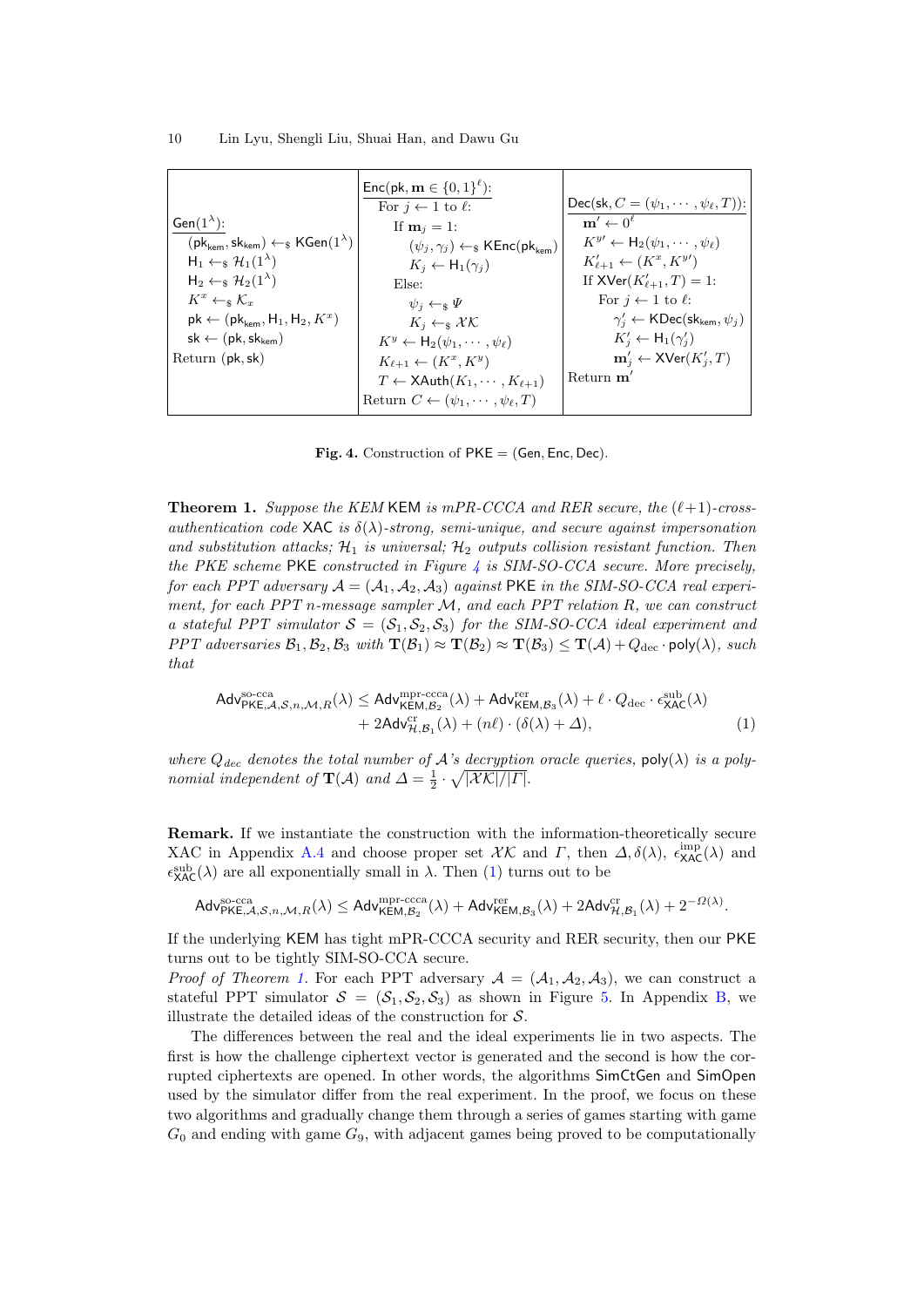| $S_1(1^{\lambda})$ :<br>$(\mathsf{pk}, \mathsf{sk}) \leftarrow_{\mathsf{s}} \mathsf{SimKeyGen}(1^{\lambda})$<br>$(\alpha, a_1) \leftarrow_s \mathcal{A}_1^{\mathsf{Dec}(\cdot)}(\mathsf{pk})$                                                                                                     | $SimKeyGen(1^{\lambda})$ :<br>$(\mathsf{pk}_{\mathsf{kem}}, \mathsf{sk}_{\mathsf{kem}}) \leftarrow_{\mathsf{S}} \mathsf{KGen}(1^{\lambda}), \mathsf{H}_1 \leftarrow_{\mathsf{S}} \mathcal{H}_1(1^{\lambda}), \mathsf{H}_2 \leftarrow_{\mathsf{S}} \mathcal{H}_2(1^{\lambda}), K^x \leftarrow_{\mathsf{S}} \mathcal{K}_x$<br>$pk \leftarrow (pk_{\text{bem}}, H_1, H_2, K^x), sk \leftarrow (pk, sk_{\text{kem}})$<br>Return (pk, sk)                                                         |                                                                                                                                                                                                                                                                                                                                                            |
|---------------------------------------------------------------------------------------------------------------------------------------------------------------------------------------------------------------------------------------------------------------------------------------------------|----------------------------------------------------------------------------------------------------------------------------------------------------------------------------------------------------------------------------------------------------------------------------------------------------------------------------------------------------------------------------------------------------------------------------------------------------------------------------------------------|------------------------------------------------------------------------------------------------------------------------------------------------------------------------------------------------------------------------------------------------------------------------------------------------------------------------------------------------------------|
| Return $(\alpha, s_1 = (\mathsf{pk}, \mathsf{sk}, a_1))$                                                                                                                                                                                                                                          | $SimCtGen(pk)$ :<br>For $i \leftarrow 1$ to n:                                                                                                                                                                                                                                                                                                                                                                                                                                               | $SimOpen(I, m_I, C, R, K)$ :                                                                                                                                                                                                                                                                                                                               |
| $S_2(s_1, (1^{ m_i })_{i \in [n]})$ :<br>$(C, R, K) \leftarrow_s$ SimCtGen(pk)<br>$(I, a_2) \leftarrow_s \mathcal{A}_2^{\mathsf{Dec}\notin\mathbf{C}(\cdot)}(a_1, \mathbf{C})$<br>Return $(I, s_2 = (s_1, a_2, I, \mathbf{C}, \mathbf{R}, \mathbf{K}))$                                           | For $i \leftarrow 1$ to $\ell$ :<br>$r_{i,i} \leftarrow s \mathcal{R}$ KFnc<br>$(\psi_{i,j}, \gamma_{i,j}) \leftarrow \mathsf{KEnc}(\mathsf{pk}_{\mathsf{kom}}; r_{i,j})$<br>$K_{i,i} \leftarrow H_1(\gamma_{i,i})$<br>$K_i^y \leftarrow H_2(\psi_{i,1}, \cdots, \psi_{i,\ell})$<br>$K_{i,\ell+1} \leftarrow (K^x, K^y)$                                                                                                                                                                     | For $i \in I$ :<br>For $j \leftarrow 1$ to $\ell$ :<br>If $\mathbf{m}_{i,j} = 1$ :<br>$\hat{r}_{i,j} \leftarrow r_{i,j}$<br>Else:<br>$K_{i,j} \leftarrow s$ ReSamp $(T_i, j)$                                                                                                                                                                              |
| $S_3(s_2, m_I)$ :<br>$\mathbf{R}_I \leftarrow$ SimOpen $(I, \mathbf{m}_I, \mathbf{C}, \mathbf{R}, \mathbf{K})$<br>$out_{\mathcal{A}} \leftarrow_{\mathbb{S}} \mathcal{A}_{3}^{\text{Dec}_{\notin \mathbf{C}}(\cdot)}(a_{2}, \mathbf{m}_{I}, \hat{\mathbf{R}}_{I})$<br>Return <i>out</i> $\Lambda$ | $T_i \leftarrow \mathsf{XAuth}(K_{i,1}, \cdots, K_{i,\ell+1})$<br>$\mathbf{C}_i \leftarrow (\psi_{i,1}, \cdots, \psi_{i,\ell}, T_i)$<br>$\mathbf{R}_i \leftarrow (r_{i,1}, \cdots, r_{i,\ell})$<br>$\mathbf{K}_i \leftarrow (K_{i,1}, \cdots, K_{i,\ell+1})$<br>Return $\begin{pmatrix} \mathbf{C} \\ \mathbf{R} \\ \mathbf{K} \end{pmatrix} = \begin{pmatrix} \mathbf{C}_1, \cdots, \mathbf{C}_n \\ \mathbf{R}_1, \cdots, \mathbf{R}_n \\ \mathbf{K}_1, \cdots, \mathbf{K}_n \end{pmatrix}$ | $\hat{r}_{i,i}^K \leftarrow \S$ Sample $\mathbb{R}_{k}^{1}(\hat{K}_{i,j})$<br>$\hat{r}_{i,j}^{\psi} \leftarrow_{\$} Sample_{\Psi}^{-1}(\psi_{i,j})$<br>$\hat{r}_{i,j} \leftarrow (\hat{r}_{i,j}^K, \hat{r}_{i,j}^{\psi})$<br>$\hat{\mathbf{R}}_i \leftarrow (\hat{r}_{i,1}, \cdots, \hat{r}_{i,\ell})$<br>Return $\mathbf{R}_I = (\mathbf{R}_i)_{i \in I}$ |

<span id="page-10-0"></span>**Fig. 5.** Construction of simulator  $S = (S_1, S_2, S_3)$  for  $Exp_{S,n,\mathcal{M},R}^{\text{so-cca-ideal}}(\lambda)$ .

indistinguishable. The full set of games are illustrated in Figure [6.](#page-11-0)

**Game**  $G_0$ . Game  $G_0$  is exactly the ideal experiment  $Exp_{S,n,\mathcal{M},R}^{so\text{-}cca\text{-}ideal}(\lambda)$ . Hence

<span id="page-10-1"></span>
$$
\Pr\left[\text{Exp}_{\mathcal{S},n,\mathcal{M},R}^{\text{soc-ca-ideal}}(\lambda) = 1\right] = \Pr_0[G \Rightarrow 1].\tag{2}
$$

**Game**  $G_0 - G_1$ . The only difference between  $G_1$  and  $G_0$  is that a collision check for  $H_2$ is added in  $G_1$  and  $G_1$  aborts if a collision is found. More precisely, we use a set  $\mathcal Q$  to log all the (input, output) pairs for  $H_2$  in algorithm SimCtGen. Then in the Dec oracle, if there exists a usage of  $H_2$  such that its output collides with some output in  $\mathcal Q$  but with different inputs, then a collision for  $H_2$  is found and the game  $G_1$  aborts immediately. It is straightforward to build a PPT adversary  $\mathcal{B}_1$  with  $\mathbf{T}(\mathcal{B}_1) \approx \mathbf{T}(\mathcal{A}) + Q_{\text{dec}} \cdot \text{poly}(\lambda)$ , where  $\mathsf{poly}(\lambda)$  is a polynomial independent of  $\mathbf{T}(\mathcal{A})$ , such that,

<span id="page-10-2"></span>
$$
|\Pr_0[G \Rightarrow 1] - \Pr_1[G \Rightarrow 1]| \leq \mathsf{Adv}_{\mathcal{H},\mathcal{B}_1}^{\mathrm{cr}}(\lambda). \tag{3}
$$

**Game**  $G_1 - G_2$ .  $G_2$  is essentially the same as  $G_1$  except for one conceptual change in the Dec oracle. More precisely, for a Dec( $C = (\psi_1, \cdots, \psi_{\ell}, T)$ ) query such that  $\exists (i, j) \in$  $[n] \times [\ell], \eta \in [\ell] \text{ s.t. } \mathbf{m}_{i,j} = 0 \wedge \psi_{\eta} = \psi_{i,j},$ 

• in  $G_1$ , we proceed exactly the same as the decryption algorithm, i.e.,

set 
$$
\mathbf{m}'_{\eta} \leftarrow \mathsf{XVer}(\mathsf{H}_1(\gamma'_{\eta}), T)
$$
 where  $\gamma'_{\eta} = \mathsf{KDec}(\mathsf{sk}_\mathsf{kem}, \psi_{\eta});$ 

• in  $G_2$ , we set  $\mathbf{m}'_{\eta} \leftarrow \mathsf{XVer}(K_{i,j}, T)$ .

Since  $\psi_{\eta} = \psi_{i,j}, \gamma'_{\eta} = \text{KDec}(\text{sk}_{\text{kem}}, \psi_{\eta})$  and  $(\psi_{i,j}, \gamma_{i,j})$  is the output of  $\text{KEnc}(\text{pk}_{\text{kem}})$ , we have that  $\gamma'_{\eta} = \gamma_{i,j}$  due to the perfect correctness of KEM. Then  $K_{i,j} = H_1(\gamma_{i,j}) =$  $H_1(\gamma'_\eta)$ . Thus the difference between  $G_1$  and  $G_2$  is only conceptual, and it follows

<span id="page-10-3"></span>
$$
\Pr_1[G \Rightarrow 1] = \Pr_2[G \Rightarrow 1].\tag{4}
$$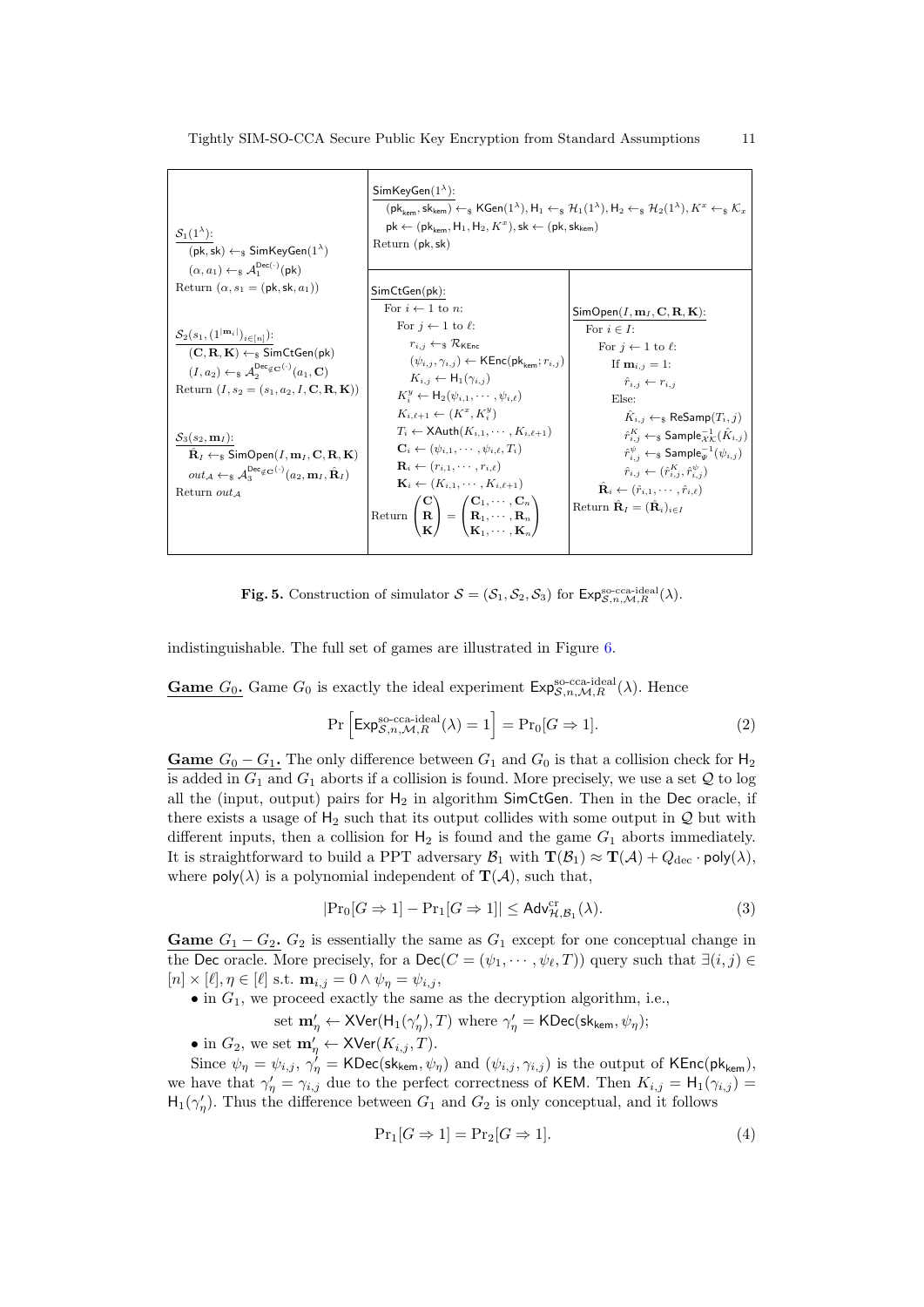

<span id="page-11-0"></span>**Fig. 6.** Games  $G_0 - G_9$  in the proof of Theorem [1.](#page-8-2)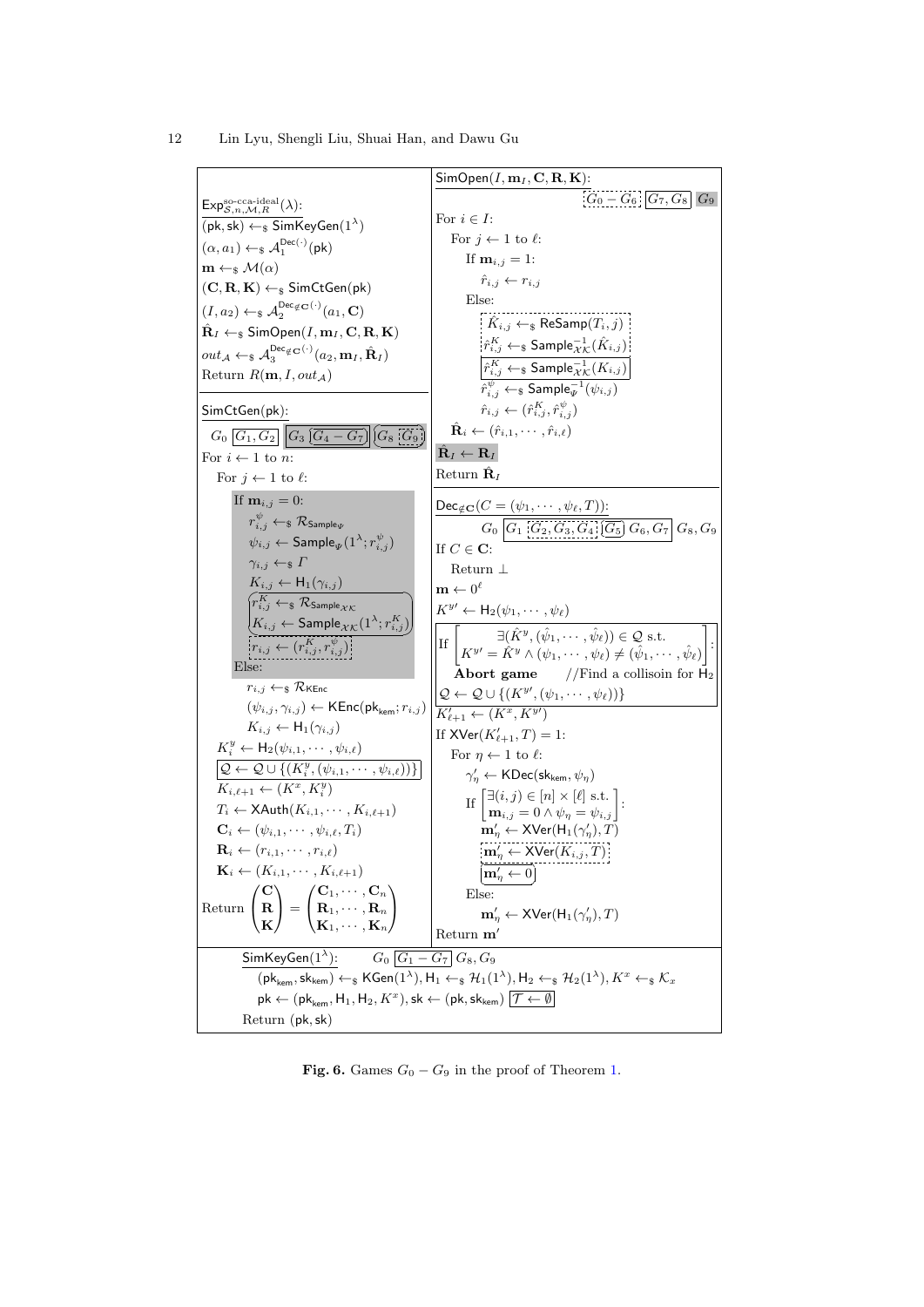Game  $G_2 - G_3$ .  $G_3$  is almost the same as  $G_2$  except for one change in the SimCtGen algorithm.

- In  $G_2$ , all  $(\psi_{i,j}, \gamma_{i,j})$  pairs are the output of  $\mathsf{KEnc}(\mathsf{pk}_{\mathsf{kem}})$ .
- In  $G_3$ , for  $\mathbf{m}_{i,j} = 1$ ,  $(\psi_{i,j}, \gamma_{i,j})$  pairs are the output of KEnc( $\mathsf{pk}_{\mathsf{kem}}$ );
	- for  $\mathbf{m}_{i,j} = 0$ ,  $(\psi_{i,j}, \gamma_{i,j})$  pairs are uniformly selected from  $\Psi \times \Gamma$ .

We will reduce the indistinguishability between game  $G_2$  and  $G_3$  to the mPR-CCCA security of KEM. Given  $A = (A_1, A_2, A_3)$ , we can build a PPT adversary  $B_2$  with  $\mathbf{T}(\mathcal{B}_2) \approx \mathbf{T}(\mathcal{A})$  and uncertainty  $uncert_{\mathcal{B}_2}(\lambda) \leq \epsilon_{\text{XAC}}^{\text{imp}}(\lambda) + \Delta$  such that

<span id="page-12-0"></span>
$$
|\Pr_2[G \Rightarrow 1] - \Pr_3[G \Rightarrow 1]| \leq \mathsf{Adv}_{\mathsf{KEM},\mathcal{B}_2}^{\text{mpr-ccca}}(\lambda). \tag{5}
$$

On input  $pk_{\text{kem}}$ ,  $B_2$  selects  $H_1, H_2$  and  $K^x$  itself and embeds  $pk_{\text{kem}}$  in  $pk = (pk_{\text{kem}}, H_1,$  $H_2, K^x$ ). In the first phase,  $B_2$  calls  $\mathcal{A}_1^{\text{Dec}(\cdot)}(\text{pk})$ . To respond the decryption query Dec(C =  $(\psi_1, \dots, \psi_\ell, T)$ ) submitted by A,  $\mathcal{B}_2$  simulates Dec until it needs to call KDec(sk<sub>kem</sub>,  $\psi_n$ ) to decapsulate  $\psi_{\eta}$ . Since  $\mathcal{B}_2$  does not possess sk<sub>kem</sub> relative to pk<sub>kem</sub>,  $\mathcal{B}_2$  is not able to invoke KDec itself. Then  $B_2$  submits a  $\mathcal{O}_{\text{dec}}(\text{pred}, \psi_{\eta})$  query to its own oracle  $\mathcal{O}_{\text{dec}}$  where  $\mathsf{pred}(\cdot) := \mathsf{XVer}(\mathsf{H}_1(\cdot), T)$ . Clearly, this predicate is a PPT one. If the response of  $\mathcal{O}_{\text{dec}}$ is  $\perp$ ,  $\mathcal{B}_2$  sets  $\mathbf{m}'_{\eta}$  to 0. Otherwise  $\mathcal{B}_2$  sets  $\mathbf{m}'_{\eta}$  to 1.

**Case 1:**  $\mathcal{O}_{\text{dec}}(\mathsf{XVer}(\mathsf{H}_1(\cdot), T), \psi_{\eta}) = \bot$ . This happens if and only if

$$
\psi_{\eta} \in \psi_{\text{enc}} \vee \text{XVer}(\mathsf{H}_1(\text{KDec}(\mathsf{sk}_{\text{kem}}, \psi_{\eta})), T) = 0.
$$

In the first phase,  $\mathcal{B}_2$  has not submitted any  $\mathcal{O}_{\text{enc}}$  query yet and  $\psi_{\text{enc}}$  is empty. So  $\psi_{\eta} \notin \psi_{\text{enc}}$ . In this case,  $\mathcal{O}_{\text{dec}}(\mathsf{XVer}(\mathsf{H}_1(\cdot), T), \psi_{\eta}) = \bot$  if and only if

$$
\mathsf{XVer}(\mathsf{H}_1(\mathsf{KDec}(\mathsf{sk}_\mathsf{kem}, \psi_\eta)), T) = 0.
$$

Therefore  $\mathcal{B}_2$  perfectly simulates the Dec oracle in  $G_2(G_3)$  by setting  $\mathbf{m}'_{\eta} \leftarrow 0$ . **Case 2:**  $\mathcal{O}_{\text{dec}}(\mathsf{XVer}(\mathsf{H}_1(\cdot), T), \psi_n) \neq \bot$ . This happens if and only if

 $\psi_{\eta} \notin \psi_{\text{enc}} \wedge \mathsf{XVer}(\mathsf{H}_1(\mathsf{KDec}(\mathsf{sk}_\mathsf{kem}, \psi_{\eta})), T) = 1.$ 

For the same reason as case 1, the condition  $\psi_n \notin \psi_{\text{enc}}$  always holds. In this case,  $\mathcal{O}_{\text{dec}}(\textsf{XVer}(\mathsf{H}_1(\cdot), T), \psi_{\eta}) \neq \bot$  if and only if  $\textsf{XVer}(\mathsf{H}_1(\textsf{KDec}(\textsf{sk}_{\textsf{kem}}, \psi_{\eta})), T) = 1$ . Therefore  $\mathcal{B}_2$  perfectly simulates the Dec oracle in  $G_2(G_3)$  by setting  $\mathbf{m}'_{\eta} \leftarrow 1$ .

In either case,  $\mathcal{B}_2$  can perfectly simulate the Dec oracle for  $\mathcal{A}_1$ . At the end of this phase,  $\mathcal{B}_2$  gets  $\mathcal{A}_1$ 's output  $(\alpha, a_1)$ . Then  $\mathcal{B}_2$  calls  $\mathbf{m} \leftarrow \mathcal{B} \mathcal{M}(\alpha)$  and simulates algorithm SimCtGen(pk).

- If  $m_{i,j} = 1$ ,  $\mathcal{B}_2$  proceeds just like game  $G_2(G_3)$ , i.e.,  $(\psi_{i,j}, \gamma_{i,j}) \leftarrow \S$  KEnc(pk<sub>kem</sub>) and set  $K_{i,j} \leftarrow H_1(\gamma_{i,j}).$
- If  $\mathbf{m}_{i,j} = 0$ ,  $\mathcal{B}_2$  submits an  $\mathcal{O}_{\text{enc}}($ ) query to its own oracle and gets the response  $(\psi, \gamma)$  ( $\psi$  is added into set  $\psi_{\text{enc}}$ ). Then  $\mathcal{B}_2$  sets  $(\psi_{i,j}, \gamma_{i,j}) \leftarrow (\psi, \gamma)$ .

If  $b = 1$ ,  $(\psi, \gamma)$  is the output of KEnc(pk<sub>kem</sub>),  $\mathcal{B}_2$  perfectly simulates SimCtGen(pk) to generate challenge ciphertexts  $C$  in  $G_2$ .

If  $b = 0$ ,  $(\psi, \gamma)$  is uniformly over  $\Psi \times \Gamma$ ,  $\mathcal{B}_2$  perfectly simulates SimCtGen(pk) to generate challenge ciphertexts  $C$  in  $G_3$ .

In the second phase,  $\mathcal{B}_2$  calls  $\mathcal{A}_2^{\text{Dec}_{\not\in}C}(\cdot)(a_1, \mathbf{C})$  to get  $(I, a_2)$ . Upon an decryption query  $\mathsf{Dec}_{\notin \mathbf{C}}(C = (\psi_1, \cdots, \psi_\ell, T))$  submitted by  $\mathcal{A}_2$ ,  $\mathcal{B}_2$  responds almost in the same way as in the first phase, except that  $\mathcal{B}_2$  has to deal with the case of  $\exists \psi_{\eta} \in \psi_{\text{enc}}$ . This case does happen: even if  $C = (\psi_1, \cdots, \psi_\ell, T) \notin \mathbb{C}$ , it is still possible that  $\exists \psi_\eta \in \mathbb{C}$  $\{\psi_i\}_{i\in[\ell]}$  with  $\psi_\eta \in \psi_{\text{enc}}$ . In this case, there is no chance for  $\mathcal{B}_2$  to submit an  $\mathcal{O}_{\text{dec}}(\text{pred}, \psi_\eta)$ query for a useful response because the response will always be ⊥. However, it does not matter. By the specification of  $G_2(G_3)$ ,  $\mathbf{m}'_\eta$  should be set to the output of  $X\text{Ver}(K_{i,j}, T)$ which  $B_2$  can perfectly do.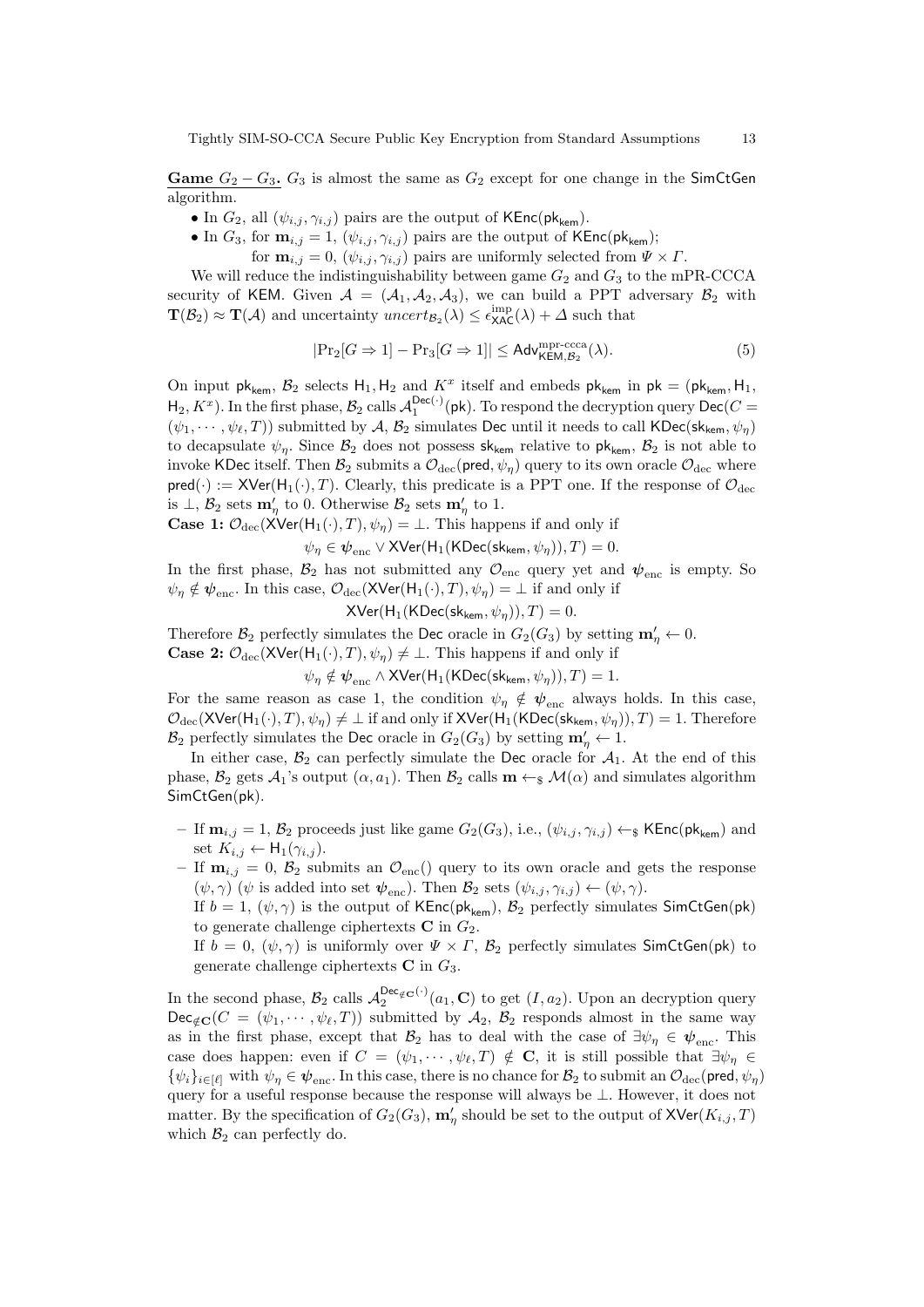Note that the execution of algorithm  $\mathsf{SimOpen}$  in game  $G_2(G_3)$  does not need all information about **R**. Only those randomnesses with respect to  $\mathbf{m}_{i,j} = 1$  are needed. Now that  $B_2$  does have I,  $m_I$ , C, K and part of R (for  $m_{i,j} = 1$ ), it can call  $\mathsf{SimOpen}(I, m_I, C, R, K)$ to get  $\hat{\mathbf{R}}_I$ .

In the third phase,  $B_2$  calls  $\mathcal{A}_3^{\text{Dec}_{\not\in \mathbf{C}}(\cdot)}(a_2, \mathbf{m}_I, \hat{\mathbf{R}}_I)$  to get  $out_{\mathcal{A}}$ . The Dec<sub>∉C</sub> query submitted by  $A$  in this phase is responded by  $B_2$  in the same way as in the second phase. Finally,  $\mathcal{B}_2$  outputs  $R(\mathbf{m}, I, out_{\mathcal{A}})$ .

According to the above analysis,  $\mathcal{B}_2$  perfectly simulates  $G_2$  for A if  $b = 1$  and perfectly simulates  $G_3$  for  $\mathcal A$  if  $b = 0$ . Moreover, for  $\gamma \leftarrow s \Gamma$ ,  $H_1(\gamma)$  is  $\Delta$ -close to uniform by Lemma [2](#page-28-2) since  $H_1$  is universal. Then

$$
\Pr_{\gamma \leftarrow_{\mathbb{S}} \Gamma}[\mathsf{pred}(\gamma) = 1] = \Pr_{\gamma \leftarrow_{\mathbb{S}} \Gamma}[\mathsf{XVer}(\mathsf{H}_1(\gamma), T) = 1] \leq \epsilon_{\mathsf{XAC}}^{\mathrm{imp}}(\lambda) + \Delta.
$$

By the definition of uncertainty, we have.

<span id="page-13-0"></span>
$$
uncert_{\mathcal{B}_2}(\lambda) \le \epsilon_{\text{XAC}}^{\text{imp}}(\lambda) + \Delta. \tag{6}
$$

Thus [\(5\)](#page-12-0) follows.

Game  $G_3 - G_4$ .  $G_4$  is almost the same as  $G_3$  except for one change in the SimCtGen algorithm. In the SimCtGen algorithm, if  $m_{i,j} = 0$ ,

• in  $G_3, K_{i,j} \leftarrow H_1(\gamma_{i,j})$  for  $\gamma_{i,j} \leftarrow_F I$ ;

• in  $G_4$ ,  $K_{i,j}$  is uniformly selected from  $\mathcal{X} \mathcal{K}$ .

Since  $H_1$  is universal, by Lemma [2](#page-28-2) and a union bound, we have that

<span id="page-13-1"></span>
$$
|\Pr_3[G \Rightarrow 1] - \Pr_4[G \Rightarrow 1]| \le (n\ell) \cdot \Delta. \tag{7}
$$

**Game**  $G_4 - G_5$ .  $G_5$  is almost the same as  $G_4$  except for one change in the Dec oracle. More precisely, to reply a  $\text{Dec}_{\not\in \mathbf{C}}(C = (\psi_1, \dots, \psi_\ell, T))$  query such that  $\exists (i, j) \in [n] \times$  $[\ell], \eta \in [\ell] \text{ s.t. } \mathbf{m}_{i,j} = 0 \wedge \psi_{\eta} = \psi_{i,j},$ 

- in  $G_4$ , we set  $\mathbf{m}'_{\eta} \leftarrow \mathsf{XVer}(K_{i,j}, T);$
- in  $G_5$ , we set  $\mathbf{m}'_{\eta} \leftarrow 0$  directly.

Suppose  $\psi_{\eta} = \psi_{i,j} \in \mathbf{C}_i = (\psi_{i,1}, \cdots, \psi_{i,\ell}, T_i)$  where  $T_i = \mathsf{XAuth}(K_{i,1}, \cdots, K_{i,\ell+1}).$ There are two cases according to whether  $T = T_i$ .

**Case 1:**  $T = T_i$ . In this case, since  $C \notin \mathbf{C}$ , we have that  $(\psi_1, \dots, \psi_\ell) \neq (\psi_{i,1}, \dots, \psi_{i,\ell})$ . Note that  $K_i^y = H_2(\psi_{i,1}, \dots, \psi_{i,\ell})$  and  $K^{y'} = H_2(\psi_1, \dots, \psi_{\ell})$ . If  $K_i^y = K^{y'}$ , a collision for  $H_2$  occurs, both  $G_4$  and  $G_5$  abort. Otherwise, we must have  $K^{y'} \neq K^y_i$ , hence  $K'_{\ell+1} =$  $(K^x, K^{y\prime}) \neq (K^x, K^y_i) = K_{i,\ell+1}$ . Since XAC is semi-unique and XVer $(K_{i,\ell+1}, T) = 1$ , it holds that  $XVer(K'_{\ell+1}, T) \neq 1$  which implies that  $m'_\eta = 0$ . In this case, the responses of Dec<sub>∉C</sub> make no difference in  $G_4$  and  $G_5$ .

**Case 2:**  $T \neq T_i$ . Note that all the information about  $K_{i,j}$  is leaked to A only through  $T_i$  in game  $G_4$ . Thus, the probability that  $X\text{Ver}(K_{i,j}, T) = 1$  for  $T \neq T_i$  will be no more than  $\epsilon_{\text{XAC}}^{\text{sub}}(\lambda)$ .

By a union bound, we have that

<span id="page-13-2"></span>
$$
|\Pr_4[G \Rightarrow 1] - \Pr_5[G \Rightarrow 1]| \le \ell \cdot Q_{\text{dec}} \cdot \epsilon_{\text{XAC}}^{\text{sub}}(\lambda). \tag{8}
$$

**Game**  $G_5 - G_6$ .  $G_6$  is almost the same as  $G_5$  except for one change in the Dec oracle. More precisely, for a Dec( $C = (\psi_1, \dots, \psi_\ell, T)$ ) query such that  $\exists (i, j) \in [n] \times$ [ $\ell$ ] s.t.  $\mathbf{m}_{i,j} = 0 \wedge \psi_{\eta} = \psi_{i,j}$  for any  $\eta \in [\ell],$ 

• in  $G_5$ , we set  $\mathbf{m}'_{\eta} \leftarrow 0$  directly;

• in  $G_6$ , we proceed exactly the same as the decryption algorithm, i.e., setting  $\mathbf{m}'_\eta \leftarrow$  $X\text{Ver}(\text{H}_1(\gamma'_\eta), T)$ , where  $\gamma'_\eta = \text{KDec}(\text{sk}_{\text{kem}}, \psi_\eta)$ .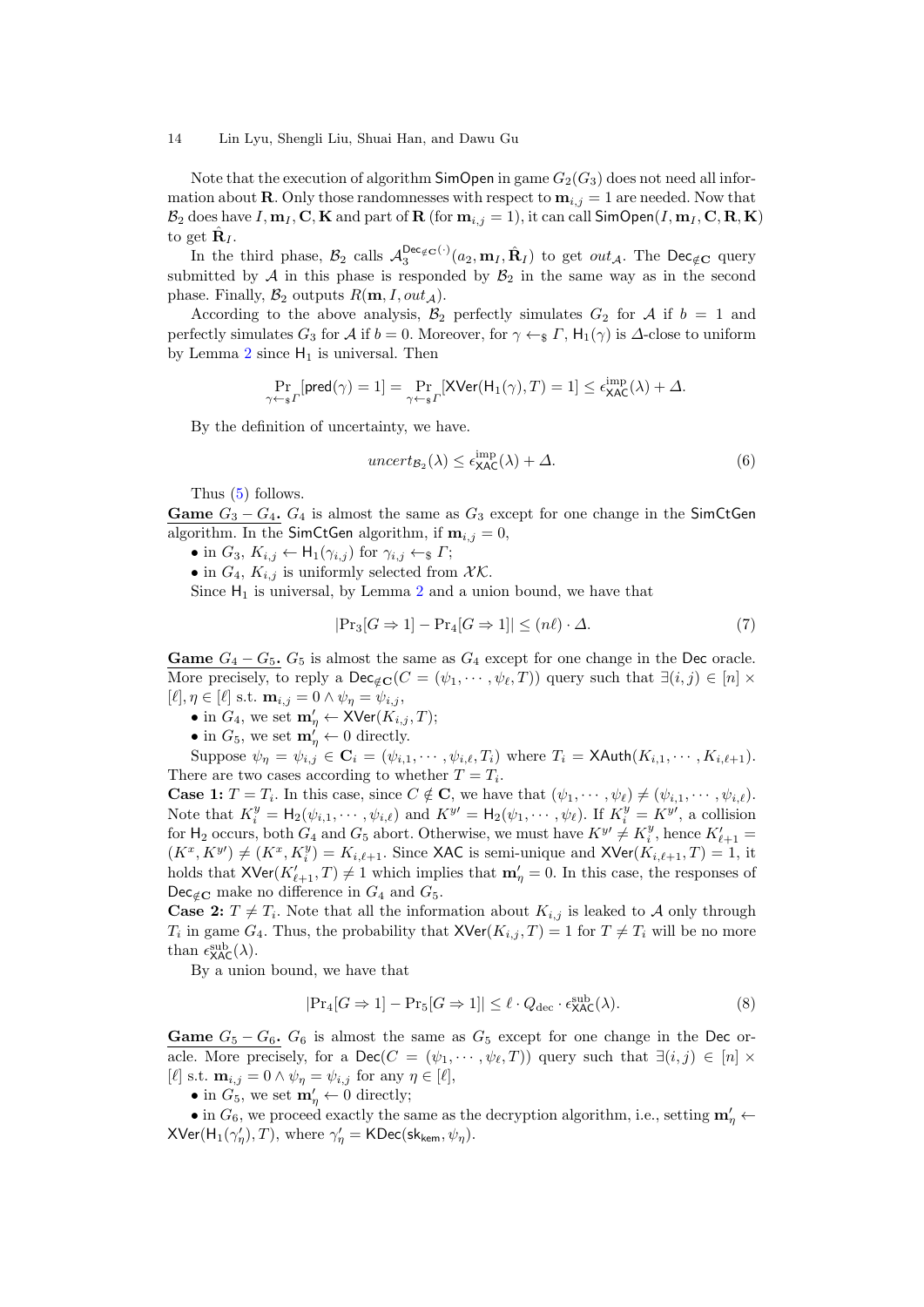We will reduce the indistinguishability between game  $G_5$  and  $G_6$  to the RER security of KEM. More precisely, we can build a PPT adversary  $\mathcal{B}_3$  with  $\mathbf{T}(\mathcal{B}_3) \approx \mathbf{T}(\mathcal{A})$  and with uncertainty  $\mathit{uncert}_{\mathcal{B}_3}(\lambda) \leq \epsilon_{\text{XAC}}^{\text{imp}}(\lambda) + \Delta$  such that

<span id="page-14-0"></span>
$$
|\mathrm{Pr}_5[G \Rightarrow 1] - \mathrm{Pr}_6[G \Rightarrow 1]| \le \mathsf{Adv}_{\mathsf{KEM},\mathcal{B}_3}^{\text{rer}}(\lambda). \tag{9}
$$

On input  $pk_{\text{kem}}$ ,  $B_3$  selects  $H_1$ ,  $H_2$  and  $K^x$  itself and embeds  $pk_{\text{kem}}$  in  $pk = (pk_{\text{kem}}$ ,  $H_1$ ,  $H_2, K^x$ ). In the first phase,  $B_3$  calls  $\mathcal{A}_1^{\text{Dec}(\cdot)}(\mathsf{pk})$ . To respond the decryption query  $\text{Dec}(C =$  $(\psi_1, \dots, \psi_\ell, T)$  submitted by A,  $\mathcal{B}_3$  simulates Dec until it needs to call KDec(sk<sub>kem</sub>,  $\psi_\eta$ ) to decapsulate  $\psi_{\eta}$ . Since  $\mathcal{B}_3$  does not hold sk<sub>kem</sub> relative to pk<sub>kem</sub>,  $\mathcal{B}_3$  is not able to invoke KDec itself. Then  $\mathcal{B}_3$  submits a  $\mathcal{O}_{\text{cha}}(\text{pred}, \psi)$  query to its own oracle  $\mathcal{O}_{\text{cha}}$  where  $\text{pred}(\cdot) := \text{XVer}(\mathsf{H}_1(\cdot), T)$  and  $\psi = \psi_\eta$ . Clearly, this predicate is a PPT one. Since  $\psi_{\text{ran}}$ is empty set in this phase, the condition  $\psi \notin \psi_{\text{ran}}$  will always hold and  $\mathcal{B}_3$  will get a bit  $\beta = \text{pred}(\text{KDec}(\text{sk}_{\text{kem}}, \psi)) = \text{XVer}(\text{H}_1(\text{KDec}(\text{sk}_{\text{kem}}, \psi_{\eta})), T)$  in return. Then  $\mathcal{B}_3$  sets  $\mathbf{m}'_{\eta} \leftarrow \beta$  and perfectly simulates Dec for A in this phase.

At the end of this phase,  $\mathcal{B}_3$  gets A's output  $(\alpha, a_1)$ . Then  $\mathcal{B}_3$  calls  $\mathbf{m} \leftarrow_{\$} \mathcal{M}(\alpha)$ and then simulates algorithm SimCtGen(pk) as follows.  $B_3$  first outputs  $1^{n\ell}$  and get  $\psi_{\text{ran}} = \{\psi_1^{\text{ran}}, \cdots, \psi_{n\ell}^{\text{ran}}\}$  which are  $n\ell$  random encapsulations. During the generation of the challenge ciphertexts,  $\mathcal{B}_3$  sets  $(\psi_{i,j}, K_{i,j})$  according to **m**.

- If  $\mathbf{m}_{i,j} = 1$ ,  $\mathcal{B}_3$  sets  $(\psi_{i,j}, \gamma_{i,j}) \leftarrow \mathbb{R}$  KEnc(pk<sub>kem</sub>) and sets  $K_{i,j} \leftarrow H_1(\gamma_{i,j})$ .
- If  $\mathbf{m}_{i,j} = 0$ ,  $\mathcal{B}_3$  sets  $\psi_{i,j} \leftarrow \psi_{(i-1)\ell+j}^{\text{ran}}$  and  $K_{i,j} \leftarrow \mathcal{K}$ . Since  $(i,j) \in [n] \times [\ell]$ , the subscript  $(i - 1)\ell + j \in \{1, \cdots, n\ell\}$  is well defined.

Then  $\mathcal{B}_3$  proceeds just like algorithm SimCtGen(pk) in game  $G_5(G_6)$ .

In the second phase,  $\mathcal{B}_3$  calls  $\mathcal{A}_2^{\text{Dec}_{\not\in \mathbf{C}}(\cdot)}(a_1, \mathbf{C})$  to get  $(I, a_2)$ . To respond the decryption query  $\mathsf{Dec}_{\not\in \mathbf{C}}(C = (\psi_1, \cdots, \psi_\ell, T))$  submitted by A, B<sub>3</sub> proceeds just like game  $G_5(G_6)$ . When a decapsulation of  $\psi_\eta$  is needed,  $\mathcal{B}_3$  submits a  $\mathcal{O}_{\text{cha}}(\text{pred}, \psi_\eta)$  query to its own oracle  $\mathcal{O}_{\text{cha}}$  where  $\text{pred}(\cdot) := \text{XVer}(\mathsf{H}_1(\cdot), T)$ . After that,  $\mathcal{B}_3$  will get a bit  $\beta$  in return and  $\mathcal{B}_3$  sets  $\mathbf{m}'_{\eta} \leftarrow \beta$ . Note that

- In case of  $\psi_{\eta} \notin \psi_{\text{ran}}, \mathbf{m}'_{\eta} = \textsf{XVer}(\mathsf{H}_{1}(\textsf{KDec}(\textsf{sk}_{\textsf{kem}}, \psi_{\eta})), T),$  which is exactly how  $\mathbf{m}'_{\eta}$ is computed in both game  $G_5$  and  $G_6$ .
- In case of  $\psi_{\eta} \in \psi_{\text{ran}}$ , there must exist  $(i, j) \in [n] \times [\ell]$  s.t.  $\mathbf{m}_{i,j} = 0 \wedge \psi_{\eta} = \psi_{i,j}$ . Thus  $\mathbf{m}'_{\eta} = \mathsf{XVer}(\mathsf{H}_1(\mathsf{KDec}(\mathsf{sk}_{\mathsf{kem}}, \psi_{\eta})), T)$  if  $b = 1$  and  $\mathbf{m}'_{\eta} = 0$  if  $b = 0$ . The former case is exactly how  $\mathbf{m}'_{\eta}$  is computed in game  $G_6$  and the latter case is exactly how  $\mathbf{m}'_{\eta}$  is computed in game  $G_5$ .

As a result,  $\mathcal{B}_3$  perfectly simulates Dec<sub>∉C</sub> in the second phase of game  $G_5$  for A if  $b = 0$ and perfectly simulates  $\text{Dec}_{\notin \mathbb{C}}$  in the second phase of game  $G_6$  for A if  $b = 1$ . After  $\mathcal{B}_3$ gets  $(I, a_2)$ ,  $\mathcal{B}_3$  is able to call  $\mathsf{SimOpen}(I, \mathbf{m}_I, \mathbf{C}, \mathbf{R}, \mathbf{K})$  to get  $\hat{\mathbf{R}}_I$  for the similar reason as in the proof of  $G_2 - G_3$ .

In the third phase,  $B_3$  calls  $\mathcal{A}_3^{\text{Dec}_{\not\in \mathbf{C}}(\cdot)}(a_2, \mathbf{m}_I, \hat{\mathbf{R}}_I)$  to get  $out_{\mathcal{A}}$ . The Dec<sub>∉C</sub> query submitted by  $A$  in this phase is responded using the same way as in the second phase. Finally,  $\mathcal{B}_3$  outputs  $R(\mathbf{m}, I, out_A)$ .

Thus  $\mathcal{B}_3$  perfectly simulates  $G_6$  for A if  $b = 1$  and perfectly simulates  $G_5$  for A if  $b = 0$ . Similar to [\(6\)](#page-13-0),  $uncert_{\mathcal{B}_3}(\lambda) \leq \epsilon_{\text{XAC}}^{\text{imp}}(\lambda) + \Delta$ . Thus [\(9\)](#page-14-0) follows.

**Game**  $G_6 - G_7$ .  $G_7$  is almost the same as  $G_6$  except for one change in the SimOpen algorithm. More precisely,

 $\bullet$  in  $G_6, \, \hat{r}_{i,j}^K$  is the output of  $\mathsf{Sample}^{-1}_{\mathcal{X}\mathcal{K}}(\hat{K}_{i,j})$  where  $\hat{K}_{i,j} \leftarrow_\$ \mathsf{ReSamp}(T_i,j);$ 

• in  $G_7$ ,  $\hat{r}_{i,j}^K$  is the output of  $\textsf{Sample}_{\mathcal{X}\mathcal{K}}^{-1}(K_{i,j})$  for the original  $K_{i,j}$  generated in algorithm SimCtGen.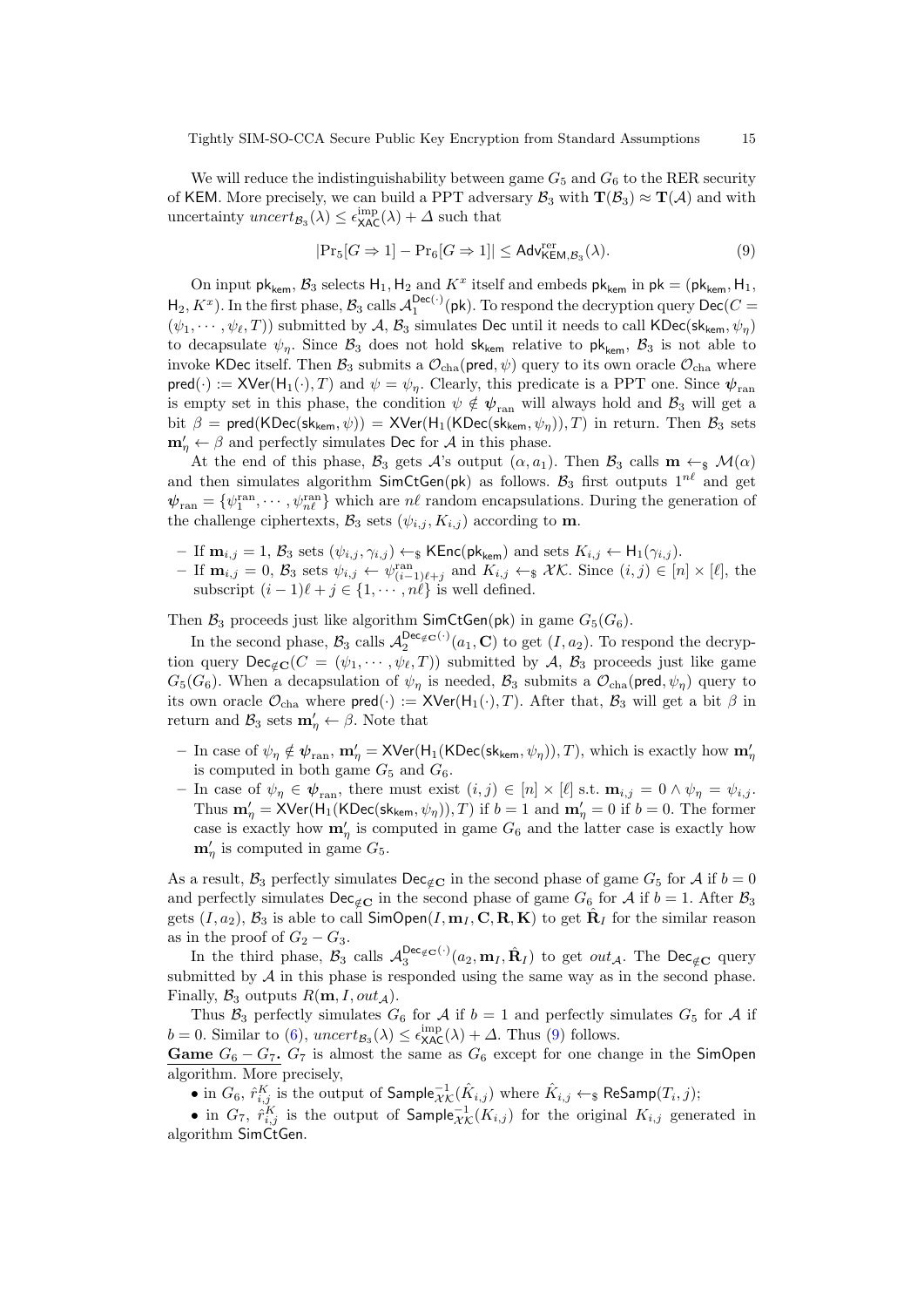In game  $G_6$  and  $G_7$ , before the invocation of algorithm SimOpen, only  $T_i$  leaks information about  $K_{i,j}$  to A when  $\mathbf{m}_{i,j} = 0$ . Since XAC is  $\delta(\lambda)$ -strong, the statistical distance between the resampled  $\hat{K}_{i,j} \leftarrow$  ReSamp $(T_i, j)$  and the original  $K_{i,j}$  is at most  $\delta(\lambda)$ . By a union bound, we have that

<span id="page-15-0"></span>
$$
|\Pr_6[G \Rightarrow 1] - \Pr_7[G \Rightarrow 1]| \leq (n\ell) \cdot \delta(\lambda). \tag{10}
$$

**Game**  $G_7 - G_8$ .  $G_8$  is almost the same as  $G_7$  except for the dropping of the collision check added in  $G_1$ . Similar to the proof of  $G_0 - G_1$ , we can show that

<span id="page-15-1"></span>
$$
|\Pr_{7}[G \Rightarrow 1] - \Pr_{8}[G \Rightarrow 1]| \leq \mathsf{Adv}_{\mathcal{H},\mathcal{B}_1}^{\mathrm{cr}}(\lambda). \tag{11}
$$

**Game**  $G_8 - G_9$ .  $G_9$  is almost the same as  $G_8$  except for one change in SimOpen. More precisely,

• in  $G_8$ , the opened randomness is a "reverse sampled" randomness, i.e.,  $\hat{r}_{i,j}^K \leftarrow$  $\mathsf{Sample}^{-1}_{\mathcal{X}\mathcal{K}}(K_{i,j}) \text{ and } \hat{r}^{\psi}_{i,j} \leftarrow_{\$} \mathsf{Sample}^{-1}_{\varPsi}(\psi_{i,j});$ 

• in  $G_9$ , the opened randomness  $(\hat{r}_{i,j}^K, \hat{r}_{i,j}^{\psi})$  is changed to be the original randomness used to sample  $K_{i,j}$  and  $\psi_{i,j}$ , i.e.,  $(\hat{r}_{i,j}^K, \hat{r}_{i,j}^{\psi}) \leftarrow (r_{i,j}^K, r_{i,j}^{\psi})$ .

This change is conceptual since  $\overline{\Psi}$  and  $\chi K$  are ESE domains. Thus

<span id="page-15-2"></span>
$$
Pr_8[G \Rightarrow 1] = Pr_9[G \Rightarrow 1].
$$
\n(12)

**Game**  $G_9$ . Game  $G_9$  is exactly the real experiment  $Exp_{\mathsf{PKE},\mathcal{A},n,\mathcal{M},R}^{so\text{-}cca\text{-}real}(\lambda)$ . Thus

<span id="page-15-3"></span>
$$
\Pr_{9}[G \Rightarrow 1] = \Pr\left[\text{Exp}_{\text{PKE},\mathcal{A},n,\mathcal{M},R}^{\text{so-cca-real}}(\lambda) = 1\right].\tag{13}
$$

Finally, Theorem [1](#page-8-2) follows from [\(2,](#page-10-1) [3,](#page-10-2) [4,](#page-10-3) [5,](#page-12-0) [7,](#page-13-1) [8,](#page-13-2) [9,](#page-14-0) [10,](#page-15-0) [11,](#page-15-1) [12\)](#page-15-2) and [\(13\)](#page-15-3).

### <span id="page-15-6"></span>5 Instantiations

We give two instantiations of KEM with mPR-CCCA security and RER security.

### <span id="page-15-7"></span>5.1 KEM from MDDH

We present a KEM which is extracted from the multi-challenge IND-CCA secure PKE proposed by Gay et al. in [\[GHKW16\]](#page-26-6). The KEM KEM<sub>mddh</sub> = (KGen, KEnc, KDec) is shown in Figure [7.](#page-16-0)

Suppose  $\mathcal{G} = (\mathbb{G}, q, P) \leftarrow_{\$} \mathsf{GGen}(1^{\lambda})$  and  $\mathcal{H}$  is a hash generator outputting functions  $H: \mathbb{G}^k \to \{0,1\}^{\lambda}$ . For a vector  $\mathbf{y} \in \mathbb{Z}_q^{3k}$ , we use  $\overline{\mathbf{y}} \in \mathbb{Z}_q^k$  to denote the upper k components and  $\underline{y} \in \mathbb{Z}_q^{2k}$  to denote the lower  $2k$  components.

Perfectly correctness of  $KEM_{\text{mddh}}$  is straightforward. By Theorem [2](#page-15-4) and [3,](#page-15-5) we will prove that it is tightly mPR-CCCA secure and tightly RER secure.

<span id="page-15-4"></span>**Theorem 2.** The KEM KEM<sub>mddh</sub> in Figure [7](#page-16-0) is mPR-CCCA secure if  $U_k$ -MDDH assumption holds and H outputs collision-resistant hash function. Specifically, for each PPT adversary A with negligible uncertainty uncert<sub>A</sub>( $\lambda$ ), there exist two PPT adversaries  $\mathcal{B}_1, \mathcal{B}_2$  with  $\mathbf{T}(\mathcal{B}_1) \approx \mathbf{T}(\mathcal{B}_2) \leq \mathbf{T}(\mathcal{A}) + (Q_{\text{enc}} + Q_{\text{dec}}) \cdot \text{poly}(\lambda)$  such that the advantage

$$
\begin{aligned} \mathsf{Adv}_{\mathsf{KEM}_{\mathsf{mddh}},\mathcal{A}}^{\text{mpr-ccca}}(\lambda) & \leq (8\lambda+6) \mathsf{Adv}_{\mathcal{U}_k,\mathsf{GGen},\mathcal{B}_1}^{\text{mddh}}(\lambda) + 2 \mathsf{Adv}_{\mathcal{H},\mathcal{B}_2}^{\text{cr}}(\lambda) \\ & + (8\lambda+4) Q_{dec} \cdot \text{uncert}_{\mathcal{A}}(\lambda) + 2^{-\varOmega(\lambda)}, \end{aligned}
$$

<span id="page-15-5"></span>where  $Q_{\text{enc}}(Q_{\text{dec}})$  is the total number of  $\mathcal{O}_{\text{enc}}(\mathcal{O}_{\text{dec}})$  queries made by A and poly( $\lambda$ ) is a polynomial independent of  $\mathbf{T}(\mathcal{A})$ .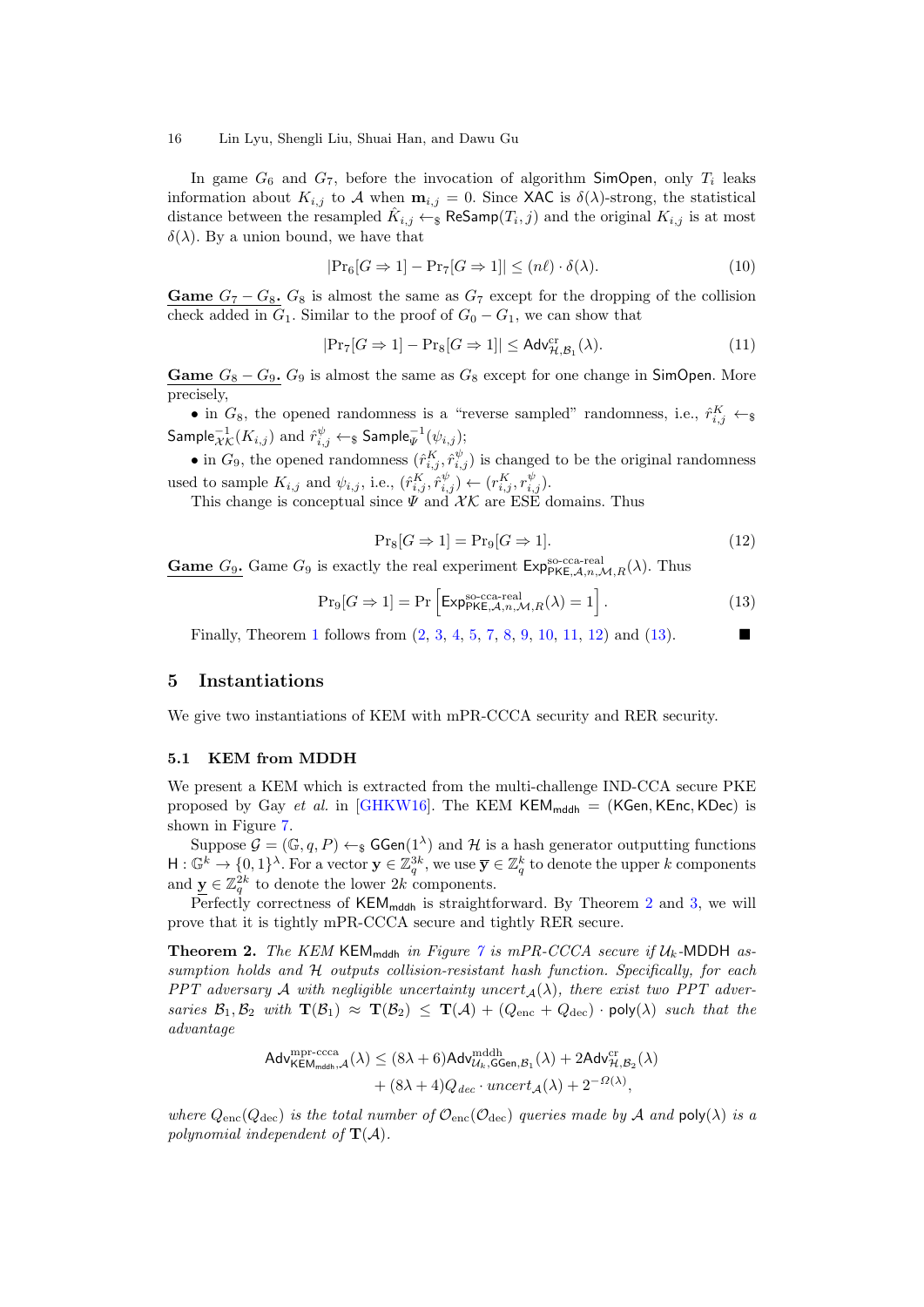| $KGen(1^{\lambda})$ :                                                                                                                                                                                 | $KEnc(pk_{kem})$ :                                                                                          | $\mathsf{KDec}(\mathsf{sk}_\mathsf{kem}, \psi)$ :                         |
|-------------------------------------------------------------------------------------------------------------------------------------------------------------------------------------------------------|-------------------------------------------------------------------------------------------------------------|---------------------------------------------------------------------------|
| $\mathbf{M} \leftarrow_{\$} \mathcal{U}_{3k,k}, \mathsf{H} \leftarrow_{\$} \mathcal{H}(1^{\lambda}).$                                                                                                 | $\mathbf{r} \leftarrow_{\$} \mathbb{Z}_q^k, [\mathbf{y}] \leftarrow [\mathbf{M}] \mathbf{r}$                | $\psi = [\mathbf{v}]$                                                     |
| $\mathbf{k}_{1,0},\cdots,\mathbf{k}_{\lambda,1} \leftarrow_{\$} \mathbb{Z}_{a}^{3k}$                                                                                                                  | $\tau \leftarrow H([\overline{\mathbf{v}}])$                                                                | $\tau \leftarrow H([\overline{\mathbf{v}}])$                              |
| $\mathsf{pk}_{\mathsf{kem}} \leftarrow \begin{pmatrix} \mathcal{G}, \mathsf{H}, [\mathbf{M}] \\ ([\mathbf{M}^\top \mathbf{k}_{j,\beta}])_{1 \leq j \leq \lambda}^{0 \leq \beta \leq 1} \end{pmatrix}$ | $\gamma \leftarrow \mathbf{r}^{\top} \cdot \sum_{i=1}^{\lambda} [\mathbf{M}^{\top} \mathbf{k}_{j, \tau_i}]$ | $\mathbf{k}_{\tau} \leftarrow \sum_{i=1}^{\lambda} \mathbf{k}_{j,\tau_i}$ |
| $\mathsf{sk}_{\mathsf{kem}} \leftarrow (\mathbf{k}_{j, \beta})_{1 \leq j \leq \lambda, 0 \leq \beta \leq 1}$                                                                                          | Return $(\psi \leftarrow [\mathbf{y}], \gamma)$                                                             | $\gamma \leftarrow [\mathbf{y}^\top] \cdot \mathbf{k}_\tau$               |
| Return $(\mathsf{pk}_{\mathsf{kem}}, \mathsf{sk}_{\mathsf{kem}})$                                                                                                                                     | $//\Psi = \mathbb{G}^{3k}, \Gamma = \mathbb{G}$                                                             | Return $\gamma$                                                           |
|                                                                                                                                                                                                       |                                                                                                             |                                                                           |

<span id="page-16-0"></span>Fig. 7. The KEM  $KEM_{\text{mddh}} = (KGen, KEnc, KDec)$  extracted from  $[GHKW16]$ .

**Theorem 3.** The KEM KEM<sub>mddh</sub> in Figure  $\gamma$  is RER secure if KEM<sub>mddh</sub> is mPR-CCCA secure and the  $U_k$ -MDDH assumption holds. Specifically, for each PPT adversary A with negligible uncertainty uncert<sub>A</sub>( $\lambda$ ), there exist two PPT adversaries  $\mathcal{B}_1, \mathcal{B}_2$  with  $\mathbf{T}(\mathcal{B}_1) \approx \mathbf{T}(\mathcal{B}_2) \leq \mathbf{T}(\mathcal{A}) + Q_{\text{cha}} \cdot \text{poly}(\lambda)$  and  $uncert_{\mathcal{B}_1}(\lambda) = uncert_{\mathcal{A}}(\lambda)$  such that

$$
\mathsf{Adv}_{\mathsf{KEM}_{\mathsf{mddh}},\mathcal{A}}^{\mathrm{rer}}(\lambda) \leq 2\mathsf{Adv}_{\mathsf{KEM},\mathcal{B}_1}^{\mathrm{mpr-ccca}}(\lambda) + 2\mathsf{Adv}_{\mathcal{U}_k,\mathsf{GGen},\mathcal{B}_2}^{\mathrm{mddh}}(\lambda) + 2Q_{\mathrm{cha}} \cdot \mathit{uncert}_{\mathcal{A}}(\lambda) + 2^{-\varOmega(\lambda)},
$$

where  $Q_{\text{cha}}$  is the total number of  $\mathcal{O}_{\text{cha}}$  queries made by A and  $\text{poly}(\lambda)$  is a polynomial independent of  $\mathbf{T}(\mathcal{A})$ .

The public key of  $KEM_{\text{mddh}}$  is not compact, so we put the proof of these two theorems in Appendix [C](#page-31-0) and [D.](#page-41-0)

# <span id="page-16-1"></span>5.2 KEM from Qualified Proof System with Compact Public Key

First we recall the definition of a *proof system* described in [\[GHK17\]](#page-26-8).

**Definition 7 (Proof System).** Let  $\mathcal{L} = {\mathcal{L}_{\text{pars}}}$  be a family of languages indexed by public parameters pars, with  $\mathcal{L}_{\text{pars}} \subseteq \mathcal{X}_{\text{pars}}$  and an efficiently computable witness relation R. A proof system  $PS = (PGen, PPrv, PVer, PSim)$  for L consists of a tuple of PPT algorithms.

- $-$  PGen(pars). It outputs a public key ppk and a secret key psk.
- PPrv(ppk, x, w). On input a statement  $x \in \mathcal{L}$  and a witness w with  $\mathcal{R}(x, w) = 1$ , it deterministically outputs a proof  $\Pi \in \Pi$  and a key  $K \in \mathcal{K}$ .
- PVer(ppk, psk, x,  $\Pi$ ). On input ppk, psk,  $x \in \mathcal{X}$  and  $\Pi$ , it deterministically outputs  $b \in \{0,1\}$  together with a key  $K \in \mathcal{K}$  if  $b = 1$  or  $\perp$  if  $b = 0$ .
- PSim(ppk, psk, x). Given ppk, psk,  $x \in \mathcal{X}$ , it deterministically outputs a proof  $\Pi$  and a key  $K \in \mathcal{K}$ .

Next we recall the definition of a qualified proof system.

Definition 8 (Qualified Proof System [\[GHK17\]](#page-26-8)). Let PS = (PGen, PPrv, PVer, PSim) be a proof system for a family of languages  $\mathcal{L} = \mathcal{L}_{\text{pars}}$ . Let  $\mathcal{L}^{\text{snd}} = {\{\mathcal{L}_{\text{pars}}^{\text{snd}}\}}$  be a family of languages, such that  $\mathcal{L}_{\text{pars}} \subseteq \mathcal{L}_{\text{pars}}^{\text{snd}}$ . We say that PS is  $\mathcal{L}^{\text{snd}}$ -qualified, if the following properties hold.

– Completeness: For all possible public parameters pars, for all statements  $x \in \mathcal{L}$ and all witnesses w such that  $\mathcal{R}(x, w) = 1$ , Pr[PVer(ppk, psk, x,  $\Pi$ )] = 1, where  $(\text{ppk}, \text{psk}) \leftarrow$  PGen(pars) and  $(\Pi, K) \leftarrow$  PPrv(ppk, x, w).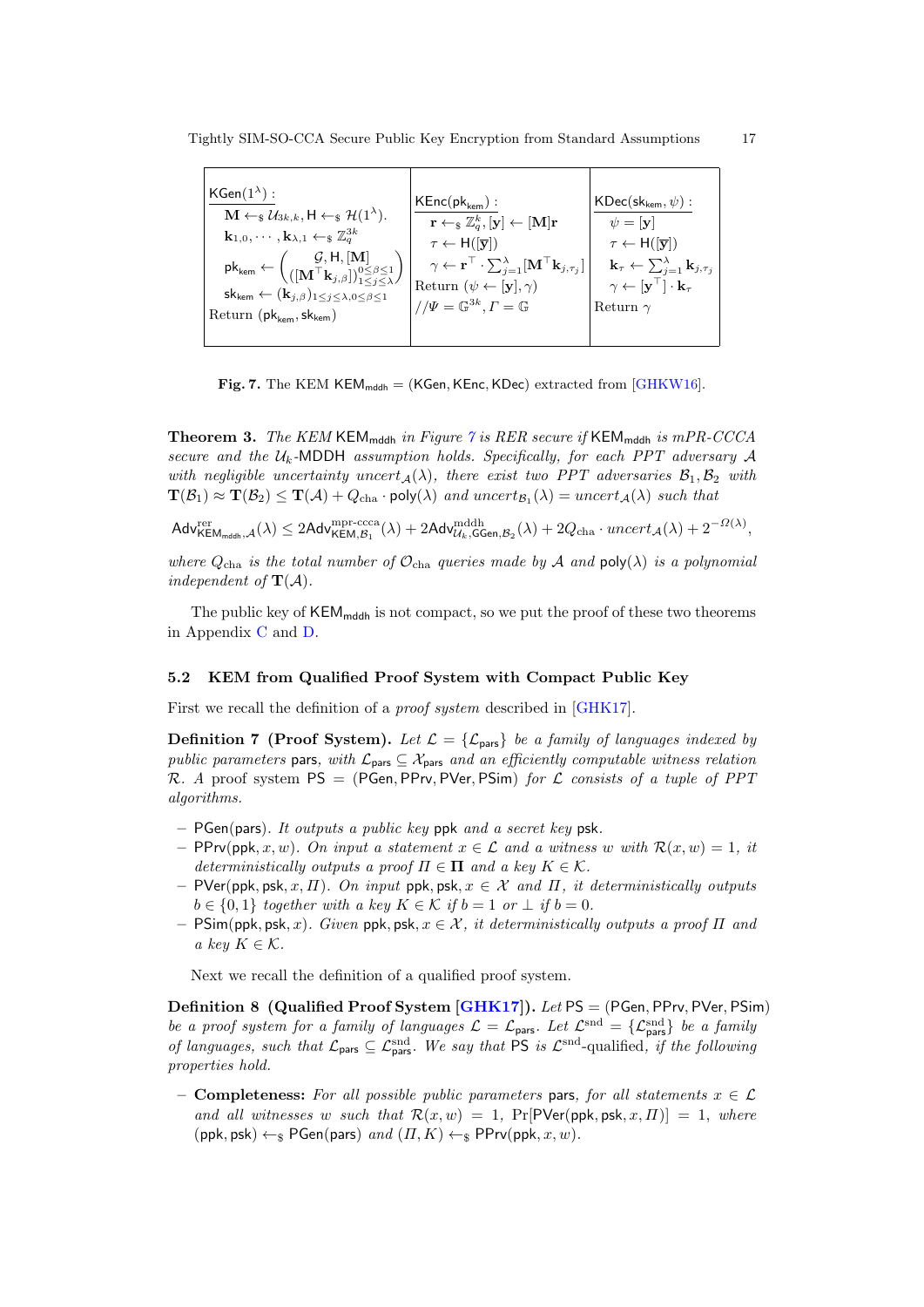- 18 Lin Lyu, Shengli Liu, Shuai Han, and Dawu Gu
- Perfect zero-knowledge: For all possible public parameters pars, all key pairs (ppk, psk) in the output range of PGen(pars), all statements  $x \in \mathcal{L}$  and all witnesses w with  $\mathcal{R}(x, w) = 1$ , we have PPrv(ppk, x, w) = PSim(ppk, psk, x).
- Unique of the proofs: For all possible public parameters pars, all key pairs (ppk, psk) in the output range of PGen(pars) and all statements  $x \in \mathcal{X}$ , there exists at most one  $\Pi^*$  such that PVer(ppk, psk,  $x, \Pi^*$ ) = 1.
- $-$  Constrained  $\mathcal{L}^{\text{snd}}$ -Soundness: For any stateful PPT adversary A, consider the soundness experiment in Figure  $8$  (where PSim and PVer are implicitly assumed to have access to ppk).

| $Exp_{\mathcal{L}^{\text{snd}}, \text{PS}, \mathcal{A}}^{\text{cend}}(\lambda)$ :<br>$\sin = 0$<br>$(ppk, psk) \leftarrow s PGen(pars)$<br>$\mathcal{A}^{\mathcal{O}_{sim}(),\mathcal{O}_{ver}(\cdot,\cdot,\cdot)}(ppk)$ | $\mathcal{O}_{\rm ver}(x,\Pi,{\sf pred})$ :<br>$\overline{(v,K) \leftarrow \textsf{PVer}(\textsf{psk},x,\Pi)}$<br>If $v = 1 \wedge \text{pred}(K) = 1$ :<br>If $x \in \mathcal{L}$ :<br>Return $K$ |
|--------------------------------------------------------------------------------------------------------------------------------------------------------------------------------------------------------------------------|----------------------------------------------------------------------------------------------------------------------------------------------------------------------------------------------------|
| $\mathcal{O}_{\text{sim}}()$ :                                                                                                                                                                                           | Else:                                                                                                                                                                                              |
| $x \leftarrow_s \mathcal{L}^{\text{snd}} \backslash \mathcal{L}$                                                                                                                                                         | win = $\begin{cases} 0 & \text{If } x \in \mathcal{L}^{\text{snd}} \\ 1 & \text{Otherwise} \end{cases}$                                                                                            |
| $(\Pi, K) \leftarrow \text{PSim}(\text{psk}, x)$                                                                                                                                                                         | Abort game                                                                                                                                                                                         |
| Return $(x, \Pi, K)$                                                                                                                                                                                                     | $Return \perp$                                                                                                                                                                                     |

<span id="page-17-0"></span>Fig. 8. Experiment used in the definition of constrained  $\mathcal{L}^{\text{snd}}$ -soundness of PS.

Let  $Q_{\text{ver}}$  be the total number of  $\mathcal{O}_{\text{ver}}$  queries, which is independent of the environment without loss of generality. Let  $\text{pred}_i : \mathcal{K} \cup \{\perp\} \to \{0,1\}$  be the predicate submitted by A in the *i*-th query, where  $\text{pred}_i(\perp) = 0$  for all *i*. The uncertainty of A is defined as

$$
\mathit{uncert}_{\mathcal{A}}(\lambda) := \tfrac{1}{Q_{\mathit{ver}}}\sum_{i=1}^{Q_{\mathit{ver}}} \Pr_{K \leftarrow \mathit{s}} \kappa[\mathit{pred}_i(K) = 1].
$$

We say constrained  $\mathcal{L}^{\text{snd}}$ -soundness holds for PS if for each PPT adversary A with negligible uncertainty,  $\mathsf{Adv}^{\text{csnd}}_{\mathcal{L}^{\text{snd}},\mathsf{PS},\mathcal{A}}(\lambda)$  is negligible, where

$$
\mathsf{Adv}^{\mathrm{csnd}}_{\mathcal{L}^{\mathrm{snd}}, \mathsf{PS}, \mathcal{A}}(\lambda) := \Pr[\mathrm{win} = 1 \text{ in } \mathrm{Exp}_{\mathcal{L}^{\mathrm{snd}}, \mathsf{PS}, \mathcal{A}}(\lambda)]
$$

In Appendix [E,](#page-43-0) we review the definition for  $\mathcal{L}^{\text{snd}}$ -indistinguishability of two proof systems and the definition for  $\mathcal{L}^{\text{snd}}$ -extensibility of a proof system. Here we define a new property for qualified proof system, which stresses that the simulated proof  $\Pi$  for a random  $x \in \mathcal{L}^{\text{snd}} \backslash \mathcal{L}$  is pseudorandom when providing verification oracle for only  $x \in \mathcal{L}$ .

Definition 9 (Pseudorandom Simulated Proof of Qualified Proof System). Let  $PS = (PGen, PPrv, PVer, PSim)$  be a  $\mathcal{L}^{snd}$ -qualified proof system for a family of languages L. Let A be a stateful adversary and  $b \in \{0,1\}$  be a bit. Define the following experiment  $Exp_{PS,A}^{\text{pr-proo-f-}b}(\lambda)$  in Figure [9.](#page-18-0) We say PS has pseudorandom simulated proof if for each PPT adversary A, the advantage

$$
\mathsf{Adv}_{\mathsf{PS},\mathcal{A}}^{\mathrm{pr\text{-}proof}}(\lambda) := \Big|\!\Pr\Big[\mathsf{Exp}_{\mathsf{PS},\mathcal{A}}^{\mathrm{pr\text{-}proof-0}}(\lambda) = 1\Big] - \Pr\Big[\mathsf{Exp}_{\mathsf{PS},\mathcal{A}}^{\mathrm{pr\text{-}proof-1}}(\lambda) = 1\Big]\!\Big| \text{ is negl.}
$$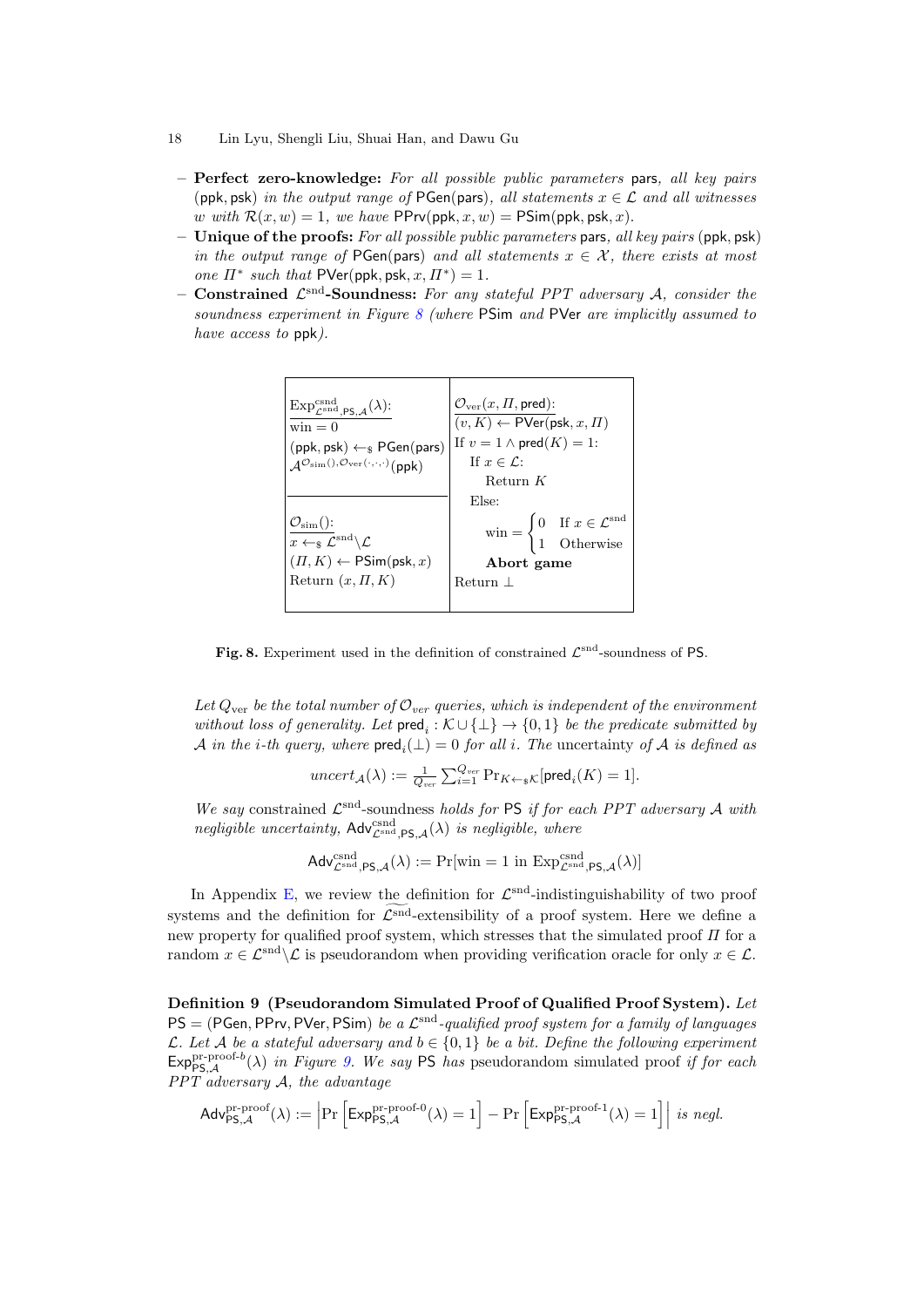<span id="page-18-0"></span>Fig. 9. Experiment used in the definition of pseudorandom simulated proof of PS.

<span id="page-18-4"></span>The Qualified Proof System in [\[GHK17\]](#page-26-8). First we explain how the public parameters pars are sampled. Fix some  $k \in \mathbb{N}$ , invoke  $\mathcal{G} \leftarrow_{\$} \mathsf{GGen}(1^{\lambda})$  where  $\mathcal{G} = (\mathbb{G}, q, P)$ . Let  $\mathcal{D}_{2k,k}$  be a fixed matrix distribution, we sample  $\mathbf{A} \leftarrow \mathcal{D}_{2k,k}$  and  $\mathbf{A}_0 \leftarrow \mathcal{U}_{2k,k}$  where  $\overline{\mathbf{A}}$ and  $\overline{A}_0$  are both full rank. Additionally select  $A_1 \in \mathbb{Z}_q^{2k \times k}$  according to  $\mathcal{U}_{2k,k}$  with the restriction  $\overline{\mathbf{A}}_0 = \overline{\mathbf{A}}_1$ . Let  $\mathcal{H}_0$  and  $\mathcal{H}_1$  be universal hash function generators returning functions  $h_0: \mathbb{G}^{k^2+1} \to \mathbb{Z}_q^{k \times k}$  and  $h_1: \mathbb{G}^{k+1} \to \mathbb{Z}_q^k$  respectively. Let  $h_0 \leftarrow_s \mathcal{H}_0$  and  $h_1 \leftarrow_s \mathcal{H}_1$ . Let pars  $\leftarrow$   $(k, \mathcal{G}, [\mathbf{A}], [\mathbf{A}_0], [\mathbf{A}_1], \mathbf{h}_0, \mathbf{h}_1)$  be the public parameters and we assume pars is an implicit input of all algorithms. The languages are defined as  $\mathcal{L}:=\text{span}([\mathbf{A}]),$  $\mathcal{L}^{\rm{snd}} := {\sf{span}}([{\bf A}]) \cup {\sf{span}}([{\bf A}_0]) \text{ and } \mathcal{L}^{\rm{snd}} := {\sf{span}}([{\bf A}]) \cup {\sf{span}}([{\bf A}_0]) \cup {\sf{span}}([{\bf A}_1]).$ 

The construction<sup>[8](#page-18-1)</sup> of  $\mathcal{L}^{\text{snd}}$ -qualified proof system  $PS = (PGen, PPrv, PVer, PSim)$  in [\[GHK17\]](#page-26-8) is shown in Figure [10.](#page-19-0)

According to Theorem 1 of [\[GHK17\]](#page-26-8), PS is  $\mathcal{L}^{\text{snd}}$ -qualified and  $\mathcal{L}^{\text{snd}}$ -extensible, both admitting tight security reductions to the MDDH assumption. More precisely,  $\mathsf{Adv}_{\mathcal{L}^{\text{snd}},\mathsf{PS},\mathcal{A}}^{\text{card}}(\lambda),\mathsf{Adv}_{\mathcal{L}^{\text{snd}}^{\text{CS}},\mathcal{A}}^{\text{card}}(\lambda) \leq 2k \cdot \mathsf{Adv}_{\mathcal{D}_{2k,k},\mathsf{GGen},\mathcal{B}}^{\text{addh}}(\lambda) + 2^{-\Omega(\lambda)},\mathsf{Adv}_{\mathcal{L}^{\text{snd}}}^{\mathsf{PS-ind}} \leq 2^{-\Omega(\lambda)}.$ 

We now prove that  $\widetilde{PS}$  has pseudorandom simulated proof with Theorem [4.](#page-18-2)

<span id="page-18-2"></span>**Theorem 4.** The  $\mathcal{L}^{\text{snd}}$ -qualified proof system PS in Figure [10](#page-19-0) has pseudorandom simulated proof if  $U_k$ -MDDH assumption holds. Specifically, for each PPT adversary A, we can build a PPT adversary B with  $\mathbf{T}(\mathcal{B}) \leq \mathbf{T}(\mathcal{A}) + (Q_{\text{sim}} + Q_{\text{ver}}) \cdot \text{poly}(\lambda)$  such that the advantage

$$
\mathsf{Adv}_{\mathsf{PS},\mathcal{A}}^{\mathrm{pr\text{-}proof}}(\lambda) \leq 2\mathsf{Adv}_{\mathcal{U}_k,\mathsf{GGen},\mathcal{B}}^{\mathrm{mddh}}(\lambda) + 2^{-\varOmega(\lambda)}.
$$

where  $Q_{sim}(Q_{ver})$  is the total number of  $\mathcal{O}_{sim}(\mathcal{O}_{ver})$  queries made by A and poly( $\lambda$ ) is a polynomial independent of  $\mathbf{T}(\mathcal{A})$ .

# Proof of Theorem [4.](#page-18-2)

For a fixed PPT adversary A, consider an experiment  $\mathsf{Exp}_{\mathsf{PS},\mathcal{A}}^{\text{pr-proof}}(\lambda)$  which first uniformly selects  $b \leftarrow s \{0,1\}$ , then calls  $\mathsf{Exp}_{\mathsf{PS},\mathcal{A}}^{\text{pr-proof-}b}(\lambda)$  and gets its output  $b'$ . It is straightforward that

$$
\mathsf{Adv}_{\mathsf{PS},\mathcal{A}}^{\mathrm{pr-proof}}(\lambda) = 2 \left| \Pr[b' = b \text{ in } \mathsf{Exp}_{\mathsf{PS},\mathcal{A}}^{\mathrm{pr-proof}}(\lambda)] - \frac{1}{2} \right|.
$$

Now we rewrite  $\mathsf{Exp}_{\mathsf{PS},\mathcal{A}}^{\text{pr-proof}}(\lambda)$  in Figure [11](#page-20-0) and make changes to it gradually through game  $G_0$  to  $G_3$ . Games  $G_0 - G_3$  are defined as follows.

**Game**  $G_0$ . This game is the same as  $Exp_{PS,\mathcal{A}}^{pr-proof}(\lambda)$ . Then

<span id="page-18-3"></span>
$$
Adv_{PS,\mathcal{A}}^{\text{pr-proof}}(\lambda) = 2 \left| Pr_0[b'=b] - \frac{1}{2} \right|.
$$
 (14)

<span id="page-18-1"></span>This construction in Figure [10](#page-19-0) is an updated version of [\[GHK17\]](#page-26-8) from a personal communication.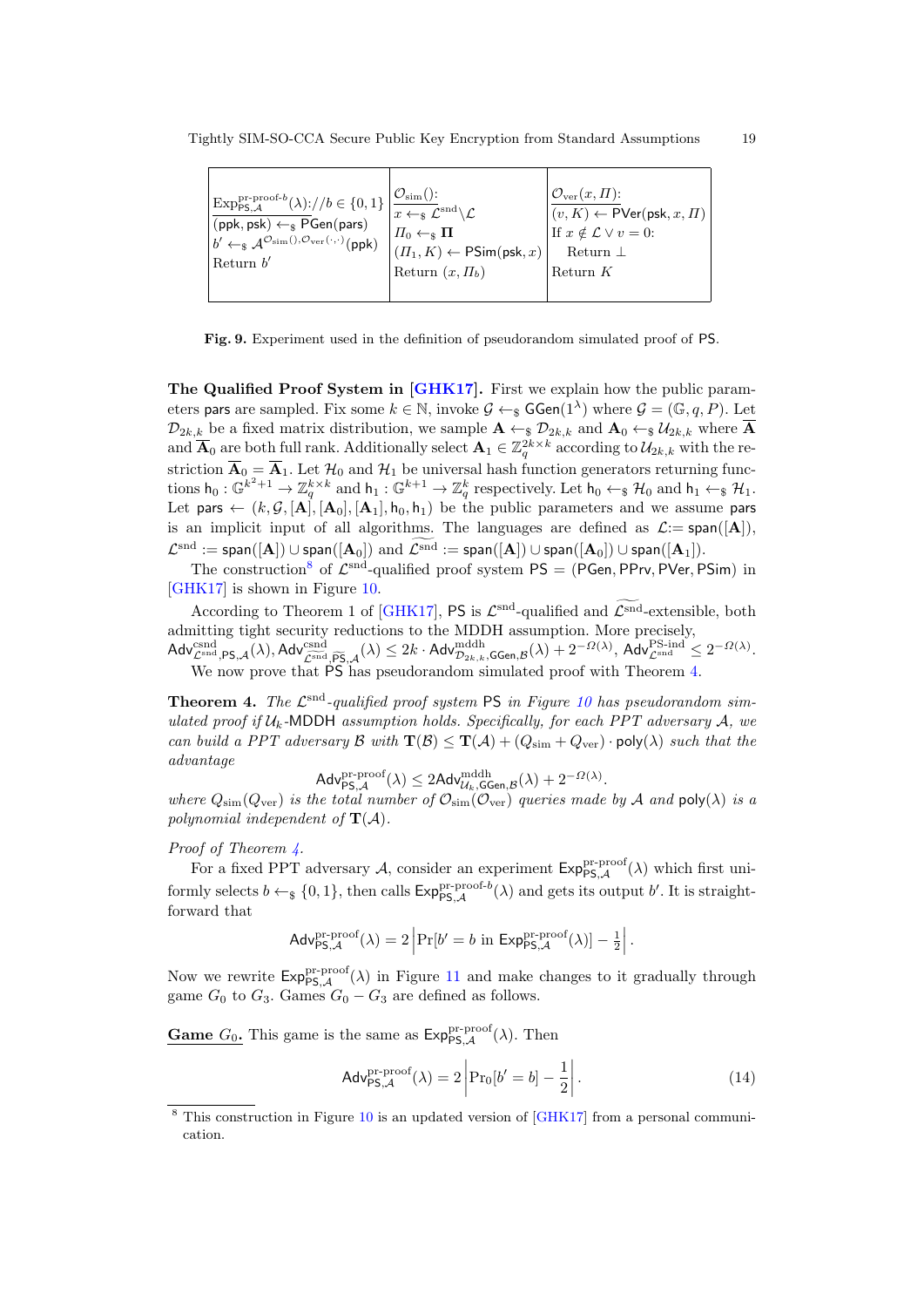20 Lin Lyu, Shengli Liu, Shuai Han, and Dawu Gu

| PGen(pars):<br>$\mathbf{Kx} \leftarrow \mathbb{Z}_q^{(k^2+1)\times 2k}$<br>$\mathbf{K_y} \leftarrow \mathbb{S} \mathbb{Z}_q^{(k+1) \times 2k}$<br>$[\mathbf{P}_\mathbf{X}] \leftarrow \mathbf{K}_\mathbf{X}[\mathbf{A}] \in \mathbb{G}^{(k^2+1) \times k}$<br>$[\mathbf{P}_\mathbf{y}] \leftarrow \mathbf{K}_\mathbf{y}[\mathbf{A}] \in \mathbb{G}^{(k+1) \times k}$<br>$ppk \leftarrow ([\mathbf{P_X}], [\mathbf{P_v}])$<br>$psk \leftarrow (\mathbf{K_X}, \mathbf{K_v})$<br>Return (ppk, psk)                                                                                                                                                  | $\mathsf{PSim}(\mathsf{ppk}, \mathsf{psk},  \mathbf{c} )$ :<br>$\mathbf{X} \leftarrow h_0(\mathbf{K_X}[\mathbf{c}])$<br>$\mathbf{y} \leftarrow h_1(\mathbf{K}_\mathbf{v}[\mathbf{c}])$<br>$[\pi] \leftarrow [\overline{\mathbf{A}_0}] \cdot \mathbf{X} + [\overline{\mathbf{c}}] \cdot \mathbf{y}^\top$<br>$[\mathbf{K}] \leftarrow [\mathbf{A}_0] \cdot \mathbf{X} + [\underline{\mathbf{c}}] \cdot \mathbf{y}^\top$<br>$[\kappa] \leftarrow \text{trace}([\mathbf{K}])$<br>Return $( \pi ,  \kappa )$ |
|--------------------------------------------------------------------------------------------------------------------------------------------------------------------------------------------------------------------------------------------------------------------------------------------------------------------------------------------------------------------------------------------------------------------------------------------------------------------------------------------------------------------------------------------------------------------------------------------------------------------------------------------------|---------------------------------------------------------------------------------------------------------------------------------------------------------------------------------------------------------------------------------------------------------------------------------------------------------------------------------------------------------------------------------------------------------------------------------------------------------------------------------------------------------|
| $PPrv(ppk,  c , r)$ :<br>$\mathbf{X} \leftarrow h_0([\mathbf{P}_{\mathbf{X}}] \mathbf{r}) \in \mathbb{Z}_q^{k \times k}$<br>$\mathbf{y} \leftarrow h_1([\mathbf{P}_{\mathbf{y}}] \mathbf{r}) \in \mathbb{Z}_q^k$<br>$\bm{\pi} \left[ \pi \right] \leftarrow \lbrack \overline{\mathbf{A}_0} \rbrack \cdot \mathbf{X} + \lbrack \overline{\mathbf{c}} \rbrack \cdot \mathbf{y}^\top \in \mathbb{G}^{k \times k}$<br>$[\mathbf{K}] \leftarrow [\mathbf{A}_0] \cdot \mathbf{X} + [\mathbf{c}] \cdot \mathbf{y}^\top \in \mathbb{G}^{k \times k}$<br>$[\kappa] \leftarrow \textsf{trace}([\mathbf{K}]) \in \mathbb{G}$<br>Return $( \pi ,  \kappa )$ | $PVer(ppk, psk, [c], [\pi^*])$ :<br>$([\pi], [\kappa]) \leftarrow \mathsf{PSim}(\mathsf{ppk}, \mathsf{psk}, [\mathbf{c}])$<br>Return $\begin{cases} (1,[\kappa]) & \text{If } [\pi] = [\pi^*] \\ (0,\perp) & \text{Otherwise} \end{cases}$                                                                                                                                                                                                                                                              |

<span id="page-19-0"></span>**Fig. 10.** Construction of the  $\mathcal{L}^{\text{snd}}$ -qualified proof system PS = (PGen, PPrv, PVer, PSim) in [\[GHK17\]](#page-26-8).

**Game**  $G_0 - G_1$ .  $G_1$  is almost the same as  $G_0$  except for the  $\mathcal{O}_{sim}$  oracle.

• In  $G_0$ ,  $\mathbf{X} = \mathsf{h}_0(\mathbf{K}_{\mathbf{X}}[\mathbf{c}])$ , where  $[\mathbf{c}] = [\mathbf{A}_0] \mathbf{r}$  and  $\mathbf{r} \leftarrow_{\$} \mathbb{Z}_q^k$  for each  $\mathcal{O}_{\text{sim}}$  query.

• In  $G_1$ ,  $\mathbf{X} = \mathsf{h}_0([\mathbf{Vr}])$ , where (i) a fresh r is uniformly chosen from  $\mathbb{Z}_q^k$  for each  $\mathcal{O}_{\text{sim}}$ query; (ii) V is uniformly chosen from  $\mathbb{Z}_q^{(k^2+1)\times k}$  beforehand but will be fixed for each

 $\mathcal{O}_{sim}$  query. Define  $\mathbf{U} := \mathbf{K}_{\mathbf{X}} \mathbf{A}_0$ , so  $(\mathbf{P}_{\mathbf{X}} | \mathbf{U}) = \mathbf{K}_{\mathbf{X}} (\mathbf{A} | \mathbf{A}_0)$ . Note that, the square matrix  $(\mathbf{A} | \mathbf{A}_0)$ is of full rank with probability  $1 - 2^{-\Omega(\lambda)}$ , then the entropy of  $\mathbf{K}_{\mathbf{X}}$  is transferred to  $(\mathbf{P}_{\mathbf{X}}|\mathbf{U})$  intactly. Recall that  $\mathbf{K}_{\mathbf{X}}$  is uniform over  $\mathbb{Z}_q^{(k^2+1)\times 2k}$ . Therefore,  $(\mathbf{P}_{\mathbf{X}}|\mathbf{U})$  is uni-

form over  $\mathbb{Z}_q^{(k^2+1)\times 2k}$  as well. Consequently, **U** is uniformly distributed over  $\mathbb{Z}_q^{(k^2+1)\times k}$ even conditioned on  $P_X$ .

In  $G_0$ , the  $\mathcal{O}_{ver}$  oracle rejects all  $[c] \notin [\text{span}(\mathbf{A})]$ . Therefore, the information of  $\mathbf{K}_{\mathbf{X}}$ leaked through  $\mathcal{O}_{\text{ver}}$  is characterized by the public key  $\mathbf{P}_{\mathbf{X}}$ . Together with the fact that  $[\mathbf{c}] = [\mathbf{A}_0] \mathbf{r}$  in  $\mathcal{O}_{\text{sim}}$  of  $G_0$  and  $G_1$ , the computation of  $\mathbf{K}_{\mathbf{X}}[\mathbf{c}] = [\mathbf{K}_{\mathbf{X}} \mathbf{A}_0] \mathbf{r}$  in  $\mathcal{O}_{\text{sim}}$  of  $G_0$ can be replaced with [V]**r** for  $V \leftarrow \S \mathbb{Z}_q^{(k^2+1)\times k}$  in  $G_1$ . Thus we have

<span id="page-19-2"></span>
$$
|\Pr_0[b'=b] - \Pr_1[b'=b]| \le 2^{-\Omega(\lambda)}.
$$
\n(15)

**Game**  $G_1 - G_2$ .  $G_2$  is the same as  $G_1$  except for the  $\mathcal{O}_{sim}$  oracle.

- In  $G_1$ ,  $\mathbf{X} = \mathsf{h}_0([\mathbf{V_r}])$  is computed with the same V but a fresh  $\mathbf{r} \leftarrow_{\$} \mathbb{Z}_q^k$ .
- In  $G_2$ , **X** is uniformly selected from  $\mathbb{Z}_q^{k \times k}$  for each  $\mathcal{O}_{sim}$  oracle.

We will show that

<span id="page-19-1"></span>
$$
|\Pr_1[b'=b] - \Pr_2[b'=b]| \leq \mathsf{Adv}_{\mathcal{U}_k,\mathsf{GGen},\mathcal{B}}^{\mathrm{mddh}}(\lambda) + 2^{-\Omega(\lambda)}.
$$
 (16)

To prove [\(16\)](#page-19-1), we define two intermediate games  $G'_1$  and  $G''_1$ .

 $G_1'$  is the same as  $G_1$  except for the generation of **r** in  $\mathcal{O}_{\text{sim}}$ . For each  $\mathcal{O}_{\text{sim}}$  query,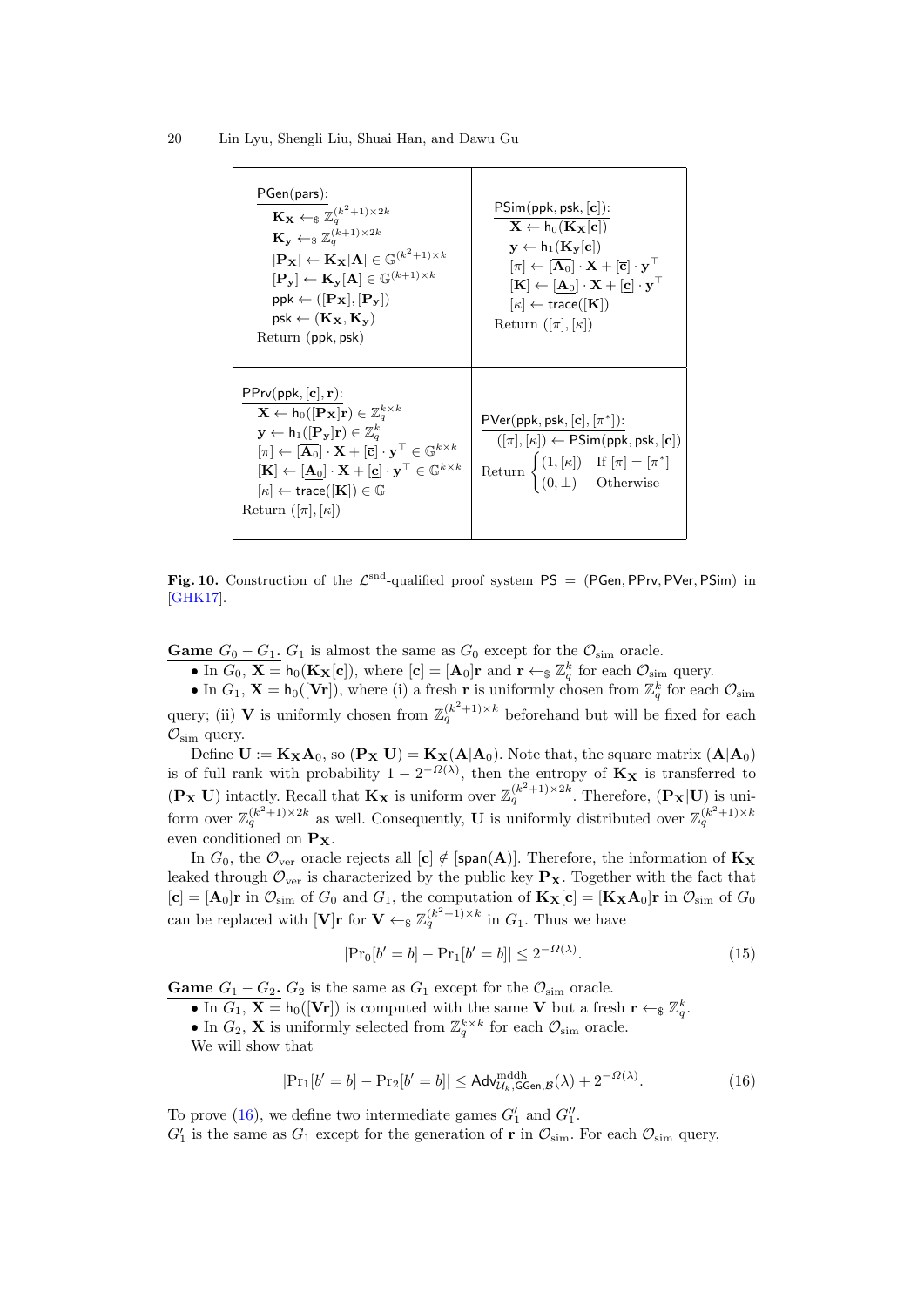| $Exp_{PS,A}^{\text{pr-proof}}(\lambda)$ : $G_0$ $G_1 - G_3$                                                  | $\big  \mathcal{O}_{\rm sim}(\): G_0[G_1] \big  G_2[G_3] \big $                                                           | $\mathcal{O}_{\rm ver}([\mathbf{c}], \Pi^*)$ : $G_0 - G_3$                                                                  |
|--------------------------------------------------------------------------------------------------------------|---------------------------------------------------------------------------------------------------------------------------|-----------------------------------------------------------------------------------------------------------------------------|
| $b \leftarrow_{\$} \{0,1\}$                                                                                  | $\overline{\mathbf{r} \leftarrow_{\$} \mathbb{Z}_{q}^{k}}, [\mathbf{c}] \leftarrow [\overline{\mathbf{A}_0] \mathbf{r}}]$ | $\mathbf{X} \leftarrow h_0(\mathbf{K_X}[\mathbf{c}])$                                                                       |
| $\mathbf{V} \leftarrow_{\$} \mathbb{Z}_q^{(k^2+1) \times k}$                                                 | $\varPi_0 \leftarrow_\$ \mathbb{G}^{k \times k}$                                                                          | $y \leftarrow h_1(K_y[c])$                                                                                                  |
| $\mathbf{K_X} \leftarrow \mathbb{S} \mathbb{Z}_q^{(k^2+1) \times 2k}$                                        | $\mathbf{X} \leftarrow h_0(\mathbf{K_X}[\mathbf{c}])$                                                                     | $\boldsymbol{\varPi} \leftarrow [\overline{\mathbf{A}_0}] \cdot \mathbf{X} + [\overline{\mathbf{c}}] \cdot \mathbf{y}^\top$ |
| $\mathbf{K_y} \leftarrow \mathcal{Z}_q^{(k+1) \times 2k}$                                                    | $\mathbf{X} \leftarrow h_0([\mathbf{Vr}])$                                                                                | $[\mathbf{K}] \leftarrow [\mathbf{A}_0] \cdot \mathbf{X} + [\underline{\mathbf{c}}] \cdot \mathbf{y}^\top$                  |
| $[P_X] \leftarrow K_X[A]$                                                                                    | $\mathbf{X} \leftarrow_{\$} \mathbb{Z}_{a}^{k \times k}$                                                                  | $[\kappa] \leftarrow \text{trace}([\mathbf{K}])$                                                                            |
| $[\mathbf{P}_{\mathbf{y}}] \leftarrow \mathbf{K}_{\mathbf{y}}[\mathbf{A}]$                                   | $\mathbf{y} \leftarrow \mathsf{h}_1(\mathbf{K}_\mathbf{y}[\mathbf{c}])$                                                   | If $\begin{bmatrix} [\mathbf{c}] \notin \mathsf{span}([\mathbf{A}]) \\ \forall \Pi \neq \Pi^* \end{bmatrix}$                |
| $\mathsf{ppk} \leftarrow ([\mathbf{P_X}], [\mathbf{P_y}])$                                                   | $\Pi_1 \leftarrow [\overline{\mathbf{A}_0}] \cdot \mathbf{X} + [\overline{\mathbf{c}}] \cdot \mathbf{y}^\top$             |                                                                                                                             |
| $b' \leftarrow_{\$} \mathcal{A}^{\mathcal{O}_{\text{sim}}}(0, \mathcal{O}_{\text{ver}}(\cdot, \cdot))$ (ppk) | $\Pi_1 \leftarrow \mathbb{S} \mathbb{G}^{k \times k}$                                                                     | Return $\perp$                                                                                                              |
| Return $b'$                                                                                                  | Return $([\mathbf{c}], \Pi_b)$                                                                                            | Return $ \kappa $                                                                                                           |
|                                                                                                              |                                                                                                                           |                                                                                                                             |

<span id="page-20-0"></span>Fig. 11. Games  $G_0 - G_3$  in the proof of Theorem [4.](#page-18-2)

 $-$  in  $G_1$ ,  $\mathbf{r} \leftarrow_{\$} \mathbb{Z}_q^k$ ;

 $-$  in  $G'_1$ ,  $\mathbf{r} \leftarrow \mathbf{W} \mathbf{s}$  with a fresh  $\mathbf{s} \leftarrow \mathbf{s} \mathbb{Z}_q^k$  but the same  $\mathbf{W}$ , which is uniformly selected from  $\mathbb{Z}_q^{k \times k}$  beforehand.

Since **W** is invertible with probability  $1 - 2^{-\Omega(\lambda)}$ , we have that

<span id="page-20-3"></span>
$$
|\Pr_1[b'=b] - \Pr_{1'}[b'=b]| \le 2^{-\Omega(\lambda)}.
$$
\n(17)

 $G_1''$  is the same with  $G_1'$  except for the  $\mathcal{O}_{\text{sim}}$  oracle. For each  $\mathcal{O}_{\text{sim}}$  query,

- −  $G'_1$  sets  $[c] \leftarrow \mathbf{A}_0[\mathbf{W}]$ s and  $\mathbf{X} \leftarrow h_0([\mathbf{VW}]s)$ , where  $s \leftarrow_s \mathbb{Z}_q^k$ ;
- $-G''_1$  sets  $[\mathbf{c}] \leftarrow \mathbf{A}_0[\mathbf{r}]$  and  $\mathbf{X} \leftarrow h_0([\mathbf{u}]),$  where  $\mathbf{r} \leftarrow_{\$} \mathbb{Z}_q^k, \mathbf{u} \leftarrow_{\$} \mathbb{Z}_q^{k^2+1}.$

Note that, with overwhelming probability,  $[\mathbf{B}] = [\mathbf{W}_{\mathbf{W}}]$  distributes uniformly over  $\mathbb{G}^{(k^2+k+1)\times k}$ . Then we can build an adversary  $\mathcal{B}$  and show that

<span id="page-20-1"></span>
$$
|\Pr_{1'}[b'=b] - \Pr_{1''}[b'=b]| \leq \mathsf{Adv}_{\mathcal{U}_k,\mathsf{GGen},\mathcal{B}}^{\mathrm{mddh}}(\lambda) + 2^{-\Omega(\lambda)}.\tag{18}
$$

To prove  $(18)$ , we construct an adversary  $\mathcal{B}'$  and show that

<span id="page-20-2"></span>
$$
|\Pr_{1'}[b'=b] - \Pr_{1''}[b'=b]| \leq \mathsf{Adv}_{\mathcal{U}_{k^2+k+1,k}}^{\mathcal{Q}_{\mathrm{sim}} \text{-mddh}}(\lambda). \tag{19}
$$

Upon receiving a challenge  $(\mathcal{G}, [\mathbf{B}] \in \mathbb{G}^{(k^2 + k + 1) \times k}, [\mathbf{H}] := ([\mathbf{h}_1| \cdots | \mathbf{h}_{Q_{sim}}]) \in \mathbb{G}^{(k^2 + k + 1) \times Q_{sim}})$ for the  $Q_{\text{sim}}$ -fold  $\mathcal{U}_{k^2+k+1,k}$ -MDDH problem,  $\mathcal{B}'$  simulates game  $G'_{1}(G''_{1})$ . In the simulation of the *i*-th  $\mathcal{O}_{sim}$  oracle query for  $i \in [Q_{sim}]$ ,  $\mathcal{B}'$  embeds  $[\overline{\mathbf{h}_{i}}]$  in  $[\mathbf{c}]$  with  $[\mathbf{c}] \leftarrow \mathbf{A}_{0}[\overline{\mathbf{h}_{i}}]$ . Then  $\mathcal{B}'$  embeds  $[\mathbf{h}_i]$  in  $\mathbf{X}$  with  $\mathbf{X} \leftarrow h_0([\mathbf{h}_i])$ .

If  $[\mathbf{h}_i]$  is uniformly chosen from span( $[\mathbf{B}])$  for all  $i \in [Q_{sim}]$ , then  $[\mathbf{h}_i] = [\begin{bmatrix} \mathbf{W} \ \mathbf{V} \mathbf{W} \end{bmatrix} \mathbf{s}_i$ ,  $[\overline{\mathbf{h}_{i}}] = [\mathbf{W}]\mathbf{s}_{i}$  and  $[\mathbf{h}_{i}] = [\mathbf{V}\mathbf{W}]\mathbf{s}_{i}$  with  $\mathbf{s}_{i} \leftarrow \mathcal{Z}_{q}^{k}$ . In this case,  $\mathcal{B}'$  perfectly simulates  $G'_{1}$ . If  $[\mathbf{h}_i]$  is uniformly chosen from  $\mathbb{G}^{k^2+k+1}$  for all  $i \in [Q_{sim}]$ , then both  $[\overline{\mathbf{h}_i}]$  and  $[\mathbf{h}_i]$  are uniform. In this case,  $\mathcal{B}'$  perfectly simulates  $G''_1$ .

From above, [\(19\)](#page-20-2) follows. Then, [\(18\)](#page-20-1) follows from [\(19\)](#page-20-2), Lemma [6](#page-29-1) and Lemma [3.](#page-28-3)

In  $G''_1$ ,  $\mathbf{X} \leftarrow h_0([\mathbf{u}])$  for a uniform  $\mathbf{u} \leftarrow \mathbb{S} \mathbb{Z}_q^{k^2+1}$  $\mathbf{u} \leftarrow \mathbb{S} \mathbb{Z}_q^{k^2+1}$  $\mathbf{u} \leftarrow \mathbb{S} \mathbb{Z}_q^{k^2+1}$ . Since  $h_0$  is universal, by Lemma 2 and a union bound, we have that

<span id="page-20-4"></span>
$$
|\Pr_{1''}[b' = b] - \Pr_2[b' = b]| \le \frac{Q_{\text{sim}}}{2\sqrt{q}} = 2^{-\Omega(\lambda)}.
$$
 (20)

Then  $(16)$  follows from  $(17, 18)$  $(17, 18)$  $(17, 18)$  and  $(20)$ .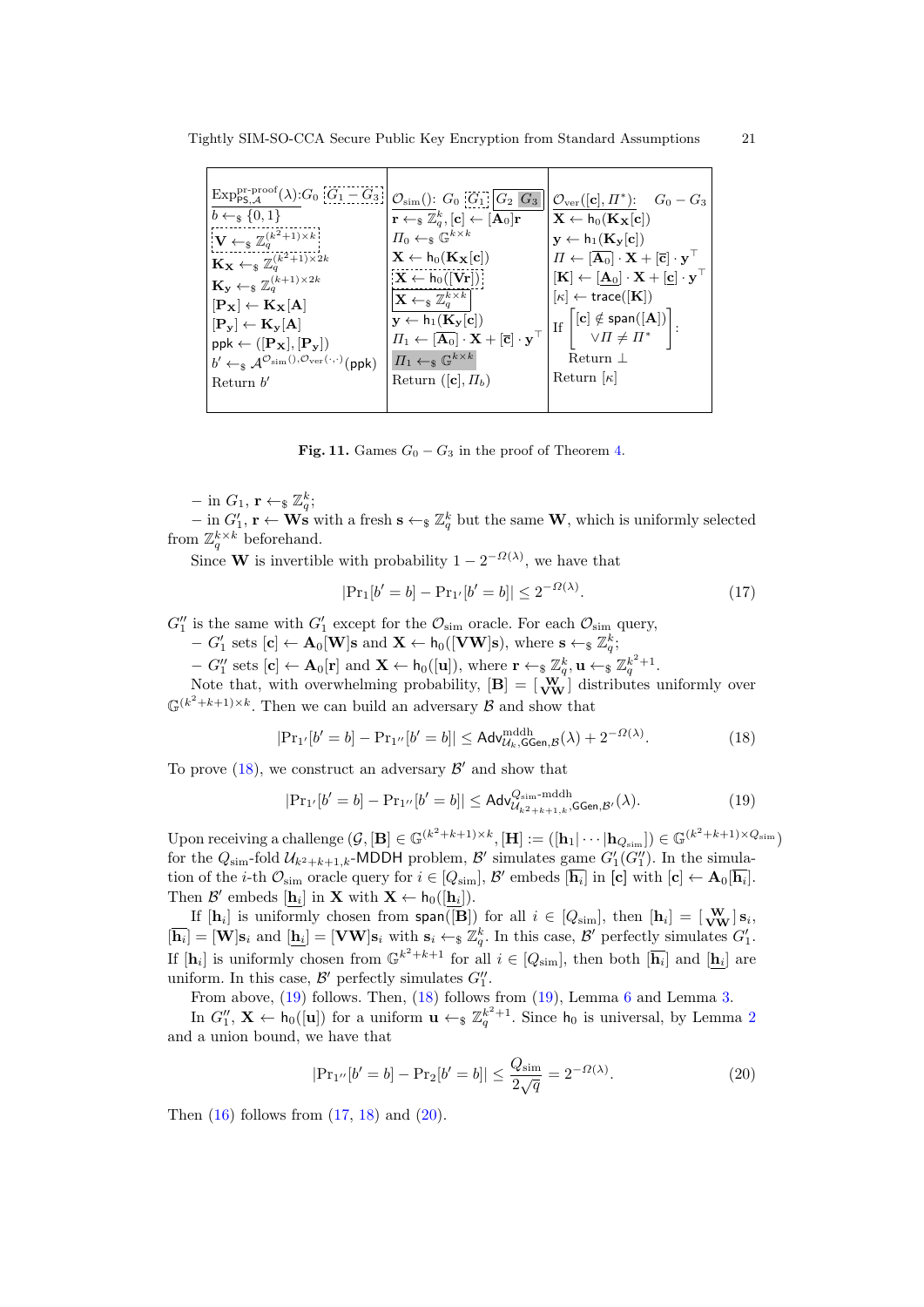Game  $G_2 - G_3$ .  $G_3$  is the same as  $G_2$  except for the  $\mathcal{O}_{sim}$  oracle. For each  $\mathcal{O}_{sim}$  query,

- in  $G_2$ ,  $\Pi_1 = [\overline{\mathbf{A}_0}] \cdot \mathbf{X} + [\overline{\mathbf{c}}] \cdot \mathbf{y}^\top$  for  $[\mathbf{c}] = [\mathbf{A}_0] \mathbf{r}$  and a fresh  $\mathbf{X} \leftarrow_{\$} \mathbb{Z}_q^{k \times k}$ ;
- in  $G_3$ ,  $\Pi_1$  is uniformly selected from  $\mathbb{G}^{k \times k}$ .

Note that in  $G_2$ ,

$$
\varPi_1 = [\overline{\mathbf{A}_0}] \cdot \mathbf{X} + [\overline{\mathbf{c}}] \cdot \mathbf{y}^\top = [\overline{\mathbf{A}_0}] (\mathbf{X} + \mathbf{r} \cdot \mathbf{y}^\top).
$$

Due to the uniformness of **X**,  $\Pi_1$  has the same distribution as  $[\mathbf{A}_0]$ **X**. Since  $\mathbf{A}_0$  is an invertible matrix,  $[\overline{\mathbf{A}_0}]\mathbf{X}$  is uniformly distributed over  $\mathbb{G}^{k\times k}$ . Thus we have

<span id="page-21-0"></span>
$$
Pr_2[b' = b] = Pr_3[b' = b].
$$
\n(21)

**Game**  $G_3$ . In  $G_3$ ,  $\Pi_0$  distributes identically to  $\Pi_1$  and

<span id="page-21-1"></span>
$$
Pr_3[b' = b] = \frac{1}{2}.
$$
\n(22)

Finally, Theorem [4](#page-18-2) follows from  $(14, 15, 16, 21)$  $(14, 15, 16, 21)$  $(14, 15, 16, 21)$  $(14, 15, 16, 21)$  $(14, 15, 16, 21)$  $(14, 15, 16, 21)$  $(14, 15, 16, 21)$  and  $(22)$ .

| $(\mathsf{pk}_{\mathsf{kem}}, \mathsf{sk}_{\mathsf{kem}}) \leftarrow_{\$} \mathsf{KGen}(1^{\lambda})$ :<br>$(ppk, psk) \leftarrow_s PGen(pars)$<br>Return $pk_{kem} \leftarrow (ppk, [p_0^{\top}], [p_1^{\top}]), \quad sk_{kem} \leftarrow (psk, k_0, k_1)$                                                                                                                                                                                                                                                                                                                                                                             | $\mathbf{k}_0, \mathbf{k}_1 \leftarrow_{\$} \mathbb{Z}_q^{2k}, \quad [\mathbf{p}_0^\top] \leftarrow \mathbf{k}_0^\top[\mathbf{A}] \in \mathbb{G}^{1 \times k}, \quad [\mathbf{p}_1^\top] \leftarrow \mathbf{k}_1^\top[\mathbf{A}] \in \mathbb{G}^{1 \times k}$                                                                                                                                                                                                                                  |
|------------------------------------------------------------------------------------------------------------------------------------------------------------------------------------------------------------------------------------------------------------------------------------------------------------------------------------------------------------------------------------------------------------------------------------------------------------------------------------------------------------------------------------------------------------------------------------------------------------------------------------------|-------------------------------------------------------------------------------------------------------------------------------------------------------------------------------------------------------------------------------------------------------------------------------------------------------------------------------------------------------------------------------------------------------------------------------------------------------------------------------------------------|
| $(\psi, \gamma) \leftarrow_{\$} \mathsf{KEnc}(\mathsf{pk}_{\mathsf{kem}})$ :<br>$\mathbf{r} \leftarrow_{\$} \mathbb{Z}_q^k$ , $[\mathbf{c}] \leftarrow [\mathbf{A}] \mathbf{r} \in \mathbb{G}^{2k}$<br>$(\Pi, [\kappa]) \leftarrow_{\rm s} \text{PPrv}(\text{ppk}, [\mathbf{c}], \mathbf{r})$<br>$\tau \leftarrow H([\overline{c}]) \in \{0,1\}^{\lambda} \subseteq \mathbb{Z}_a$<br>$\gamma \leftarrow ( [\mathbf{p}_0^{\top}] + \tau [\mathbf{p}_1^{\top}] ) \cdot \mathbf{r} + [\kappa] \in \mathbb{G}$<br>Return $(\psi \leftarrow ([c], \Pi), \gamma)$<br>$1/\Psi = \mathbb{G}^{2k} \times \mathbb{G}^{k \times k}, T = \mathbb{G}$ | $\gamma/\bot \leftarrow \mathsf{KDec}(\mathsf{sk}_\mathsf{kem}, \psi)$ :<br>Parse $\psi = ([c], \Pi)$<br>$(v \in \{0,1\}, [\kappa]) \leftarrow \text{PVer}(\text{psk}, [\textbf{c}], \Pi)$<br>$\tau \leftarrow H([\overline{c}]) \in \{0,1\}^{\lambda} \subseteq \mathbb{Z}_q$<br>$\gamma \leftarrow (\mathbf{k}_0^{\top} + \tau \mathbf{k}_1^{\top}) \cdot [\mathbf{c}] + [\kappa] \in \mathbb{G}$<br>Return $\begin{cases} \gamma & \text{If } v = 1 \\ \perp & \text{Otherwise} \end{cases}$ |

<span id="page-21-2"></span>Fig. 12. Construction of  $KEM_{qps} = (KGen, KEnc, KDec)$  in  $[GHK17]$ 

KEM from Qualified Proof System. The construction of the qualified PS based KEM KEM<sub>qps</sub> = (KGen, KEnc, KDec) from [\[GHK17\]](#page-26-8) is shown in Figure [12.](#page-21-2) Suppose H is a hash generator outputting functions  $H: \mathbb{G}^k \to \{0,1\}^{\lambda}$ . The parameters pars used in this construction are specified in Section [5.2.](#page-18-4)

Theorem 2 in  $[GHK17]$  has shown that  $KEM_{qps}$  is IND-CCCA secure. Now we prove that  $KEM_{qps}$  is mPR-CCCA secure (through Theorem [5\)](#page-21-3) and is RER secure (through Theorem [6\)](#page-25-0), both admitting tight security reductions.

<span id="page-21-3"></span>**Theorem 5.** The KEM KEM<sub>qps</sub> in Figure [12](#page-21-2) is mPR-CCCA secure if the  $\mathcal{D}_{2k,k}$ -MDDH assumption holds, H outputs collision-resistant hash function, PS is  $\mathcal{L}^{snd}$ -qualified,  $\mathcal{L}^{snd}$ extensible and has pseudorandom simulated proof. Specifically, for each PPT adversary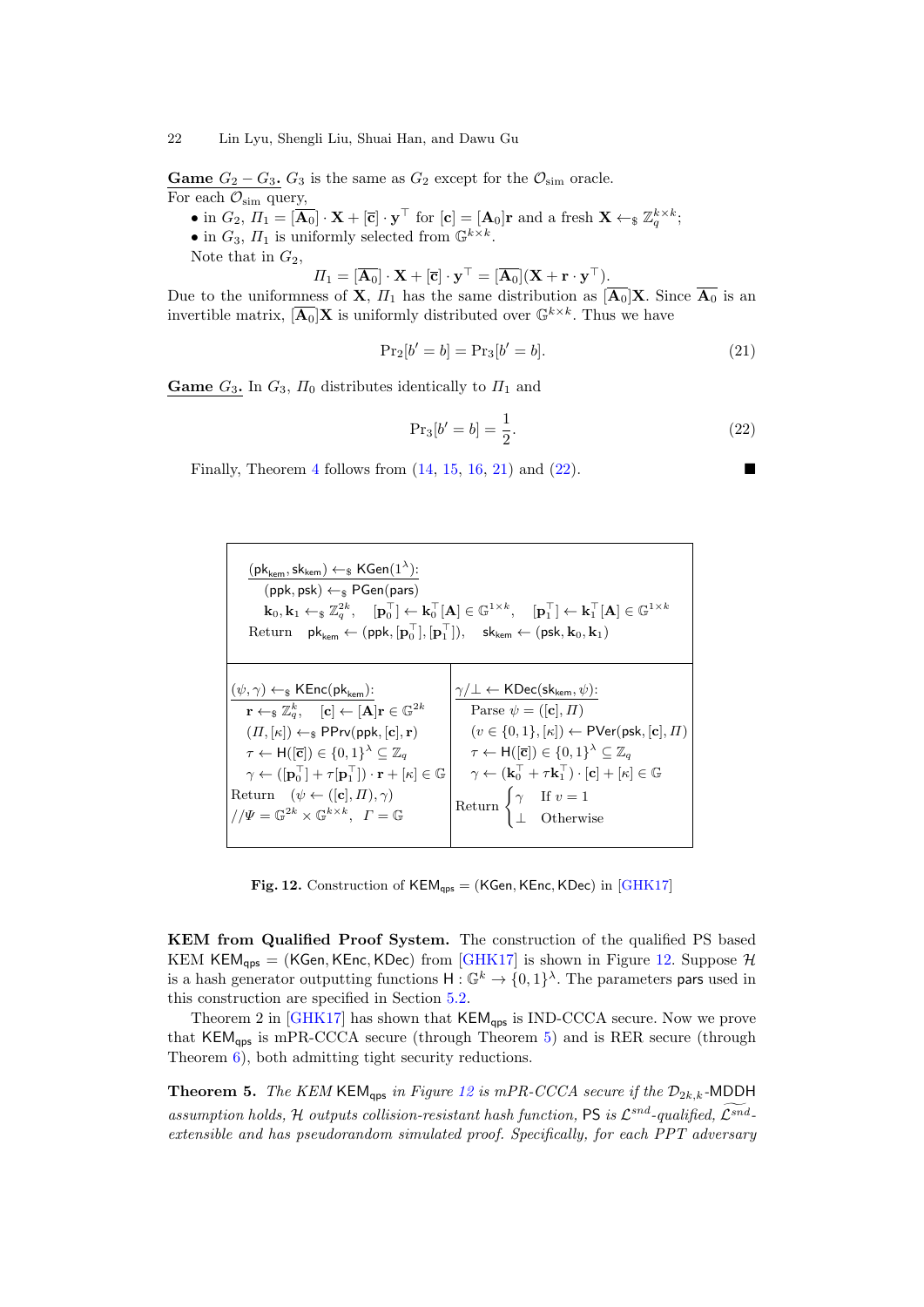A with negligible uncertainty uncert<sub>A</sub>( $\lambda$ ), we can build PPT adversaries  $\mathcal{B}_1, \cdots, \mathcal{B}_7$  with  $\textbf{T}(\mathcal{B}_1)\approx\cdots\approx\textbf{T}(\mathcal{B}_7)\leq \textbf{T}(\mathcal{A})+(Q_{\text{enc}}+Q_{\text{dec}})\cdot \textsf{poly}(\lambda)$  and  $uncert_{\mathcal{B}_4}(\lambda)=uncert_{\mathcal{B}_6}(\lambda)=$ uncert<sub>4</sub>( $\lambda$ ), such that the advantage

$$
\begin{aligned} \mathsf{Adv}_{\mathsf{KEM}_{\mathsf{qps}},\mathcal{A}}^{\mathrm{mpr-ccca}}(\lambda) & \leq 2\mathsf{Adv}_{\mathcal{H},\mathcal{B}_1}^{\mathrm{cr}}(\lambda) + (4\lambda+3k)\mathsf{Adv}_{\mathcal{D}_{2k,k},\mathsf{GGen},\mathcal{B}_2}^{\mathrm{mddh}}(\lambda) \\ & \qquad + 7\mathsf{Adv}_{\mathcal{U}_k,\mathsf{GGen},\mathcal{B}_3}^{\mathrm{mddh}}(\lambda) + \mathsf{Adv}_{\mathcal{L}^{\mathrm{snd}},\mathsf{PS},\mathcal{B}_4}^{\mathrm{csmd}}(\lambda) + \mathsf{Adv}_{\mathcal{L}^{\mathrm{snd}},\mathsf{PS},\widetilde{\mathsf{PS}},\mathcal{B}_5}^{\mathrm{P5-int}}(\lambda) \\ & \qquad + \lambda \mathsf{Adv}_{\mathcal{L}^{\mathrm{snd}},\widetilde{\mathsf{PS}},\mathcal{B}_6}^{\mathrm{card}}(\lambda) + 2\mathsf{Adv}_{\mathsf{PS},\mathcal{B}_7}^{\mathrm{pr-prof}}(\lambda) \\ & \qquad + ((\lambda+2)\cdot Q_{\mathrm{enc}}+3)\cdot Q_{\mathrm{dec}}\cdot \textit{uncert}_{\mathcal{A}}(\lambda) + 2^{-\varOmega(\lambda)}. \end{aligned}
$$

where  $Q_{\text{enc}}(Q_{\text{dec}})$  is the total number of  $\mathcal{O}_{\text{enc}}(\mathcal{O}_{\text{dec}})$  queries made by A and poly( $\lambda$ ) is a polynomial independent of  $\mathbf{T}(\mathcal{A})$ .

*Proof of Theorem [5.](#page-21-3)* For a fixed PPT adversary A with negligible uncertainty uncert<sub>A</sub>( $\lambda$ ), consider an experiment  $\mathsf{Exp}_{\mathsf{NEM}_{\mathsf{qps}},\mathcal{A}}^{\text{mpr-ccc}}(\lambda)$  which first randomly selects  $b \leftarrow_{\$} \{0,1\}$ , then calls  $\mathsf{Exp}^{\text{mpr-ccca-}b}_{\mathsf{KEM}_{\text{qps}},\mathcal{A}}(\lambda)$  and gets its output b'. It is straightforward that  $\mathsf{Adv}^{\text{mpr-ccca}}_{\mathsf{KEM}_{\text{qps}},\mathcal{A}}(\lambda)$  $2\left|\Pr[b'=b \text{ in } \mathsf{Exp}_{\mathsf{KEM}_{\mathsf{qps}},\mathcal{A}}^{\text{mpr-ccca}}(\lambda)]-\frac{1}{2}\right|$ . Then we rewrite experiment  $\mathsf{Exp}_{\mathsf{KEM}_{\mathsf{qps}},\mathcal{A}}^{\text{mpr-ccca}}(\lambda)$  in Fig-ure [13](#page-23-0) and make changes to it gradually through game  $G_0$  to  $G_9$  which are defined as follows.

**Game**  $G_0$ . This game is identical to  $Exp_{\mathsf{KEM}_{\mathsf{qps}},\mathcal{A}}^{\text{mpr-ccc}}(\lambda)$ . Then

<span id="page-22-0"></span>
$$
\mathsf{Adv}_{\mathsf{KEM}_{\mathsf{qps}},\mathcal{A}}^{\text{mpr-ccca}}(\lambda) = 2 \left| \Pr_0[b'=b] - \frac{1}{2} \right|.
$$
 (23)

**Game**  $G_0 - G_1$ .  $G_1$  is the same as  $G_0$  except that an additional rejection rule is added in  $\mathcal{O}_{\text{dec}}$ . More precisely, in  $G_1$ , we use a set  $\mathcal T$  to log all the tags  $\tau_b = \mathsf{H}([\overline{\mathbf{c}_b}])$  used in oracle  $\mathcal{O}_{\text{enc}}$ , and any  $\mathcal{O}_{\text{dec}}(\text{pred}, \psi = ([c], \Pi))$  query will be rejected if  $\tau = H([\overline{c}]) \in \mathcal{T}$ .

# <span id="page-22-1"></span>Lemma 1.

$$
\begin{aligned} |\Pr_0[b'=b]-\Pr_1[b'=b]|\leq \mathsf{Adv}_{\mathcal{H},\mathcal{B}_1}^{\mathrm{cr}}(\lambda)+\frac{k}{2}\cdot \mathsf{Adv}_{\mathcal{D}_{2k,k},\mathsf{GGen},\mathcal{B}_2}^{\mathrm{mddh}}(\lambda)\\ &+\frac{1}{2}\mathsf{Adv}_{\mathcal{U}_k,\mathsf{GGen},\mathcal{B}_3}^{\mathrm{mddh}}(\lambda)+\frac{3}{2}Q_{\mathrm{dec}}\cdot \mathit{uncert}_{\mathcal{A}}(\lambda)+2^{-\varOmega(\lambda)}. \end{aligned}
$$

We put the proof of this lemma in Appendix [F.](#page-44-0)

**Game**  $G_1 - G_2$ .  $G_2$  is almost the same as  $G_1$  except for two changes in  $\mathcal{O}_{\text{enc}}$ . The first change is that PPrv is replaced with PSim. The second change is that  $sk_{KEM}$  is used to calculate  $\gamma_1$ . More precisely, for  $[\mathbf{c}_1] = [\mathbf{A}]\mathbf{r}_1$  in oracle  $\mathcal{O}_{\text{enc}}$ ,

• in  $G_1$ ,  $(\Pi_1, [\kappa_1]) \leftarrow \textsf{PPrv}(\textsf{ppk}, [\mathbf{c}_1], \mathbf{r}_1), \gamma_1 \leftarrow ([\mathbf{p}_0^\top] + \tau_1[\mathbf{p}_1^\top]) \cdot \mathbf{r}_1 + [\kappa_1];$ 

• in  $G_2$ ,  $(\Pi_1, [\kappa_1]) \leftarrow \mathsf{PSim}(\mathsf{psk}, [\mathbf{c}_1]), \gamma_1 \leftarrow (\mathbf{k}_0^{\top} + \tau_1 \mathbf{k}_1^{\top}) \cdot [\mathbf{c}_1] + [\kappa_1].$ 

Due to the perfect zero-knowledge property of PS, we have  $PPrv(ppk, [c_1], r_1)$  $\mathsf{PSim}(\mathsf{psk}, [\mathbf{c}_1])$ . Meanwhile,  $[\mathbf{p}_0^\top] = \mathbf{k}_0^\top[\mathbf{A}]$  and  $[\mathbf{p}_1^\top] = \mathbf{k}_1^\top[\mathbf{A}]$ , so we have  $([\mathbf{p}_0^\top] + \tau_1[\mathbf{p}_1^\top])$ .  $\mathbf{r}_1 + [\kappa_1] = (\mathbf{k}_0^{\top} + \tau_1 \mathbf{k}_1^{\top}) \cdot [\mathbf{c}_1] + [\kappa_1].$ 

These changes are only conceptual, so  $G_1$  is identical to  $G_2$  and

<span id="page-22-2"></span>
$$
Pr_1[b' = b] = Pr_2[b' = b].
$$
\n(24)

Game  $G_2 - G_3$ .  $G_3$  is the same as  $G_2$  except for one difference in  $\mathcal{O}_{\text{enc}}$ .

- In game  $G_2$ ,  $[\mathbf{c}_1]$  is uniform over span([A]) for each  $\mathcal{O}_{\text{enc}}$  query.
- In game  $G_3$ ,  $[\mathbf{c}_1]$  is uniform over  $\mathbb{G}^{2k}$  for each  $\mathcal{O}_{\text{enc}}$  query.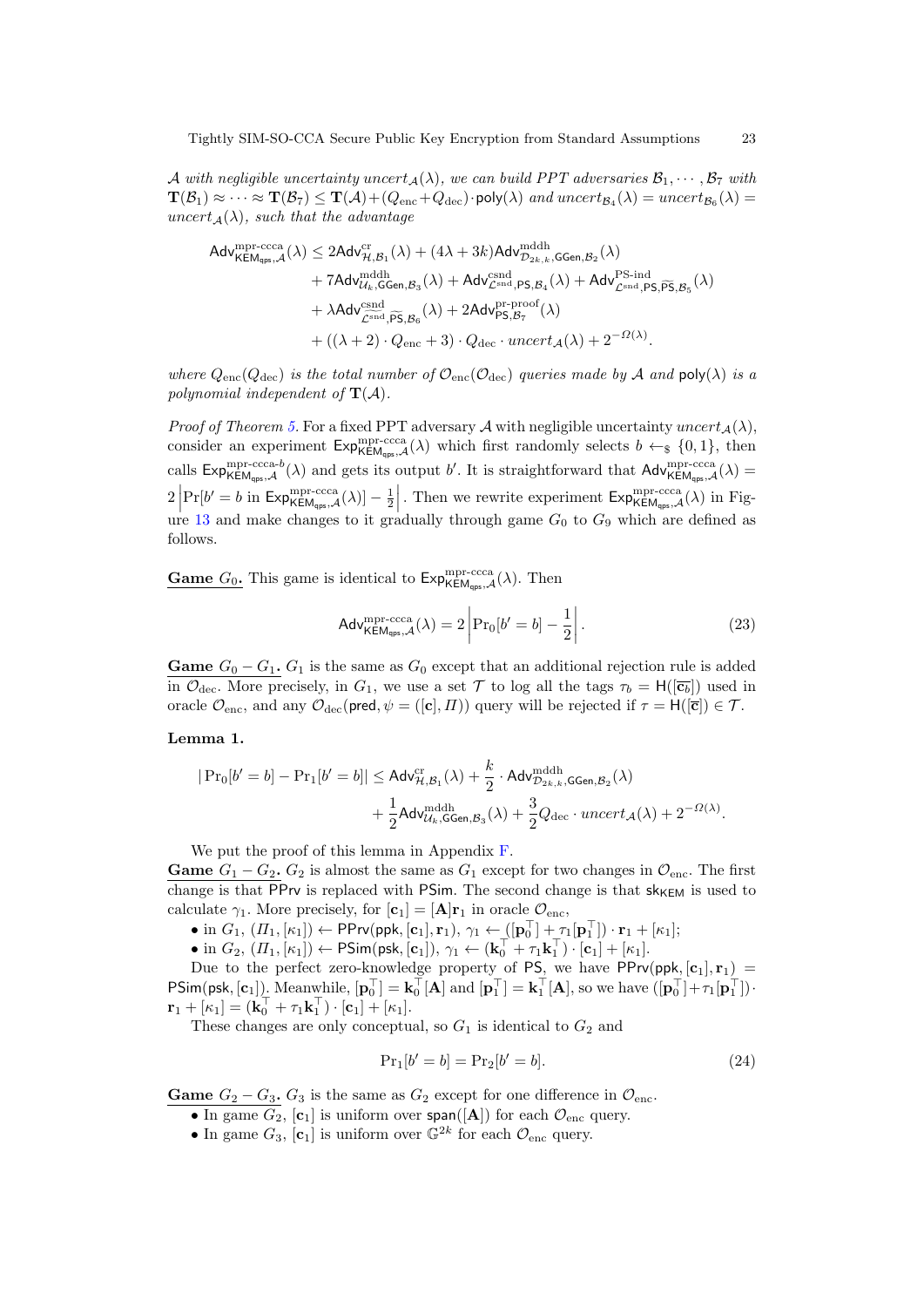24 Lin Lyu, Shengli Liu, Shuai Han, and Dawu Gu



<span id="page-23-0"></span>Fig. 13. Game  $G_0 - G_9$  in the proof of Theorem [5.](#page-21-3)

We can build an adversary  $\mathcal{B}_2$  and show that

<span id="page-23-2"></span>
$$
|\Pr_2[b' = b] - \Pr_3[b' = b]| \le k \cdot \text{Adv}_{\mathcal{D}_{2k}, k, \text{GGen}, \mathcal{B}_2}^{\text{mddh}}(\lambda) + 2^{-\Omega(\lambda)}.
$$
 (25)

The reduction is straightforward, since  $\mathcal{B}_2$  can simulate  $G_2(G_3)$  by generating the secret key itself and embed its own challenge in  $[c_1]$ . We omit the details.

A similar proof can be found in Appendix [F.](#page-44-0)

**Game**  $G_3 - G_4$ .  $G_4$  is the same as  $G_3$  except for one difference in  $\mathcal{O}_{\text{enc}}$ .

• In game  $G_3$ ,  $[\mathbf{c}_1]$  is uniform over  $\mathbb{G}^{2k}$  for each  $\mathcal{O}_{\text{enc}}$  query.

• In game  $G_4$ ,  $[\mathbf{c}_1]$  is uniform over  $\text{span}([\mathbf{A}_0])$  for each  $\mathcal{O}_{\text{enc}}$  query.

We can build an adversary  $\mathcal{B}_3$  and show that

<span id="page-23-1"></span>
$$
|\mathrm{Pr}_3[b'=b] - \mathrm{Pr}_4[b'=b]| \le \mathsf{Adv}_{\mathcal{U}_k,\mathsf{GGen},\mathcal{B}_3}^{\mathrm{mddh}}(\lambda) + 2^{-\Omega(\lambda)}.\tag{26}
$$

The reduction is straightforward and the proof of [\(26\)](#page-23-1) is almost the same as [\(25\)](#page-23-2).

**Game**  $G_4 - G_5$ .  $G_5$  is almost the same as  $G_4$  except that a rejection rule is added in  $\mathcal{O}_{\text{dec}}$ . More precisely, in  $G_5$ , an  $\mathcal{O}_{\text{dec}}(\text{pred}, \psi = ([c], \Pi))$  query is directly rejected if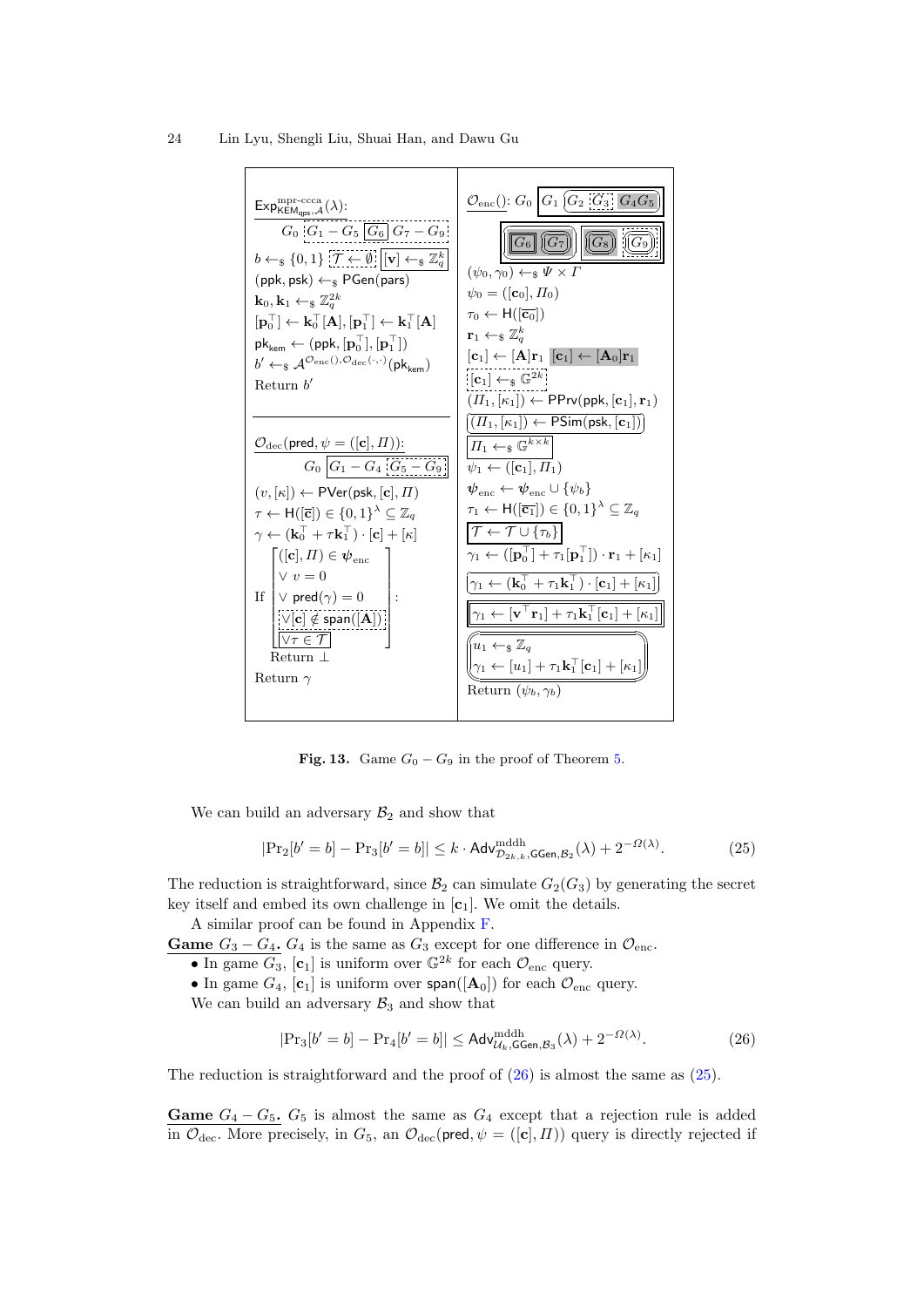$[c] \notin \text{span}([\mathbf{A}])$ . We have that

<span id="page-24-0"></span>
$$
|\Pr_4[b'=b] - \Pr_5[b'=b]| \le \frac{1}{2} \text{Adv}_{\mathcal{L}^{\text{snd}}, \text{PS}, \mathcal{B}_4}^{\text{csnd}}(\lambda) + \frac{1}{2} \text{Adv}_{\mathcal{L}^{\text{snd}}, \text{PS}, \widetilde{\text{PS}}, \mathcal{B}_5}^{\text{PS-ind}}(\lambda) + 2\lambda \cdot \text{Adv}_{\mathcal{D}_{2k,k}, \text{GGen}, \mathcal{B}_2}^{\text{mddh}}(\lambda) + \frac{\lambda}{2} \text{Adv}_{\mathcal{L}^{\text{end}}, \widetilde{\text{PS}}, \mathcal{B}_6}^{\text{csnd}}(\lambda) + \frac{\lambda + 2}{2} \cdot Q_{\text{enc}} \cdot Q_{\text{dec}} \cdot \text{uncert}_{\mathcal{A}}(\lambda) + Q_{\text{enc}} \cdot 2^{-\Omega(\lambda)}.
$$
\n(27)

The proof of [\(27\)](#page-24-0) is the same as Lemma 9 in [\[GHK17\]](#page-26-8). We refer [\[GHK17\]](#page-26-8) for details.

**Game**  $G_5 - G_6$ .  $G_6$  is almost the same as  $G_5$  except for one difference in  $\mathcal{O}_{\text{enc}}$ .

• In game  $G_5$ ,  $\gamma_1 = (\mathbf{k}_0^{\top} + \tau_1 \mathbf{k}_1^{\top}) \cdot [\mathbf{c}_1] + [\kappa_1]$  for each  $\mathcal{O}_{\text{enc}}$  query.

• In game  $G_6$ ,  $\gamma_1 = [\mathbf{v}^\top \mathbf{r}_1] + \tau_1 \mathbf{k}_1^\top [\mathbf{c}_1] + [\kappa_1]$  where **v** is uniformly chosen from  $\mathbb{Z}_q^k$ beforehand but will be fixed for each  $\mathcal{O}_{\text{enc}}$  query.

We have that

<span id="page-24-1"></span>
$$
|\Pr_5[b'=b] - \Pr_6[b'=b]| \le 2^{-\Omega(\lambda)}.\tag{28}
$$

The proof of [\(28\)](#page-24-1) is almost the same as that of [\(15\)](#page-19-2). We put it in Appendix [G](#page-48-0) and omit the details here.

**Game**  $G_6 - G_7$ .  $G_7$  is almost the same as  $G_6$  except for one difference in  $\mathcal{O}_{\text{enc}}$ .

• In game  $G_6$ ,  $\gamma_1 = [\mathbf{v}^\top \mathbf{r}_1] + \tau_1 \mathbf{k}_1^\top [\mathbf{c}_1] + [\kappa_1]$  for each  $\mathcal{O}_{\text{enc}}$  query.

• In game  $G_7, \gamma_1 \leftarrow [u_1] + \tau_1 \mathbf{k}_1^{\top}[\mathbf{c}_1] + [\kappa_1]$  where  $u_1 \leftarrow_{\$} \mathbb{Z}_q$  for each  $\mathcal{O}_{\text{enc}}$  query. In other words,  $\gamma_1$  is uniform for each  $\mathcal{O}_{\text{enc}}$  query in  $G_7$ . We have that

<span id="page-24-2"></span>
$$
|\Pr_6[b'=b] - \Pr_7[b'=b]| \le \mathsf{Adv}_{\mathcal{U}_k, \mathsf{GGen}, \mathcal{B}_3}^{\mathrm{mddh}}(\lambda) + 2^{-\Omega(\lambda)}.
$$
 (29)

The proof of [\(29\)](#page-24-2) is almost the same as that of [\(16\)](#page-19-1). We can set  $\mathbf{r}_1 = \mathbf{W}\mathbf{s}$  and  $[\mathbf{B}] = \begin{bmatrix} \mathbf{W} \\ \mathbf{v}^\top \mathbf{W} \end{bmatrix} \in \mathbb{G}^{(k+1)\times k}$  which has the distribution  $\mathcal{U}_{k+1,k}$  overwhelmingly. Then we can reduce the indistinguishability between  $G_6$  and  $G_7$  to the  $Q_{\text{enc}}$ -fold  $\mathcal{U}_{k+1,k}$ -MDDH assumption. We omit the detailed proof here.

Note that, in game  $G_7$ ,  $[\kappa_1]$  is not needed any longer since we can just select a uniform  $\gamma_1$  for each  $\mathcal{O}_{\text{enc}}$  query.

**Game**  $G_7 - G_8$ .  $G_8$  is almost the same as  $G_7$  except for one difference in  $\mathcal{O}_{\text{enc}}$ .

- In game  $G_7$ ,  $\Pi_1$  is the output of PSim(psk,  $[\mathbf{c}_1]$ ) for each  $\mathcal{O}_{\text{enc}}$  query.
- In game  $G_8$ ,  $\Pi_1$  is uniform selected for each  $\mathcal{O}_{\text{enc}}$  query.

We can build an adversary  $\mathcal{B}_7$  and show that

<span id="page-24-3"></span>
$$
|\Pr_7[b'=b] - \Pr_8[b'=b]| \le \mathsf{Adv}_{\mathsf{PS},\mathcal{B}_7}^{\text{pr-proof}}(\lambda). \tag{30}
$$

On input ppk,  $\mathcal{B}_7$  uniformly selects  $b \leftarrow_s \{0, 1\}$  and sets  $\mathcal{T} \leftarrow \emptyset$ . Then  $\mathcal{B}_7$  uniformly selects  $\mathbf{k}_0, \mathbf{k}_1 \leftarrow_{\$} \mathbb{Z}_q^{2k}$  and sets  $[\mathbf{p}_0^{\top}] \leftarrow \mathbf{k}_0^{\top}[\mathbf{A}], [\mathbf{p}_1^{\top}] \leftarrow \mathbf{k}_1^{\top}[\mathbf{A}], \mathsf{pk}_{\mathsf{KEM}} \leftarrow (\mathsf{ppk}, [\mathbf{p}_0^{\top}], [\mathbf{p}_1^{\top}]).$ Then  $\mathcal{B}_7$  calls  $\mathcal{A}^{\mathcal{O}_{\text{enc}}}(\cdot,\cdot)$  ( $\mathsf{pk}_{\mathsf{KEM}}$ ) by simulating the two oracles for  $\mathcal{A}$  in the following way.

– For A's  $\mathcal{O}_{\text{enc}}$  query,  $\mathcal{B}_7$  uniformly chooses  $(\psi_0, \gamma_0)$  and calculates  $\tau_0$  just like game  $G_7(G_8)$ . Then  $\mathcal{B}_7$  submits an  $\mathcal{O}_{sim}$  query to its own oracle and gets ([**c**],  $\Pi$ ) where [c] is uniform over  $\mathcal{L}^{\text{snd}}\setminus\mathcal{L} = \text{span}([\mathbf{A}_0])$  and  $\Pi$  is either an output of PSim(psk, [c]) or uniformly chosen from  $\Pi$ . After that  $\mathcal{B}_7$  sets  $[\mathbf{c}_1] \leftarrow [\mathbf{c}]$  and  $\Pi_1 \leftarrow \Pi$ . Then  $\mathcal{B}_7$ sets  $\psi_{\text{enc}}$ , calculates  $\tau_1$  from  $\overline{c_1}$  and uniformly selects  $\gamma_1$  just like game  $G_7(G_8)$ . Finally  $\mathcal{B}_7$  returns  $(\psi_b, \gamma_b)$  to A.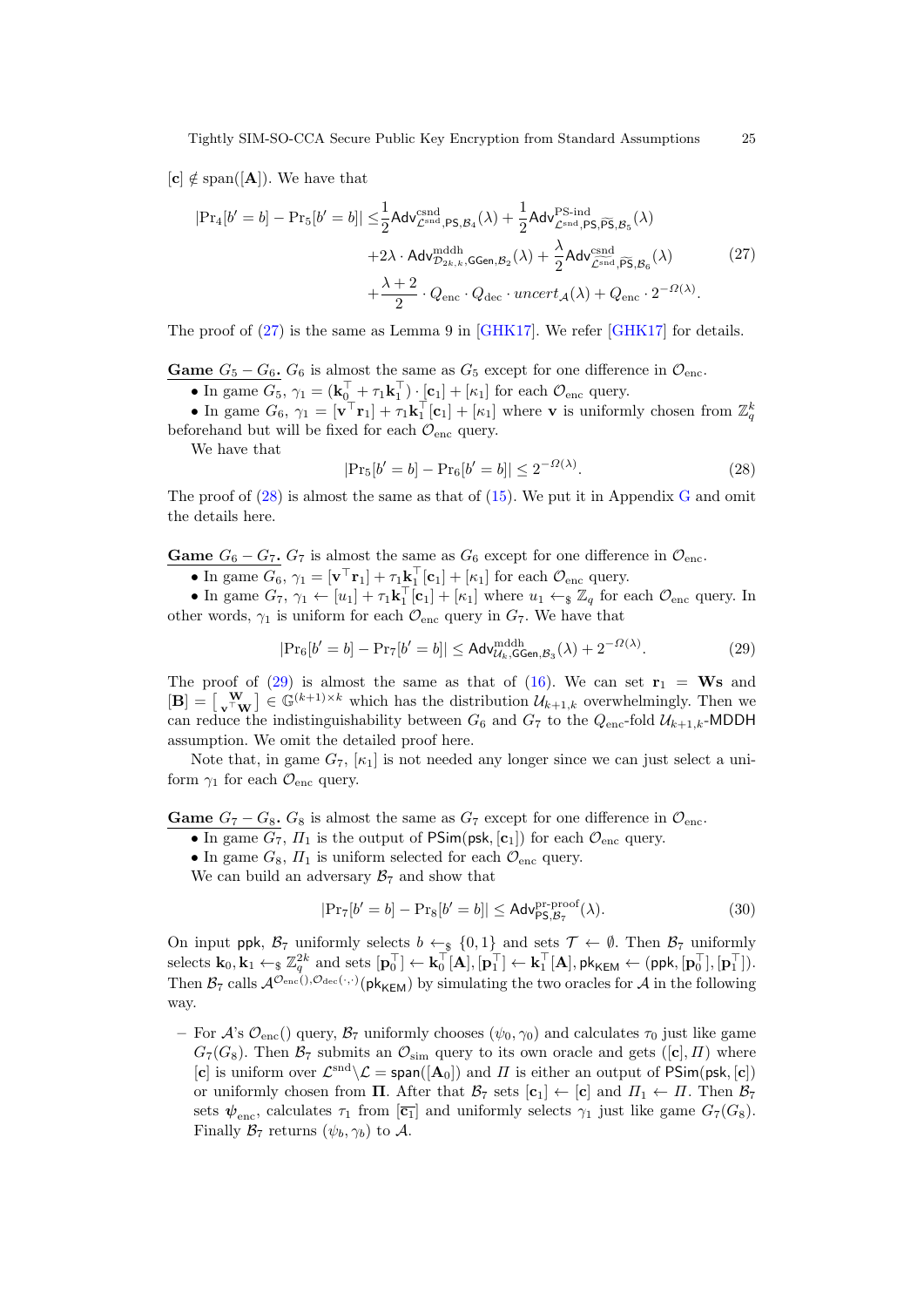– For A's  $\mathcal{O}_{\text{dec}}(\text{pred}, \psi = ([c], \Pi))$  query,  $\mathcal{B}_7$  submits  $\mathcal{O}_{\text{ver}}([c], \Pi)$  query to its own oracle and gets the response K. If  $K = \perp$ ,  $\mathcal{B}_7$  returns  $\perp$  to A. Since  $K = \perp$  means  $[c] \notin \text{span}([\mathbf{A}])$  or the verification PVer(psk,  $[c]$ ,  $\Pi$ ) does not pass,  $\mathcal{B}_7$  acts exactly the same as game  $G_7(G_8)$  in such cases. If  $[\kappa] = K \neq \bot$ ,  $\mathcal{B}_7$  calculates  $\tau$  and  $\gamma$  just like game  $G_7(G_8)$ . Then  $\mathcal{B}_7$  tests if  $([\mathbf{c}], \Pi) \in \psi_{\text{enc}}$  or  $\mathsf{pred}(\gamma) = 0$  or  $\forall \tau \in \mathcal{T}$  happens. If so,  $\mathcal{B}_7$  returns  $\perp$  to A. Otherwise  $\mathcal{B}_7$  returns  $\gamma$  to A.

Finally, according to A's output b',  $\mathcal{B}_7$  outputs 1 if and only if  $b' = b$ . It is clear that if  $\Pi$  is an output of PSim(psk, [c]) for each  $\mathcal{O}_{sim}$  query,  $\mathcal{B}_7$  perfectly simulates game  $G_7$ for A. And if  $\Pi$  is uniformly chosen from  $\Pi$  for each  $\mathcal{O}_{sim}$  query,  $\mathcal{B}_7$  perfectly simulates game  $G_8$  for A. Thus [\(30\)](#page-24-3) follows.

**Game**  $G_8 - G_9$ .  $G_9$  is the same as  $G_8$  except for one difference in  $\mathcal{O}_{\text{enc}}$ .

- In game  $G_8$ ,  $[\mathbf{c}_1]$  is uniform selected from span( $[\mathbf{A}_0]$ ) for each  $\mathcal{O}_{\text{enc}}$  query.
- In game  $G_9$ ,  $[\mathbf{c}_1]$  is uniform selected from  $\mathbb{G}^{2k}$  for each  $\mathcal{O}_{\text{enc}}$  query.

We can build an adversary  $\mathcal{B}_3$  and show that

<span id="page-25-1"></span>
$$
|\Pr_8[b'=b] - \Pr_9[b'=b]| \le \mathsf{Adv}_{\mathcal{U}_k,\mathsf{GGen},\mathcal{B}_3}^{\mathrm{mddh}}(\lambda) + 2^{-\Omega(\lambda)}.
$$
\n(31)

The reduction is straightforward and the proof of  $(31)$  is the same as the proof for  $(25)$ . We omit the details here.

**Game**  $G_9$ . In game  $G_9$ ,  $(\psi_1, \Pi_1)$  is uniform over  $\Psi \times \Gamma$  for each  $\mathcal{O}_{\text{enc}}$  query, which distributes exactly the same as  $(\psi_0, \Pi_0)$ . Thus we have

<span id="page-25-2"></span>
$$
Pr_9[b' = b] = \frac{1}{2}.
$$
\n(32)

■

<span id="page-25-0"></span>Finally, Theorem [5](#page-21-3) follows from  $(23)$ , Lemma [1,](#page-22-1)  $(24)–(32)$  $(24)–(32)$  $(24)–(32)$ .

**Theorem 6.** The KEM KEM<sub>qps</sub> in Figure [12](#page-21-2) is RER secure. Specifically, for each PPT adversary A with negligible uncertainty uncert<sub>A</sub>( $\lambda$ ), the advantage  $\mathsf{Adv}_{\mathsf{KEM}_{\mathsf{qps}},\mathcal{A}}^{\textup{rer}}(\lambda) \leq 2^{-\varOmega(\lambda)}.$ 

*Proof of Theorem [6.](#page-25-0)* In  $\mathsf{Exp}_{\mathsf{KEM}_{\mathsf{qps}},\mathcal{A}}^{\text{rer-}b}(\lambda)$ , among all the  $\mathcal{O}_{\text{cha}}(\psi,\text{pred})$  queries submitted by A, if  $\psi \notin \psi_{\text{ran}}$ , the oracle  $\mathcal{O}_{\text{cha}}$  will answer A with  $\text{pred}(\text{KDec}(\text{sk}_{\text{KEM}}, \psi))$ . Thus no information about  $b$  is leaked to  $\mathcal{A}$ .

Therefore, we only consider those  $\mathcal{O}_{\text{cha}}(\psi, \text{pred})$  queries such that  $\psi = ([c], \Pi) \in \psi_{\text{ran}}$ . In this case, both  $[c]$  and  $\Pi$  are uniform.

If  $b = 0$ ,  $\mathcal{O}_{\text{cha}}(\psi, \text{pred})$  will always return 0 in  $\text{Exp}_{\mathsf{KEM}_{\text{qps}}, \mathcal{A}}^{\text{rer-0}}(\lambda)$ .

If  $b = 1$ ,  $\mathcal{O}_{\text{cha}}(\psi, \text{pred})$  will use KDec(sk<sub>KEM</sub>,  $\psi$ ) to decapsulate  $\psi$ . More precisely, it will invoke  $\text{PVer}(\text{psk}, [\text{c}], \Pi)$  to obtain  $(v, [\kappa])$  and output  $\bot$  if  $v = 0$ . By the proof uniqueness of PS and the uniformness of  $\Pi$ , the probability that  $v = 1$  in this query is at most  $\frac{1}{\vert \Pi \vert}$ . Taking into account all the  $Q_{\text{cha}}$  queries, a union bound suggests that  $\mathcal{O}_{\text{cha}}(\psi, \text{pred})$  always outputs 0 in  $\text{Exp}_{\text{KEM}_{\text{qps}},\mathcal{A}}^{\text{rer-1}}(\lambda)$  except with probability at most  $\frac{Q_{\text{cha}}}{|\Pi|}$  =  $2^{-\Omega(\lambda)}$ .

Thus

$$
\mathsf{Adv}^{\mathrm{rer}}_{\mathsf{KEM}_{\mathsf{qps}},\mathcal{A}}(\lambda) = \Big|\mathrm{Pr}\left[\mathsf{Exp}^{\mathrm{rer-0}}_{\mathsf{KEM}_{\mathsf{qps}},\mathcal{A}}(\lambda) = 1\right] - \mathrm{Pr}\left[\mathsf{Exp}^{\mathrm{rer-1}}_{\mathsf{KEM}_{\mathsf{qps}},\mathcal{A}}(\lambda) = 1\right]\Big| \leq 2^{-\varOmega(\lambda)}.
$$

<sup>26</sup> Lin Lyu, Shengli Liu, Shuai Han, and Dawu Gu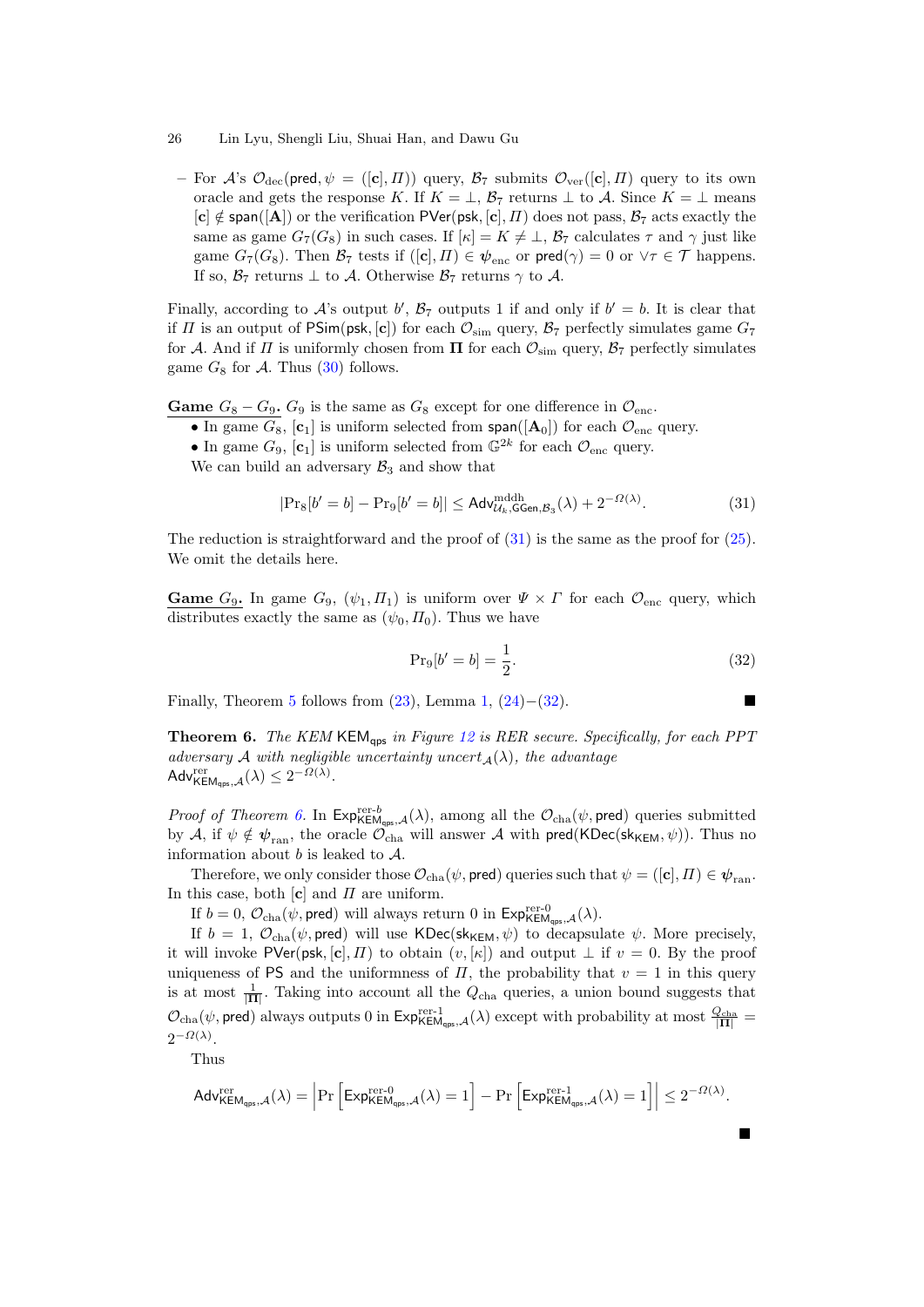Tightly SIM-SO-CCA Secure Public Key Encryption from Standard Assumptions 27

Acknowledgments. Lin Lyu, Shengli Liu and Shuai Han are supported by the National Natural Science Foundation of China (Grant Nos. 61672346, 61373153). Dawu Gu is supported by the National Natural Science Foundation of China (Grant No. U1636217) together with Program of Shanghai Academic Research Leader (16XD1401300).

# References

<span id="page-26-12"></span><span id="page-26-11"></span><span id="page-26-10"></span><span id="page-26-9"></span><span id="page-26-8"></span><span id="page-26-7"></span><span id="page-26-6"></span><span id="page-26-5"></span><span id="page-26-4"></span><span id="page-26-3"></span><span id="page-26-2"></span><span id="page-26-1"></span><span id="page-26-0"></span>

| BHK12      | Böhl, F., Hofheinz, D., Kraschewski, D.: On definitions of selective opening se-<br>curity. In: Fischlin, M., Buchmann, J.A., Manulis, M. (eds.) Public Key Cryp-<br>tography - PKC 2012 - 15th International Conference on Practice and Theory in<br>Public Key Cryptography, Darmstadt, Germany, May 21-23, 2012. Proceedings,                                                                                                                                                                             |
|------------|--------------------------------------------------------------------------------------------------------------------------------------------------------------------------------------------------------------------------------------------------------------------------------------------------------------------------------------------------------------------------------------------------------------------------------------------------------------------------------------------------------------|
| [BHY09]    | Lecture Notes in Computer Science, vol. 7293, pp. 522–539. Springer (2012)<br>Bellare, M., Hofheinz, D., Yilek, S.: Possibility and impossibility results for encryp-<br>tion and commitment secure under selective opening. In: Joux, A. (ed.) Advances<br>in Cryptology - EUROCRYPT 2009, 28th Annual International Conference on the<br>Theory and Applications of Cryptographic Techniques, Cologne, Germany, April<br>26-30, 2009. Proceedings, Lecture Notes in Computer Science, vol. 5479, pp. 1–35. |
| [CG13]     | Springer (2009)<br>Canetti, R., Garay, J.A. (eds.): Advances in Cryptology - CRYPTO 2013 - 33rd<br>Annual Cryptology Conference, Santa Barbara, CA, USA, August 18-22, 2013.<br>Proceedings, Part II, Lecture Notes in Computer Science, vol. 8043. Springer<br>(2013)                                                                                                                                                                                                                                       |
| [CW13]     | Chen, J., Wee, H.: Fully, (almost) tightly secure IBE and dual system groups. In:<br>Canetti and Garay $ CG13 $ , pp. 435–460                                                                                                                                                                                                                                                                                                                                                                                |
| [DN00]     | Damgård, I., Nielsen, J.B.: Improved non-committing encryption schemes based<br>on a general complexity assumption. In: Bellare, M. (ed.) Advances in Cryptol-<br>ogy - CRYPTO 2000, 20th Annual International Cryptology Conference, Santa<br>Barbara, California, USA, August 20-24, 2000, Proceedings, Lecture Notes in<br>Computer Science, vol. 1880, pp. 432–450. Springer (2000)                                                                                                                      |
| [DNRS99]   | Dwork, C., Naor, M., Reingold, O., Stockmeyer, L.J.: Magic functions. In: 40th<br>Annual Symposium on Foundations of Computer Science, FOCS '99, 17-18 Octo-<br>ber, 1999, New York, NY, USA, pp. 523–534. IEEE Computer Society (1999)                                                                                                                                                                                                                                                                      |
| $[EHK+13]$ | Escala, A., Herold, G., Kiltz, E., Ràfols, C., Villar, J.L.: An algebraic framework<br>for diffie-hellman assumptions. In: Canetti and Garay $ CG13 $ , pp. 129–147                                                                                                                                                                                                                                                                                                                                          |
| [FHKW10]   | Fehr, S., Hofheinz, D., Kiltz, E., Wee, H.: Encryption schemes secure against<br>chosen-ciphertext selective opening attacks. In: Gilbert, H. (ed.) Advances in<br>Cryptology - EUROCRYPT 2010, 29th Annual International Conference on the<br>Theory and Applications of Cryptographic Techniques, French Riviera, May 30<br>- June 3, 2010. Proceedings, Lecture Notes in Computer Science, vol. 6110, pp.<br>381–402. Springer (2010)                                                                     |
| [GHK17]    | Gay, R., Hofheinz, D., Kohl, L.: Kurosawa-desmedt meets tight security. In: Katz<br>and Shacham [ $KS17$ ], pp. 133-160                                                                                                                                                                                                                                                                                                                                                                                      |
| [GHKW16]   | Gay, R., Hofheinz, D., Kiltz, E., Wee, H.: Tightly cca-secure encryption with-<br>out pairings. In: Fischlin, M., Coron, J. (eds.) Advances in Cryptology - EURO-<br>CRYPT 2016 - 35th Annual International Conference on the Theory and Applica-<br>tions of Cryptographic Techniques, Vienna, Austria, May 8-12, 2016, Proceedings,<br>Part I, Lecture Notes in Computer Science, vol. 9665, pp. 1–27. Springer (2016)                                                                                     |
| [GM84]     | Goldwasser, S., Micali, S.: Probabilistic encryption.<br>J. Comput. Syst. Sci.<br>vol. 28(2), pp. 270-299 (1984)                                                                                                                                                                                                                                                                                                                                                                                             |
| [HILL99]   | Håstad, J., Impagliazzo, R., Levin, L.A., Luby, M.: A pseudorandom generator<br>from any one-way function. SIAM J. Comput. vol. 28(4), pp. 1364-1396 (1999)                                                                                                                                                                                                                                                                                                                                                  |
| [HJR16]    | Hofheinz, D., Jager, T., Rupp, A.: Public-key encryption with simulation-based<br>selective-opening security and compact ciphertexts. In: Hirt, M., Smith, A.D.                                                                                                                                                                                                                                                                                                                                              |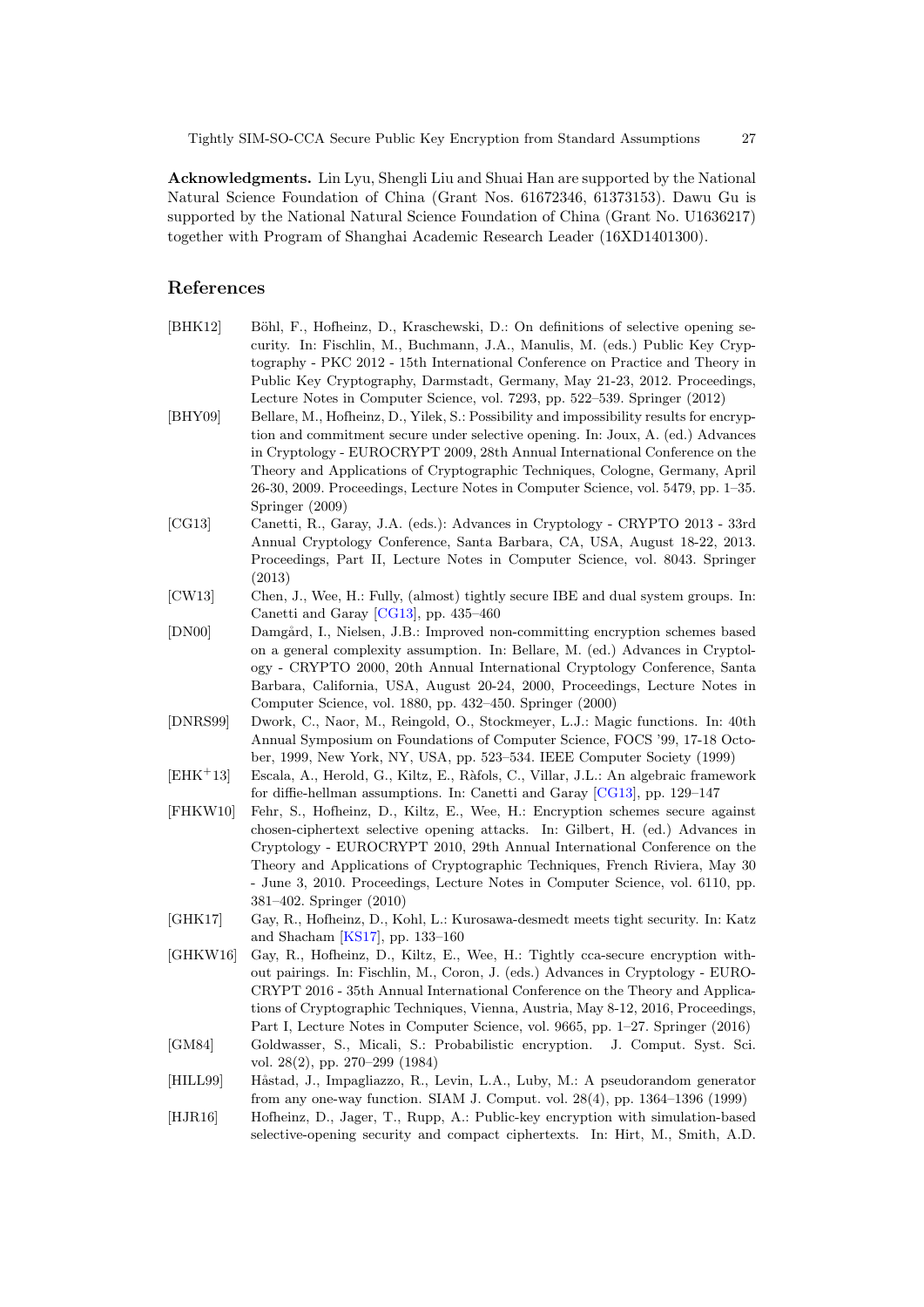(eds.) Theory of Cryptography - 14th International Conference, TCC 2016-B, Beijing, China, October 31 - November 3, 2016, Proceedings, Part II, Lecture Notes in Computer Science, vol. 9986, pp. 146–168 (2016)

- <span id="page-27-0"></span>[HLOV11] Hemenway, B., Libert, B., Ostrovsky, R., Vergnaud, D.: Lossy encryption: Constructions from general assumptions and efficient selective opening chosen ciphertext security. In: Lee, D.H., Wang, X. (eds.) Advances in Cryptology - ASI-ACRYPT 2011 - 17th International Conference on the Theory and Application of Cryptology and Information Security, Seoul, South Korea, December 4-8, 2011. Proceedings, Lecture Notes in Computer Science, vol. 7073, pp. 70–88. Springer (2011)
- <span id="page-27-4"></span>[HLQ13] Huang, Z., Liu, S., Qin, B.: Sender-equivocable encryption schemes secure against chosen-ciphertext attacks revisited. In: Kurosawa, K., Hanaoka, G. (eds.) Public-Key Cryptography - PKC 2013 - 16th International Conference on Practice and Theory in Public-Key Cryptography, Nara, Japan, February 26 - March 1, 2013. Proceedings, Lecture Notes in Computer Science, vol. 7778, pp. 369–385. Springer (2013)
- <span id="page-27-5"></span>[HLQC13] Huang, Z., Liu, S., Qin, B., Chen, K.: Fixing the sender-equivocable encryption scheme in eurocrypt 2010. In: 2013 5th International Conference on Intelligent Networking and Collaborative Systems, Xi'an city, Shaanxi province, China, September 9-11, 2013, pp. 366–372. IEEE (2013)
- <span id="page-27-1"></span>[Hof12] Hofheinz, D.: All-but-many lossy trapdoor functions. In: Pointcheval, D., Johansson, T. (eds.) Advances in Cryptology - EUROCRYPT 2012 - 31st Annual International Conference on the Theory and Applications of Cryptographic Techniques, Cambridge, UK, April 15-19, 2012. Proceedings, Lecture Notes in Computer Science, vol. 7237, pp. 209–227. Springer (2012)
- <span id="page-27-7"></span>[Hof17] Hofheinz, D.: Adaptive partitioning. In: Coron, J., Nielsen, J.B. (eds.) Advances in Cryptology - EUROCRYPT 2017 - 36th Annual International Conference on the Theory and Applications of Cryptographic Techniques, Paris, France, April 30 - May 4, 2017, Proceedings, Part III, Lecture Notes in Computer Science, vol. 10212, pp. 489–518 (2017)
- <span id="page-27-10"></span>[KS17] Katz, J., Shacham, H. (eds.): Advances in Cryptology - CRYPTO 2017 - 37th Annual International Cryptology Conference, Santa Barbara, CA, USA, August 20-24, 2017, Proceedings, Part III, Lecture Notes in Computer Science, vol. 10403. Springer (2017)
- <span id="page-27-9"></span>[LDL<sup>+</sup>14] Lai, J., Deng, R.H., Liu, S., Weng, J., Zhao, Y.: Identity-based encryption secure against selective opening chosen-ciphertext attack. In: Nguyen, P.Q., Oswald, E. (eds.) Advances in Cryptology - EUROCRYPT 2014 - 33rd Annual International Conference on the Theory and Applications of Cryptographic Techniques, Copenhagen, Denmark, May 11-15, 2014. Proceedings, Lecture Notes in Computer Science, vol. 8441, pp. 77–92. Springer (2014)
- <span id="page-27-8"></span>[LLH17] Lyu, L., Liu, S., Han, S.: Public-key encryption with tight simulation-based selective-opening security. The Computer Journal pp. 1–31 (2017)
- <span id="page-27-6"></span>[LP15] Liu, S., Paterson, K.G.: Simulation-based selective opening CCA security for PKE from key encapsulation mechanisms. In: Katz, J. (ed.) Public-Key Cryptography - PKC 2015 - 18th IACR International Conference on Practice and Theory in Public-Key Cryptography, Gaithersburg, MD, USA, March 30 - April 1, 2015, Proceedings, Lecture Notes in Computer Science, vol. 9020, pp. 3–26. Springer (2015)
- <span id="page-27-3"></span>[LSSS17] Libert, B., Sakzad, A., Stehl´e, D., Steinfeld, R.: All-but-many lossy trapdoor functions and selective opening chosen-ciphertext security from LWE. In: Katz and Shacham [\[KS17\]](#page-27-10), pp. 332–364
- <span id="page-27-2"></span>[PW08] Peikert, C., Waters, B.: Lossy trapdoor functions and their applications. In: Dwork, C. (ed.) Proceedings of the 40th Annual ACM Symposium on Theory of Computing, Victoria, British Columbia, Canada, May 17-20, 2008, pp. 187–196. ACM (2008)

<sup>28</sup> Lin Lyu, Shengli Liu, Shuai Han, and Dawu Gu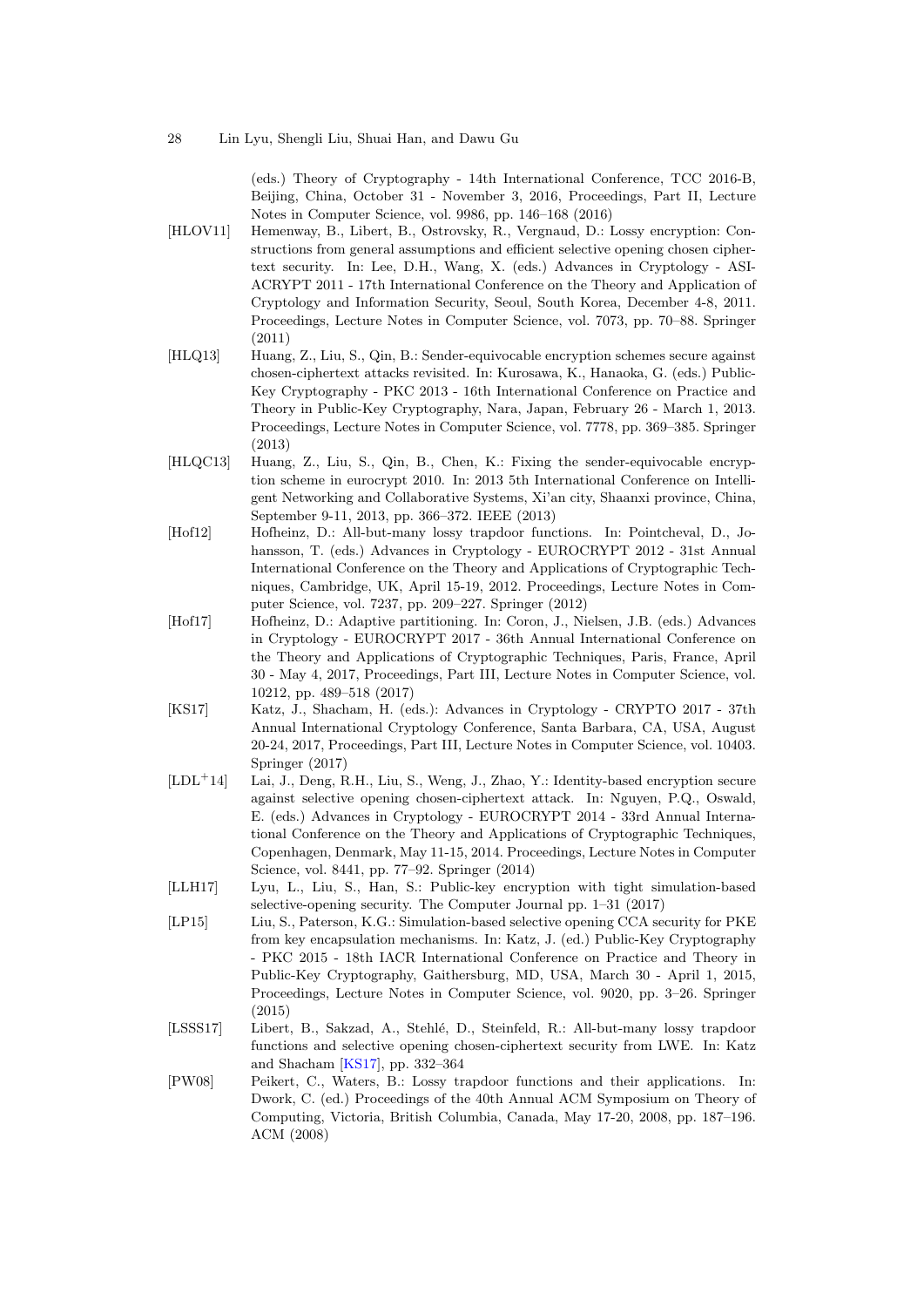<span id="page-28-4"></span>[WC81] Wegman, M.N., Carter, L.: New hash functions and their use in authentication and set equality. J. Comput. Syst. Sci. vol. 22(3), pp. 265–279 (1981)

# <span id="page-28-5"></span>A Supplementary Materials for Preliminaries

### <span id="page-28-0"></span>A.1 Hash Functions

A hash function generator  $\mathcal{H}$  is a PPT algorithm that, on input  $1^{\lambda}$ , outputs an efficiently computable function  $H: \mathcal{X} \to \mathcal{Y}$ .

Definition 10 (Collision Resistance). A hash function generator H outputs collision resistant hash function  $H$  or  $H$  is collision resistant if for each PPT adversary  $A$ ,  $\mathsf{Adv}^{\mathrm{cr}}_{\mathcal{H},\mathcal{A}}(\lambda) := \Pr[x \neq x' \land \mathsf{H}(x) = \mathsf{H}(x') \mid \mathsf{H} \leftarrow_{\$} \mathcal{H}(1^{\lambda}), (x,x') \leftarrow \mathcal{A}(1^{\lambda},\mathsf{H})] \text{ is negligible.}$ 

Definition 11 (Universal hash  $[WC81]$ ). A hash function generator  $H$  outputs universal hash function  $H: \mathcal{X} \to \mathcal{Y}$ , or  $H$  is universal, if for all  $x, x' \in \mathcal{X}$  with  $x \neq x'$ , it follows that  $Pr[H(x) = H(x') | H \leftarrow_{\$} \mathcal{H}(1^{\lambda})] \leq 1/|\mathcal{Y}|$ .

We state a simplified version of Leftover Hash Lemma with uniform input.

<span id="page-28-2"></span>Lemma 2 (Leftover Hash Lemma [\[HILL99\]](#page-26-11)). Suppose that a hash function generator H outputs universal hash function  $H: \mathcal{X} \to \mathcal{Y}$ . Then for  $H \leftarrow_{\$} \mathcal{H}(1^{\lambda})$ , it holds that  $\Delta((H, H(U_{\mathcal{X}})), (H, U_{\mathcal{Y}})) \leq \frac{1}{2} \cdot \sqrt{|\mathcal{Y}|/|\mathcal{X}|}$ , where  $U_{\mathcal{X}} \leftarrow_{\$} \mathcal{X}, U_{\mathcal{Y}} \leftarrow_{\$} \mathcal{Y}, H$  and  $U_{\mathcal{X}}$  are independent and  $\Delta(\cdot)$  denotes the statistical distance.

### <span id="page-28-1"></span>A.2 Matrix Decision Diffie-Hellman Assumption

We recall the definitions of the Matrix Decision Diffie-Hellman (MDDH) Assumptions in  $[EHK+13]$  $[EHK+13]$ .

Definition 12 (Matrix Distribution). Let  $k, \ell \in \mathbb{N}$ , with  $\ell > k$ .  $\mathcal{D}_{\ell,k}$  is called a matrix distribution if it outputs matrices in  $\mathbb{Z}_q^{\ell \times k}$  of full rank k in polynomial time. Define  $\mathcal{D}_k := \mathcal{D}_{k+1,k}$ .

Without loss of generality, for  $\mathbf{A} \leftarrow_{\$} \mathcal{D}_{\ell,k}$ , we assume that  $\overline{\mathbf{A}}$  is invertible.

Definition 13 ( $\mathcal{D}_{\ell,k}$ -Matrix Decision Diffie-Hellman Assumption,  $\mathcal{D}_{\ell,k}$ -MDDH). Let  $\mathcal{D}_{\ell,k}$  be a matrix distribution. The  $\mathcal{D}_{\ell,k}$ -Matrix Decision Diffie-Hellman ( $\mathcal{D}_{\ell,k}$ -MDDH) Assumption holds relative to GGen if for each PPT adversary A,

$$
\mathsf{Adv}_{\mathcal{D}_{\ell,k},\mathsf{GGen},\mathcal{A}}^{\mathrm{mddh}}(\lambda) := |\Pr[\mathcal{A}(\mathcal{G},[\mathbf{A}],[\mathbf{A}\mathbf{w}]) = 1] - \Pr[\mathcal{A}(\mathcal{G},[\mathbf{A}],[\mathbf{u}]) = 1]|
$$

is negligible, where the probability is taken over  $\mathcal{G} \leftarrow_{\$} \mathsf{GGen}(1^{\lambda}), \mathbf{A} \leftarrow_{\$} \mathcal{D}_{\ell,k}, \mathbf{w} \leftarrow_{\$} \mathbb{Z}_q^k$ and  $\mathbf{u} \leftarrow_{\$} \mathbb{Z}_q^{\ell}$ .

For each  $k \geq 1$ , specific distributions  $\mathcal{L}_k$ ,  $\mathcal{SC}_k$ ,  $\mathcal{C}_k$  (and others) over  $\mathbb{Z}_q^{(k+1)\times k}$  were specified in [\[EHK](#page-26-12)+13].  $\mathcal{L}_k$ -MDDH is the well-known k-Linear Assumption.

**Definition 14 (Uniform Distribution).** Let  $\ell, k \in \mathbb{N}$ , with  $\ell > k$ . Denote by  $\mathcal{U}_{\ell,k}$  the uniform distribution over the set of all full-rank  $\ell \times k$  matrices over  $\mathbb{Z}_q$ . Let  $\mathcal{U}_k := \mathcal{U}_{k+1,k}$ .

<span id="page-28-3"></span>**Lemma 3** ( $\mathcal{U}_k$ -MDDH  $\Leftrightarrow \mathcal{U}_{\ell,k}$ -MDDH [\[GHKW16\]](#page-26-6)). Let  $\ell, k \in \mathbb{N}$ , with  $\ell > k$ . For any PPT adversary A, there exists a PPT adversary B (and vice versa) such that  $\mathbf{T}(\mathcal{B}) \approx$  $\mathbf{T}(A)$  and  $\mathsf{Adv}^{\text{mddh}}_{\mathcal{U}_{\ell,k},\mathsf{GGen},\mathcal{A}}(\lambda) = \mathsf{Adv}^{\text{mddh}}_{\mathcal{U}_k,\mathsf{GGen},\mathcal{B}}(\lambda).$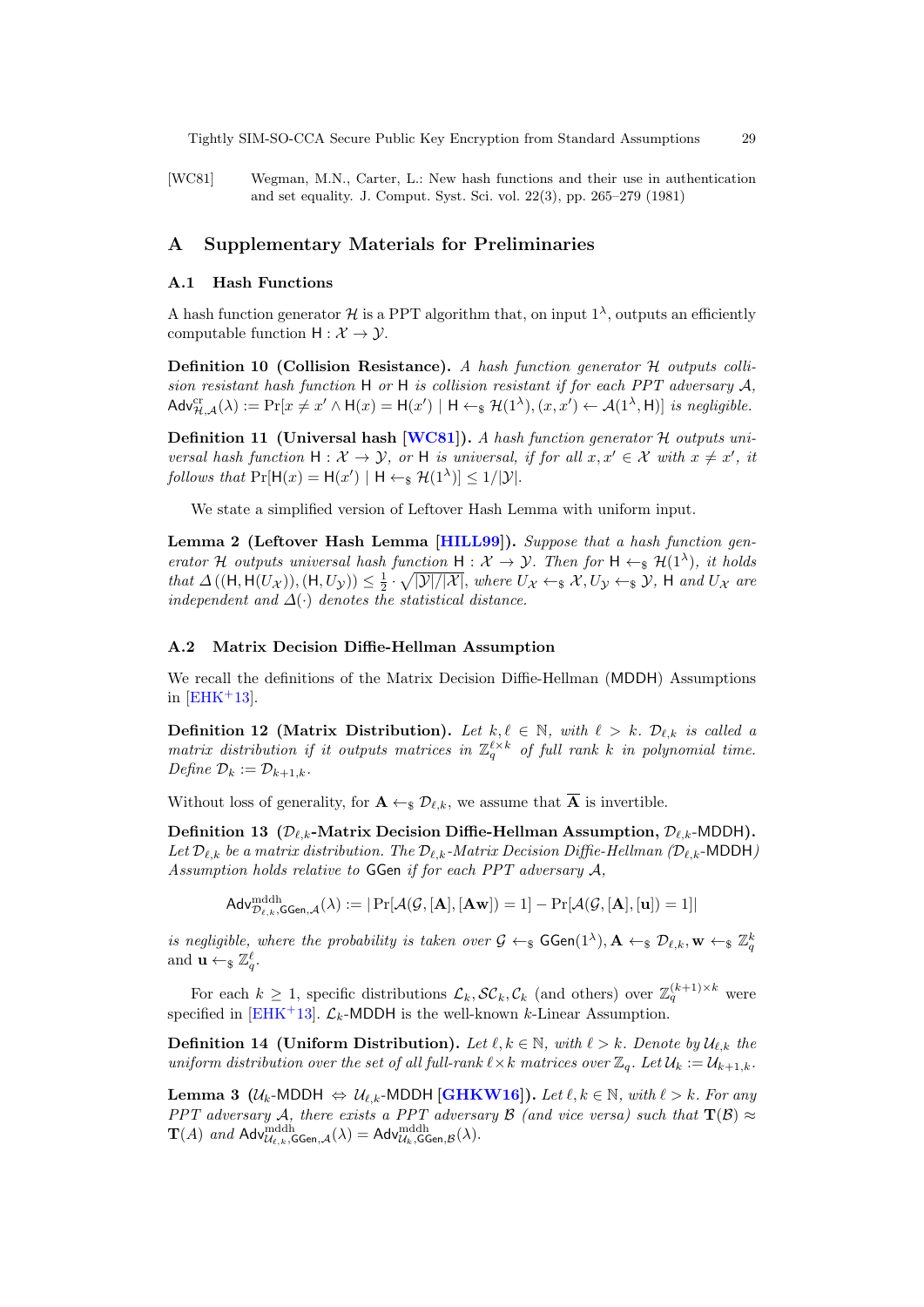**Lemma 4** ( $\mathcal{D}_{\ell,k}$ -MDDH  $\Rightarrow \mathcal{U}_k$ -MDDH [\[EHK](#page-26-12)<sup>+</sup>13]). Let  $\mathcal{D}_{\ell,k}$  be a matrix distribution. For any PPT adversary A, there exists a PPT adversary B such that  $\mathbf{T}(\mathcal{B}) \approx \mathbf{T}(A)$  and  $\mathsf{Adv}_{\mathcal{D}_{\ell,k},\mathsf{GGen},\mathcal{B}}^{\mathrm{mddh}}(\lambda) = \mathsf{Adv}_{\mathcal{U}_k,\mathsf{GGen},\mathcal{A}}^{\mathrm{mddh}}(\lambda).$ 

Definition 15 (Q-Fold  $\mathcal{D}_{\ell,k}$ -Matrix Decision Diffie-Hellman Assumption, Q-fold  $\mathcal{D}_{\ell,k}$ -MDDH). Let  $Q \geq 1$  and  $\mathcal{D}_{\ell,k}$  be a matrix distribution. The  $Q$ -fold  $\mathcal{D}_{\ell,k}$ -Matrix Decision Diffie-Hellman (Q-fold  $\mathcal{D}_{\ell,k}$ -MDDH) Assumption holds relative to GGen if for each PPT adversary A,

$$
\mathsf{Adv}_{\mathcal{D}_{\ell,k},\mathsf{GGen},\mathcal{A}}^{\mathrm{Q-mddh}}(\lambda) := |\Pr[\mathcal{A}(\mathcal{G},[\mathbf{A}],[\mathbf{A}\mathbf{W}]) = 1] - \Pr[\mathcal{A}(\mathcal{G},[\mathbf{A}],[\mathbf{U}]) = 1]|
$$

is negligible, where the probability is taken over  $G \leftarrow s$   $GGen(1^{\lambda}), A \leftarrow s$   $\mathcal{U}_{\ell,k}, W \leftarrow s$  $\mathbb{Z}_q^{k \times Q}, \mathbf{U} \leftarrow \mathbb{S} \mathbb{Z}_q^{\ell \times Q}.$ 

<span id="page-29-2"></span>Lemma 5 (Random Self-Reducibility of  $\mathcal{D}_{\ell,k}$ -MDDH [\[EHK](#page-26-12)+13]). Let  $\ell, k, Q \in \mathbb{N}$ with  $\ell > k$  and  $Q > \ell - k$ . For any PPT adversary A, there exists a PPT adversary B such that  $\mathbf{T}(\mathcal{B}) \approx \mathbf{T}(\mathcal{A}) + Q \cdot \text{poly}(\lambda)$  where poly is a polynomial independent of  $\mathbf{T}(\mathcal{A})$ and

$$
\begin{aligned} \mathsf{Adv}_{\mathcal{D}_{\ell,k},\mathsf{GGen},\mathcal{A}}^{\text{Q-mddh}}(\lambda) &\leq (\ell-k) \cdot \mathsf{Adv}_{\mathcal{D}_{\ell,k},\mathsf{GGen},\mathcal{B}}^{\text{mddh}}(\lambda) + \frac{1}{q-1} \\ & = (\ell-k) \cdot \mathsf{Adv}_{\mathcal{D}_{\ell,k},\mathsf{GGen},\mathcal{B}}^{\text{mddh}}(\lambda) + 2^{-\varOmega(\lambda)} \end{aligned}
$$

<span id="page-29-1"></span>.

According to [\[EHK](#page-26-12)+13], for the special case of  $\mathcal{D}_{\ell,k} = \mathcal{U}_{\ell,k}$  there exists a tight reduction between the Q-fold  $\mathcal{U}_{\ell,k}$ -MDDH problem and the  $\mathcal{U}_{\ell,k}$ -MDDH problem.

Lemma 6 (Random Self-Reducibility of  $\mathcal{U}_{\ell,k}$ -MDDH [\[EHK](#page-26-12)<sup>+</sup>13]). Let  $\ell, k, Q \in \mathbb{N}$ with  $\ell > k$ . For any PPT adversary A, there exists a PPT adversary B such that  $\mathbf{T}(\mathcal{B}) \approx \mathbf{T}(\mathcal{A}) + Q \cdot \text{poly}(\lambda)$  where poly is a polynomial independent of  $\mathbf{T}(\mathcal{A})$  and  $\mathsf{Adv}_{\mathcal{U}_{\ell,k},\mathsf{GGen},\mathcal{A}}^{\mathrm{Q-mddh}}(\lambda) \leq \mathsf{Adv}_{\mathcal{U}_{\ell,k},\mathsf{GGen},\mathcal{B}}^{\mathrm{mddh}}(\lambda) + \tfrac{1}{q-1} = \mathsf{Adv}_{\mathcal{U}_{\ell,k},\mathsf{GGen},\mathcal{B}}^{\mathrm{mddh}}(\lambda) + 2^{-\varOmega(\lambda)}.$ 

Recall that the Decisional Diffie-Hellman (DDH) assumption is a special case of the MDDH assumption.

Definition 16 (DDH Assumption). We say that the DDH assumption holds relative to a prime order group  $G$  if for each PPT adversary  $A$ ,

$$
\mathsf{Adv}_{\mathbb{G},\mathcal{A}}^{\mathrm{ddh}}(\lambda):=|\Pr[\mathcal{A}(\mathcal{G},[a],[r],[ar])=1]-\Pr[\mathcal{A}(\mathcal{G},[a],[r],[s])=1]|
$$

is negligible, where the probability is taken over  $\mathcal{G} = (\mathbb{G}, q, P) \leftarrow_s \mathsf{GGen}(1^{\lambda})$  and  $a, r, s \leftarrow_s$  $\mathbb{Z}_q$ .

DDH assumption is equivalent to  $\mathcal{D}_{2,1}$ -MDDH assumption where  $\mathcal{D}_{2,1}$  is the distribution that outputs matrix  $\begin{pmatrix} 1 \\ a \end{pmatrix}$  for  $a \leftarrow_{\$} \mathbb{Z}_q$ .

### <span id="page-29-0"></span>A.3 Public Key Encryption

A PKE scheme PKE is made up of three PPT algorithms (Gen, Enc, Dec), Gen( $1^{\lambda}$ ) outputs a public key and a secret key ( $pk, sk$ );  $Enc(pk, m)$  takes as input the public key pk and a message m, and outputs a ciphertext C; Dec(sk, C) takes as input the secret key sk and a ciphertext C, and it either outputs a message m or a failure symbol  $\bot$ . The correctness of a PKE scheme is relaxed to allow a negligible decryption error  $\epsilon(\lambda)$ . That is, for all m in the message space, all  $(\mathsf{pk}, \mathsf{sk}) \leftarrow \mathsf{Gen}(1^{\lambda}), \Pr[\mathsf{Dec}(\mathsf{sk}, \mathsf{Enc}(\mathsf{pk}, m)) = m] \ge 1 - \epsilon(\lambda)$ where the probability is taken over the randomnesses used in encryption.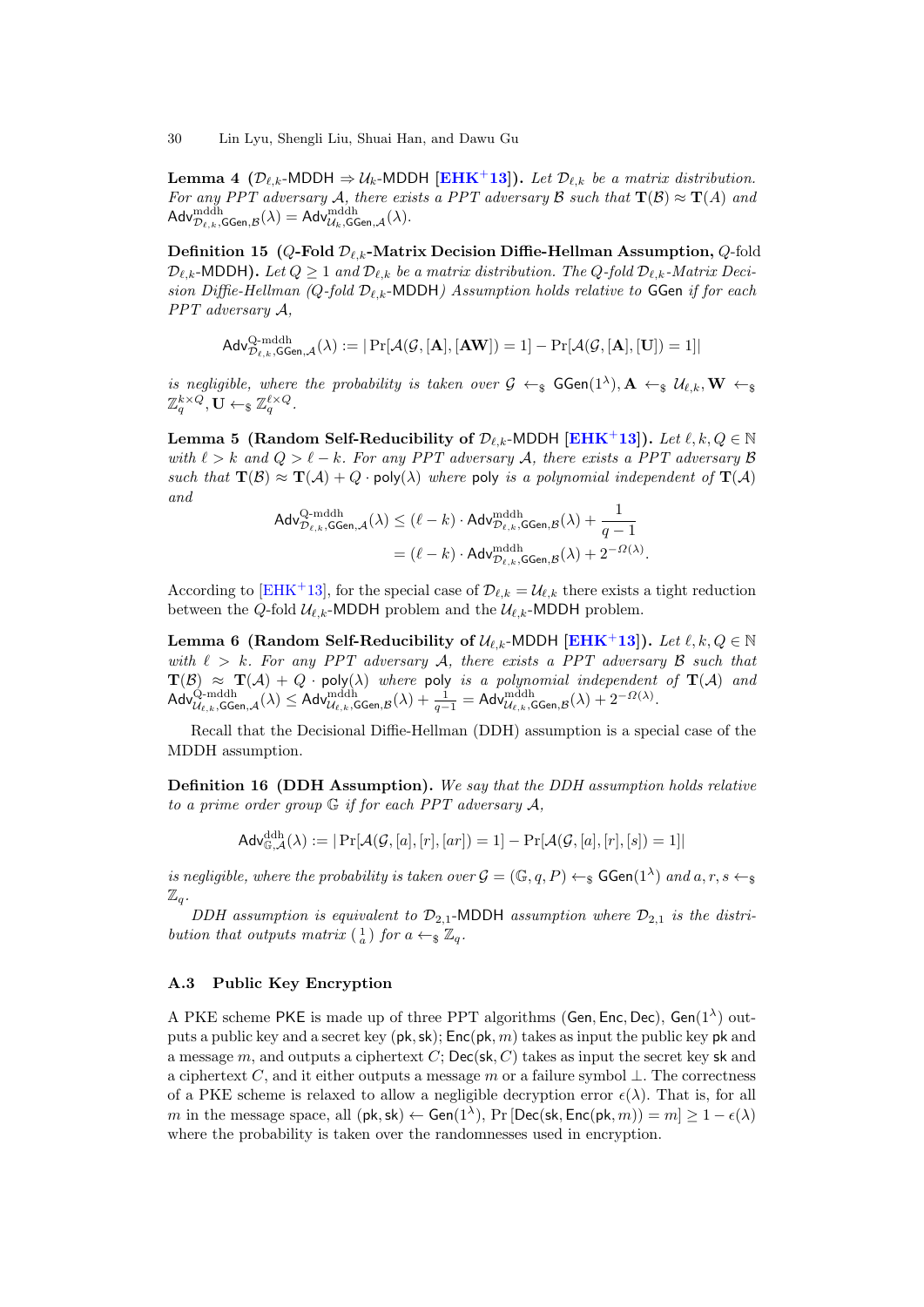### <span id="page-30-0"></span>A.4 Concrete Instance of XAC.

For completeness, we include below the construction of  $\ell$ -cross-authentication codes proposed by Fehr et al. in [\[FHKW10\]](#page-26-5). It is also strong and semi-unique as shown in  $[LDL+14].$  $[LDL+14].$ 

- Let  $\mathbb{F}_p$  be a finite field of size p, where p's bit-length is a function of the security parameter  $\lambda$ .
- $\mathcal{X} \mathcal{K} = \mathcal{K}_x \times \mathcal{K}_y = \mathbb{F}_p^2$  and  $\mathcal{X} \mathcal{T} = \mathbb{F}_p^{\ell} \cup \{\perp\}.$
- $(x, y) \leftarrow_{\$} \mathsf{XGen}(1^{\lambda}), \text{ where } (x, y) \leftarrow_{\$} \mathbb{F}_p^2.$
- $-T \leftarrow \mathsf{XAuth}((x_1, y_1), \cdots, (x_\ell, y_\ell)).$  Let  $\mathbf{A} \in \mathbb{F}_p^{\ell \times \ell}$  be a matrix consisting of rows  $(1, x_i, x_i^2, \cdots, x_i^{\ell-1})$  for  $i \in [\ell]$  and  $\mathbf{B} = (y_1, \cdots, y_\ell)^\top \in \mathbb{F}_p^{\ell}$ . If  $\mathbf{A}T = \mathbf{B}$  has no solution or more than one solutions, set  $T := \bot$ . Otherwise, **A** is a Vandermonde matrix. Let tag  $T = (T_0, \dots, T_{\ell-1})^\top$  be the unique solution of the linear system  $AT = B$ .
- Define  $T(z) = T_0 + T_1 z + \cdots + T_{\ell-1} z^{\ell-1} \in \mathbb{F}_p[z]$  with  $T = (T_0, \cdots, T_{\ell-1})^\top$ .  $X\text{Ver}((x, y), T) = 1$  if and only if  $T \neq \bot \wedge T(x) = y$ .
- For  $(x, y) \leftarrow_{\mathcal{S}} \mathcal{X} \mathcal{K} = \mathbb{F}_p^2$  and any fixed  $T \in \mathcal{X} \mathcal{T}$ ,  $\Pr[T(x) = y] = \frac{1}{p}$ . So  $\epsilon_{\text{XAC}}^{\text{imp}}(\lambda) \leq \frac{1}{p}$ .
- According to [\[FHKW10\]](#page-26-5),  $\epsilon_{\text{XAC}}^{\text{sub}}(\lambda) \leq 2 \cdot \frac{\ell-1}{p}$ .
- $(x, y)$   $\leftarrow$  ReSamp $(T, i)$ . Choose  $x \leftarrow_{\mathcal{S}} \mathbb{F}_p^r$  and compute  $y := T(x)$ . Conditioned on  $T = \mathsf{XAuthor}((x_1, y_1), \cdots, (x_\ell, y_\ell))$  and  $(x_j, y_j)_{j \in [\ell \setminus i]}$ , the statistical distance between  $(x, y)$  and  $(x_i, y_i)$  is  $\frac{\ell-1}{p}$ . So  $\delta(\lambda) = \frac{\ell-1}{p}$ .
- Any  $x \in \mathbb{F}_p$  uniquely determines  $y := T(x) = T_0 + T_1x + \cdots + T_{\ell-1}x^{\ell-1}$  such that  $XVer((x, y), T) = 1.$

# <span id="page-30-1"></span>B Detailed description of simulator construction

Here, we illustrate how the simulator is constructed for the SIM-SO-CCA proof.

- $S_1$  calls Gen to obtain (pk,sk). Then it calls  $\mathcal{A}_1^{\mathsf{Dec}(\cdot)}(\mathsf{pk})$  to obtain  $\alpha$  and the state  $a_1$ . Note that  $S_1$  possesses sk and is able to provide the decryption oracle Dec( $\cdot$ ) to  $\mathcal{A}_1$ . The view of  $\mathcal{A}_1$  is exactly the same as that in  $\mathsf{Exp}_{\mathsf{PKE},\mathcal{A},n,\mathcal{M},R}^{\text{so-}\text{cca-real}}(\lambda)$ .
- Without knowledge of  $\mathbf{m} = (\mathbf{m}_1, \dots, \mathbf{m}_n)$ , which is the output of  $\mathcal{M}(\alpha)$ ,  $\mathcal{S}_2$  generates the challenge ciphertext vector  $C = (C_1, \dots, C_n)$  with each  $C_i$  being an encryption of  $\ell$  ones, i.e.,

$$
\mathbf{C}_i = \mathsf{Enc}(\mathsf{pk}, 1^{\ell}; \mathbf{R}_i).
$$

Then  $S_2$  calls  $\mathcal{A}_2^{\mathsf{Dec}_{\not\in\mathbf{C}}(\cdot)}(a_1, \mathbf{C})$  to get the corruption set I and the state  $a_2$ . Recall in the 'real' experiment  $\mathsf{Exp}_{\mathsf{PKE},\mathcal{A},n,\mathcal{M},R}^{\text{so-cca-real}}(\lambda), \mathcal{A}_2$  receives encryptions of real messages m.

- $\mathcal{S}_3$  opens the challenge ciphertext vector  $\mathbf{C}_I$  where  $\mathbf{C}_i = \mathsf{Enc}(\mathsf{pk}, 1^\ell; \mathbf{R}_i) = (\psi_{i,1}, \cdots, \psi_{i,\ell}, T_i)$ according to the corrupted set of messages  $m<sub>I</sub>$ .
	- If  $m_{i,j} = 1$ ,  $S_3$  opens with the original randomnesses;
	- If  $\mathbf{m}_{i,j} = 0$ ,  $\mathcal{S}_3$  utilizes ReSamp to re-sample  $\hat{K}_{i,j}$  so as to hide the real key  $K_{i,j}$ , and then uses Sample $^{-1}_{\mathcal{X}\mathcal{K}}$  to recover a properly distributed randomness for  $\hat{K}_{i,j}$ . It also uses  $\mathsf{Sample}_{\Psi}^{-1}$  to recover a properly distributed randomness for  $\psi_{i,j}$ .

Finally,  $S_3$  collects the newly opened randomness  $\hat{\mathbf{R}}_I$  and calls  $\mathcal{A}_3^{\mathsf{Dec}_{\not\in\mathbf{C}}(\cdot)}(a_2, \mathbf{m}_I, \hat{\mathbf{R}}_I)$ to get the output  $out_A$  as its own output.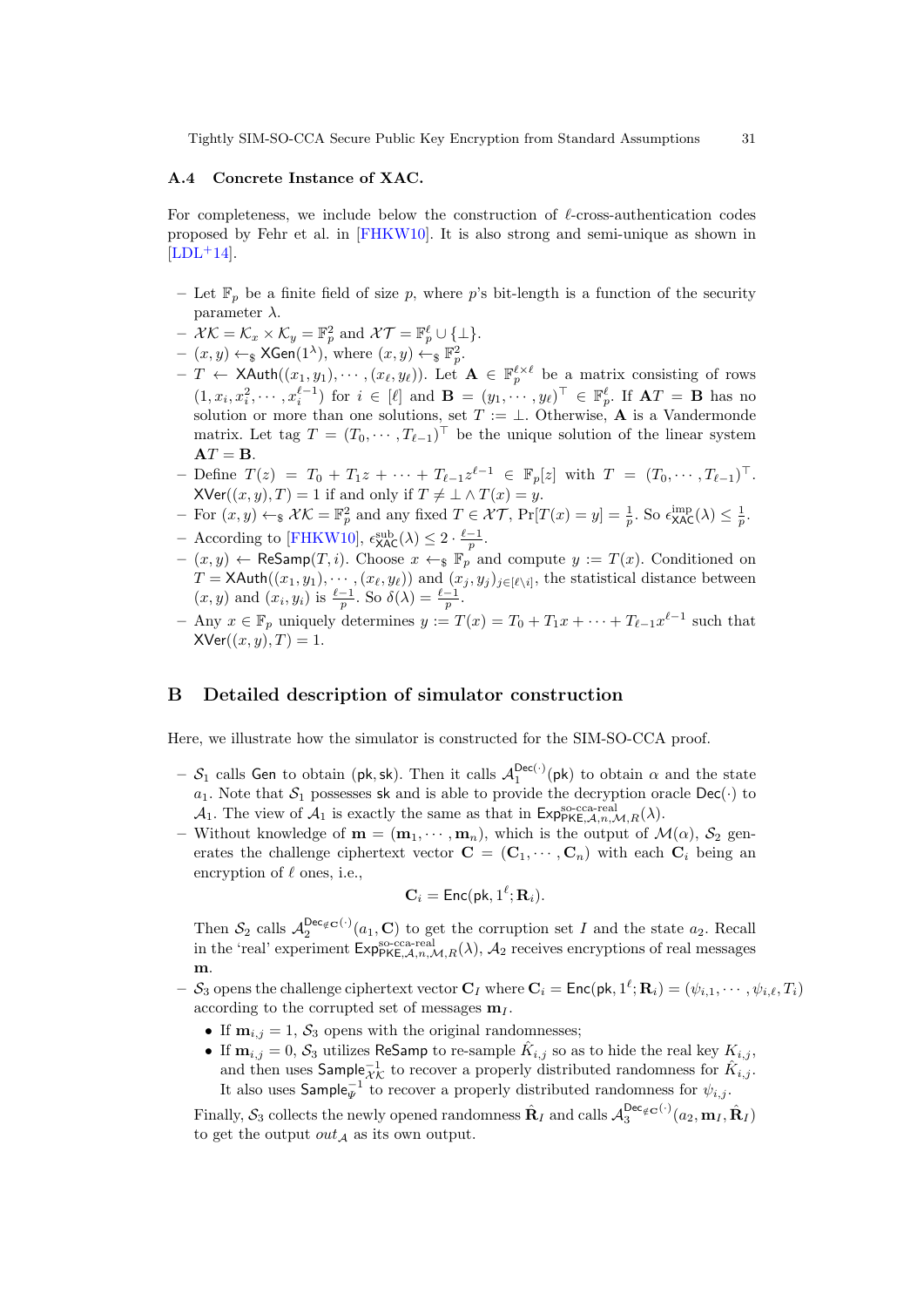|                 | $\mathcal{O}_{\mathrm{enc}}$ |                   |                       |                                                                     | $\mathcal{O}_{\rm dec}$ |                                                                                                                                                                                                                                                                                                                   | Remark/Assumption                               |  |
|-----------------|------------------------------|-------------------|-----------------------|---------------------------------------------------------------------|-------------------------|-------------------------------------------------------------------------------------------------------------------------------------------------------------------------------------------------------------------------------------------------------------------------------------------------------------------|-------------------------------------------------|--|
|                 | $\psi_0$ from                | $\psi_1$ from     | $\mathbf{k}_{\tau^1}$ | reject if                                                           | $\mathbf{k}_{\tau}$     | reject if                                                                                                                                                                                                                                                                                                         |                                                 |  |
| $H_0$           | $\mathbb{G}^{3k}$            | span([M])         | $\mathbf{k}_{\tau}$   |                                                                     | $\mathbf{k}_{\tau}$     |                                                                                                                                                                                                                                                                                                                   | $Exp_{KEM_{\text{mddh}}, \mathcal{A}}(\lambda)$ |  |
| $H_1$           | span([M])                    | span([M])         | $\mathbf{k}_{\tau^1}$ |                                                                     | $\mathbf{k}_{\tau}$     |                                                                                                                                                                                                                                                                                                                   | MDDH                                            |  |
| $H_2$           | span([M])                    | span([M])         | $\mathbf{k}_{\tau^1}$ |                                                                     | $\mathbf{k}_{\tau}$     | $y \notin span(M)$                                                                                                                                                                                                                                                                                                | Hidden entropy of $\mathbf{k}_{1.6}$            |  |
| $H_3$           | span([M])                    | span([M])         | $\mathbf{k}_{\tau^1}$ | $\tau^b \in \mathcal{T}_{\text{enc}} \cup \mathcal{T}_{\text{dec}}$ | $\mathbf{k}_{\tau}$     | $y \notin span(M)$<br>v<br>$\tau \in \mathcal{T}_{\text{enc}}$ with different input                                                                                                                                                                                                                               | Collision resistance of H                       |  |
| $H_4$           | span([M])                    | span([M])         | $\mathbf{k}_{\tau1}$  | $\tau^b \in \mathcal{T}_{\text{enc}} \cup \mathcal{T}_{\text{dec}}$ | $\mathbf{k}_{\tau}$     | $\tau \in \mathcal{T}_{\text{enc}}$ with different input                                                                                                                                                                                                                                                          | Hidden entropy of $\mathbf{k}_{1.6}$            |  |
| $H_5$           | $\mathbb{G}^{3k}$            | span([M])         | $\mathbf{k}_{\tau^1}$ | $\tau^b \in \mathcal{T}_{\text{enc}} \cup \mathcal{T}_{\text{dec}}$ | $\mathbf{k}_{\tau}$     | $\tau \in \mathcal{T}_{\text{enc}}$ with different input                                                                                                                                                                                                                                                          | <b>MDDH</b>                                     |  |
| $H_6$           | $\mathbb{G}^{3k}$            | $\mathbb{G}^{3k}$ | $\mathbf{k}_{\tau^1}$ | $\tau^b \in \mathcal{T}_{\text{enc}} \cup \mathcal{T}_{\text{dec}}$ | $\mathbf{k}_{\tau}$     | $\tau \in \mathcal{T}_{\text{enc}}$ with different input                                                                                                                                                                                                                                                          | MDDH                                            |  |
| $H_{7,i}$       | $\mathbb{G}^{3k}$            | $\mathbb{G}^{3k}$ |                       |                                                                     |                         | $\mathbf{k}_{\tau}$ + $\mathbf{M}^{\perp}$ RF <sub>i</sub> $(\tau_{i_{\tau}}^{\perp})$ $\tau^{b} \in \mathcal{T}_{\text{enc}} \cup \mathcal{T}_{\text{dec}}$ $\mid \mathbf{k}_{\tau} + \mathbf{M}^{\perp}$ RF <sub>i</sub> $(\tau_{i_{\tau}}) \mid \tau \in \mathcal{T}_{\text{enc}}$ with different input        | $H_6 = H_{7,0}$ and Lemma 7                     |  |
| $H_{7,\lambda}$ | $\mathbb{G}^{3k}$            | $\mathbb{G}^{3k}$ |                       |                                                                     |                         | $\mathbf{k}_{\tau^1} + \mathbf{M}^{\perp} \mathsf{RF}_{\lambda}(\tau^1) \mid \tau^b \in \mathcal{T}_{\text{enc}} \cup \mathcal{T}_{\text{dec}} \mid \mathbf{k}_{\tau} + \mathbf{M}^{\perp} \mathsf{RF}_{\lambda}(\tau) \mid \tau \in \mathcal{T}_{\text{enc}}$ with different input   b (almost) perfectly hidden |                                                 |  |

<span id="page-31-1"></span>**Table 1.** Brief Description of Games  $H_0-H_{7,\lambda}$ 

# <span id="page-31-0"></span>C Proof of Theorem [2](#page-15-4)

For a bit string  $\tau \in \{0,1\}^*$ , we view  $\tau$  as a vector and denote by  $\tau_i$  the *i*-th bit of  $\tau$ . We use || to denote the concatenation of bit strings. For  $i \in [\lvert \tau \rvert]$ , define  $\tau_{\lvert i} := \tau_1 || \cdots || \tau_i$ which is the prefix of  $\tau$ . And let  $\tau_{\vert 0} := \varepsilon$ .

Fix a PPT adversary A, consider an experiment  $Exp_{KEM_{\text{model}},\mathcal{A}}(\lambda)$  which selects a random bit  $b \leftarrow_{\S} \{0,1\}$ , then calls  $\mathsf{Exp}_{\mathsf{KEM}_{\mathsf{mddh}},\mathcal{A}}^{\text{mpr-ccca-}b}(\lambda)$  and gets its output  $b'$ . It is straightforward that

$$
\mathsf{Adv}_{\mathsf{KEM}_{\mathsf{mddh},\mathcal{A}}^{\text{mpr-ccc}}(\lambda)}^{\text{mpr-ccc}} = 2 \left| \Pr[b' = b \text{ in } \mathsf{Exp}_{\mathsf{KEM}_{\mathsf{mddh},\mathcal{A}}(\lambda)] - \frac{1}{2} \right|.
$$

We will focus on the event  $b' = b$  in experiment  $Exp_{KEM_{\text{modh}},\mathcal{A}}(\lambda)$  and gradually change this experiment to one in which  $Pr[b' = b] = \frac{1}{2}$ . The changes are briefly illustrated in Table. [1.](#page-31-1) The difference caused by each change can be shown to be very small through a tight security reduction or an information theoretical analysis. These changes is shown in Figure [14](#page-32-0) and game  $H_0$  is almost the same as  $Exp_{KEM_{\text{modth}},\mathcal{A}}(\lambda)$ . If we use the notation  $Pr_i[E]$  to denote the probability that event E happens in game  $H_i$ , then Adv $\mathsf{diag}_{\mathsf{KEM}_{\mathsf{medib}},\mathcal{A}}^{\text{mpr-ccca}}(\lambda) = 2 \left| \Pr_0[b' = b] - \frac{1}{2} \right|.$ 

Game  $H_0$ . This game is almost the same as  $\text{Exp}_{\mathsf{KEM}_{\text{mddh}},\mathcal{A}}(\lambda)$  except for only one difference in  $\mathcal{O}_{\text{enc}}$ .

- In  $\text{Exp}_{\mathsf{KEM}_{\text{modth}},\mathcal{A}}(\lambda)$ , the calculation of  $\gamma_1$  is done publicly. It randomly selects  $[\mathbf{y}_1]$ from span( $[M]$ ) with randomness  $\mathbf{r}_1, \tau^1 \leftarrow H([\overline{\mathbf{y}_1}])$  and calculates  $\gamma_1$  using public key and  $\mathbf{r}_1$ , i.e.,  $\gamma_1 \leftarrow \mathbf{r}_1^{\top} \cdot \sum_{j=1}^{\lambda} [\mathbf{M}^{\top} \mathbf{k}_{j, \tau_i^1}].$
- $\frac{1}{\ln H_0}$ , the calculation of  $\gamma_1$  uses secret key. It randomly selects [**y**<sub>1</sub>] from span([**M**]),  $\tau^1 \leftarrow H([\overline{\mathbf{y}_1}])$  and calculates  $\mathbf{k}_{\tau^1} \leftarrow \sum_{j=1}^{\lambda} \mathbf{k}_{j,\tau_j^1}$  using the secret key. Finally it sets  $\gamma_1 \leftarrow [{\mathbf y}_1^\top] {\mathbf k}_{\tau^1}.$

Since  $\mathbf{r}_1^{\top} \cdot \sum_{j=1}^{\lambda} [\mathbf{M}^{\top} \mathbf{k}_{j, \tau_j^1}] = [(\mathbf{M} \mathbf{r}_1)^{\top}] \sum_{j=1}^{\lambda} \mathbf{k}_{j, \tau_j^1} = [\mathbf{y}_1^{\top}] \mathbf{k}_{\tau^1}$ , this difference is only conceptual and  $H_0$  is almost the same as  $\overline{\mathsf{Exp}}_{\mathsf{KEM}_{\mathsf{maddh}},\mathcal{A}}(\lambda)$ . So

<span id="page-31-2"></span>
$$
\mathsf{Adv}_{\mathsf{KEM}_{\mathsf{mddh}},\mathcal{A}}^{\text{mpr-ccca}}(\lambda) = 2 \left| \Pr_0[b' = b] - \frac{1}{2} \right|.
$$
 (33)

**Game**  $H_0 - H_1$ .  $H_1$  is almost the same as  $H_0$  except for only one difference in  $\mathcal{O}_{\text{enc}}$ .

- In  $H_0$ ,  $\psi_0$  is randomly selected from  $\mathbb{G}^{3k}$  in each  $\mathcal{O}_{\text{enc}}$  query.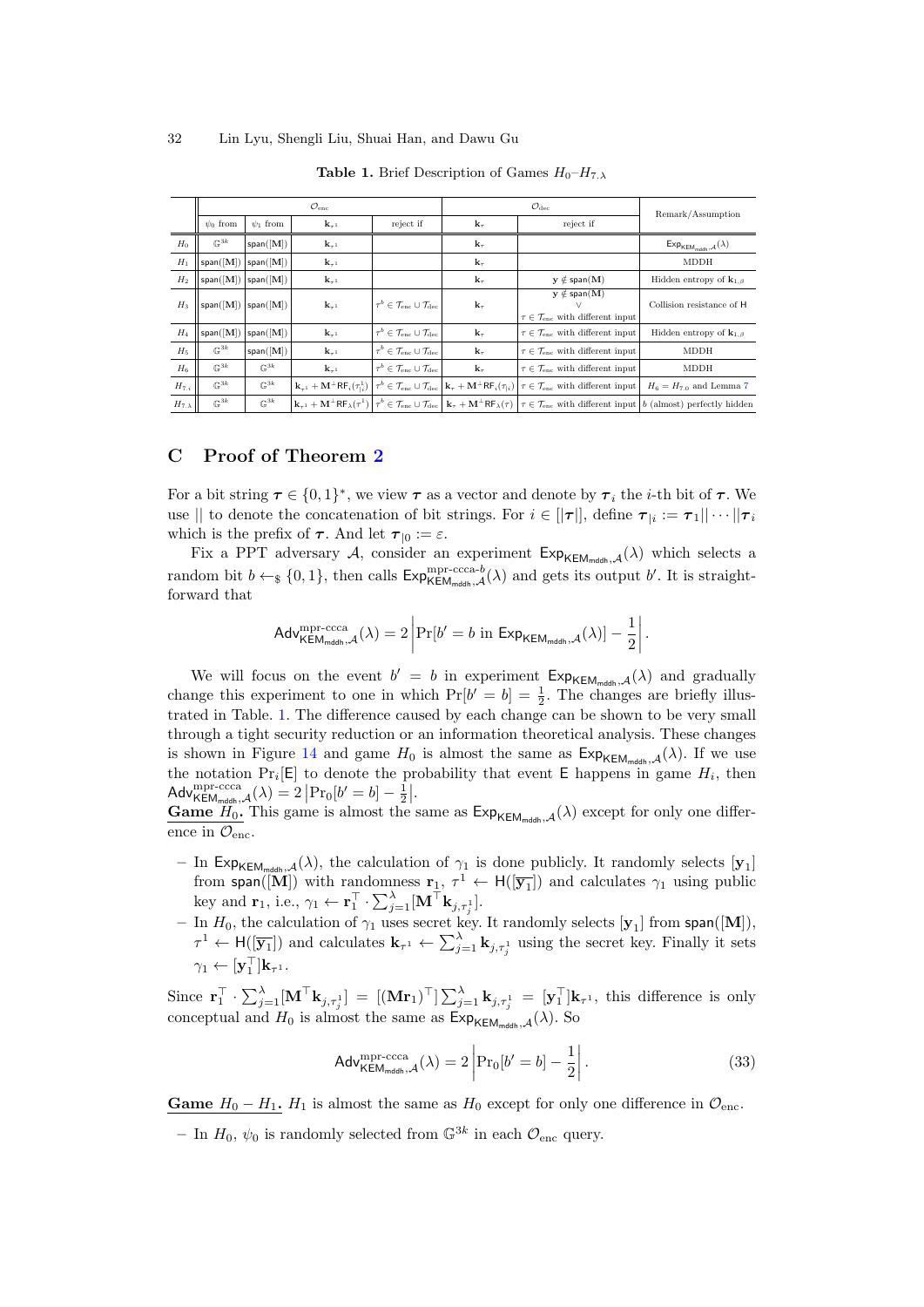<span id="page-32-0"></span>Fig. 14. Games  $H_0 - H_6$  and  $H_{7,i}$  for  $i \in \{0, \dots, \lambda\}.$ 

– In  $H_1$ ,  $\psi_0$  is randomly selected from span([M]) in each  $\mathcal{O}_{\text{enc}}$  query.

We can build an adversary  $\beta$  and show that

<span id="page-32-1"></span>
$$
|\Pr_0[b'=b] - \Pr_1[b'=b]| \le \mathsf{Adv}_{\mathcal{U}_k, \mathsf{GGen}, \mathcal{B}}^{\mathrm{mddh}}(\lambda) + 2^{-\Omega(\lambda)}.
$$
\n(34)

Let  $Q_{\text{enc}}$  be the total number of  $\mathcal{O}_{\text{enc}}$  queries submitted by A. To prove [\(34\)](#page-32-1), we construct an adversary  $\mathcal{B}'$  and show that

<span id="page-32-2"></span>
$$
|\Pr_0[b'=b] - \Pr_1[b'=b]| \le \mathsf{Adv}_{\mathcal{U}_{3k,k},\mathsf{GGen},\mathcal{B}'}^{\mathcal{Q}_{\text{enc}}\text{-mddh}}(\lambda). \tag{35}
$$

Upon receiving a challenge  $(\mathcal{G}, [\mathbf{M}] \in \mathbb{G}^{3k \times k}, [\mathbf{H}] := ([\mathbf{h}_1 | \cdots | \mathbf{h}_{Q_{\text{enc}}}] ) \in \mathbb{G}^{3k \times Q_{\text{enc}}}$  for the  $Q_{\text{enc}}$ -fold  $\mathcal{U}_{3k,k}$ -MDDH problem,  $\mathcal{B}'$  simulates game  $H_0(H_1)$ . It randomly selects  $b \leftarrow_{\S} \{0,1\}$  and invoke  $\mathcal{A}^{\mathcal{O}_{\text{enc}}(\cdot,\cdot)}(\mathsf{pk}_{\mathsf{KEM}})$ . Note that  $\mathsf{pk}_{\mathsf{KEM}}$  and  $\mathcal{O}_{\text{dec}}$  oracle can be perfectly simulated by  $\mathcal{B}'$ . To reply the *i*-th  $\mathcal{O}_{\text{enc}}$  query made by  $\mathcal{A}, \mathcal{B}'$  embeds  $[\mathbf{h}_i]$ to  $\psi_0$ , i.e.,  $\psi_0 \leftarrow [\mathbf{h}_i]$ . Finally  $\mathcal{B}'$  gets  $\mathcal{A}$ 's output  $b'$  and outputs  $1 \Leftrightarrow (b' = b)$ . Thus, if each column  $[\mathbf{h}_i]$  of  $[\mathbf{H}]$  is uniformly random over  $\mathbb{G}^{3k}$ ,  $\mathcal{B}'$  perfectly simulates  $H_0$ . If each column  $[\mathbf{h}_i]$  of  $[\mathbf{H}]$  is uniformly random over span( $[\mathbf{M}]$ ),  $\mathcal{B}'$  perfectly simulates  $H_1$ . So [\(35\)](#page-32-2) follows.

Finally [\(34\)](#page-32-1) follows from [\(35\)](#page-32-2), Lemma [6](#page-29-1) and Lemma [3.](#page-28-3)

**Game**  $H_1 - H_2$ ,  $H_2$  is almost the same as  $H_1$  except for only one difference in  $\mathcal{O}_{\text{dec}}$ . A new "rejection rule"(outputting failure symbol ⊥ if some condition is satisfied) is added into  $\mathcal{O}_{\text{dec}}$ . This new rule rejects any  $\mathcal{O}_{\text{dec}}(\text{pred}, \psi = [\mathbf{y}])$  query if  $\mathbf{y} \notin \text{span}(\mathbf{M})$ . Note that this condition can be determined efficiently by fist sampling  $M^{\perp} \leftarrow \mathcal{Y}_{3k,2k}$  s.t.  $\mathbf{M}^\top \mathbf{M}^\perp = \mathbf{0}$  and utilizing the relation  $\mathbf{y} \notin \textsf{span}(\mathbf{M}) \Leftrightarrow (\mathbf{M}^\perp)^\top \mathbf{y} \neq \mathbf{0} \Leftrightarrow (\mathbf{M}^\perp)^\top [\mathbf{y}] \neq [\mathbf{0}].$ 

So,  $H_2$  differs from  $H_1$  only when A submits some  $\mathcal{O}_{\text{dec}}(\text{pred}, \psi = [\mathbf{y}])$  query s.t.

$$
\mathbf{y} \notin \text{span}(\mathbf{M}) \land \text{pred}([\mathbf{y}^{\top}]\mathbf{k}_{\tau}) = 1. \tag{36}
$$

If we denote this event as Bad, then it is straightforward that

<span id="page-32-3"></span>
$$
|\Pr_1[b' = b] - \Pr_2[b' = b]| \leq \Pr_1[\text{Bad}] = \Pr_2[\text{Bad}]
$$
 (37)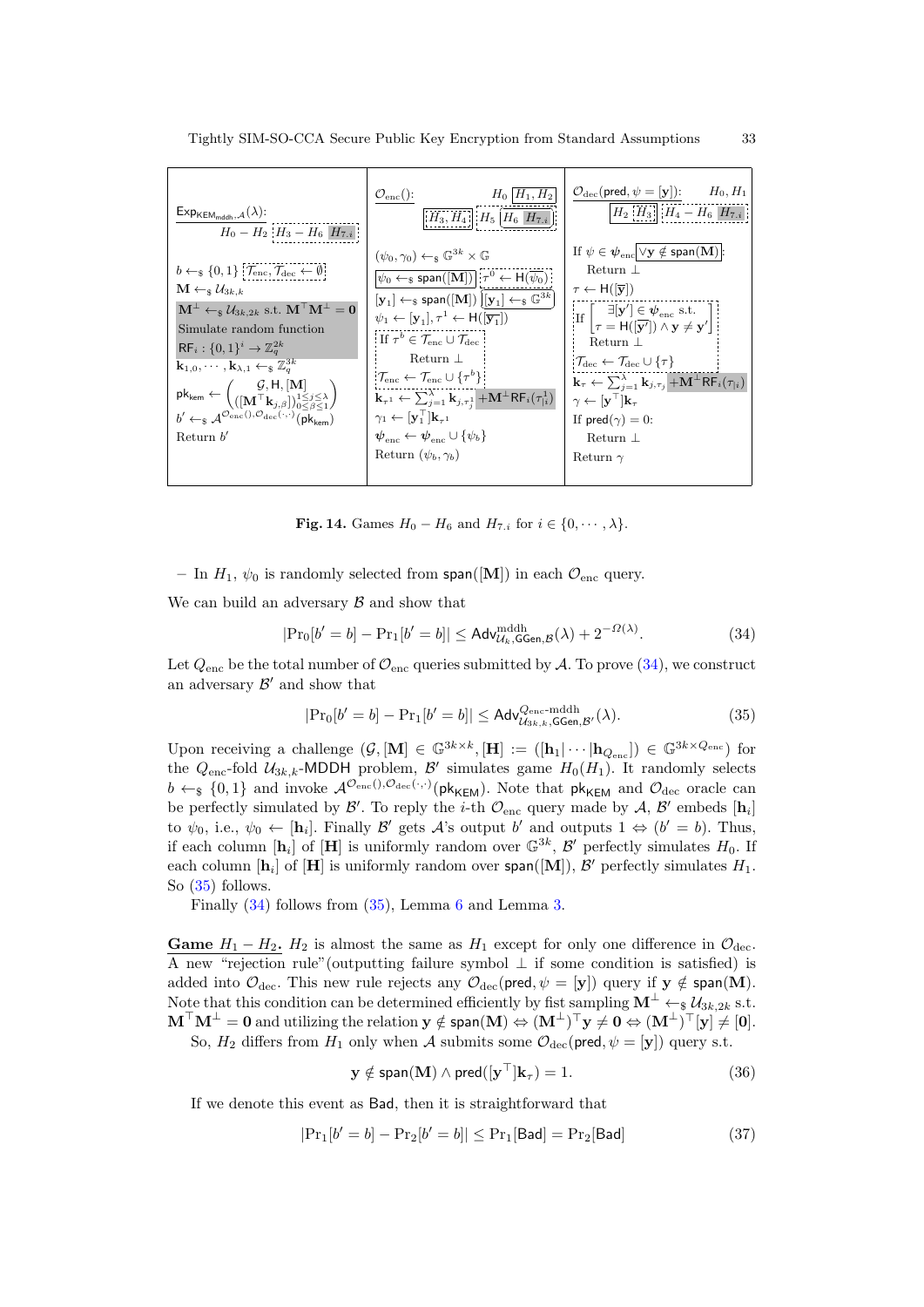Suppose the adversary A submits  $Q_{\text{dec}}$   $\mathcal{O}_{\text{dec}}$  queries in total. Then

<span id="page-33-1"></span>
$$
\Pr_2[\mathsf{Bad}] \le \sum_{i=1}^{Q_{\text{dec}}} \Pr_2[\mathsf{Bad happens in the } i\text{-th query}].\tag{38}
$$

Let's fix some  $i \in [Q_{\text{dec}}]$  and consider in  $H_2$  the probability that Bad happens in the *i*-th  $\mathcal{O}_{\text{dec}}$  query. To do this, we use the fact that  $\mathbf{k}_{1,\beta} \leftarrow \mathcal{Z}_q^{3k}$  are identically distributed as  $\mathbf{k}_{1,\beta} + \mathbf{M}^{\perp} \mathbf{w}$  for  $\beta \in \{0,1\}$ , where  $\mathbf{k}_{1,\beta} \leftarrow \mathbb{S} \mathbb{Z}_q^{3k}$ ,  $\mathbf{w} \leftarrow \mathbb{S} \mathbb{Z}_q^{2k}$  and  $\mathbf{M}^{\perp} \in \mathbb{Z}_q^{3k \times 2k}$  s.t.  $\mathbf{M}^{\top} \mathbf{M}^{\perp} = \mathbf{0}$ . Then we will show that **w** is hidden from A until the *i*-th  $\mathcal{O}_{\text{dec}}$  query.

– The public key  $pk_{KEM}$  does not leak any information about w since

$$
\mathbf{M}^\top(\mathbf{k}_{1,\beta} + \mathbf{M}^\perp \mathbf{w}) = \mathbf{M}^\top \mathbf{k}_{1,\beta}.
$$

–  $\mathcal{O}_{\text{enc}}$  also hides **w** since **w** is only used in the generation of  $\gamma_1$ .

<span id="page-33-0"></span>
$$
\gamma_1 = [\mathbf{y}_1^\top(\mathbf{k}_{\tau^1} + \mathbf{M}^\perp \mathbf{w})] = [\mathbf{y}_1^\top \mathbf{k}_{\tau^1}]
$$
\n(39)

- due to  $\mathbf{y}_1 \in \textsf{span}(\mathbf{M})$  in  $H_2$  and  $\mathbf{y}_1^{\top} \mathbf{M}^{\perp} = \mathbf{0}$ .
- The first  $i-1$  O<sub>dec</sub>(pred, [y]) queries also hides w. Since in  $H_2$ , all y ∉ span(M) will be rejected by the rejection rule and will be independent of w; all  $y \in span(M)$  will not leak w due to similar reason of [\(39\)](#page-33-0).

Thus  ${\bf w}$  is not leaked to  ${\cal A}$  at all until the *i*-th  ${\cal O}_{\rm dec}$  query. So in this query  ${\cal O}_{\rm dec}(\textsf{pred}_i, [{\bf y}]),$ if  $y \notin span(M)$ ,

$$
\gamma = [\mathbf{y}^\top(\mathbf{k}_\tau + \mathbf{M}^\perp \mathbf{w})] = [\mathbf{y}^\top \mathbf{k}_\tau + \underbrace{\mathbf{y}^\top \mathbf{M}^\perp}_{\neq 0} \mathbf{w}]
$$

will be random due to the randomness of **w**. In this case,

$$
\Pr_2[\mathsf{Bad \; happens \; in \; the \; } i\text{-th \; query}] = \Pr_{\gamma \leftarrow \mathsf{s} \varGamma}[\mathsf{pred}_i(\gamma)].
$$

So by  $(37)$  and  $(38)$ , we have

<span id="page-33-3"></span>
$$
|\Pr_1[b'=b] - \Pr_2[b'=b]| \le \Pr_2[\text{Bad}] \le \sum_{i=1}^{Q_{\text{dec}}} \Pr_{\gamma \leftarrow_{\text{S}} \Gamma}[\text{pred}_i(\gamma)] = Q_{\text{dec}} \cdot \text{uncert}_{\mathcal{A}}(\lambda). \tag{40}
$$

**Game**  $H_2 - H_3$ .  $H_3$  is almost the same as  $H_2$  except for adding one reject rule in  $\mathcal{O}_{\text{enc}}$ and one reject rule in  $\mathcal{O}_{\text{dec}}$ . H<sub>3</sub> initializes two sets  $\mathcal{T}_{\text{enc}}$  and  $\mathcal{T}_{\text{dec}}$ , and use them to store all  $\tau^b = \mathsf{H}(\overline{\psi_b})$  used in  $\mathcal{O}_{\text{enc}}$  and all  $\tau = \mathsf{H}(\overline{\psi})$  used in  $\mathcal{O}_{\text{dec}}$ , respectively.

- In  $\mathcal{O}_{\text{enc}}$ , the oracle rejects if  $\tau^b \in \mathcal{T}_{\text{enc}} \cup \mathcal{T}_{\text{dec}}$ .
- In  $\mathcal{O}_{\text{dec}}$ , the oracle rejects if  $\exists [\mathbf{y}'] \in \psi_{\text{enc}} \text{ s.t. } \tau = \mathsf{H}([\overline{\mathbf{y}'}]) \wedge \mathbf{y} \neq \mathbf{y}'.$

We will use  $\text{Bad}_{\text{enc}}$  and  $\text{Bad}_{\text{dec}}$  to denote these two events, respectively. It is straightforward that

<span id="page-33-2"></span>
$$
|\Pr_2[b'=b] - \Pr_3[b'=b]| \le \Pr_3[\text{Bad}_{\text{enc}} \vee \text{Bad}_{\text{dec}}].\tag{41}
$$

We will show that  $Pr_3[Bad_{enc} \vee Bad_{dec}] \leq Adv_{\mathcal{H},\mathcal{B}}^{cr}(\lambda)$ . We construct an adversary  $\mathcal{B}$ against the collision resistant property of  $H$  as follows.

On input  $(1^{\lambda}, H)$  where  $H \leftarrow_{\mathcal{S}} \mathcal{H}(1^{\lambda}), \mathcal{B}$  can use H to perfectly simulate game  $H_3$ and detect whether event Bad<sub>enc</sub> or event Bad<sub>dec</sub> happens.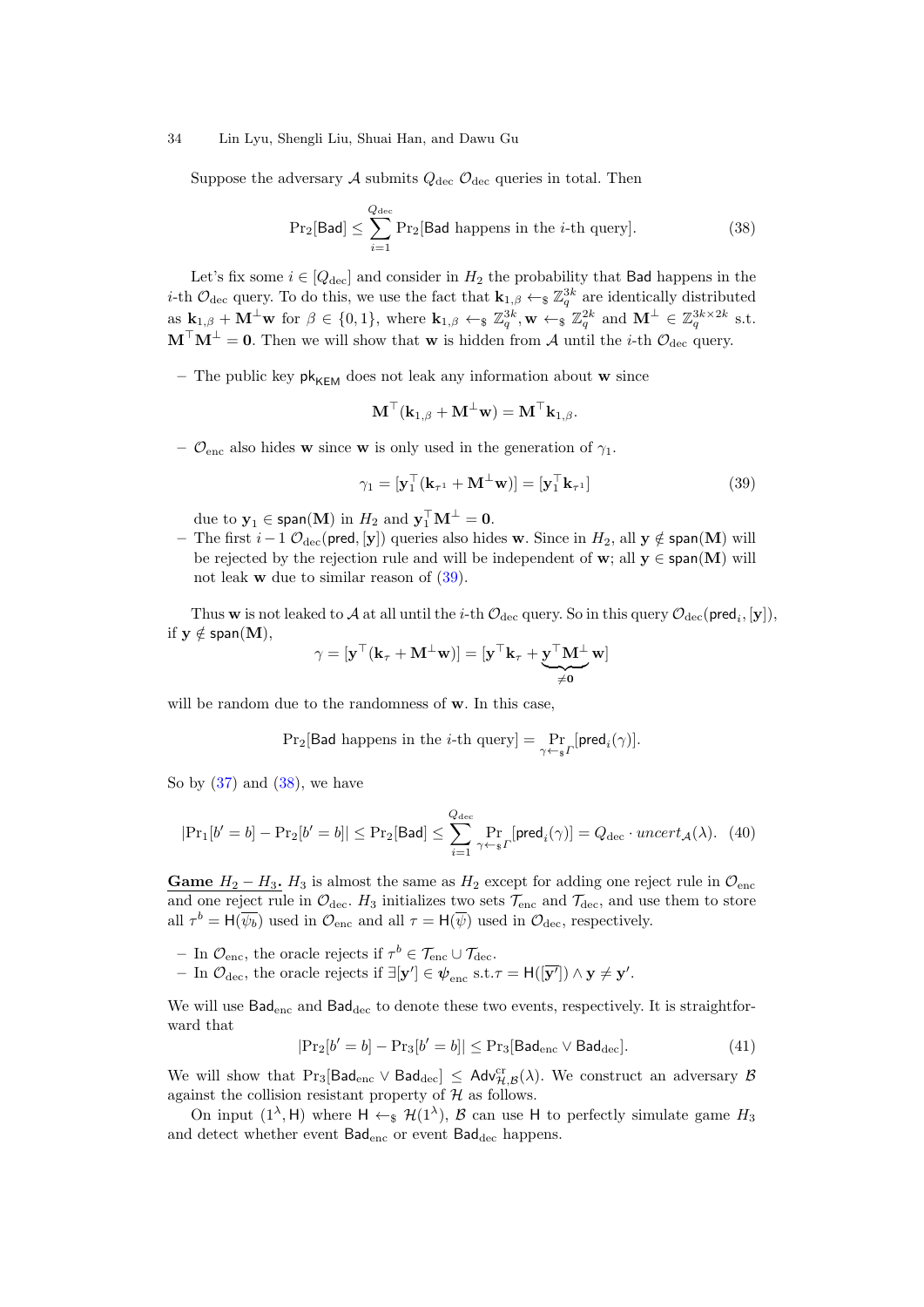Tightly SIM-SO-CCA Secure Public Key Encryption from Standard Assumptions 35

- $-$  If Bad<sub>enc</sub> happens, with probability 1  $-\frac{Q_{\text{enc}}(Q_{\text{enc}}+Q_{\text{dec}})}{q^k} = 1 2^{-Ω(λ)}$ , each  $\mathcal{O}_{\text{enc}}$ query will sample a  $\psi_b$  such that its upper part  $\psi_b$  is fresh. By "fresh", we mean that this  $\overline{\psi_b}$  is distinct from all previous upper parts sampled in  $\mathcal{O}_{\text{enc}}$  or submitted to  $\mathcal{O}_{\text{dec}}$ . The reason is that in the  $\mathcal{O}_{\text{enc}}$  of  $H_3$ , each  $\overline{\psi_b}$  is uniformly random over  $\textsf{span}([\overline{\mathbf{M}}]) = \mathbb{Z}_q^k$ . So if  $\tau^b = \mathsf{H}(\overline{\psi_b}) \in \mathcal{T}_{\text{enc}} \cup \mathcal{T}_{\text{dec}}$  happens, we found a collision.
- If Bad<sub>dec</sub> happens, i.e.,  $\tau = H([\overline{\mathbf{y}}]) = H([\overline{\mathbf{y}}'])$  for some  $\mathbf{y}' \neq \mathbf{y}$  and  $\mathbf{y}' \in \psi_{\text{enc}}$ , we also find a collision for H. The reason is that  $y \in span(M)$  (otherwise it is rejected by  $\mathcal{O}_{\text{dec}}$ ),  $\mathbf{y}' \in \text{span}(\mathbf{M})$  (since  $\psi_{\text{enc}}$  contains  $\psi_b$  in  $\mathcal{O}_{\text{enc}}$  and they are all in M's span) and  $\mathbf{y}' \neq \mathbf{y}$  can imply  $\overline{\mathbf{y}'} \neq \overline{\mathbf{y}}$  (since  $\overline{\mathbf{M}}$  is invertible). Thus  $H([\overline{\mathbf{y}}]) = H([\overline{\mathbf{y}'}])$  implies a collision for H.

Overall, if  $Bad_{enc} \vee Bad_{dec}$  happens,  $\beta$  finds a collision for H with probability 1 –  $2^{-\varOmega(\lambda)},$  i.e.,  $(1-2^{-\varOmega(\lambda)})\Pr_3[\mathsf{Bad}_{\rm enc}\vee\mathsf{Bad}_{\rm dec}]\leq \mathsf{Adv}^{\rm cr}_{\mathcal{H},\mathcal{B}}(\lambda).$  Thus  $\Pr_3[\mathsf{Bad}_{\rm enc}\vee\mathsf{Bad}_{\rm dec}]\leq$ Adv $_{\mathcal{H},\mathcal{B}}^{cr}(\lambda) + 2^{-\Omega(\lambda)}$ . Together with inequality [\(41\)](#page-33-2), we have

<span id="page-34-0"></span>
$$
|\Pr_2[b'=b] - \Pr_3[b'=b]| \le \mathsf{Adv}_{\mathcal{H},\mathcal{B}}^{\text{cr}}(\lambda) + 2^{-\Omega(\lambda)}.
$$
\n(42)

Game  $H_3 - H_4$ .  $H_4$  is almost the same as  $H_3$  except for canceling the rejection rule added in  $H_2$ , i.e., it does not reject  $y \notin \text{span}(\mathbf{M})$  anymore in  $\mathcal{O}_{\text{dec}}$ . The analysis for this difference is almost the same as the analysis for the difference between  $H_1$  and  $H_2$ , we omit the details and only state the conclusion here.

<span id="page-34-1"></span>
$$
|\Pr_3[b'=b] - \Pr_4[b'=b]| \le Q_{\text{dec}} \cdot \text{uncert}_{\mathcal{A}}(\lambda). \tag{43}
$$

**Game**  $H_4 - H_5$ .  $H_5$  is almost the same as  $H_4$  with only one difference in  $\mathcal{O}_{\text{enc}}$ .

- In  $H_4$ ,  $\psi_0$  is randomly selected from span([M]) in each  $\mathcal{O}_{\text{enc}}$  query.
- In  $H_5$ ,  $\psi_0$  is randomly selected from  $\mathbb{G}^{3k}$  in each  $\mathcal{O}_{\text{enc}}$  query.

The analysis for this difference is almost the same as the analysis for the difference between  $H_0$  and  $H_1$ , we omit the details and only state the conclusion here.

<span id="page-34-2"></span>
$$
|\Pr_4[b'=b] - \Pr_5[b'=b]| \le \mathsf{Adv}_{\mathcal{U}_k, \mathsf{GGen}, \mathcal{B}}^{\mathrm{mddh}}(\lambda) + 2^{-\Omega(\lambda)}.
$$
\n(44)

**Game**  $H_5 - H_6$ .  $H_6$  is almost the same as  $H_5$  with only one difference in  $\mathcal{O}_{\text{enc}}$ .

- In  $H_5$ ,  $\psi_1$  is randomly selected from span([M]) in each  $\mathcal{O}_{\text{enc}}$  query.
- In  $H_6$ ,  $\psi_1$  is randomly selected from  $\mathbb{G}^{3k}$  in each  $\mathcal{O}_{\text{enc}}$  query.

The analysis for this difference is almost the same as the analysis for the difference between  $H_0$  and  $H_1$ , we omit the details and only state the conclusion here.

<span id="page-34-3"></span>
$$
|\Pr_5[b'=b] - \Pr_6[b'=b]| \le \mathsf{Adv}_{\mathcal{U}_k, \mathsf{GGen}, \mathcal{B}}^{\mathrm{mddh}}(\lambda) + 2^{-\Omega(\lambda)}.
$$
\n(45)

**Game**  $H_{7,i}$ . For  $i \in \{0, \dots, \lambda\}$ , we define game  $H_{7,i}$ . In this game, a random function  $\overline{\mathsf{RF}}_i: \{0,1\}^i \to \mathbb{Z}_q^{2k}$  is simulated. For  $i=0$ , all  $\tau \in \{0,1\}^{\lambda}$  is mapped to the same random variable  $\mathsf{RF}_0(\tau_{|0}) = \mathsf{RF}_0(\varepsilon)$  by  $\mathsf{RF}_0$ . For  $i = \lambda$ , each  $\tau \in \{0,1\}^{\lambda}$  is mapped to a distinct random variable  $RF_{\lambda}(\tau_{\lambda}) = RF_{\lambda}(\tau)$  by  $RF_{\lambda}$ .

Furthermore, in  $H_{7,i}$ , an additional term is added when calculating  $\mathbf{k}_{\tau}$  in both  $\mathcal{O}_{\text{enc}}$ and  $\mathcal{O}_{\text{dec}}$ , i.e.,

$$
\mathbf{k}_{\tau} \leftarrow \sum_{j=1}^{\lambda} \mathbf{k}_{j,\tau_j} + \mathbf{M}^{\perp} \mathsf{RF}_i(\tau_{|i}).
$$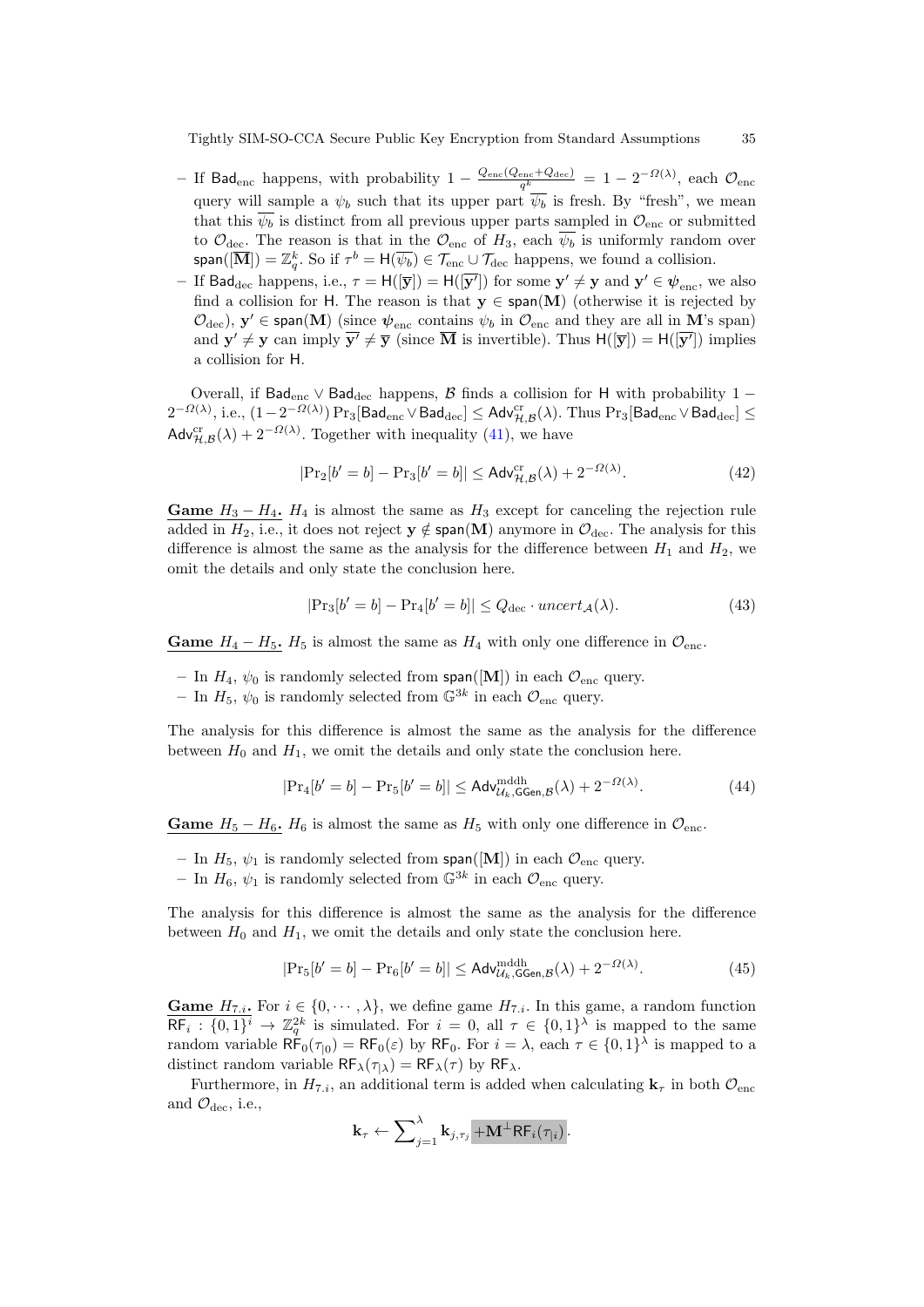**Game**  $H_6 - H_{7.0}$ .  $H_{7.0}$  is almost the same as  $H_6$  except for adding  $M^{\perp}RF_0(\varepsilon)$  when calculating  $\mathbf{k}_{\tau}$  in both  $\mathcal{O}_{\text{enc}}$  and  $\mathcal{O}_{\text{dec}}$ . Observe that  $\mathbf{k}_{1,\beta} \leftarrow \mathcal{Z}_q^{3k}$  are identically distributed as  $\mathbf{k}_{1,\beta} + \mathbf{M}^{\perp} \mathsf{RF}_{0}(\varepsilon)$  for  $\beta \in \{0,1\}$ , where  $\mathbf{k}_{1,\beta} \leftarrow \mathbb{S} \mathbb{Z}_{q}^{3k}$ . So this change is only conceptual and

<span id="page-35-3"></span><span id="page-35-0"></span>
$$
Pr_6[b' = b] = Pr_{7.0}[b' = b].
$$
\n(46)

**Game**  $H_{7.0} - H_{7.\lambda}$ . We will prove that

<span id="page-35-1"></span>
$$
|\Pr_{7.0}[b'=b] - \Pr_{7.\lambda}[b'=b]| \le 4\lambda \mathsf{Adv}_{\mathcal{U}_k,\mathsf{GGen},\mathcal{B}}^{\text{mddh}}(\lambda) + 4\lambda Q_{\text{dec}} \cdot \text{uncert}_{\mathcal{A}}(\lambda) + 2^{-\Omega(\lambda)}. \tag{47}
$$

First we prove the following lemma.

**Lemma 7** ( $H_{7,i} - H_{7,i+1}$ ). Let  $Q_{\text{dec}}$  be the total number of  $\mathcal{O}_{\text{dec}}$  queries submitted by A. Then, for all  $i \in \{0, \dots, \lambda - 1\}$ ,

$$
|\Pr_{7.i}[b'=b] - \Pr_{7.i+1}[b'=b]| \leq 4\text{Adv}_{\mathcal{U}_k,\mathsf{GGen},\mathcal{B}}^{\text{mddh}}(\lambda) + 4Q_{\text{dec}} \cdot \text{uncert}_{\mathcal{A}}(\lambda) + 2^{-\Omega(\lambda)}.
$$

Then [\(47\)](#page-35-1) follows from Lemma [7](#page-35-0) since there are  $\lambda$  hops between  $H_{7,0}$  and  $H_{7,\lambda}$ .



<span id="page-35-2"></span>Fig. 15. Games  $H_{7,i}$ ,  $H_{7,i,1}$ ,  $H_{7,i,2}$  and  $H_{7,i,3}$ .

*Proof of Lemma [7.](#page-35-0)* We first rewrite game  $H_{7,i}$  and define new games  $H_{7,i,1} - H_{7,i,3}$  in Figure [15.](#page-35-2) We make some change in oracle  $\mathcal{O}_{\text{enc}}$  and game  $H_{7,i}$  in Figure [15](#page-35-2) appears to be different from the one in Figure [14.](#page-32-0) In Figure [15,](#page-35-2) we first select  $[\overline{y_1}]$  randomly from span([M]) and calculate  $\tau^1 = H([\overline{H_1}])$ . Then we select  $[y_1]$  randomly from  $\mathbb{G}^{2k}$ . Since  $\overline{\mathbf{M}}$  is invertible, we have that  $[\overline{\mathbf{y}}_1]$  is uniform over  $\mathbb{G}^k$ . So  $[\mathbf{y}_1] = \begin{bmatrix} \overline{\mathbf{y}}_1 \\ \mathbf{y}_2 \end{bmatrix}$  $y_1$ is uniform over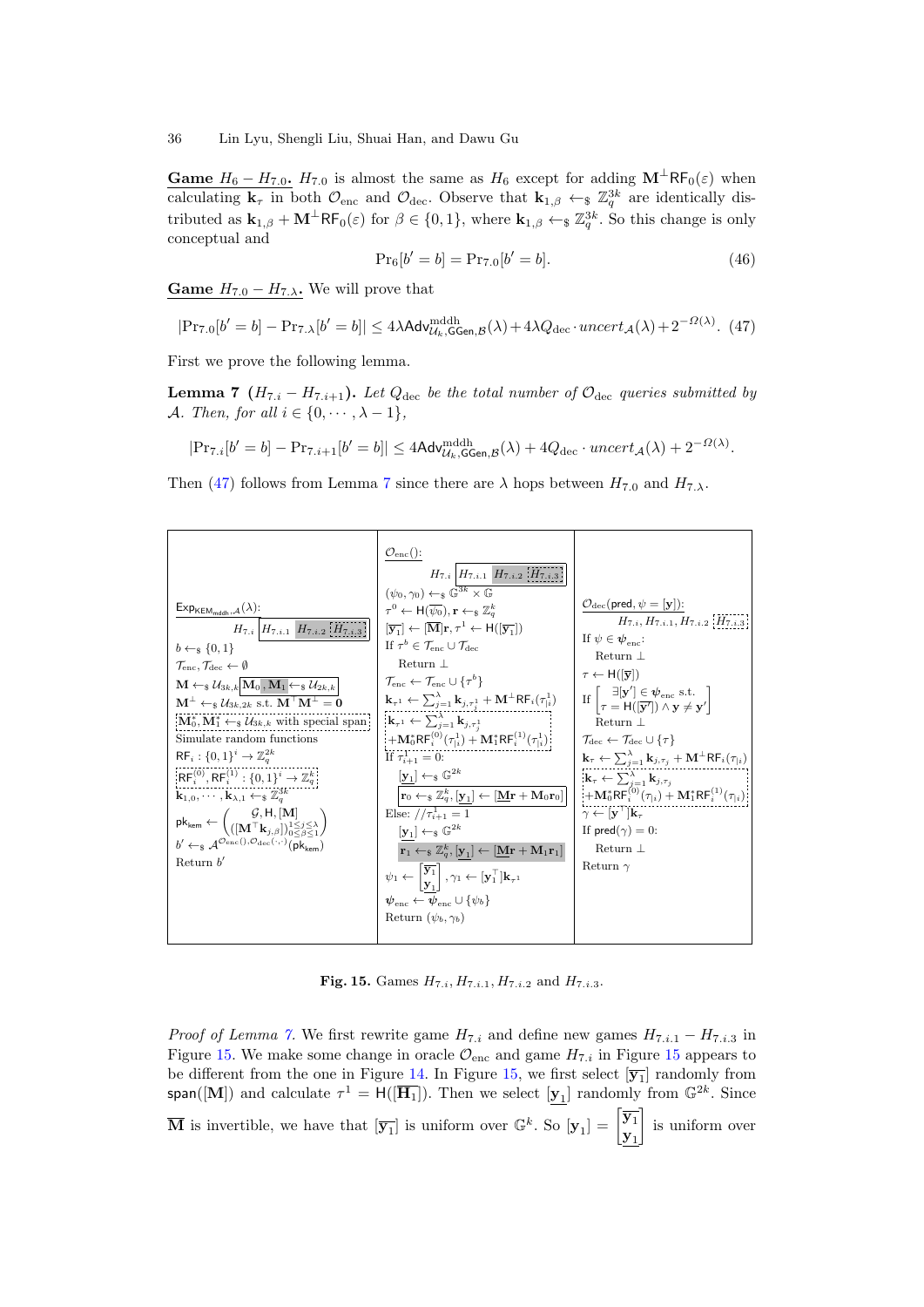$\mathbb{G}^{3k}$  and the oracles  $\mathcal{O}_{\text{enc}}$  in these two figures are actually the same.

Game  $H_{7,i} - H_{7,i,1}$ .  $H_{7,i,1}$  is almost the same as  $H_{7,i}$  except for changing how  $[y_1]$  is generated in  $\mathcal{O}_{\text{enc}}$ .

- In  $H_{7,i}$ ,  $[\mathbf{y}_1]$  is uniform over  $\mathbb{G}^{2k}$ .
- $-$  In  $H_{7,i,1}$ , when  $\tau_{i+1}^1 = 0$ ,  $\mathbf{r}_0 \leftarrow \mathcal{Z}_q^k$  is selected and  $[\mathbf{y}_1]$  is set to  $[\underline{\mathbf{M}}\mathbf{r} + \mathbf{M}_0\mathbf{r}_0]$  for some  $\mathbf{M}_0 \leftarrow \mathbf{S} \mathcal{U}_{2k,k}$ .

We can build an adversary  $\beta$  and show that

<span id="page-36-0"></span>
$$
|\text{Pr}_{7.i}[b'=b] - \text{Pr}_{7.i.1}[b'=b]| \leq \text{Adv}_{\mathcal{U}_k,\text{GGen},\mathcal{B}}^{\text{mddh}}(\lambda) + 2^{-\Omega(\lambda)}.
$$
 (48)

Let  $Q_{\text{enc}}$  be the total number of  $\mathcal{O}_{\text{enc}}$  queries submitted by A. To prove [\(48\)](#page-36-0), we construct an adversary  $\mathcal{B}'$  and show that

<span id="page-36-1"></span>
$$
|\text{Pr}_{7.i}[b'=b] - \text{Pr}_{7.i.1}[b'=b]| \leq \text{Adv}_{\mathcal{U}_{2k,k},\text{GGen},\mathcal{B}'}^{\text{Qenc-mddh}}(\lambda). \tag{49}
$$

Upon receiving a challenge  $(\mathcal{G}, [\mathbf{M}_0] \in \mathbb{G}^{2k \times k}, [\mathbf{H}] := ([\mathbf{h}_1 | \cdots | \mathbf{h}_{Q_{\text{enc}}}] ) \in \mathbb{G}^{2k \times Q_{\text{enc}}}$  for the  $Q_{\text{enc}}$ -fold  $\mathcal{U}_{2k,k}$ -MDDH problem,  $\mathcal{B}'$  simulates game  $H_{7,i}(H_{7,i,1})$ . To reply the *i*-th  $\mathcal{O}_{\text{enc}}$  query made by A, B' embeds  $[\mathbf{h}_i]$  to  $[\mathbf{y}_1]$  if  $\tau_{i+1}^1 = 0$ , i.e.,  $[\mathbf{y}_1] \leftarrow [\mathbf{h}_i] + [\underline{\mathbf{M}}] \mathbf{r}$ . Finally B' gets A's output b' and outputs  $\overline{1} \Leftrightarrow (b' = b)$ . Thus, if each column [h<sub>i</sub>] of [H] is uniformly random over  $\mathbb{G}^{3k}$ ,  $\mathcal{B}'$  perfectly simulates  $H_{7,i}$  (since if  $\tau_{i+1}^1 = 0$ ,  $[\mathbf{y}_1] = [\mathbf{h}_i] + [\underline{\mathbf{M}}] \mathbf{r}$  is uniform). If each column  $[\mathbf{h}_i]$  of  $[\mathbf{H}]$  is uniformly random over  $\overline{\textsf{span}}([M]), \mathcal{B}'$  perfectly simulates  $H_{7,i,1}$ . So [\(49\)](#page-36-1) follows.

Finally [\(48\)](#page-36-0) follows from [\(49\)](#page-36-1), Lemma [6](#page-29-1) and Lemma [3.](#page-28-3)

Game  $H_{7,i,1} - H_{7,i,2}$ ,  $H_{7,i,2}$  is almost the same as  $H_{7,i,1}$  except for changing how  $[y_1]$ is generated in  $\mathcal{O}_{\text{enc}}$ .

- In  $H_{7,i,1}$ , when  $\tau_{i+1}^1 = 1$ ,  $[\mathbf{y}_1]$  is uniform over  $\mathbb{G}^{2k}$ .
- In  $H_{7,i,2}$ , when  $\tau_{i+1}^1 = 1$ ,  $\mathbf{r}_1 \leftarrow \mathbf{g} \mathbb{Z}_q^k$  is selected and  $[\mathbf{y}_1]$  is set to  $[\mathbf{M}\mathbf{r} + \mathbf{M}_1\mathbf{r}_1]$  for some  $\mathbf{M}_1 \leftarrow_{\$} \mathcal{U}_{2k,k}$ .

We can build an adversary  $\beta$  and show that

<span id="page-36-2"></span>
$$
|\mathrm{Pr}_{7.i.1}[b'=b] - \mathrm{Pr}_{7.i.2}[b'=b]| \leq \mathsf{Adv}_{\mathcal{U}_k,\mathsf{GGen},\mathcal{B}}^{\mathrm{mddh}}(\lambda) + \frac{1}{q-1} = \mathsf{Adv}_{\mathcal{U}_k,\mathsf{GGen},\mathcal{B}}^{\mathrm{mddh}}(\lambda) + 2^{-\Omega(\lambda)}.
$$
\n
$$
(50)
$$

The proof idea is almost the same as the one used in proving [\(48\)](#page-36-0). We omit the proof details.

Game  $H_{7,i,2} - H_{7,i,3}$ . We first specify how  $M_0^*$  and  $M_1^*$  are selected. Note that with probability at least  $1-\frac{2k}{q}=1-2^{-\varOmega(\lambda)}$  over the randomness of  $\mathbf{M}_0$  and  $\mathbf{M}_1,$   $\left(\begin{matrix}\mathbf{M} & 0 & 0 \\ \mathbf{M} & 0 & 0\end{matrix}\right)$  $\underline{\mathbf{M}}$ 0  $\mathbf{M}_0$ 0  $\mathbf{M}_1$  $\setminus$ forms an invertible matrix over  $\mathbb{Z}_q^{3k\times 3k}.$  Therefore,  $\mathsf{Ker}(\mathbf{M}^{\top})=\mathsf{span}(\mathbf{M}^{\perp})=\mathsf{Ker}\left(\left(\frac{\overline{\mathbf{M}}}{\mathbf{M}}\right)^{k+1}\right)$ 0  $\mathbf{M}_0$  $\bigwedge^\top \bigwedge$ ⊕ Ker $\Bigg(\begin{matrix} \overline{\mathbf{M}}\ \underline{\mathbf{M}}\end{matrix}$ 0  $\mathbf{M}_1$  $\bigg(\bigg)^{\top}\bigg) .$  We can select  $\mathbf{M}^*_0,\mathbf{M}^*_1\in\mathbb{Z}_q^{3k\times k}$  such that  $\mathsf{span}(\mathbf{M}^*_0)=\mathsf{Ker}\left(\left(\frac{\overline{\mathbf{M}}}{\mathbf{M}}\right)^{\top}\right)$ 0  $\mathbf{M}_1$  $\bigwedge^{\top}$ and  $\mathsf{span}(\mathbf{M}_1^*)=\mathsf{Ker}\left(\begin{pmatrix} \overline{\mathbf{M}}\ \underline{\mathbf{M}}\end{pmatrix}\right)$ 0  $\mathbf{M}_0$  $\bigcap^{\top}$  . Thus we have span $(\mathbf{M}^{\perp}) = \mathsf{span}(\mathbf{M}^*_1) \oplus \mathsf{span}(\mathbf{M}^*_0)$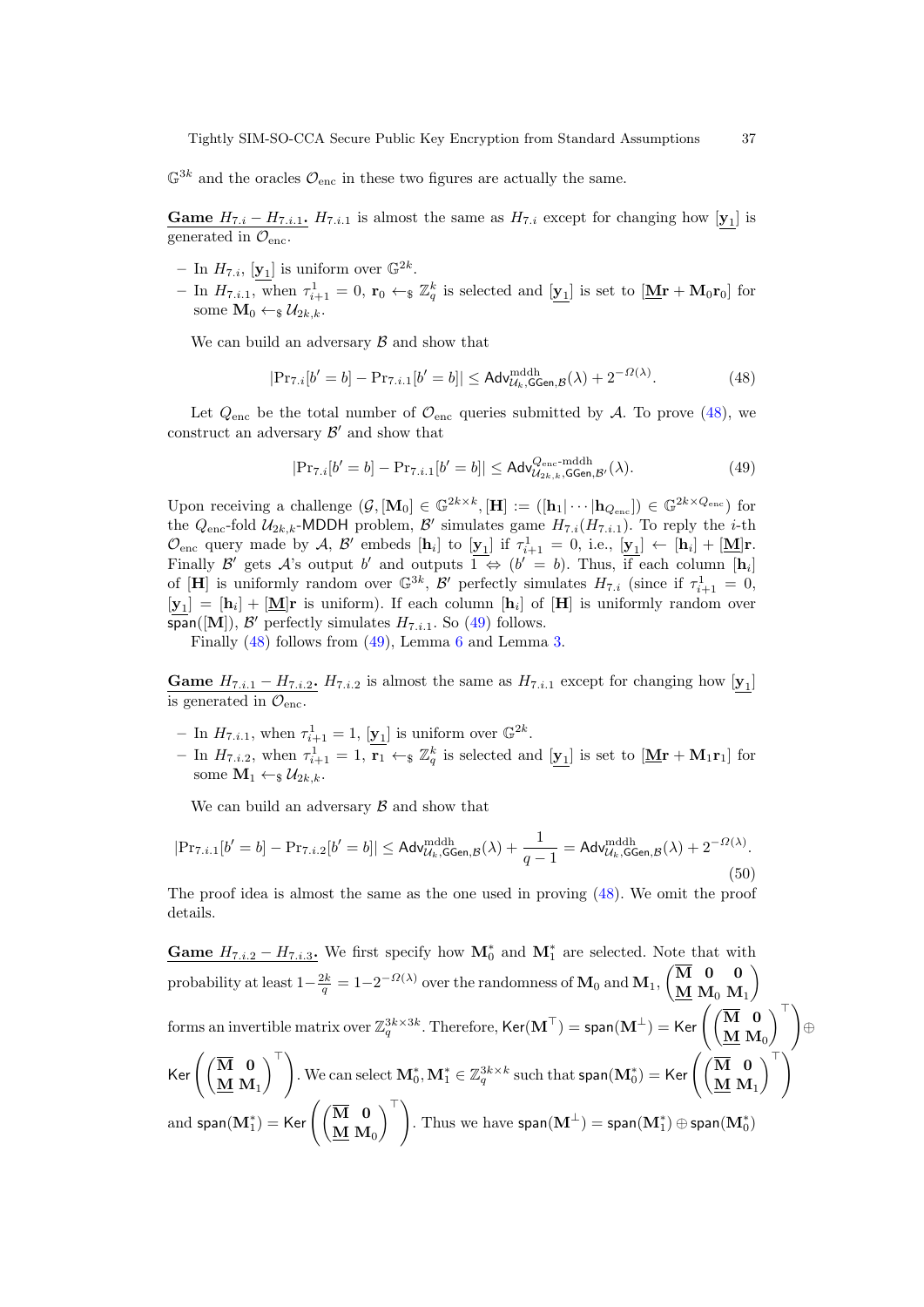In this case, for all  $\tau \in \{0,1\}^{\lambda}$ , we can replace  $\mathbf{M}^{\perp} \mathsf{RF}_{i}(\tau_{i})$  (used in  $H_{7,i,2}$ ) to  $\mathbf{M}_0^* R \mathsf{F}_i^{(0)}(\tau_i) + \mathbf{M}_1^* R \mathsf{F}_i^{(1)}(\tau_i)$  (used in  $H_{7,i,3}$ ) where  $R \mathsf{F}_i^{(0)}$  and  $R \mathsf{F}_i^{(1)}$  are two independent random function from  $\{0,1\}^i$  to  $\mathbb{Z}_q^k$ . So with probability at least  $1 - 2^{-\Omega(\lambda)}$ , game  $H_{7,i,3}$ is almost the same with  $H_{7,i,2}$  and

<span id="page-37-1"></span>
$$
|\Pr_{7,i.2}[b'=b] - \Pr_{7,i.3}[b'=b]| \le 2^{-\Omega(\lambda)}.
$$
\n(51)

We then rewrite game  $H_{7,i,3}$  and define new games  $H_{7,i,4} - H_{7,i,7}$  in Figure [16.](#page-37-0)



<span id="page-37-0"></span>**Fig. 16.** Games  $H_{7,i,3} - H_{7,i,7}$ .

Game  $H_{7,i,3} - H_{7,i,4}$ .  $H_{7,i,4}$  is almost the same as  $H_{7,i,3}$  except for replacing the random function  $\mathsf{RF}^{(0)}_i: \{0,1\}^i \to \mathbb{Z}_q^k$  with  $\mathsf{RF}^{(0)}_{i+1}: \{0,1\}^{i+1} \to \mathbb{Z}_q^k$ .

Consider the following function  $\mathsf{RF}_{i+1}^{(0)}$ ,

$$
\mathsf{RF}^{(0)}_{i+1}(\tau_{|i+1}) = \begin{cases} \mathsf{RF}^{(0)}_i(\tau_{|i}) & \text{if } \tau_{i+1} = 0\\ \mathsf{RF}^{(0)}_i(\tau_{|i}) + \mathsf{RF}'^{(0)}_i(\tau_{|i}) & \text{if } \tau_{i+1} = 1 \end{cases}
$$

This is indeed a random function with  $i+1$  bits input if  $\mathsf{RF}'^{(0)}_i: \{0,1\}^i \to \mathbb{Z}_q^k$  is an independent random function. If we use this function in  $H_{7,i,4}$ , then for all  $\tau \in \{0,1\}^{\lambda}$ such that  $\tau_{i+1} = 0$ ,  $\mathsf{RF}_{i+1}^{(0)}(\tau_{i+1}) = \mathsf{RF}_{i}^{(0)}(\tau_{i})$  and  $H_{7,i,4}$  will be the same with  $H_{7,i,3}$  in such cases.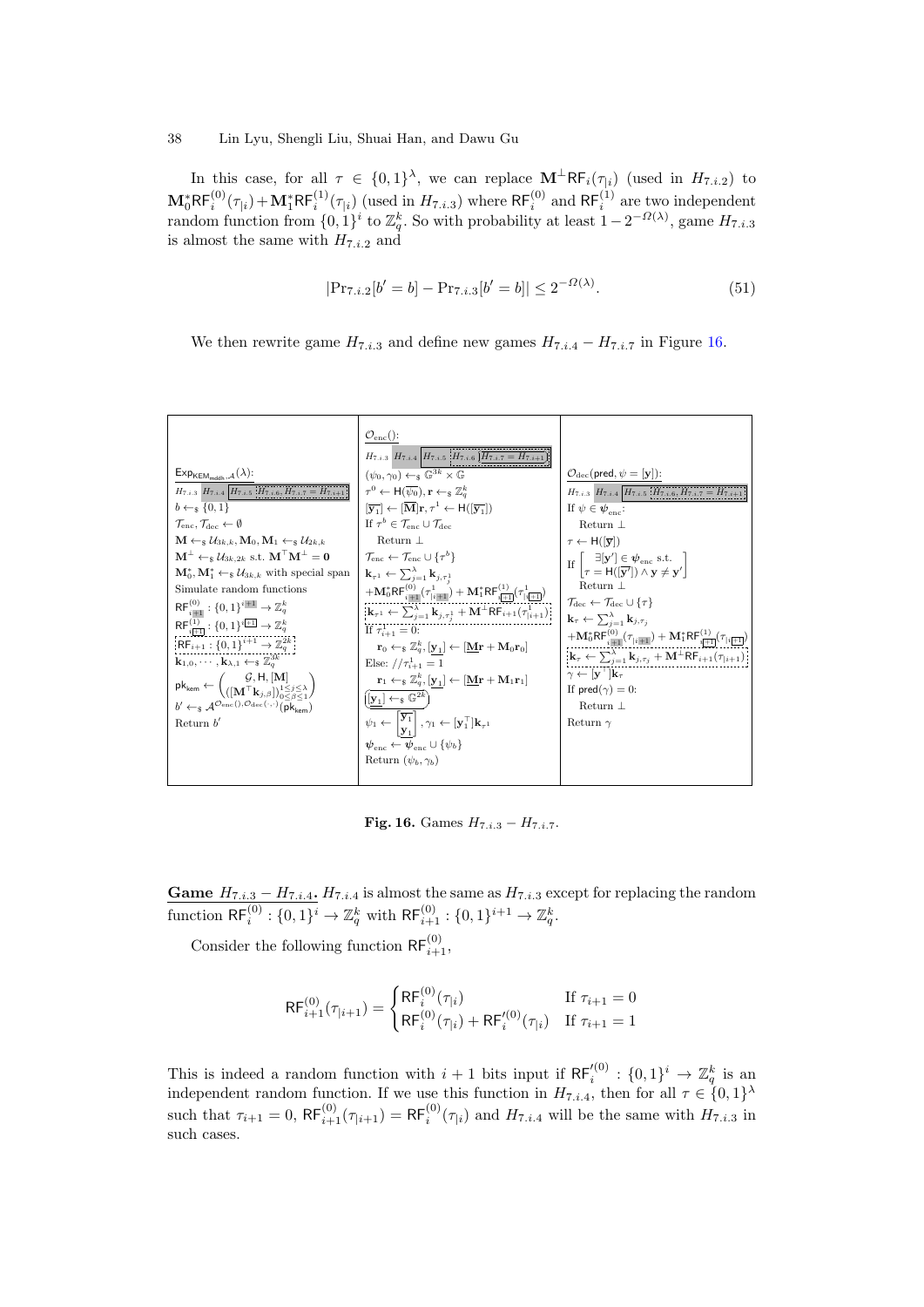Observe that for all  $\tau \in \{0,1\}^{\lambda}$  such that  $\tau_{i+1} = 1$  and all  $y \in span\left(\frac{\overline{M}}{\underline{M}}\right)$ 0  $\mathrm{M}_1$  $\setminus$ 

$$
\mathbf{y}^{\top}(\sum_{j=1}^{\lambda}\mathbf{k}_{j,\tau_{j}} + \mathbf{M}_{0}^{*}\mathsf{RF}_{i}^{(0)}(\tau_{|i}) + \mathbf{M}_{0}^{*}\mathsf{RF}_{i}^{'(0)}(\tau_{|i}) + \mathbf{M}_{1}^{*}\mathsf{RF}_{i}^{(1)}(\tau_{|i}))
$$
\n
$$
= \mathbf{y}^{\top}(\sum_{j=1}^{\lambda}\mathbf{k}_{j,\tau_{j}} + \mathbf{M}_{0}^{*}\mathsf{RF}_{i}^{(0)}(\tau_{|i}) + \mathbf{M}_{1}^{*}\mathsf{RF}_{i}^{(1)}(\tau_{|i}))
$$
\n
$$
\mathbf{H}_{7,i,3}
$$
\n(52)

 $\text{since span}(\mathbf{M}_{0}^{*})=\mathsf{Ker}\left(\begin{pmatrix} \overline{\mathbf{M}}\ \underline{\mathbf{M}}\end{pmatrix}\right)$ 0  $\mathbf{M}_1$  $\binom{\top}{ }$ and  $\mathbf{y}^\top \mathbf{M}_0^* = \mathbf{0}$ . Then we have

- $\mathcal{O}_{\text{enc}}$  will be almost the same in  $H_{7,i,4}$  and  $H_{7,i,3}$ . Since when  $\tau_{i+1}^1 = 1$ ,  $\mathbf{y}_1 \in$ span  $\Big(\begin{matrix} \overline{\mathbf{M}}\ \underline{\mathbf{M}}\end{matrix}$ 0  $\mathrm{M}_1$ .
- $-\left( \mathcal{O}_{\text{dec}}(\textsf{pred}, [\mathbf{y}]) \right.$  will be almost the same in  $H_{7.i.4}$  and  $H_{7.i.3}$  for any  $\mathbf{y} \in \textsf{span}\left( \overline{\mathbf{M}}\right)$ 0  $\mathbf{M}_1$  $\setminus$ with  $\tau_{i+1} = 1$ .

Thus, game  $H_{7,i,4}$  differs from  $H_{7,i,3}$  only if A submits some  $\mathcal{O}_{\text{dec}}(\text{pred}, [\mathbf{y}])$  query such that  $\mathbf{y} \notin \mathsf{span}\left(\begin{matrix}\mathbf{\overline{M}}\ \mathbf{\underline{M}}\end{matrix}\right)$ 0  $\mathrm{M}_1$ but  $\tau_{i+1} = 1$ . We will call such a query an "ill-formed" query.

To show that "ill-formed" queries are rejected overwhelmingly in both games, we define two intermediate games  $H_{7,i,3'/4'}$ . These two games are almost the same with  $H_{7,i,3/4}$  except for explicitly reject all ill-formed  $\mathcal{O}_{\text{dec}}$  queries. According to the analysis above, we have that

<span id="page-38-4"></span>
$$
\Pr_{7.i.3'}[b'=b] = \Pr_{7.i.4'}[b'=b].\tag{53}
$$

We will prove that

<span id="page-38-0"></span>
$$
|\text{Pr}_{7.i.3}[b'=b] - \text{Pr}_{7.i.3'}[b'=b]| \le Q_{\text{dec}} \cdot uncert_{\mathcal{A}}(\lambda),\tag{54}
$$

and

<span id="page-38-3"></span>
$$
|\text{Pr}_{7.i.4}[b'=b] - \text{Pr}_{7.i.4'}[b'=b]| \le Q_{\text{dec}} \cdot uncert_{\mathcal{A}}(\lambda). \tag{55}
$$

To prove [\(54\)](#page-38-0), we define the event Bad as the adversary A submits a  $\mathcal{O}_{\text{dec}}(\text{pred}, [\mathbf{y}])$ such that 1).  $[\mathbf{y}] \notin \psi_\text{enc};$   $2)$ .  $\tau_{i+1} = 1$  for  $\tau = \mathsf{H}([\overline{\mathbf{y}}]);$   $3)$ .  $\mathbf{y} \notin \mathsf{span}\left( \frac{\mathbf{\overline{M}}}{\mathbf{M}}\right)$ 0  $\mathbf{M}_1$  $\Big)$  and 4). pred $([\mathbf{y}^\top] \mathbf{k}_{\tau}) = 1$  where  $\mathbf{k}_{\tau} = \sum_{j=1}^{\lambda} \mathbf{k}_{j,\tau_j} + \mathbf{M}_0^* \mathsf{RF}_i^{(0)}(\tau_{|i}) + \mathbf{M}_1^* \mathsf{RF}_i^{(1)}(\tau_{|i})$ . It is straightforward that game  $H_{7,i,3}$  will be almost the same with game  $H_{7,i,3'}$  if event Bad does not happen. So we have

<span id="page-38-2"></span>
$$
|\Pr_{7,i,3}[b'=b] - \Pr_{7,i,3'}[b'=b]| \leq \Pr_{7,i,3}[Bad] = \Pr_{7,i,3'}[Bad].
$$
 (56)

Let  $Q_{\text{dec}}$  be the total number of decryption queries submitted by  $A$ , we have that

<span id="page-38-1"></span>
$$
\Pr_{7.i.3'}[\text{Bad}] \le \sum_{i=1}^{Q_{\text{dec}}} \Pr_{7.i.3'}[\text{Bad happens in the } i\text{-th } \mathcal{O}_{\text{dec}} \text{ query}].\tag{57}
$$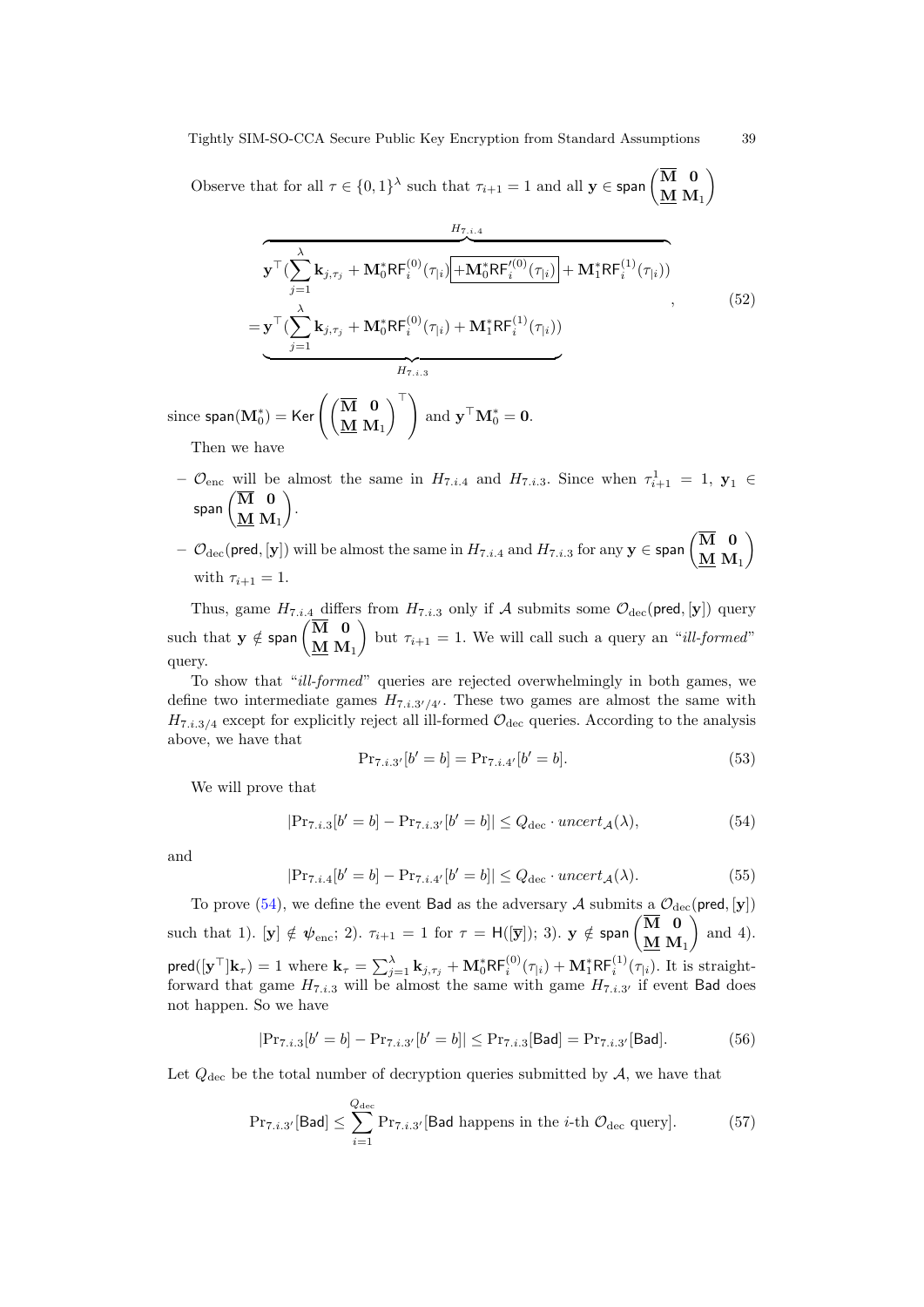So we will fix some  $i \in [Q_{\text{dec}}]$  and consider the *i*-th  $\mathcal{O}_{\text{dec}}(\text{pred}_i, [\mathbf{y}])$  query submitted by A in game  $H_{7,i,3'}$ . We will show that Bad will not happen overwhelmingly in this  $\mathcal{O}_{\text{dec}}$ query.

We use the fact that  $\mathbf{k}_{i+1,1}$  contains some entropy that is hidden from A. More precisely, we use the fact that  $\mathbf{k}_{i+1,1} \leftarrow \mathcal{Z}_q^{3k}$  is identically distributed with  $\mathbf{k}_{i+1,1} + \mathbf{M}_0^* \mathbf{w}$ where  $\mathbf{k}_{i+1,1} \leftarrow_{\S} \mathbb{Z}_q^{3k}$  and  $\mathbf{w} \leftarrow_{\S} \mathbb{Z}_q^{k}$ . We will show that in game  $H_{7,i,3'}$ , w is hidden from  ${\mathcal A}$  until the *i*-th  $\hat{{\mathcal O}}_{\rm dec}$  query.

- $-$  pk<sub>KEM</sub> does not leak any information about w. Since  $\mathbf{M}^\top(\mathbf{k}_{i+1,1} + \mathbf{M}_0^* \mathbf{w}) = \mathbf{M}^\top \mathbf{k}_{i+1,1}.$ This is due to the fact that  $\mathsf{span}(\mathbf{M}_0^*) = \mathsf{Ker}\left(\begin{pmatrix} \overline{\mathbf{M}} & \mathbf{M}^T & \mathbf{M}^T & \mathbf{M}^T & \mathbf{M}^T & \mathbf{M}^T & \mathbf{M}^T & \mathbf{M}^T & \mathbf{M}^T & \mathbf{M}^T & \mathbf{M}^T & \mathbf{M}^T & \mathbf{M}^T & \mathbf{M}^T & \mathbf{M}^T & \mathbf{M}^T & \mathbf{M}^T & \mathbf{M}^$ 0  $\mathbf{M}_1$  $\Big(\bigcap_{i=1}^{n} \bigcap_{i=1}^{n} \mathsf{Ker}(\mathbf{M}^{\top}).$
- $\mathcal{O}_{\text{enc}}$  oracle does not leak any information about **w**. This is because in the  $\mathcal{O}_{\text{enc}}$ oracle of game  $H_{7,i,3'}$ , w is used only in the generation of  $\gamma_1$  when  $\tau_{i+1}^1 = 1$ . In such cases, since  $\mathbf{y}_1 \in \mathsf{span}\left(\overline{\mathbf{M}} \atop \mathbf{M}\right)$ 0  $\mathbf{M}_1$  $\Big),\ \gamma_1\,=\,[\textbf{y}_1^\top(\textbf{k}_{i+1,1}+\textbf{M}_0^*\textbf{w})+\cdots]\,=\,[\textbf{y}_1^\top\textbf{k}_{i+1,1}+1]$  $\mathbf{y}_1^\top \mathbf{M}_0^* \mathbf{w} + \cdots] = [\mathbf{y}_1^\top \mathbf{k}_{i+1,1} + \cdots].$
- $\mathcal{O}_{\text{dec}}$  oracle does not leak any information about **w**. This is because in the  $\mathcal{O}_{\text{dec}}$  oracle of game  $H_{7,i,3'}$ , w is used only in the generation of  $\gamma$  when  $\tau_{i+1} = 1$ . Similarly, if  $\mathbf{y}\, \in \, \mathsf{span}\left(\overline{\mathbf{M}}\right)$ 0  $\mathbf{M}_1$ ),  $\gamma$  does not contain any information about w. So w might be used only when  $\mathbf{y} \notin \mathsf{span}\left(\overline{\mathbf{M}}\right)$ 0  $\mathrm{M}_1$ and  $\tau_{i+1} = 1$ . However, such case satisfies the definition of ill-formed query and will be rejected directly in game  $H_{7,i,3'}$ , so the response is independent of w.

Therefore, **w** is not leaked to A until the *i*-th  $\mathcal{O}_{\text{dec}}(\text{pred}_i, [\mathbf{y}])$  query.

So, if  $\tau_{i+1} = 1$  and  $\mathbf{y} \notin \mathsf{span}\left(\overline{\mathbf{M}} \right)$ 0  $\mathbf{M}_1$  $\bigg),$ 

$$
\begin{aligned} \mathrm{pred}_i(\gamma) &= \mathrm{pred}_i([\mathbf{y}^\top \mathbf{k}_\tau]) \\ &= \mathrm{pred}_i([\mathbf{y}^\top (\sum_{j=1}^\lambda \mathbf{k}_{j,\tau_j} + \mathbf{M}_0^* \mathsf{RF}_i^{(0)}(\tau_{|i}) + \mathbf{M}_1^* \mathsf{RF}_i^{(1)}(\tau_{|i}) )]) \\ &= \mathrm{pred}_i([\mathbf{y}^\top (\mathbf{k}_{i+1,1} + \mathbf{M}_0^* \mathbf{w}) + \mathbf{y}^\top (\sum_{j \neq i+1} \mathbf{k}_{j,\tau_j} + \mathbf{M}_0^* \mathsf{RF}_i^{(0)}(\tau_{|i}) + \mathbf{M}_1^* \mathsf{RF}_i^{(1)}(\tau_{|i}) )]) \\ &= \mathrm{pred}_i([\underbrace{\mathbf{y}^\top \mathbf{M}_0^*}_{\neq 0} \mathbf{w} + \mathbf{y}^\top (\sum_{j=1}^\lambda \mathbf{k}_{j,\tau_j} + \mathbf{M}_0^* \mathsf{RF}_i^{(0)}(\tau_{|i}) + \mathbf{M}_1^* \mathsf{RF}_i^{(1)}(\tau_{|i}) )]). \end{aligned}
$$

Since  $\mathbf{y}^\top \mathbf{M}_0^* \neq \mathbf{0}$ , the input of  $\mathsf{pred}_i$  is uniform due to the fresh randomness of w. Thus we have

<span id="page-39-0"></span> $\Pr_{7,i,3'}$ [Bad happens in the *i*-th  $\mathcal{O}_{\text{dec}}$  query] =  $\Pr_{\gamma \leftarrow s} \Gamma[\text{pred}_i(\gamma) = 1].$  (58)

Thus  $(54)$  follows from  $(58)$ ,  $(57)$  and  $(56)$ . Similarly, we can prove  $(55)$ .

Combining  $(53)$ ,  $(54)$  and  $(55)$ , we have that

<span id="page-39-2"></span>
$$
|\text{Pr}_{7.i.3}[b'=b] - \text{Pr}_{7.i.4}[b'=b]| \le 2Q_{\text{dec}} \cdot uncert_{\mathcal{A}}(\lambda). \tag{59}
$$

Game  $H_{7,i,4} - H_{7,i,5}$ .  $H_{7,i,5}$  is almost the same as  $H_{7,i,4}$  except for replacing the random function  $\mathsf{RF}^{(1)}_i:\{0,1\}^i\to \mathbb{Z}_q^k$  with  $\mathsf{RF}^{(1)}_{i+1}:\{0,1\}^{i+1}\to \mathbb{Z}_q^k$ . We have that

<span id="page-39-1"></span>
$$
|\text{Pr}_{7.i.4}[b'=b] - \text{Pr}_{7.i.5}[b'=b]| \le 2Q_{\text{dec}} \cdot \text{uncert}_{\mathcal{A}}(\lambda). \tag{60}
$$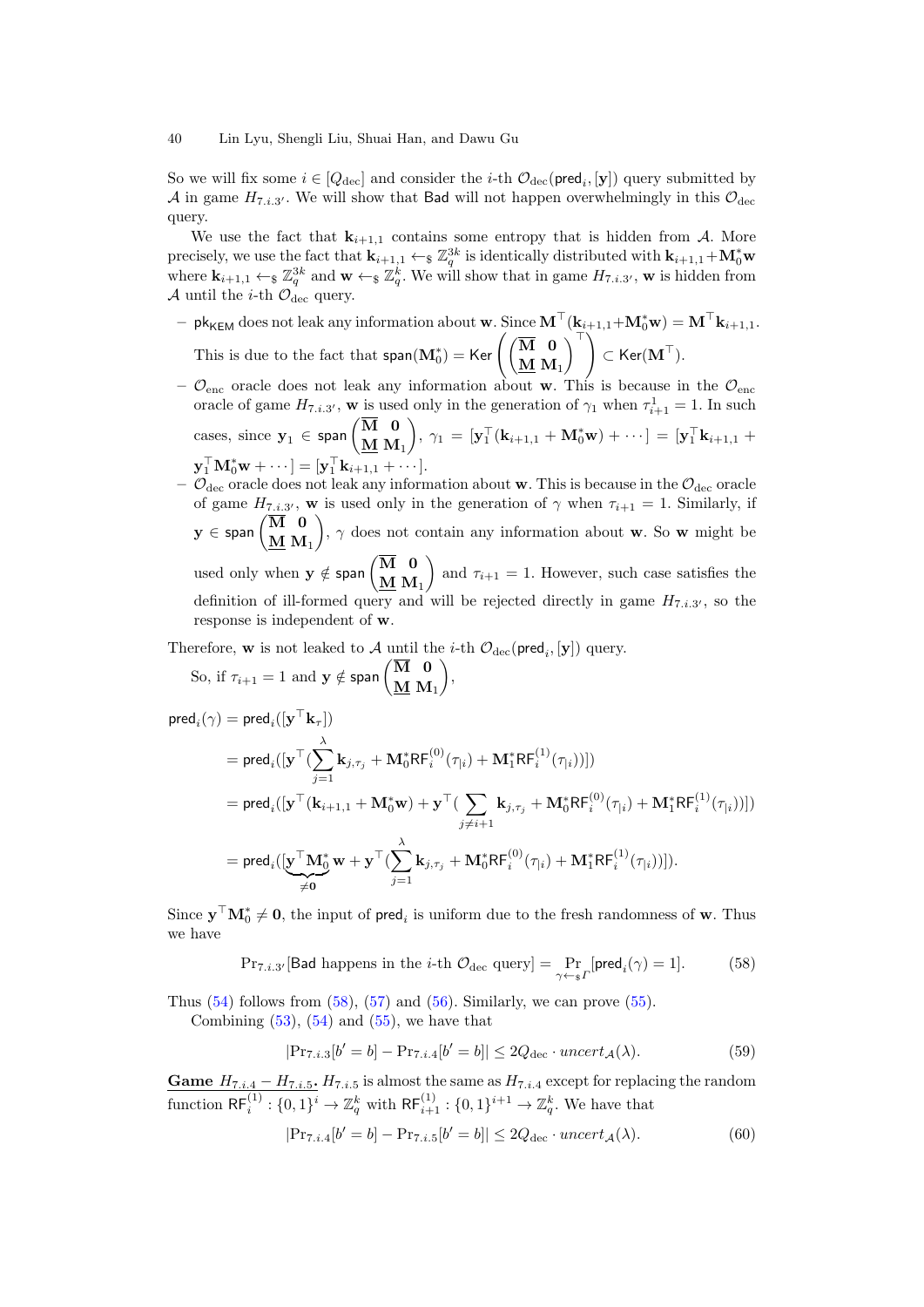The proof of [\(60\)](#page-39-1) is similar to the one of [\(59\)](#page-39-2). Consider the following function  $\mathsf{RF}_{i+1}^{(1)}$ ,

$$
\mathsf{RF}_{i+1}^{(1)}(\tau_{|i+1}) = \begin{cases} \mathsf{RF}_{i}^{(1)}(\tau_{|i}) + \mathsf{RF}_{i}'^{(1)}(\tau_{|i}) & \text{If } \tau_{i+1} = 0\\ \mathsf{RF}_{i}^{(1)}(\tau_{|i}) & \text{If } \tau_{i+1} = 1 \end{cases}
$$

This is indeed a random function with  $i+1$  bits input if  $\mathsf{RF}'^{(1)}_i: \{0,1\}^i \to \mathbb{Z}_q^k$  is an independent random function. The rest of the proof is also symmetric. Define the illformed query as a  $\mathcal{O}_{\text{dec}}(\text{pred}, [\mathbf{y}])$  query such that  $\mathbf{y} \notin \textsf{span}\left(\overline{\textbf{M}}\right)$ 0  $\mathbf{M}_0$ ) but  $\tau_{i+1} = 0$ . When analyze the probability that event Bad happens, use the entropy in  $\mathbf{k}_{i+1,0}$ , i.e.,  $\mathbf{k}_{i+1,0}$  distributes identically to  $\mathbf{k}_{i+1,0} + \mathbf{M}_{1}^{*}\mathbf{w}$  and show w is not leaked at all. We omit the proof details here.

Game  $H_{7,i.5} - H_{7,i.6}$ ,  $H_{7,i.6}$  is almost the same as  $H_{7,i.5}$  except for replacing  $\mathbf{M}_{0}^{*} R F_{i+1}^{(0)}(\tau_{|i+1}) +$  $M_1^*RF_{i+1}^{(1)}(\tau_{i+1})$  with  $M^{\perp}RF_{i+1}(\tau_{i+1})$  for an independent random function  $RF_{i+1}$ :  $\{0,1\}^{i+1} \to \mathbb{Z}_q^{2k}$ . Similar to the analysis of [\(51\)](#page-37-1), we have that

<span id="page-40-1"></span>
$$
|\Pr_{7.i.5}[b'=b] - \Pr_{7.i.6}[b'=b]| \le 2^{-\Omega(\lambda)}.
$$
 (61)

We omit the detailed analysis here.

Game  $H_{7,i.6} - H_{7,i.7}$ ,  $H_{7,i.7}$  is almost the same as  $H_{7,i.6}$  except for selecting  $[\mathbf{y}_1]$  uniformly random from  $\mathbb{G}^{2k}$ . Similarly, we can show that

<span id="page-40-0"></span>
$$
|\Pr_{7.i.6}[b'=b] - \Pr_{7.i.7}[b'=b]| \leq 2\text{Adv}_{\mathcal{U}_k,\text{GGen},\mathcal{B}}^{\text{mddh}}(\lambda) + 2^{-\Omega(\lambda)}.
$$
 (62)

The proof of  $(62)$  can be seen as a combination of the proof of  $(49)$  and the proof of [\(50\)](#page-36-2). We omit the proof details here.

**Game**  $H_{7,i.7}$ .  $H_{7,i.7}$  is almost the same with  $H_{7,i+1}$  and

<span id="page-40-2"></span>
$$
Pr_{7.i.7'}[b'=b] = Pr_{7.i+1}[b'=b].
$$
\n(63)

Thus, combining [\(48,](#page-36-0) [50,](#page-36-2) [51,](#page-37-1) [59,](#page-39-2) [60,](#page-39-1) [61,](#page-40-1) [62\)](#page-40-0) and [\(63\)](#page-40-2), Lemma [7](#page-35-0) follows.

**Game**  $H_{7,\lambda}$ . In this game, b is leaked to A only through  $\gamma_b$  (the output of  $\mathcal{O}_{\text{enc}}$ ). We will show that,  $\gamma_1$  is actually uniform random over  $\mathbb{G}$ , just like  $\gamma_0$ . This conclusion follows from the following facts.

– Note that the oracle  $\mathcal{O}_{\text{dec}}$  in game  $H_{7,\lambda}$  has the rejection rule

 $([\mathbf{y}] \in \psi_{\text{enc}}) \vee (\exists [\mathbf{y}'] \in \psi_{\text{enc}} \text{ s.t. } H([\overline{\mathbf{y}}]) = H([\overline{\mathbf{y}'}]) \wedge \mathbf{y} \neq \mathbf{y}')$ .

This condition is equivalent to  $\tau = H([\bar{y}]) \in \mathcal{T}_{enc}$ . It means if the random function  $RF_{\lambda}$  takes  $\tau^1$  as input in some  $\mathcal{O}_{\text{enc}}$  query, it will not take the same input  $\tau^1$  in any  $\mathcal{O}_{\text{dec}}$  query.

- $-$  RF<sub> $\lambda$ </sub> will take distinct input  $\tau^1$  in each  $\mathcal{O}_{\text{enc}}$  query. This is due to the rejection rule of  $\mathcal{O}_{\text{enc}}$ .
- With probability 1 − 2<sup>-Ω(λ)</sup>,  $y_1$  ∉ span(M) for all the  $\mathcal{O}_{\text{enc}}$  queries.

Thus, for each  $\gamma_1$  in  $\mathcal{O}_{\text{enc}}$  query,

$$
\gamma_1 = \left[ \mathbf{y}_1^\top \sum_{j=1}^{\lambda} \mathbf{k}_{j,\tau_j^1} + \underbrace{\mathbf{y}_1^\top \mathbf{M}^\perp}_{\neq \mathbf{0}} \mathsf{RF}_{\lambda}(\tau^1) \right] \text{ is random.}
$$

 $\Box$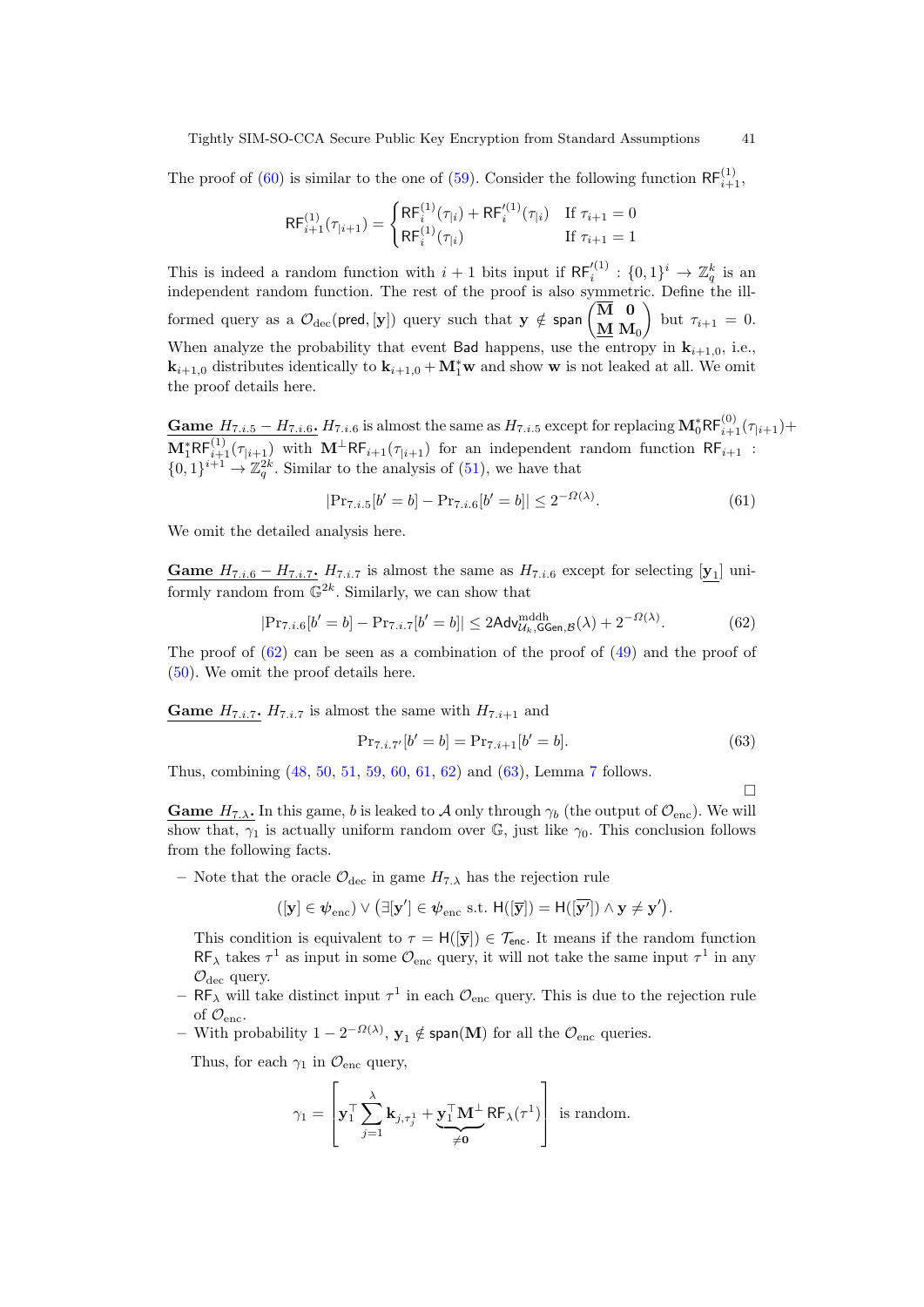Since  $\mathsf{RF}_{\lambda}(\tau^1)$  is not used anywhere else. Thus,  $\gamma_0$  and  $\gamma_1$  are (almost) identically distributed and we can conclude that

<span id="page-41-1"></span>
$$
\left|\Pr_{7,\lambda}[b'=b]-\frac{1}{2}\right| \le 2^{-\Omega(\lambda)}.\tag{64}
$$

Finally, combining [\(33,](#page-31-2) [34,](#page-32-1) [40,](#page-33-3) [42,](#page-34-0) [43,](#page-34-1) [44,](#page-34-2) [45,](#page-34-3) [46,](#page-35-3) [47\)](#page-35-1) and [\(64\)](#page-41-1), Theorem [2](#page-15-4) follows.

# <span id="page-41-0"></span>D Proof of Theorem [3](#page-15-5)

Proof of Theorem [3.](#page-15-5) Before we proving Theorem [3,](#page-15-5) we first prove the following lemma.

**Lemma 8.** For the KEM KEM<sub>mddh</sub> in Figure [7,](#page-16-0) for any polynomial  $n = \text{plog}(\lambda)$  and any PPT algorithm A,

$$
\begin{aligned} |\Pr[\mathcal{A}(\mathsf{pk}_{\mathsf{KEM}},\mathsf{sk}_{\mathsf{KEM}},\psi_1,\cdots,\psi_n)=1]-\Pr[\mathcal{A}(\mathsf{pk}_{\mathsf{KEM}},\mathsf{sk}_{\mathsf{KEM}},\psi_1',\cdots,\psi_n')=1]| \\ & \leq \mathsf{Adv}_{\mathcal{U}_k,\mathsf{GGen},\mathcal{B}}^{mdth}(\lambda)+2^{-\varOmega(\lambda)} \end{aligned}
$$

 $where (pk_{KEM}, sk_{KEM}) \leftarrow s KGen(1^{\lambda}) and ( \psi_i, \gamma_i) \leftarrow s KEnc(pk_{KEM}), \psi'_i \leftarrow s \Psi$  for all  $i \in$  $[n]$ .

*Proof of Lemma [8.](#page-41-2)* This lemma follows from the fact that the encapsulation  $\psi$  (which is the output of  $\text{KEnc}(\text{pk}_{\text{KEM}})$ ) is a random vector over span([M]) and is independent of sk<sub>KEM</sub>. More precisely, we can build a MDDH adversary  $\mathcal{B}'$  such that

<span id="page-41-3"></span>
$$
|\Pr[\mathcal{A}(\mathsf{pk}_{\mathsf{KEM}}, \mathsf{sk}_{\mathsf{KEM}}, \psi_1, \cdots, \psi_n) = 1] - \Pr[\mathcal{A}(\mathsf{pk}_{\mathsf{KEM}}, \mathsf{sk}_{\mathsf{KEM}}, \psi'_1, \cdots, \psi'_n) = 1]|
$$
  
\$\leq \mathsf{Adv}\_{\mathcal{U}\_{3k,k}, \mathsf{GGen}, \mathcal{B}'}^{\mathsf{n}\text{-mddh}}(\lambda).\$ (65)

Upon receiving a challenge  $(\mathcal{G}, [\mathbf{M}] \in \mathbb{G}^{3k \times k}, [\mathbf{H}] := ([\mathbf{h}_1 | \cdots | \mathbf{h}_n]) \in \mathbb{G}^{3k \times n}$  for the *n*-fold  $\mathcal{U}_{3k,k}$ -MDDH problem,  $\mathcal{B}'$  random selects  $\mathbf{k}_{1,0},\cdots,\mathbf{k}_{\lambda,1} \leftarrow \mathbb{S} \mathbb{Z}_q^{3k}$  and calculates  $([M^{\top} k_{j,\beta}])_{1\leq j\leq\lambda,0\leq\beta\leq1}$ . Thus  $\mathcal{B}'$  can perfectly simulate a properly distributed key pair  $(pk_{KEM}, sk_{KEM})$ . Then  $\mathcal{B}'$  calls  $\mathcal{A}(pk_{KEM}, sk_{KEM}, [\mathbf{h}_1], \cdots, [\mathbf{h}_n])$  and outputs whatever  $\mathcal{A}$ outputs. Thus, if each column  $[\mathbf{h}_i]$  of  $[\mathbf{H}]$  is uniformly random over  $\mathbb{G}^{3k}$ ,  $\mathcal{B}'$  outputs  $\mathcal{A}(\mathsf{pk}_{\mathsf{KEM}},\mathsf{sk}_{\mathsf{KEM}},\psi_1',\cdots,\psi_n').$  If each column  $[\mathbf{h}_i]$  of  $[\mathbf{H}]$  is uniformly random over  $\mathsf{span}([\mathbf{M}]),$ B' outputs  $\mathcal{A}(\mathsf{pk}_{\mathsf{KEM}},\mathsf{sk}_{\mathsf{KEM}},\psi_1,\cdots,\psi_n)$ . Thus [\(65\)](#page-41-3) follows.

Finally Lemma [8](#page-41-2) follows from [\(65\)](#page-41-3), Lemma [6](#page-29-1) and Lemma [3.](#page-28-3)

 $\Box$ 

<span id="page-41-2"></span> $\blacksquare$ 

Now we prove Theorem [3.](#page-15-5) For any PPT adversary  $A$  with negligible uncertainty uncert<sub>A</sub>( $\lambda$ ), consider an experiment  $\mathsf{Exp}_{\mathsf{KEM}_{\mathsf{mddh}},\mathcal{A}}^{\text{rer}}(\lambda)$  which first randomly selects  $b \leftarrow$  $\{0,1\}$ , then calls  $\mathsf{Exp}_{\mathsf{KEM}_{\mathsf{mddh}},\mathcal{A}}^{\text{rer-}b}(\lambda)$  and gets its output  $b'$ . It is straightforward that

$$
\mathsf{Adv}_{\mathsf{KEM}_{\mathsf{mddh}},\mathcal{A}}^{\text{rer}}(\lambda) = 2 \left| \Pr[b' = b \text{ in } \mathsf{Exp}_{\mathsf{KEM}_{\mathsf{mddh}},\mathcal{A}}^{\text{rer}}(\lambda)] - \frac{1}{2} \right|.
$$
 (66)

Then we rewrite  $\mathsf{Exp}_{\mathsf{KEM}_{\mathsf{mddh}},\mathcal{A}}^{\text{rer}}(\lambda)$  in Figure [17](#page-42-0) and make changes to it gradually through  $G_0$  to  $G_3$ . Game  $G_0 - G_3$  are defined below in Figure [17.](#page-42-0)

**Game**  $G_0$ . This game is almost the same as  $Exp_{\mathsf{KEM}_{\mathsf{mddh}},\mathcal{A}}^{\text{rer}}(\lambda)$ . Then

<span id="page-41-4"></span>
$$
\mathsf{Adv}_{\mathsf{KEM}_{\mathsf{maddh}},\mathcal{A}}^{\text{special}}(\lambda) = 2 \left| \Pr_0[b' = b] - \frac{1}{2} \right|.
$$
 (67)

**Game**  $G_0 - G_1$ .  $G_1$  is almost the same as  $G_0$  except for the generation of  $\psi_i$ .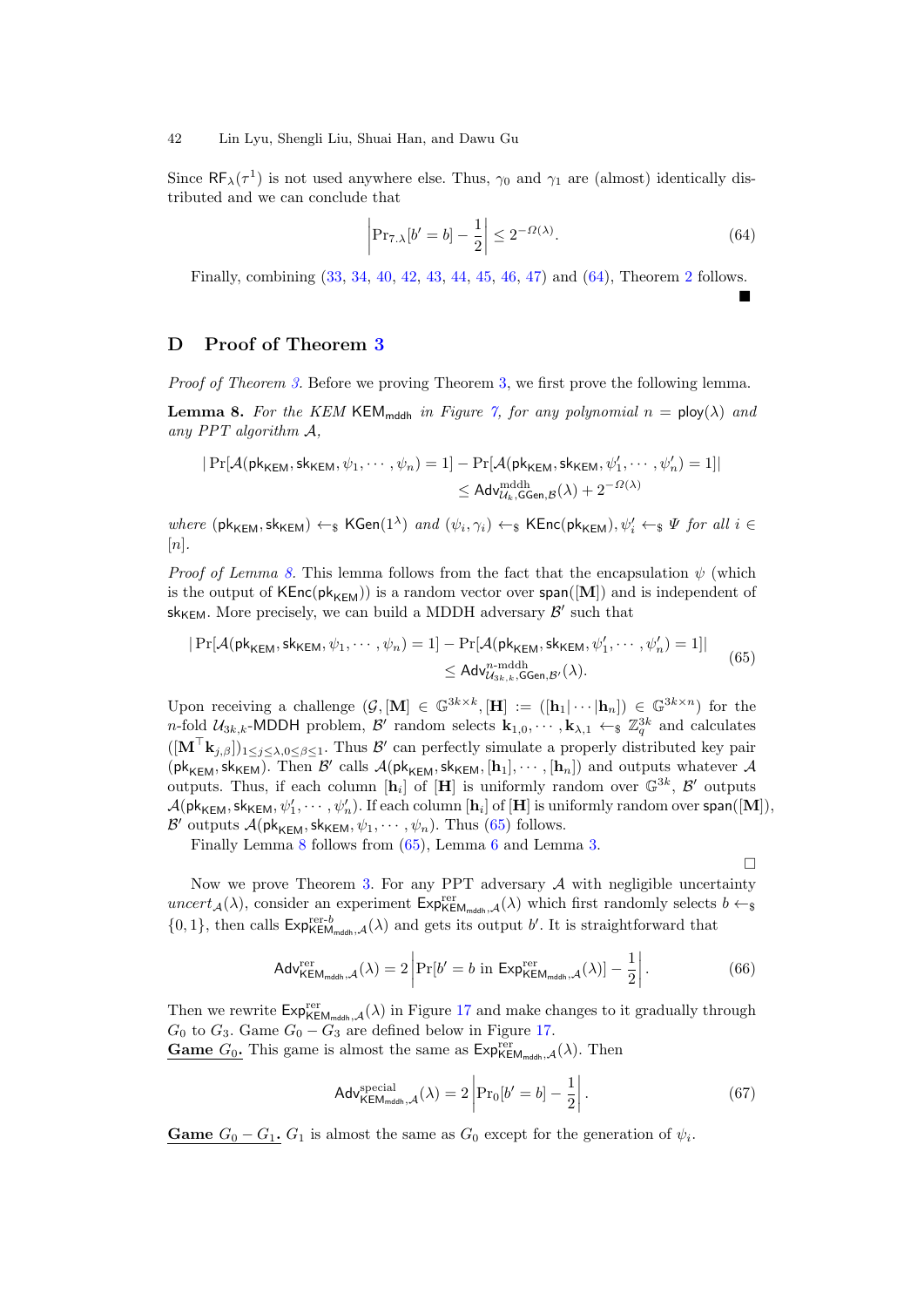<span id="page-42-0"></span>**Fig. 17.** Games  $G_0 - G_3$  with respect to  $Exp_{\mathsf{KEM}_{\mathsf{maddh}},\mathcal{A}}^{\text{ref}}(\lambda)$ .

- $\text{ In } G_0, \psi_i \text{ is uniform over } \Psi \text{ for all } i \in [n].$
- In  $G_1$ ,  $\psi_i$  is the output of  $\mathsf{KEnc}(\mathsf{pk}_{\mathsf{KEM}})$  for all  $i \in [n]$ .

By Lemma [8,](#page-41-2) we have that

<span id="page-42-2"></span>
$$
|\Pr_0[b'=b] - \Pr_1[b'=b]| \le \mathsf{Adv}_{\mathcal{U}_k, \mathsf{GGen}, \mathcal{B}}^{\mathrm{mddh}}(\lambda) + 2^{-\Omega(\lambda)}.
$$
\n(68)

The reduction is straightforward and we omit the details here.

Game  $G_1 - G_2$ .  $G_2$  is almost the same as  $G_1$  except for one change in  $\mathcal{O}_{\text{cha}}$  oracle. In  $G_2$ , for a  $\mathcal{O}_{\text{cha}}(\psi, \text{pred})$  query where  $\psi = \psi_i \in \psi_{\text{ran}}$  and  $b = 1$ , instead of using  $\gamma \leftarrow \mathsf{KDec}(\mathsf{sk}_{\mathsf{KEM}}, \psi_i), \, \gamma \text{ is set to } \gamma_i \text{ which is generated by } (\psi_i, \gamma_i) \leftarrow_\$ \mathsf{KEnc}(\mathsf{pk}_{\mathsf{KEM}}).$ 

Since KEM<sub>mddh</sub> is perfectly correct, this change is conceptual. Then we have

<span id="page-42-3"></span>
$$
Pr_1[b' = b] = Pr_2[b' = b].
$$
\n(69)

**Game**  $G_2 - G_3$ ,  $G_3$  is almost the same as  $G_2$  except for the generation of  $(\psi_i, \gamma_i)$ .

- In  $G_2$ ,  $(\psi_i, \gamma_i)$  is the output of  $\mathsf{KEnc}(\mathsf{pk}_{\mathsf{KEM}})$  for all  $i \in [n]$ .
- In  $G_3$ ,  $(\psi_i, \gamma_i)$  is uniform over  $\Psi \times \Gamma$  for all  $i \in [n]$ .

We will reduce the indistinguishability between  $G_2$  and  $G_3$  to the mPR-CCCA security of KEM<sub>mddh</sub>. More precisely, we will build an adversary  $\mathcal{B}$  (with  $uncert_{\mathcal{B}}(\lambda) = uncert_{\mathcal{A}}(\lambda)$ ) against the mPR-CCCA security of  $KEM_{\text{mddh}}$  such that

<span id="page-42-1"></span>
$$
|\Pr_2[b'=b] - \Pr_3[b'=b]| \le \mathsf{Adv}_{\mathsf{KEM}_{\mathsf{mddh}},\mathcal{B}}^{\text{mpr-ccc}}(\lambda). \tag{70}
$$

On input  $\mathsf{pk}_{\mathsf{KFM}}$ ,  $\mathcal B$  simulates game  $G_2(G_3)$  as follows.

- B randomly selects  $b \leftarrow_{\$} \{0, 1\}.$
- $-$  B calls  $\mathcal{A}^{\mathcal{O}_{\text{cha}}(\cdot,\cdot)}(\textsf{pk}_{\textsf{KEM}})$  to get  $(st,1^n)$ .
	- To simulate  $\mathcal{O}_{\text{cha}}(\psi, \text{pred})$  for A, B submits a (pred,  $\psi$ ) query to its own  $\mathcal{O}_{\text{dec}}$ oracle. Since  $\beta$  has not submitted any  $\mathcal{O}_{\rm enc}$  query yet, set  $\psi_{\rm ran}$  is empty. So it will always get a bit  $d = \text{pred}(\text{KDec}(\text{sk}_{\text{KEM}}, \psi))$  as response. Then  $\beta$  forwards to  $\mathcal A$  the bit  $d$  as response.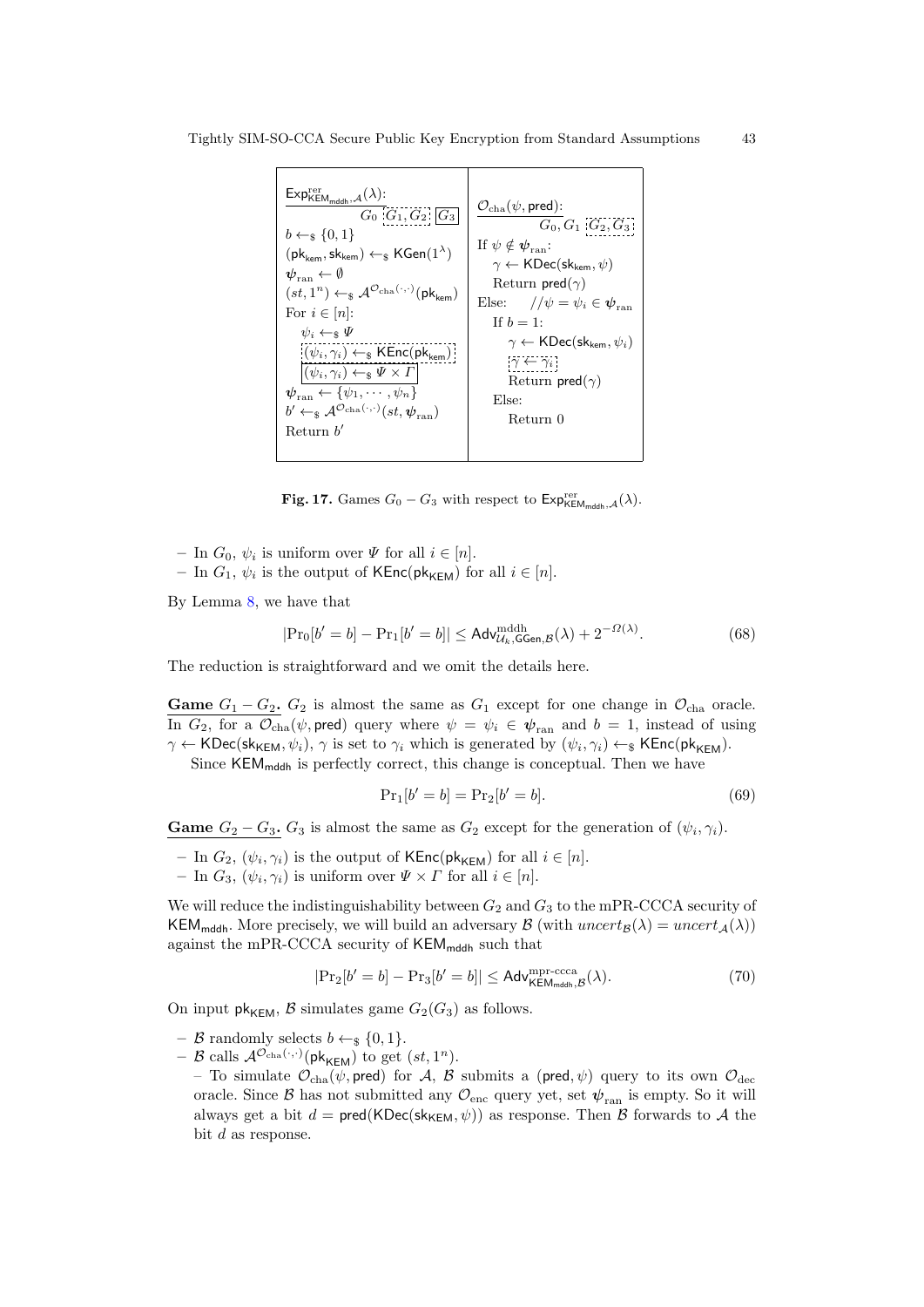- $-$  B queries  $\mathcal{O}_{\text{enc}}($ ) oracle n times and gets the response  $(\psi_i, \gamma_i)$  for  $i \in [n]$ .
- $-$  B sets  $\psi_{\text{ran}} \leftarrow {\psi_1, \cdots, \psi_n}$  and calls  $\mathcal{A}^{\mathcal{O}_{\text{cha}}(\cdot,\cdot)}(st, \psi_{\text{ran}})$  to get b'.
	- To simulate  $\mathcal{O}_{\mathrm{cha}}(\psi, \mathsf{pred})$  for  $\mathcal{A},$  note that now  $\psi_{\mathrm{ran}} = \psi_{\mathrm{enc}}.$  Thus

• If  $\psi \notin \psi_{\text{ran}}$ ,  $\beta$  asks it own oracle to answer the  $\mathcal{O}_{\text{cha}}(\psi, \text{pred})$  query from A as before.

• If  $\psi = \psi_i \in \psi_{\text{ran}}$ , to make sure that  $uncert_{\mathcal{B}}(\lambda) = uncert_{\mathcal{A}}(\lambda), \mathcal{B}$  first queries its own oracle  $\mathcal{O}_{\text{dec}}(\text{pred}, \psi_i)$  and gets the response 0 (since  $\psi_i \in \psi_{\text{ran}} = \psi_{\text{enc}}$ ). Then  $\mathcal{B}$ returns 0 if  $b = 0$  and returns  $\text{pred}(\gamma_i)$  if  $b = 1$ .

 $-$  B outputs 1 if and only if  $(b' = b)$ .

B perfectly simulates game  $G_2$  for A if the response of  $\mathcal{O}_{\text{enc}}($ ) oracle  $(\psi_i, \gamma_i)$  is the output of  $\mathsf{KEnc}(\mathsf{pk}_{\mathsf{KEM}})$  for all  $i \in [n]$  and perfectly simulates game  $G_3$  for A if  $(\psi_i, \gamma_i)$  is uniform over  $\Psi \times \Gamma$  for all  $i \in [n]$ . Thus, [\(70\)](#page-42-1) follows.

**Game**  $G_3$ . We will show that

<span id="page-43-1"></span>
$$
\left|\Pr_3[b'=b] - \frac{1}{2}\right| \le Q_{\text{cha}} \cdot \text{uncert}_{\mathcal{A}}(\lambda). \tag{71}
$$

 $\blacksquare$ 

We first define  $\mathcal{I}_{\text{in}} := \{j \in [Q_{\text{cha}}] \mid \psi \in \psi_{\text{ran}} \text{ in the } j\text{-th } \mathcal{O}_{\text{cha}}(\psi, \text{pred}_j) \text{ query}\}\.$  Consider the j-th  $\mathcal{O}_{\text{cha}}(\psi, \text{pred}_j)$  query for  $j \in \mathcal{I}_{\text{in}}$ . Suppose  $\psi = \psi_i \in \psi_{\text{ran}}$ . Then  $\mathcal{O}_{\text{cha}}$  will respond to  $A$  as follows

 $\int \text{pred}_j(\gamma_i)$  if  $b = 1$ 0 if  $b = 0$ . Suppose  $b = 1$ , now let's consider the probability that there exists  $j \in \mathcal{I}_{\text{in}}$  such that the j-th  $\mathcal{O}_{\text{cha}}$  query returns 1, i.e.,  $\Pr[\exists j \in \mathcal{I}_{\text{in}}, \mathsf{pred}_j(\gamma_i) = 1].$  In game  $G_3$ , since each  $\gamma_i$  is uniform over  $\Gamma$ , we have that

$$
\begin{aligned} \Pr[\exists j \in \mathcal{I}_{\text{in}}, \text{pred}_j(\gamma_i) = 1] & \leq \sum_{j \in \mathcal{I}_{\text{in}}} \Pr_{\gamma \leftarrow \text{s} \varGamma}[\text{pred}_j(\gamma) = 1] \\ & \leq \sum_{j \in [Q_{\text{cha}}]} \Pr_{\gamma \leftarrow \text{s} \varGamma}[\text{pred}_j(\gamma) = 1] = Q_{\text{cha}} \cdot \text{uncert}_{\mathcal{A}}(\lambda). \end{aligned}
$$

Thus, no adversary can have an advantage greater than  $Q_{\text{cha}} \cdot \text{uncert}_{\mathcal{A}}(\lambda)$  in game  $G_3$ and [\(71\)](#page-43-1) follows.

Finally, combining [\(67,](#page-41-4) [68,](#page-42-2) [69,](#page-42-3) [70\)](#page-42-1) and [\(71\)](#page-43-1), Theorem [3](#page-15-5) follows.

# <span id="page-43-0"></span>E Supplementary Materials for Qualified Proof System

Recall the definition of  $\mathcal{L}^{\text{snd}}$ -indistinguishability of two proof systems in [\[GHK17\]](#page-26-8).

Definition 17 ( $\mathcal{L}^{\texttt{snd}}$ -indistinguishability of two proof systems). Let PS $_0$  = (PGen $_0$ ,  $PPrv_0, PVer_0, PSim_0)$  and  $PS_1 = (PGen_1, PPrv_1, PVer_1, PSim_1)$  be two proof systems for a family of languages  $\mathcal{L} = \mathcal{L}_{\text{pars}}$ . Let  $\mathcal{L}^{\text{snd}} = {\{\mathcal{L}^{\text{snd}}_{\text{pars}}\}}$  be a family of languages, such that  $\mathcal{L}_{\text{pars}} \subseteq \mathcal{L}_{\text{pars}}^{\text{snd}}$ . For any adversary A, define experiment  $\text{Exp}_{\mathcal{L}^{\text{snd}},\text{PS}_0,\text{PS}_1,\mathcal{A}}(\lambda)$  in Figure [18.](#page-44-1) We say  $PS_0$  and  $PS_1$  are  $\mathcal{L}^{\text{snd}}$ -indistinguishable, if for all unbounded adversary A, the advantage

$$
\mathsf{Adv}^{\operatorname{PS-ind}}_{\mathcal{L}^{\operatorname{snd}},\mathsf{PS}_0,\mathsf{PS}_1,\mathcal{A}}(\lambda) := \left| \operatorname{Pr} \left[ \operatorname{Exp}^{\operatorname{PS-ind}}_{\mathcal{L}^{\operatorname{snd}},\mathsf{PS}_0,\mathsf{PS}_1,\mathcal{A}}(\lambda) = 1 \right] - \frac{1}{2} \right|
$$

is negligible in  $\lambda$ .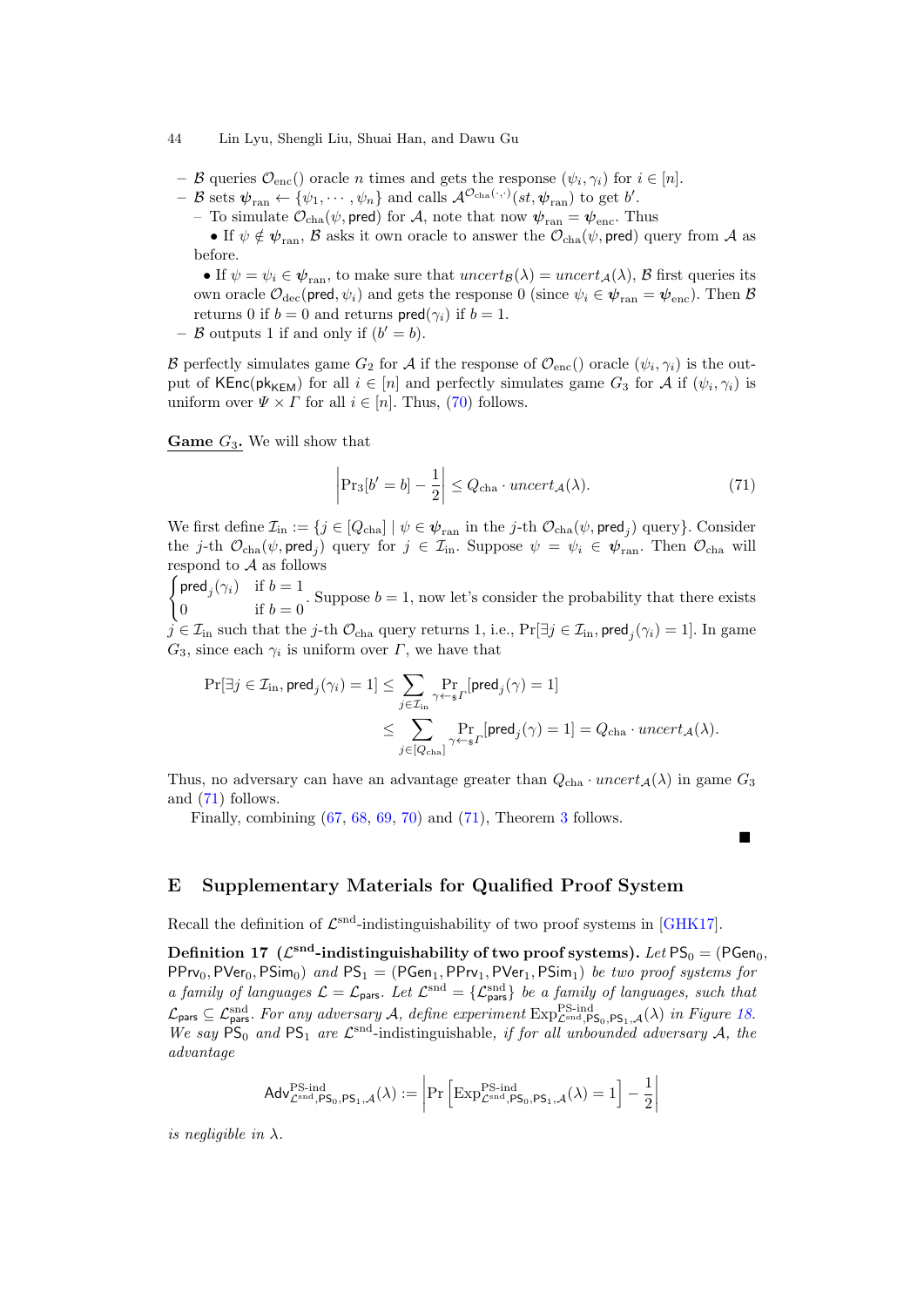| $\mathrm{Exp}^\mathrm{PS-ind}_{\mathcal{L}^\mathrm{snd}, \mathsf{PS}_0, \mathsf{PS}_1, \mathcal{A}}(\lambda)$ :                                                                  |                                                                                        | $\mathcal{O}_{\rm ver}(x,\Pi,{\sf pred})$ :                                                     |
|----------------------------------------------------------------------------------------------------------------------------------------------------------------------------------|----------------------------------------------------------------------------------------|-------------------------------------------------------------------------------------------------|
| $b \leftarrow_s \{0,1\}$                                                                                                                                                         | $\mathcal{O}_{\text{sim}}()$ :                                                         | $\lceil \overline{(v,K) \leftarrow \textsf{PVer}_b(\textsf{psk},x,\Pi) \rceil} \rceil$          |
| $(ppk, psk) \leftarrow$ <sub>\$</sub> PGen <sub>b</sub> (pars)                                                                                                                   | $x \leftarrow_{\mathsf{s}} \overline{\mathcal{L}}^{\text{snd}} \backslash \mathcal{L}$ | If $\left[ x \notin \mathcal{L}^{\text{snd}} \vee v = 0 \right]$ :<br>$\vee \text{pred}(K) = 0$ |
| $(b' \leftarrow_{\$} \mathcal{A}^{\mathcal{O}_{\text{sim}}(), \mathcal{O}_{\text{ver}}^b(\cdot, \cdot, \cdot)}(\text{ppk})   (H, K) \leftarrow \textsf{PSim}_b(\textsf{psk}, x)$ |                                                                                        |                                                                                                 |
|                                                                                                                                                                                  | Return $(x, \Pi, K)$                                                                   | Return $\perp$                                                                                  |
| Return $\begin{cases} 1 & \text{If } b' = b \\ 0 & \text{Otherwise} \end{cases}$                                                                                                 |                                                                                        | Return $K$                                                                                      |
|                                                                                                                                                                                  |                                                                                        |                                                                                                 |

<span id="page-44-1"></span>Fig. 18. Experiment in the definition of  $\mathcal{L}^{\text{snd}}$ -indistinguishability of two proof systems.

Now we recall the definition of  $\widetilde{\mathcal{L}}^{\text{snd}}$ -extensibility of a proof system proposed in [\[GHK17\]](#page-26-8).

Definition 18 ( $\widetilde{\mathcal{L}}^{\text{snd}}$ -extensibility of a proof system). Let  $\mathcal{L} \subseteq \mathcal{L}^{\text{snd}} \subseteq \widetilde{\mathcal{L}^{\text{snd}}}$  be three family of languages. An  $\mathcal{L}^{\text{snd}}$ -qualified proof system PS is said to be  $\mathcal{L}^{\text{snd}}$ -extensible if there exists a proof system  $\widetilde{PS}$  for  $\mathcal L$  that complies with  $\widetilde{\mathcal{L}}^{\text{snd}}$ -constrained soundness and such that PS and  $\overline{PS}$  are  $\mathcal{L}^{\text{snd}}$ -indistinguishable.

# <span id="page-44-0"></span>F Proof of Lemma [1](#page-22-1)

*Proof of Lemma [1.](#page-22-1)* Game  $G_1$  differs from  $G_0$  if and only if A submits an  $\mathcal{O}_{\text{dec}}(\text{pred}, \psi =$  $([c], \Pi)$  query such that

$$
([\mathbf{c}], \Pi) \notin \psi_{\text{enc}} \land v = 1 \land \mathsf{pred}(\gamma) = 1 \land \tau \in \mathcal{T}.
$$

 $\tau \in \mathcal{T}$  means there exist a previous  $\mathcal{O}_{\text{enc}}$  query such that  $[\mathbf{c}_b]$  is sampled and  $H([\bar{c}])$ equals  $H([\overline{c_b}])$ . We will denote this event as Bad and  $G_1$  differs from  $G_0$  if and only if Bad happens. So we have

<span id="page-44-4"></span>
$$
|\Pr_0[b' = b] - \Pr_1[b' = b]| \le \Pr_0[\text{Bad}].\tag{72}
$$

Since we have

<span id="page-44-5"></span>
$$
Pr_0[Bad] = \frac{1}{2} Pr_0[Bad | b = 1] + \frac{1}{2} Pr_0[Bad | b = 0],
$$
\n(73)

we then bound  $Pr_0[Bad]$  with Lemma [9](#page-44-2) and Lemma [10.](#page-46-0)

### Lemma 9.

$$
\Pr_0[\mathsf{Bad} \mid b = 1] \leq \mathsf{Adv}_{\mathcal{H}, \mathcal{B}_1}^{\mathrm{cr}}(\lambda) + Q_{\mathrm{dec}} \cdot \mathit{uncert}_{\mathcal{A}}(\lambda).
$$

*Proof of Lemma [9.](#page-44-2)* We define game H which is exactly the same with  $G_0$  when  $b = 1$ . We denote  $Pr_H[E]$  the probability that event E happens in game H. Then we have

<span id="page-44-3"></span><span id="page-44-2"></span>
$$
\Pr_0[\text{Bad} \mid b = 1] = \Pr_H[\text{Bad}].\tag{74}
$$

Recall that, Bad happens when A submits an  $\mathcal{O}_{\text{dec}}(\text{pred}, \psi = ([c], \Pi))$  query such that

$$
([\mathbf{c}], \Pi) \notin \psi_{\text{enc}} \land v = 1 \land \text{pred}(\gamma) = 1 \land \tau \in \mathcal{T}.
$$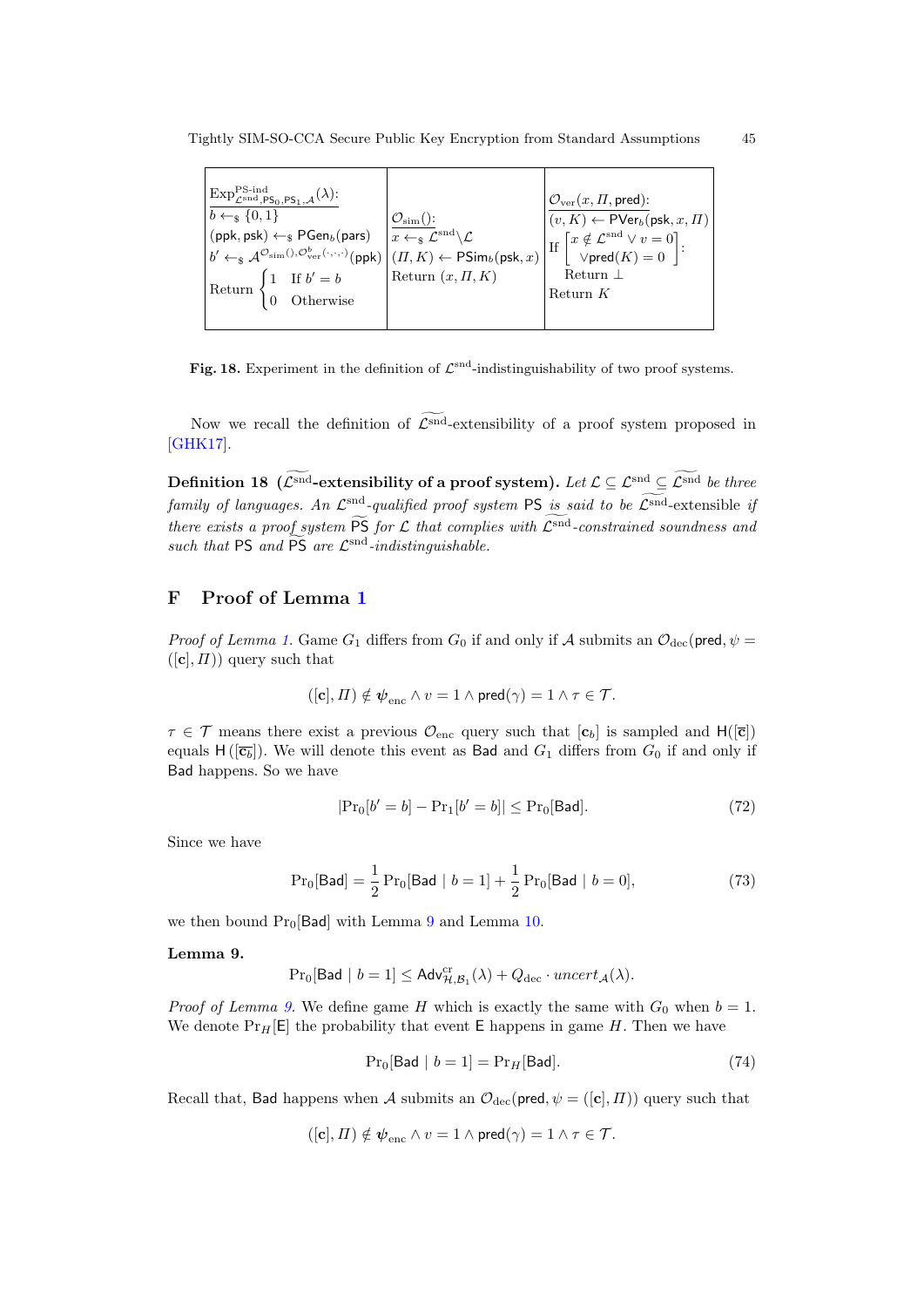We decompose it into two subevents, Bad<sup>in</sup> := Bad  $\wedge$  [c]  $\in$  span([A]) and Bad<sup>out</sup> := Bad  $\wedge$  [c]  $\notin$  span([A]). It is straightforward that

<span id="page-45-2"></span>
$$
\Pr_H[\mathsf{Bad}] \le \Pr_H[\mathsf{Bad}^{\mathsf{in}}] + \Pr_H[\mathsf{Bad}^{\mathsf{out}}].\tag{75}
$$

First we bound  $Pr_H[\mathsf{Bad}^{\mathsf{in}}]$ . In  $H, \tau \in \mathcal{T}$  means that there exists a previous  $\mathcal{O}_{\text{enc}}$  query such that  $[\mathbf{c}_1] = [\mathbf{A}]\mathbf{r}_1$  is sampled and  $H([\overline{\mathbf{c}}])$  equals  $H([\overline{\mathbf{c}}_1])$ . We further decompose this event into three cases as follows.

- For the case  $[\overline{c}] \neq [\overline{c_1}]$ , we found a collision for H.
- $-$  For the case  $[\bar{c}] = [\bar{c_1}] \wedge [\underline{c}] \neq [\underline{c_1}]$ , it will never happen. Since  $[c], [c_1] \in span([\mathbf{A}])$ and  $[\overline{A}]$  forms an invertible matrix,  $[\overline{c}] = [\overline{c_1}]$  would imply  $[\underline{c}] = [\underline{c_1}]$ .
- For the case  $[\mathbf{c}] = [\mathbf{c}_1]$ .  $([\mathbf{c}_1], \Pi_1) \in \psi_{\text{enc}}$  for  $(\Pi_1, [\kappa_1]) \leftarrow \text{PPrv}(\text{ppk}, [\mathbf{c}_1], \mathbf{r}_1)$ . Since  $([\mathbf{c}], \Pi) \notin \psi_{\text{enc}}$ , we have that  $\Pi \neq \Pi_1$ . By the perfect completeness property of PS, the verification PVer(psk,  $[c_1]$ ,  $\Pi_1$ ) will always pass. However,  $v = 1$  implies that the verification PVer(psk,  $[\mathbf{c}] = [\mathbf{c}_1], H$ ) also passes. This contradicts to the proof uniqueness property of PS. So this case will never happen.

Thus, we can build a PPT adversary  $\mathcal{B}_1$  and show that,

<span id="page-45-3"></span>
$$
\Pr_H[\mathsf{Bad}^{\mathsf{in}}] \le \mathsf{Adv}_{\mathcal{H},\mathcal{B}_1}^{\mathsf{cr}}(\lambda). \tag{76}
$$

Next, we bound  $Pr_H[\mathsf{Bad}^{\mathsf{out}}]$ . For  $i \in [Q_{\text{dec}}]$ , we define event  $\mathsf{Bad}^{\mathsf{out}}_i$  be the event that Bad<sup>out</sup> first happens in the *i*-th  $\mathcal{O}_{\text{dec}}$  query. Thus we have,

<span id="page-45-0"></span>
$$
\Pr_H[\mathsf{Bad}^{\mathsf{out}}] = \sum_{i=1}^{Q_{\text{dec}}} \Pr_H[\mathsf{Bad}^{\mathsf{out}}_i].\tag{77}
$$

We define a new event Bad be A submits an  $\mathcal{O}_{\text{dec}}(\text{pred}, \psi = ([c], \Pi))$  query such that

$$
\mathsf{pred}(\gamma) = 1 \land [\mathbf{c}] \notin \mathsf{span}([\mathbf{A}]).
$$

Meanwhile, for  $i \in [Q_{\text{dec}}]$ , we define  $\widetilde{\mathsf{Bad}}_i$  as the event that  $\widetilde{\mathsf{Bad}}$  first happens in the *i*-th  $\mathcal{O}_{\text{dec}}$  query. Then Bad<sup>out</sup> is a subevent of  $\widehat{\text{Bad}}_i$  and

<span id="page-45-1"></span>
$$
\Pr_H[\mathsf{Bad}_i^{\mathsf{out}}] \le \Pr_H[\widetilde{\mathsf{Bad}}_i].\tag{78}
$$

Then we bound  $Pr_H[\text{Bad}_i]$ . We use the fact that half of the  $k_0$ 's entropy is hidden from A. More precisely,  $\mathbf{k}_0 \leftarrow_s \mathbb{Z}_q^{2k}$  is identically distributed as  $\mathbf{k}_0 + \mathbf{A}^{\perp} \mathbf{w}$ , where  $\mathbf{k}_0 \leftarrow_{\$} \mathbb{Z}_q^{2k}, \mathbf{w} \leftarrow_{\$} \mathbb{Z}_q^k$  and  $\mathbf{A}^{\perp} \in \mathbb{Z}_q^{2k \times k}$  s.t.  $\mathbf{A}^{\top} \mathbf{A}^{\perp} = \mathbf{0}$ . Then we will show that, in game H, w is hidden from A before Bad first happens in the *i*-th  $\mathcal{O}_{\text{dec}}$  query.

– The public key  $pk_{kem}$  does not leak any information about **w** since

$$
(\mathbf{k}_0^{\top} + \mathbf{w}^{\top} (\mathbf{A}^{\perp})^{\top}) \mathbf{A} = \mathbf{k}_0^{\top} \mathbf{A}.
$$

- $\mathcal{O}_{\text{enc}}$  also hides **w** since  $\mathcal{O}_{\text{enc}}$  in H only uses  $pk_{\text{kem}}$ .
- The first  $i-1$  O<sub>dec</sub>(pred,  $ψ$  = ([c],  $\Pi$ )) queries also hides w. Since in  $H$ , before the *i*-th  $\mathcal{O}_{\text{dec}}$  query,
	- if  $[c] \notin \text{span}([\mathbf{A}])$  then  $\text{pred}(\gamma) = 0$  (otherwise  $\widetilde{\mathsf{Bad}}$  first happens before the *i*-th query). So these queries are rejected directly and is independent of w; – if  $[c]$  ∈ span( $[$ A $]$ ), since

$$
((\mathbf{k}_0+\mathbf{A}^{\perp}\mathbf{w})^{\top}+\tau\mathbf{k}_1^{\top})\cdot[\mathbf{c}]+[\kappa]=(\mathbf{k}_0^{\top}+\tau\mathbf{k}_1^{\top})\cdot[\mathbf{c}]+[\kappa]+\mathbf{w}^{\top}\underbrace{(\mathbf{A}^{\perp})^{\top}[\mathbf{c}]}_{=[0]},
$$

w is not used yet.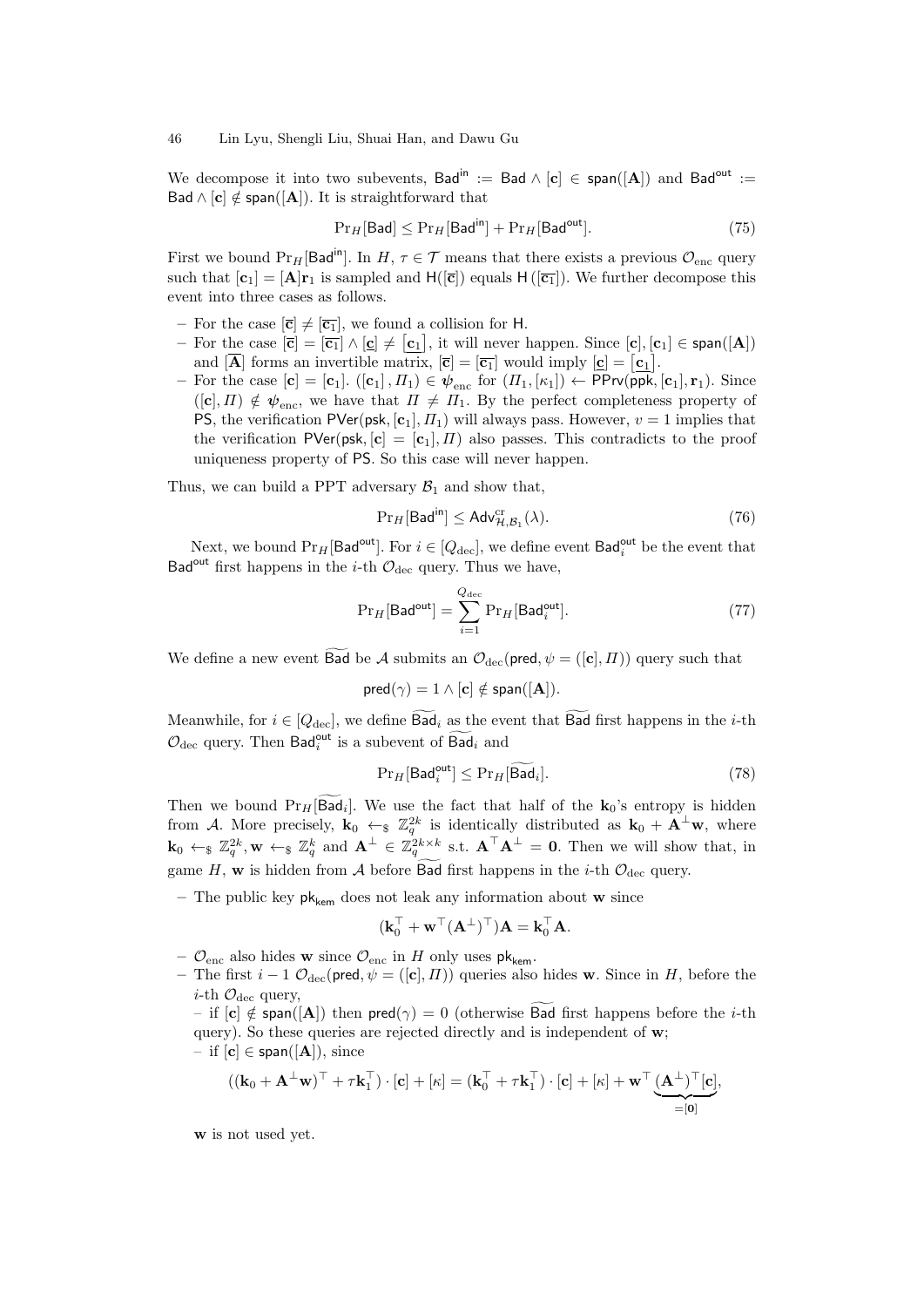Thus w is completely hidden from A until the *i*-th  $\mathcal{O}_{\text{dec}}$  query. So in the *i*-th  $\mathcal{O}_{\text{dec}}$  (pred<sub>*i*</sub>,  $\psi$  =  $([c], \Pi)$ ) query, if  $[c] \notin \text{span}([\mathbf{A}]),$  since

$$
\gamma = (\mathbf{k}_0^{\top} + \tau \mathbf{k}_1^{\top}) \cdot [\mathbf{c}] + [\kappa] + \mathbf{w}^{\top} (\mathbf{A}^{\perp})^{\top} [\mathbf{c}],
$$
  

 $\gamma$  will be random due to the randomness of **w**. In this case,

<span id="page-46-1"></span>
$$
\Pr_H[\widehat{\mathsf{Bad}}_i] = \Pr_{\gamma \leftarrow \mathsf{s}\Gamma}[\mathsf{pred}_i(\gamma)].\tag{79}
$$

So combining  $(77)$ ,  $(78)$  and  $(79)$ . We have that

<span id="page-46-2"></span>
$$
\Pr_H[\mathsf{Bad}^{\mathsf{out}}] = \sum_{i=1}^{Q_{\text{dec}}} \Pr_H[\mathsf{Bad}^{\mathsf{out}}_i] \le \sum_{i=1}^{Q_{\text{dec}}} \Pr_{\gamma \leftarrow_{\$} \Gamma}[\mathsf{pred}_i(\gamma)] = Q_{\text{dec}} \cdot \text{uncert}_{\mathcal{A}}(\lambda). \tag{80}
$$

Finally, Lemma [9](#page-44-2) follows from  $(74)$ ,  $(75)$ ,  $(76)$  and  $(80)$ .

### <span id="page-46-0"></span>Lemma 10.

$$
\begin{aligned} \Pr_0[\mathsf{Bad} \mid b = 0] &\leq \mathsf{Adv}^{\mathrm{cr}}_{\mathcal{H}, \mathcal{B}_1}(\lambda) + k \cdot \mathsf{Adv}^{\mathrm{mddh}}_{\mathcal{D}_{2k, k}, \mathsf{GGen}, \mathcal{B}_2}(\lambda) + \mathsf{Adv}^{\mathrm{mddh}}_{\mathcal{U}_k, \mathsf{GGen}, \mathcal{B}_3}(\lambda) \\ &+ 2Q_{\mathrm{dec}} \cdot \mathit{uncert}_{\mathcal{A}}(\lambda) + 2^{-\varOmega(\lambda)} \end{aligned}
$$

*Proof of Lemma [10.](#page-46-0)* We define game J which is identical to  $G_0$  conditioned on  $b = 0$ . We denote  $Pr_J$  [E] the probability that event E happens in game J. Then we have

<span id="page-46-5"></span>
$$
Pr_0[\text{Bad} \mid b = 0] = Pr_J[\text{Bad}].\tag{81}
$$

Recall Bad is the event that A submits an  $\mathcal{O}_{\text{dec}}(\text{pred}, \psi = ([c], \Pi))$  query such that  $\exists([\mathbf{c}_0], \Pi_0) \in \boldsymbol{\psi}_{\text{enc}}$ 

$$
([\mathbf{c}],\varPi)\notin\psi_{\mathrm{enc}}\wedge v=1\wedge\mathrm{pred}(\gamma)=1\wedge \mathsf{H}([\overline{\mathbf{c}}])=\mathsf{H}([\overline{\mathbf{c}_0}]).
$$

Similarly, we can further decompose this event into three cases as follows.

- For the case  $[\overline{c}] \neq [\overline{c_0}]$ , we found a collision for H.
- For the case  $[\bar{c}] = [\bar{c}_0] \wedge [\underline{c}] \neq [\underline{c}_0]$ . We denote this subevent by Bad<sub>A</sub>.
- For the case  $[\mathbf{c}] = [\mathbf{c}_0]$ . We denote this subevent by Bad<sub>B</sub>.

Thus, we can build a PPT adversary  $\mathcal{B}_1$  and show that,

<span id="page-46-6"></span>
$$
Pr_J[\mathsf{Bad}] \leq \mathsf{Adv}_{\mathcal{H},\mathcal{B}_1}^{\mathrm{cr}}(\lambda) + Pr_J[\mathsf{Bad}_{A}] + Pr_J[\mathsf{Bad}_{B}].\tag{82}
$$

To bound  $Pr_J[\mathsf{Bad}_A]$ , we first change game  $J$  to  $J_A$ .

- In game J,  $[\mathbf{c}_0]$  is uniformly chosen from  $\mathbb{G}^{2k}$  in each  $\mathcal{O}_{\text{enc}}$  query.
- In game  $J_A$ ,  $[\mathbf{c}_0]$  is uniformly chosen from span([A]) in each  $\mathcal{O}_{\text{enc}}$  query.

We can build an adversary  $\mathcal{B}_2$  and show that

<span id="page-46-3"></span>
$$
|\Pr_J[\text{Bad}_A] - \Pr_{J_A}[\text{Bad}_A]| \le k \cdot \text{Adv}_{\mathcal{D}_{2k,k},\text{GGen},\mathcal{B}_2}^{\text{mddh}}(\lambda) + 2^{-\Omega(\lambda)}.
$$
 (83)

To prove  $(83)$ , we construct an adversary  $\mathcal{B}'_2$  and show that

<span id="page-46-4"></span>
$$
|\text{Pr}_{J}[\text{Bad}_{A}] - \text{Pr}_{J_{A}}[\text{Bad}_{A}]| \leq \text{Adv}_{\mathcal{D}_{2k,k},\text{GGen},\mathcal{B}'_{2}}^{\mathcal{Q}_{\text{enc}}\text{-mddh}}(\lambda). \tag{84}
$$

 $\Box$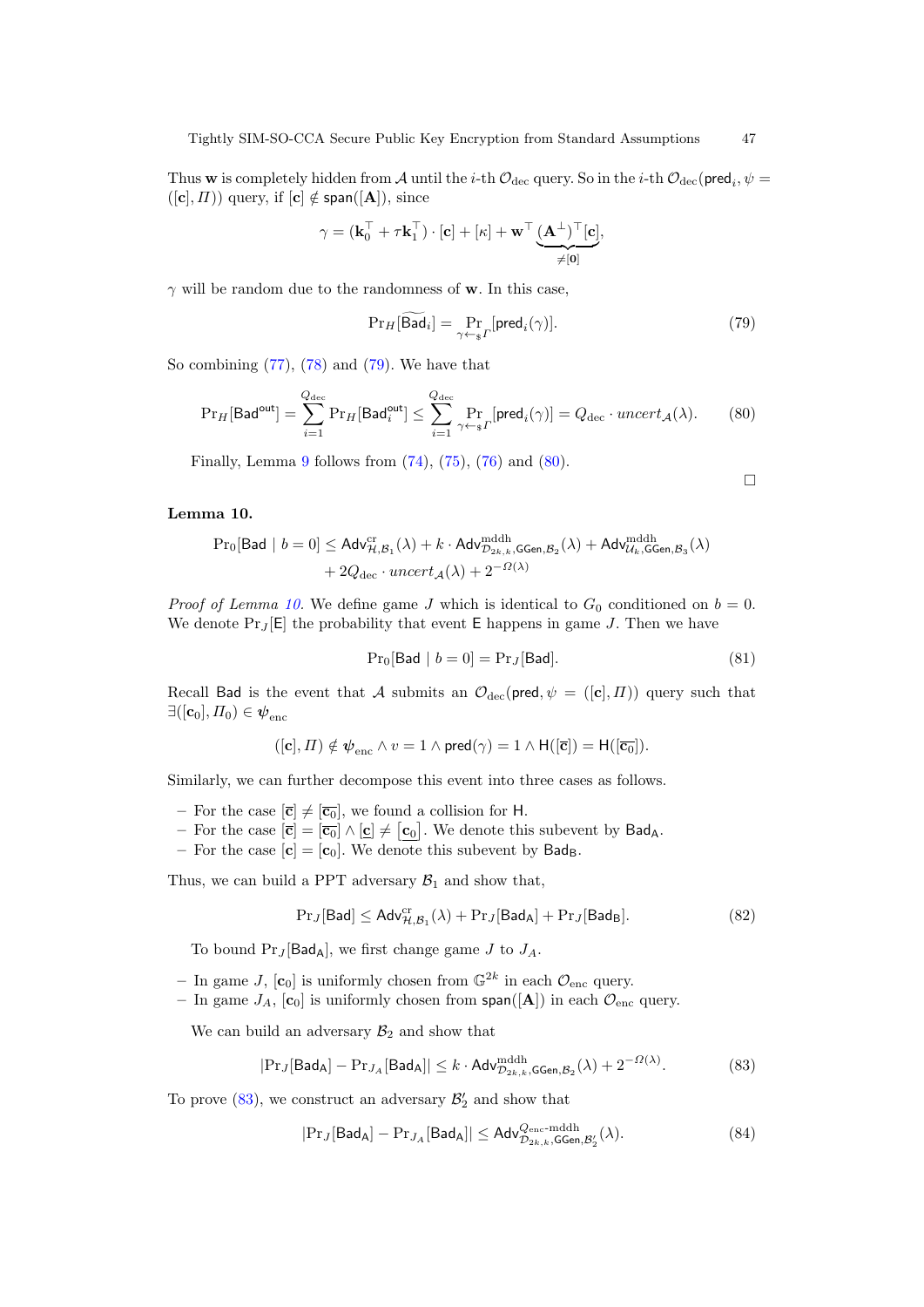Upon receiving a challenge  $(\mathcal{G}, [\mathbf{M}] \in \mathbb{G}^{2k \times k}, [\mathbf{H}] := ([\mathbf{h}_1 | \cdots | \mathbf{h}_{Q_{\text{enc}}}] ) \in \mathbb{G}^{2k \times Q_{\text{enc}}}$  for the  $Q_{\text{enc}}$ -fold  $\mathcal{U}_{2k,k}$ -MDDH problem,  $\mathcal{B}'_2$  simulates game  $J(J_A)$ . To reply the *i*-th  $\mathcal{O}_{\text{enc}}$ query made by  $\mathcal{A}, \mathcal{B}'_2$  embeds  $[\mathbf{h}_i]$  to  $[\mathbf{c}_0]$ , i.e.,  $[\mathbf{c}_0] \leftarrow [\mathbf{h}_i]$ . Finally  $\mathcal{B}'_2$  outputs 1 if and only if event  $Bad_A$  happens. Thus, if each column  $[\mathbf{h}_i]$  of  $[\mathbf{H}]$  is uniformly random over  $\mathbb{G}^{2k}$ ,  $\mathcal{B}'_2$  perfectly simulates game J. If each column  $[\mathbf{h}_i]$  of  $[\mathbf{H}]$  is uniformly random over  $span([A]), \mathcal{B}'_2$  perfectly simulates game  $J_A$ . So [\(84\)](#page-46-4) follows.

Furthermore, [\(83\)](#page-46-3) follows from [\(84\)](#page-46-4) and Lemma [5.](#page-29-2)

In game  $J_A$ , we further decompose event  $Bad_A$  into two subevents.  $Bad_A^{\text{in}} := Bad_A \wedge$  $[\mathbf{c}]\in \mathsf{span}([\mathbf{A}])$  and  $\mathsf{Bad}_{\mathsf{A}}^{\mathsf{out}}:=\mathsf{Bad}_{\mathsf{A}}\wedge[\mathbf{c}]\notin \mathsf{span}([\mathbf{A}]).$  So we have

<span id="page-47-0"></span>
$$
Pr_{J_A}[Bad_A] \leq Pr_{J_A}[Bad_A^{\text{in}}] + Pr_{J_A}[Bad_A^{\text{out}}]. \tag{85}
$$

Similar to [\(80\)](#page-46-2), we have

<span id="page-47-1"></span>
$$
\mathrm{Pr}_{J_A}[\mathsf{Bad}_{\mathsf{A}}^{\mathsf{out}}] \le Q_{\mathrm{dec}} \cdot \mathit{uncert}_{\mathcal{A}}(\lambda). \tag{86}
$$

For Bad<sup>in</sup>, since  $[c], [c_0] \in span([A])$  and  $\overline{A}$  forms an invertible matrix. Then  $[\overline{c}] = [\overline{c_0}]$ would imply that  $[\mathbf{c}] = [\mathbf{c}_0]$ . So Bad<sup>in</sup> never happens in game  $J_A$  and

<span id="page-47-2"></span>
$$
\Pr_{J_A}[\mathsf{Bad}_{\mathsf{A}}^{\mathsf{in}}] = 0. \tag{87}
$$

Combining  $(83)$ ,  $(85)$ ,  $(86)$  and  $(87)$ , we have that

<span id="page-47-7"></span>
$$
\Pr_J[\mathsf{Bad}_{\mathsf{A}}] \le k \cdot \mathsf{Adv}_{\mathcal{D}_{2k,k},\mathsf{GGen},\mathcal{B}_2}^{\mathrm{mddh}}(\lambda) + Q_{\mathrm{dec}} \cdot \text{uncert}_{\mathcal{A}}(\lambda) + 2^{-\Omega(\lambda)}.\tag{88}
$$

To bound  $Pr_J[Bad_B]$ , we first change game J to  $J_B$ .

- In game J,  $[\mathbf{c}_0]$  is uniformly chosen from  $\mathbb{G}^{2k}$  in each  $\mathcal{O}_{\text{enc}}$  query.
- In game  $J_B$ ,  $[\mathbf{c}_0]$  is uniformly chosen from span( $[\mathbf{A}_0]$ ) in each  $\mathcal{O}_{\text{enc}}$  query.

Similar to  $(84)$ , we can build an adversary  $\mathcal{B}'_3$  and show that

$$
|\text{Pr}_{J}[\text{Bad}_{\text{B}}] - \text{Pr}_{J_{B}}[\text{Bad}_{\text{B}}]| \leq \text{Adv}_{\mathcal{U}_{2k,k},\text{GGen},\mathcal{B}'_{3}}^{\mathcal{Q}_{\text{enc}}-\text{mddh}}(\lambda). \tag{89}
$$

By Lemma [6](#page-29-1) and Lemma [3,](#page-28-3) we can build an adversary  $\mathcal{B}_3$  and show that

<span id="page-47-3"></span>
$$
|\text{Pr}_{J}[\text{Bad}_{\text{B}}] - \text{Pr}_{J_{B}}[\text{Bad}_{\text{B}}]| \leq \text{Adv}_{\mathcal{U}_{k},\text{GGen},\mathcal{B}_{3}}^{\text{mddh}}(\lambda) + 2^{-\Omega(\lambda)}.
$$
\n(90)

Similarly, we can further decompose event  $\mathsf{Bad}_\mathsf{B}$  into two subevents.  $\mathsf{Bad}^\mathsf{in}_\mathsf{B} := \mathsf{Bad}_\mathsf{B} \land$  $[\mathbf{c}]\in \mathsf{span}([\mathbf{A}])$  and  $\mathsf{Bad}^\mathsf{out}_\mathsf{B}:=\mathsf{Bad}_\mathsf{B} \wedge [\mathbf{c}]\notin \mathsf{span}([\mathbf{A}]).$  So we have

<span id="page-47-4"></span>
$$
Pr_{J_B}[Bad_B] \le Pr_{J_B}[Bad_B^{in}] + Pr_{J_B}[Bad_B^{out}]. \tag{91}
$$

Similar to  $(80)$ , we have

<span id="page-47-5"></span>
$$
Pr_{J_B}[\text{Bad}_{B}^{\text{out}}] \le Q_{\text{dec}} \cdot \text{uncert}_{\mathcal{A}}(\lambda). \tag{92}
$$

For Bad<sup>in</sup>, since  $[\mathbf{c}] \in \mathsf{span}([\mathbf{A}])$  and  $[\mathbf{c}_0] \in \mathsf{span}([\mathbf{A}_0])$ ,  $[\mathbf{c}] = [\mathbf{c}_0]$  means that  $[\mathbf{c}] =$  $[\mathbf{c}_0] \in \mathsf{span}([\mathbf{A}]) \cap \mathsf{span}([\mathbf{A}_0])$ . With overwhelming probability  $\mathsf{span}([\mathbf{A}]) \cap \mathsf{span}([\mathbf{A}_0])$  $\{[0] \in \mathbb{G}^{2k}\}\.$  Since  $[c_0]$  is uniform over span $([A_0])$ ,  $[c_0] = [0]$  happens with probability only  $2^{-\Omega(\lambda)}$ . Thus we have

<span id="page-47-6"></span>
$$
\Pr_{J_B}[\mathsf{Bad}_{\mathsf{B}}^{\mathsf{in}}] \le 2^{-\Omega(\lambda)}.\tag{93}
$$

Combining  $(90, 91, 92)$  $(90, 91, 92)$  $(90, 91, 92)$  $(90, 91, 92)$  $(90, 91, 92)$  and  $(93)$ , we have that

<span id="page-47-8"></span>
$$
\Pr_J[\mathsf{Bad}_{\mathsf{B}}] \le \mathsf{Adv}_{\mathcal{U}_k, \mathsf{GGen}, \mathcal{B}_3}^{\mathrm{mddh}}(\lambda) + Q_{\mathrm{dec}} \cdot \mathit{uncert}_{\mathcal{A}}(\lambda) + 2^{-\Omega(\lambda)}.\tag{94}
$$

Then, Lemma [10](#page-46-0) follows from [\(81,](#page-46-5) [82,](#page-46-6) [88\)](#page-47-7) and [\(94\)](#page-47-8).

Finally, Lemma [1](#page-22-1) follows from [\(72\)](#page-44-4), [\(73\)](#page-44-5), Lemma [9](#page-44-2) and Lemma [10.](#page-46-0)

 $\Box$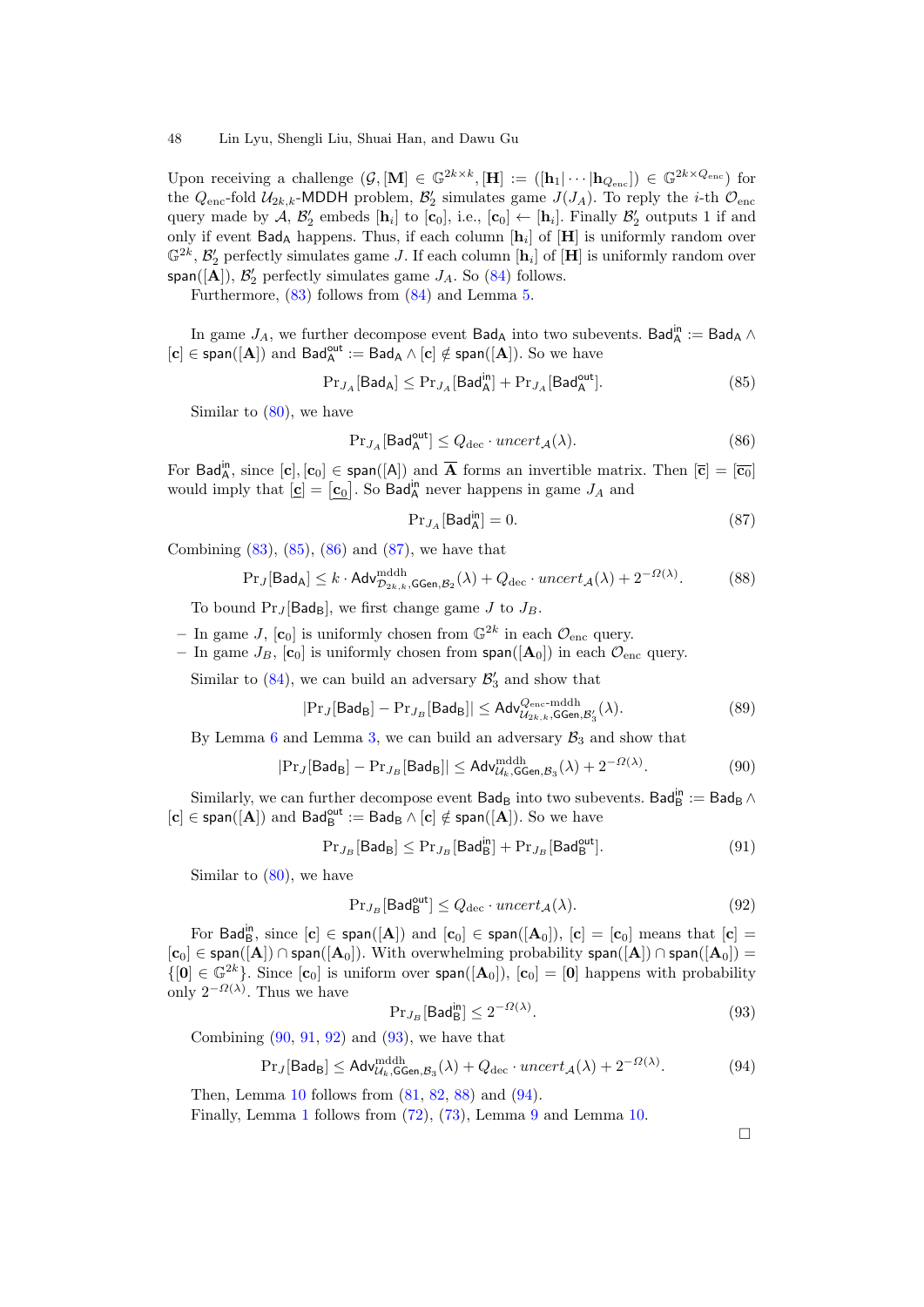# <span id="page-48-0"></span>G Proof of [\(28\)](#page-24-1)

Define  $\mathbf{u}^{\top} := \mathbf{k}_0^{\top} \mathbf{A}_0$ , so  $(\mathbf{p}_0^{\top} | \mathbf{u}^{\top}) = \mathbf{k}_0^{\top} (\mathbf{A} | \mathbf{A}_0)$ . Note that, the square matrix  $(\mathbf{A} | \mathbf{A}_0)$  is of full rank with probability  $1-2^{-\Omega(\lambda)}$ , then the entropy of  $\mathbf{k}_0^{\top}$  is transferred to  $(\mathbf{p}_0^{\top} | \mathbf{u}^{\top})$ intactly. Recall that  $\mathbf{k}_0^{\top}$  is uniform over  $\mathbb{Z}_q^{1\times 2k}$ . Therefore,  $(\mathbf{p}_0^{\top}|\mathbf{u}^{\top})$  is uniform over  $\mathbb{Z}_q^{1\times 2k}$ <br>as well. Consequently,  $\mathbf{u}^{\top}$  is uniformly distributed over  $\mathbb{Z}_q^{1\times k}$ 

In  $G_5$ , the  $\mathcal{O}_{\text{dec}}$  oracle rejects all  $[\mathbf{c}] \notin [\textsf{span}(\mathbf{A})]$ . Therefore, the information of  $\mathbf{k}_0^{\top}$ leaked through  $\mathcal{O}_{\text{dec}}$  is characterized by the public key  $\mathbf{p}_0^{\top}$ . Together with the fact that  $[\mathbf{c}_1] = [\mathbf{A}_0] \mathbf{r}_1$  in  $\mathcal{O}_{\text{enc}}$  of  $G_5$  and  $G_6$ , the computation of  $\mathbf{k}_0^{\top}[\mathbf{c}_1] = [\mathbf{k}_0^{\top} \mathbf{A}_0] \mathbf{r}_1$  in  $\mathcal{O}_{\text{enc}}$  of  $G_5$  can be replaced with  $[\mathbf{v}^\top] \mathbf{r}$  for  $\mathbf{v}^\top \leftarrow \mathbf{s} \mathbb{Z}_q^{1 \times k}$  in  $G_6$ . Thus [\(28\)](#page-24-1) follows.